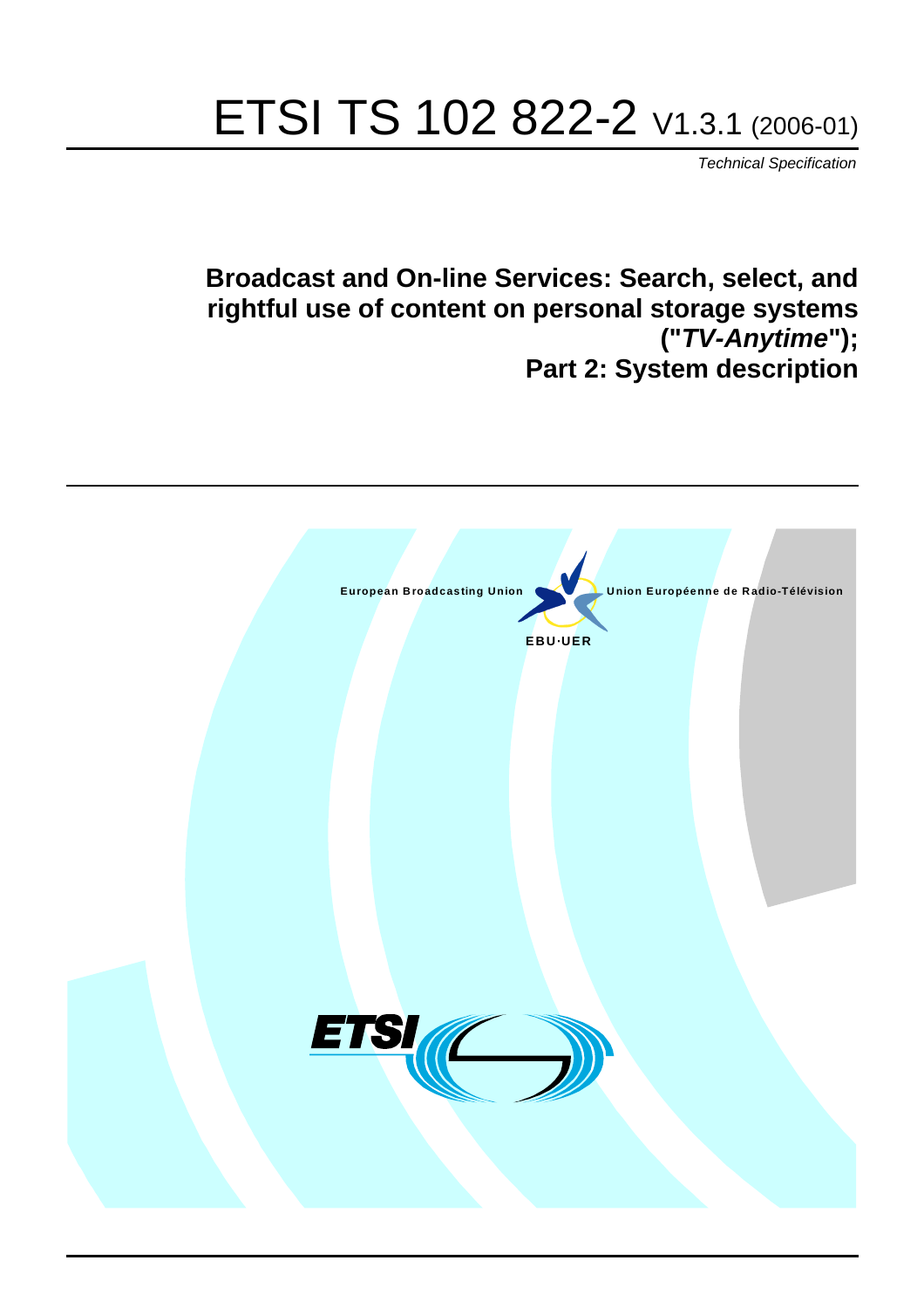Reference

RTS/JTC-TVA-PH1-12-02

Keywords broadcasting, content, system, TV, video

#### **ETSI**

#### 650 Route des Lucioles F-06921 Sophia Antipolis Cedex - FRANCE

Tel.: +33 4 92 94 42 00 Fax: +33 4 93 65 47 16

Siret N° 348 623 562 00017 - NAF 742 C Association à but non lucratif enregistrée à la Sous-Préfecture de Grasse (06) N° 7803/88

#### **Important notice**

Individual copies of the present document can be downloaded from: [http://www.etsi.org](http://www.etsi.org/)

The present document may be made available in more than one electronic version or in print. In any case of existing or perceived difference in contents between such versions, the reference version is the Portable Document Format (PDF). In case of dispute, the reference shall be the printing on ETSI printers of the PDF version kept on a specific network drive within ETSI Secretariat.

Users of the present document should be aware that the document may be subject to revision or change of status. Information on the current status of this and other ETSI documents is available at <http://portal.etsi.org/tb/status/status.asp>

If you find errors in the present document, please send your comment to one of the following services: [http://portal.etsi.org/chaircor/ETSI\\_support.asp](http://portal.etsi.org/chaircor/ETSI_support.asp)

#### **Copyright Notification**

No part may be reproduced except as authorized by written permission. The copyright and the foregoing restriction extend to reproduction in all media.

> © European Telecommunications Standards Institute 2006. © European Broadcasting Union 2006. All rights reserved.

**DECT**TM, **PLUGTESTS**TM and **UMTS**TM are Trade Marks of ETSI registered for the benefit of its Members. **TIPHON**TM and the **TIPHON logo** are Trade Marks currently being registered by ETSI for the benefit of its Members. **3GPP**TM is a Trade Mark of ETSI registered for the benefit of its Members and of the 3GPP Organizational Partners.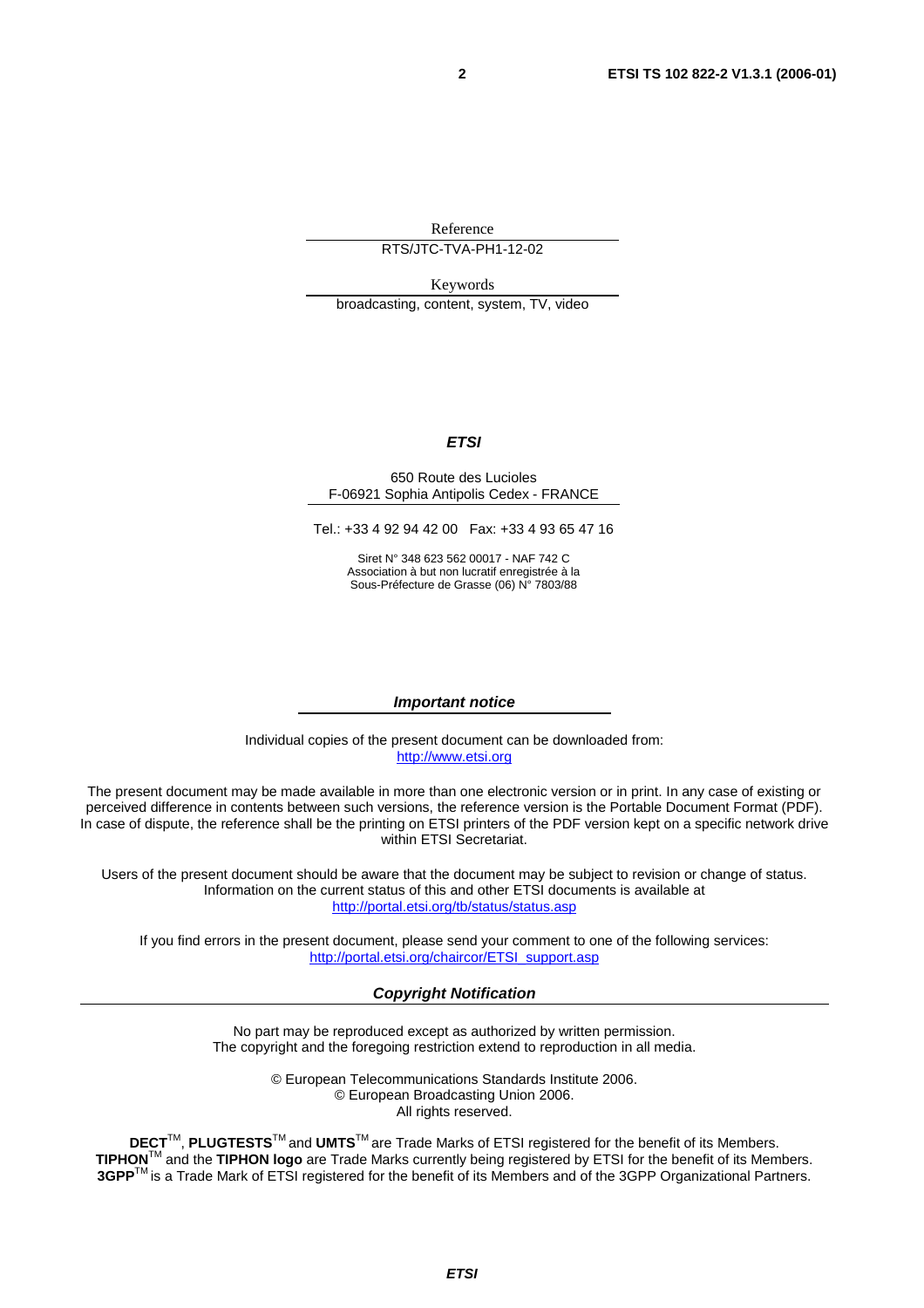# Contents

| 1              |  |  |  |
|----------------|--|--|--|
| 2              |  |  |  |
| 3              |  |  |  |
| 3.1<br>3.2     |  |  |  |
|                |  |  |  |
| 4              |  |  |  |
| 4.1            |  |  |  |
| 4.2            |  |  |  |
| 4.3            |  |  |  |
| 4.3.1          |  |  |  |
| 4.3.2          |  |  |  |
| 4.3.3          |  |  |  |
| 4.3.4          |  |  |  |
| 4.3.5          |  |  |  |
| 4.3.6<br>4.3.7 |  |  |  |
| 4.3.8          |  |  |  |
|                |  |  |  |
| 5              |  |  |  |
| 5.1            |  |  |  |
| 5.2            |  |  |  |
| 5.3            |  |  |  |
| 5.3.1          |  |  |  |
| 5.4            |  |  |  |
| 5.4.1          |  |  |  |
| 5.4.2          |  |  |  |
| 5.4.3<br>5.4.4 |  |  |  |
| 5.4.5          |  |  |  |
| 5.4.6          |  |  |  |
| 5.4.7          |  |  |  |
| 5.5            |  |  |  |
| 5.6            |  |  |  |
| 5.7            |  |  |  |
| 5.8            |  |  |  |
|                |  |  |  |
| 6<br>6.1       |  |  |  |
| 6.2            |  |  |  |
| 6.3            |  |  |  |
| 6.3.1          |  |  |  |
| 6.3.2          |  |  |  |
| 6.3.2.1        |  |  |  |
| 6.3.2.2        |  |  |  |
| 6.3.2.3        |  |  |  |
| 6.3.3          |  |  |  |
| 6.3.3.1        |  |  |  |
| 6.3.3.2        |  |  |  |
| 6.4            |  |  |  |
| 6.4.1          |  |  |  |
| 6.5            |  |  |  |
|                |  |  |  |

 $\mathbf{3}$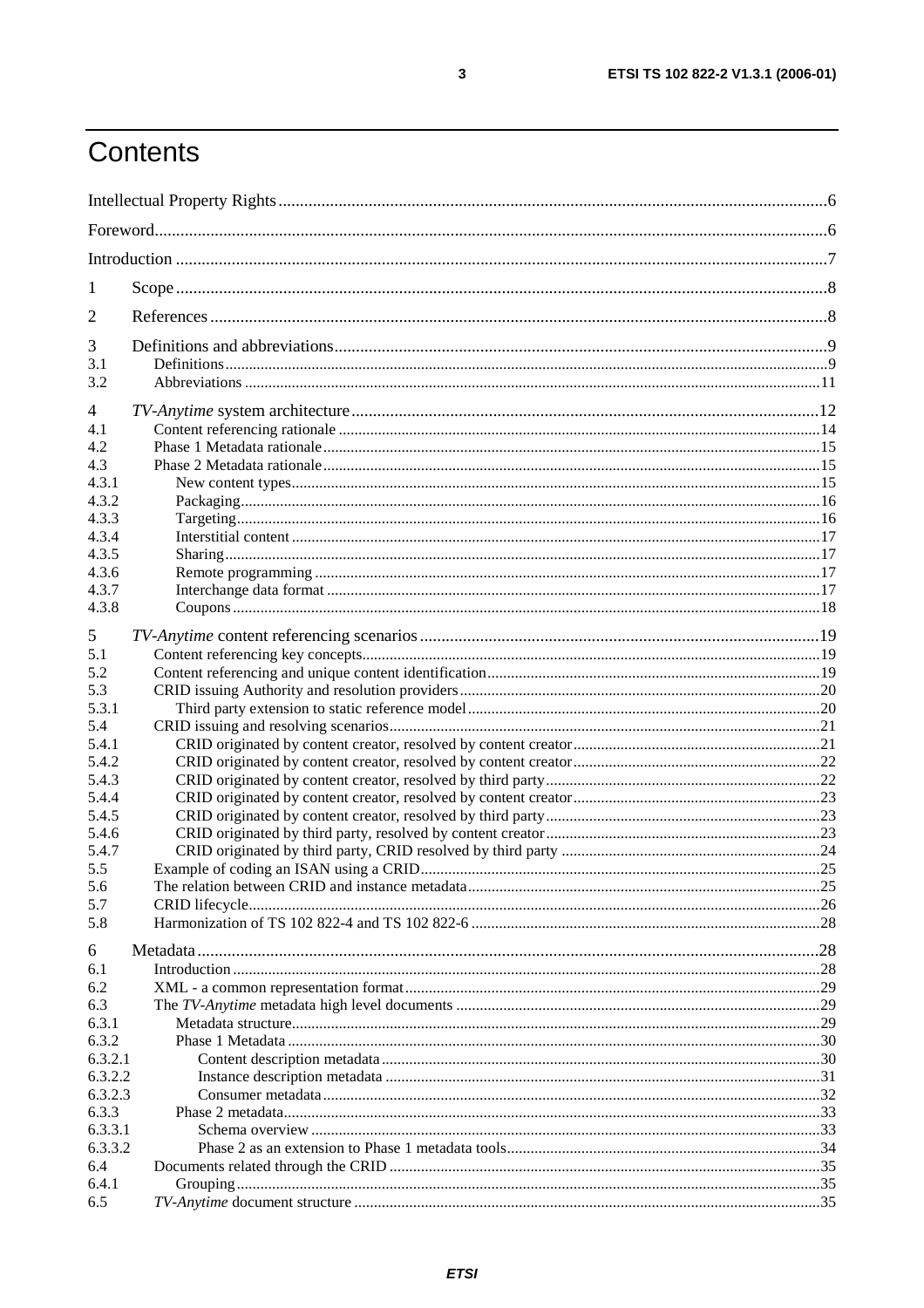| 6.6            |                                                                                                   |  |
|----------------|---------------------------------------------------------------------------------------------------|--|
| 6.7            |                                                                                                   |  |
| 6.8            |                                                                                                   |  |
| 6.8.1          |                                                                                                   |  |
| 6.8.2          |                                                                                                   |  |
| 7              |                                                                                                   |  |
| 7.1            |                                                                                                   |  |
| 7.2            |                                                                                                   |  |
| 7.3            |                                                                                                   |  |
| 7.4            | Phase 1 example: Select a particular showing of a programme from an EPG (in the broadcast case)48 |  |
| 7.5            | Phase 1 example: Allow the user to select content from an on-demand content offer with associated |  |
|                |                                                                                                   |  |
| 7.6            |                                                                                                   |  |
| 7.7            |                                                                                                   |  |
| 7.8            | Phase 1 example: Programme made up of segments from multiple providers and maintain the latest    |  |
|                |                                                                                                   |  |
| 7.9            |                                                                                                   |  |
| 7.10<br>7.11   |                                                                                                   |  |
|                |                                                                                                   |  |
| 7.12<br>7.13   |                                                                                                   |  |
| 7.13.1         |                                                                                                   |  |
| 7.13.2         |                                                                                                   |  |
| 7.13.3         |                                                                                                   |  |
| 7.13.4         |                                                                                                   |  |
|                |                                                                                                   |  |
| 8              |                                                                                                   |  |
| 8.1            |                                                                                                   |  |
| 8.2            |                                                                                                   |  |
| 8.3            |                                                                                                   |  |
| 8.3.1<br>8.3.2 |                                                                                                   |  |
| 8.3.3          |                                                                                                   |  |
| 8.3.4          |                                                                                                   |  |
| 8.4            |                                                                                                   |  |
| 8.5            |                                                                                                   |  |
| 8.6            |                                                                                                   |  |
| 8.6.1          |                                                                                                   |  |
| 8.6.2          |                                                                                                   |  |
| 8.6.3          | Scenario 3: Free-To-Air broadcast with content consumption constrained to a geographical area 80  |  |
| 8.6.4          |                                                                                                   |  |
| 8.6.5          |                                                                                                   |  |
| 8.6.6          |                                                                                                   |  |
| 8.6.7          |                                                                                                   |  |
| 8.6.8          |                                                                                                   |  |
| 8.6.9          |                                                                                                   |  |
| 8.6.10         |                                                                                                   |  |
| 8.6.11         |                                                                                                   |  |
| 8.6.12         |                                                                                                   |  |
| 9              |                                                                                                   |  |
| 9.1            |                                                                                                   |  |
| 9.1.1          |                                                                                                   |  |
| 9.1.2          |                                                                                                   |  |
| 9.1.3          |                                                                                                   |  |
| 9.1.4          |                                                                                                   |  |
| 9.1.5          |                                                                                                   |  |
| 9.2            |                                                                                                   |  |
| 9.3            |                                                                                                   |  |
| 9.4            |                                                                                                   |  |
| 9.5            |                                                                                                   |  |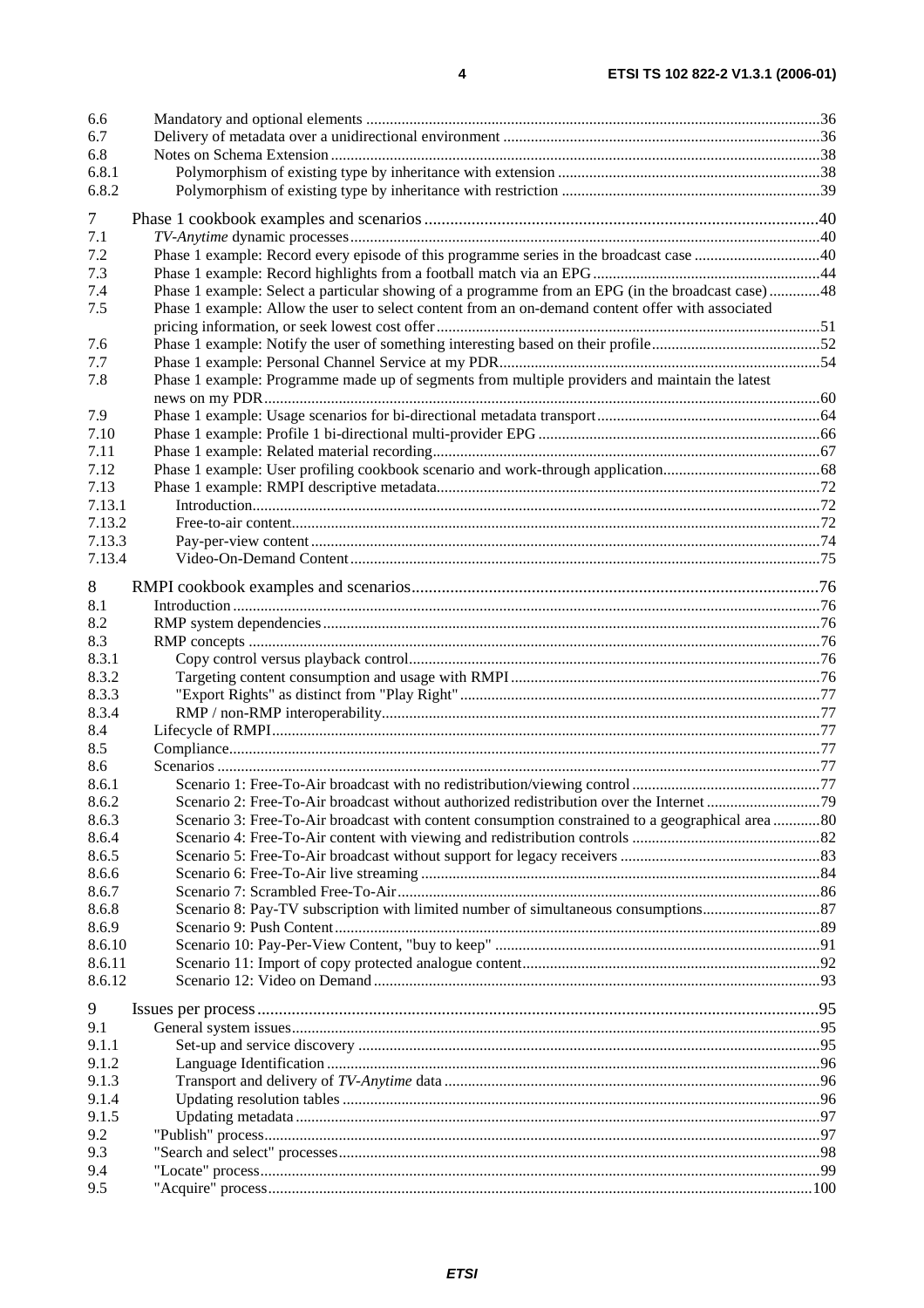| 10     |                               |                                                                                  |  |
|--------|-------------------------------|----------------------------------------------------------------------------------|--|
| 10.1   |                               |                                                                                  |  |
| 10.2   |                               |                                                                                  |  |
| 10.2.1 |                               |                                                                                  |  |
| 10.2.2 |                               |                                                                                  |  |
| 10.2.3 |                               |                                                                                  |  |
| 10.3   |                               |                                                                                  |  |
| 10.3.1 |                               |                                                                                  |  |
| 10.3.2 |                               |                                                                                  |  |
| 10.4   |                               |                                                                                  |  |
| 10.5   |                               |                                                                                  |  |
| 10.5.1 |                               |                                                                                  |  |
| 10.5.2 |                               |                                                                                  |  |
| 10.5.3 |                               |                                                                                  |  |
| 10.6   |                               | Phase 2 example: Remote programming using a Networked Digital Recorder (NDR) 119 |  |
| 10.6.1 |                               |                                                                                  |  |
| 10.6.2 |                               |                                                                                  |  |
| 10.6.3 |                               |                                                                                  |  |
| 10.7   |                               |                                                                                  |  |
| 11     |                               |                                                                                  |  |
| 11.1   |                               |                                                                                  |  |
| 11.1.1 |                               |                                                                                  |  |
| 11.1.2 |                               |                                                                                  |  |
| 11.1.3 |                               |                                                                                  |  |
| 11.2   |                               |                                                                                  |  |
|        | <b>Annex A (informative):</b> |                                                                                  |  |
|        | <b>Annex B</b> (normative):   |                                                                                  |  |
| B.1    |                               |                                                                                  |  |
| B.2    |                               |                                                                                  |  |
|        |                               |                                                                                  |  |
|        |                               |                                                                                  |  |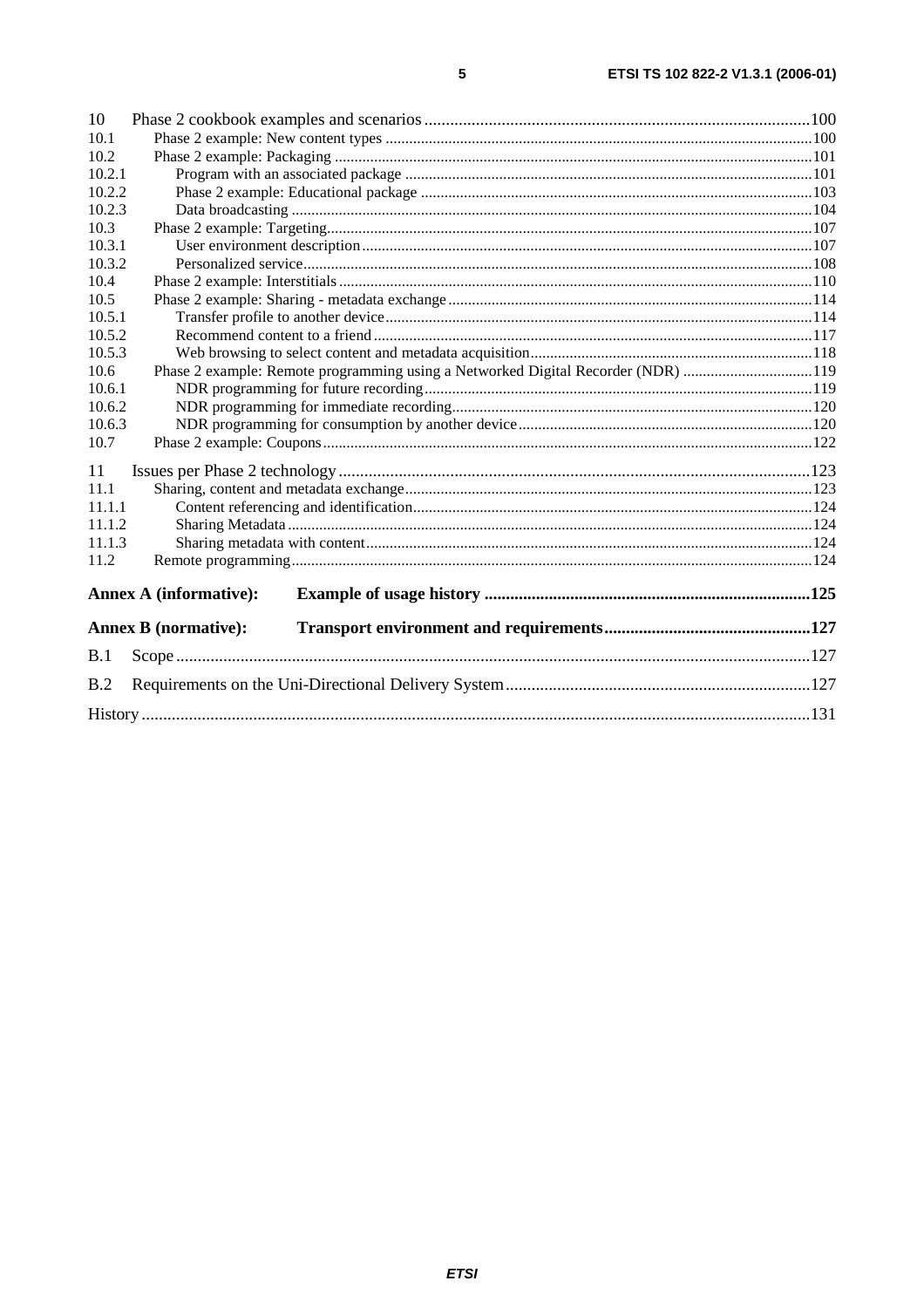# Intellectual Property Rights

IPRs essential or potentially essential to the present document may have been declared to ETSI. The information pertaining to these essential IPRs, if any, is publicly available for **ETSI members and non-members**, and can be found in ETSI SR 000 314: *"Intellectual Property Rights (IPRs); Essential, or potentially Essential, IPRs notified to ETSI in respect of ETSI standards"*, which is available from the ETSI Secretariat. Latest updates are available on the ETSI Web server [\(http://webapp.etsi.org/IPR/home.asp\)](http://webapp.etsi.org/IPR/home.asp).

Pursuant to the ETSI IPR Policy, no investigation, including IPR searches, has been carried out by ETSI. No guarantee can be given as to the existence of other IPRs not referenced in ETSI SR 000 314 (or the updates on the ETSI Web server) which are, or may be, or may become, essential to the present document.

# Foreword

This Technical Specification (TS) has been produced by Joint Technical Committee (JTC) Broadcast of the European Broadcasting Union (EBU), Comité Européen de Normalisation ELECtrotechnique (CENELEC) and the European Telecommunications Standards Institute (ETSI).

NOTE: The EBU/ETSI JTC Broadcast was established in 1990 to co-ordinate the drafting of standards in the specific field of broadcasting and related fields. Since 1995 the JTC Broadcast became a tripartite body by including in the Memorandum of Understanding also CENELEC, which is responsible for the standardization of radio and television receivers. The EBU is a professional association of broadcasting organizations whose work includes the co-ordination of its members' activities in the technical, legal, programme-making and programme-exchange domains. The EBU has active members in about 60 countries in the European broadcasting area; its headquarters is in Geneva.

European Broadcasting Union CH-1218 GRAND SACONNEX (Geneva) Switzerland Tel: +41 22 717 21 11 Fax: +41 22 717 24 81

The present document is part 2 of a multi-part deliverable covering Broadcast and On-line Services: Search, select and rightful use of content on personal storage systems ("*TV-Anytime*"), as identified below:

- Part 1: "Benchmark Features";
- Part 2: "System description";
- Part 3: "Metadata";
- Part 4: "Content referencing":
- Part 5: "Rights Management and Protection (RMP)";
- Part 6: "Delivery of metadata over a bi-directional network";
- Part 7: "Bi-directional metadata delivery protection";
- Part 8: "Phase 2 Interchange Data Format";
- Part 9: "Phase 2 Remote Programming".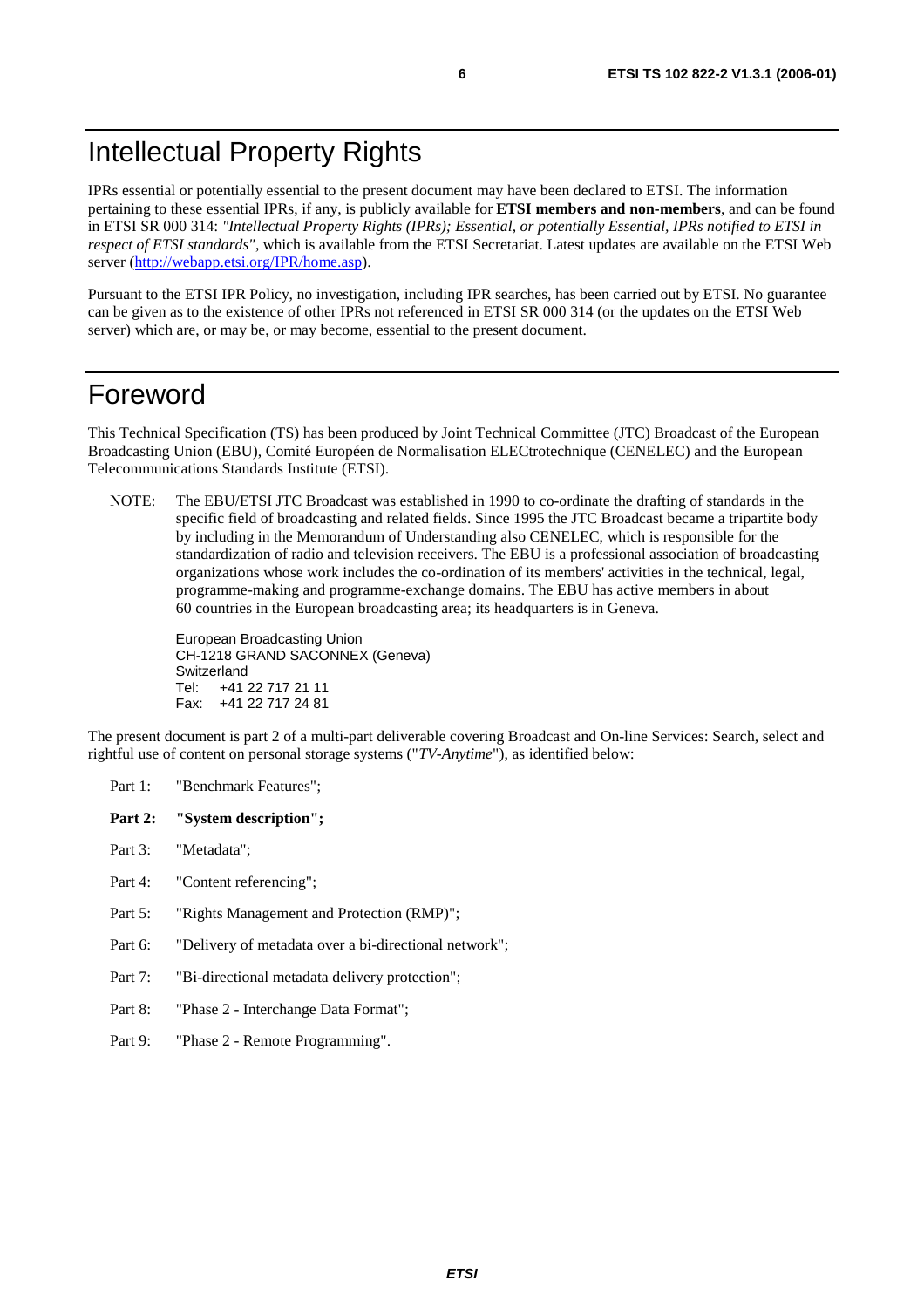# Introduction

*"TV-Anytime"* (TVA) is a synchronized set of specifications established by the *TV-Anytime* Forum. TVA features enable the search, selection, acquisition and rightful use of content on local and/or remote personal storage systems from both broadcast and online services.

TS 102 822-1 [1] and the present document set the context and system architecture in which the standards for Metadata, Content referencing, Bi-directional metadata and Metadata protection are to be implemented in the *TV-Anytime* environment. TS 102 822-1 [1] provides benchmark business models against which the *TV-Anytime* system architecture is evaluated to ensure that the specification enable key business applications. The present document presents the *TV-Anytime* system architecture. These two documents are placed ahead of the others for their obvious introductory value. Note that these first two documents are largely informative, while the remainder of the series is normative.

The features are supported and enabled by the specifications for Metadata (TS 102 822-3 sub-parts 1 [2], 2 [3], 3 [4] and 4 [5]), Content Referencing (TS 102 822-4 [6]), Rights Management (TS 102 822-5 sub-parts 1 [7] and 2 [8]), Bi-directional Metadata Delivery (TS 102 822-6 sub-parts 1 [9], 2 [10] and 3 [11]) and Protection (TS 102 822-7 [12]), Interchange Data Format (TS 102 822-8 [13]) and Remote Programming (TS 102 822-9 [14]). This list of Features is to be used as guidance to manufacturers, service providers and content providers regarding the implementation of the Phase 1 and Phase 2 *TV-Anytime* specifications.

The present document is mainly informative and has therefore not the intention to mandate certain system implementation solutions. Preferred solutions, from a technology stand point, will be indicated to allow implementers to build more efficient systems.

**Only annex B to this document is normative** and contains requirements for delivery systems being designed by users of the TV-Anytime specification for their specific operational environment.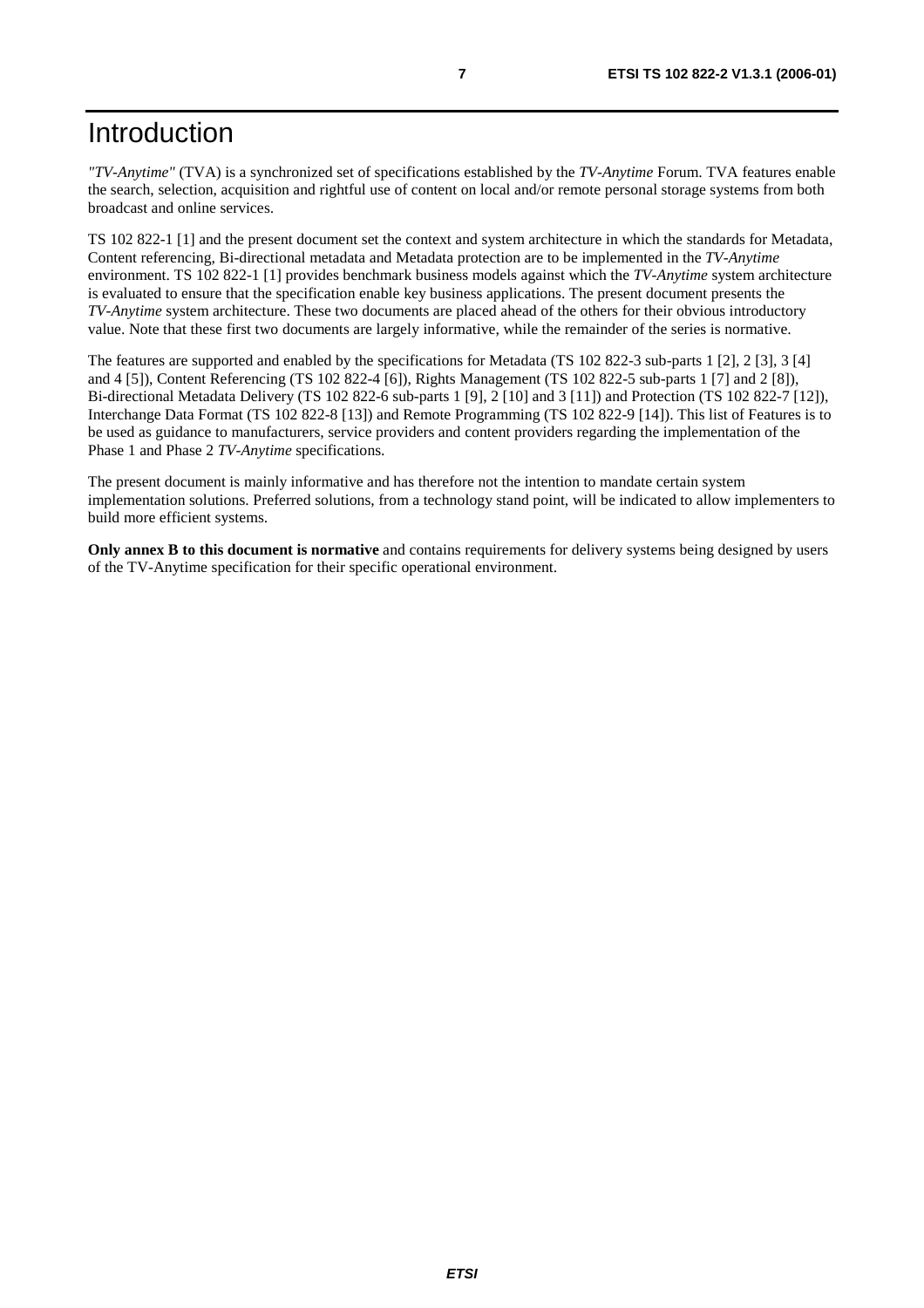# 1 Scope

The present document shows the system behaviour of a *TV-Anytime* broadcast system with an interaction channel used for consumer response. The present document contains examples of how to use the TV-Anytime specifications both from static and dynamic viewpoints, i.e. it will highlight the parties involved in the processes and show the interaction between them.

The present document is a cookbook or white paper to the TS 102 822-3 sub-parts 1 [2], 2 [3], 3 [4] and 4 [5], TS 102 822-4 [6], TS 102 822-5 sub parts 1 [7] and 2 [8], TS 102 822-6 sub-parts 1 [9], 2 [10], and 3 [11], TS 102 822-7 [12], TS 102 822-8 [13] and TS 102 822-9 [14].

The present document is mainly informative and has therefore not the intention to mandate certain system implementation solutions. Preferred solutions, from a technology stand point, will be indicated to allow implementers to build more efficient systems.

**Annex B to this document is normative** and contains requirements for delivery systems being designed by users of the *TV-Anytime* specification for their specific operational environment.

# 2 References

The following documents contain provisions which, through reference in this text, constitute provisions of the present document.

- References are either specific (identified by date of publication and/or edition number or version number) or non-specific.
- For a specific reference, subsequent revisions do not apply.
- For a non-specific reference, the latest version applies.

Referenced documents which are not found to be publicly available in the expected location might be found at <http://docbox.etsi.org/Reference>.

- [1] ETSI TS 102 822-1: "Broadcast and On-line Services: Search, select, and rightful use of content on personal storage systems ("TV-Anytime"); Part 1: Benchmark Features".
- [2] ETSI TS 102 822-3-1: "Broadcast and On-line Services: Search, select, and rightful use of content on personal storage systems ("TV-Anytime"); Part 3: Metadata; Sub-part 1: Phase 1 - Metadata schemas".
- [3] ETSI TS 102 822-3-2: "Broadcast and On-line Services: Search, select, and rightful use of content on personal storage systems ("TV Anytime"); Part 3: Metadata; Sub-part 2: System aspects in a uni-directional environment".
- [4] ETSI TS 102 822-3-3: "Broadcast and On-line Services: Search, select, and rightful use of content on personal storage systems ("TV-Anytime"); Part 3: Metadata; Sub-part 3: Phase 2 - Extended Metadata Schema".
- [5] ETSI TS 102 822-3-4: "Broadcast and On-line Services: Search, select, and rightful use of content on personal storage systems ("TV-Anytime"); Part 3: Metadata; Sub-part 4: Phase 2 - Interstitial metadata".
- [6] ETSI TS 102 822-4: "Broadcast and On line Services: Search, select, and rightful use of content on personal storage systems ("TV-Anytime"); Part 4: Content referencing".
- [7] ETSI TS 102 822-5-1: "Broadcast and On-line Services: Search, select, and rightful use of content on personal storage systems ("TV-Anytime"); Part 5: Rights Management and Protection (RMP) Sub-part 1: Information for Broadcast Applications".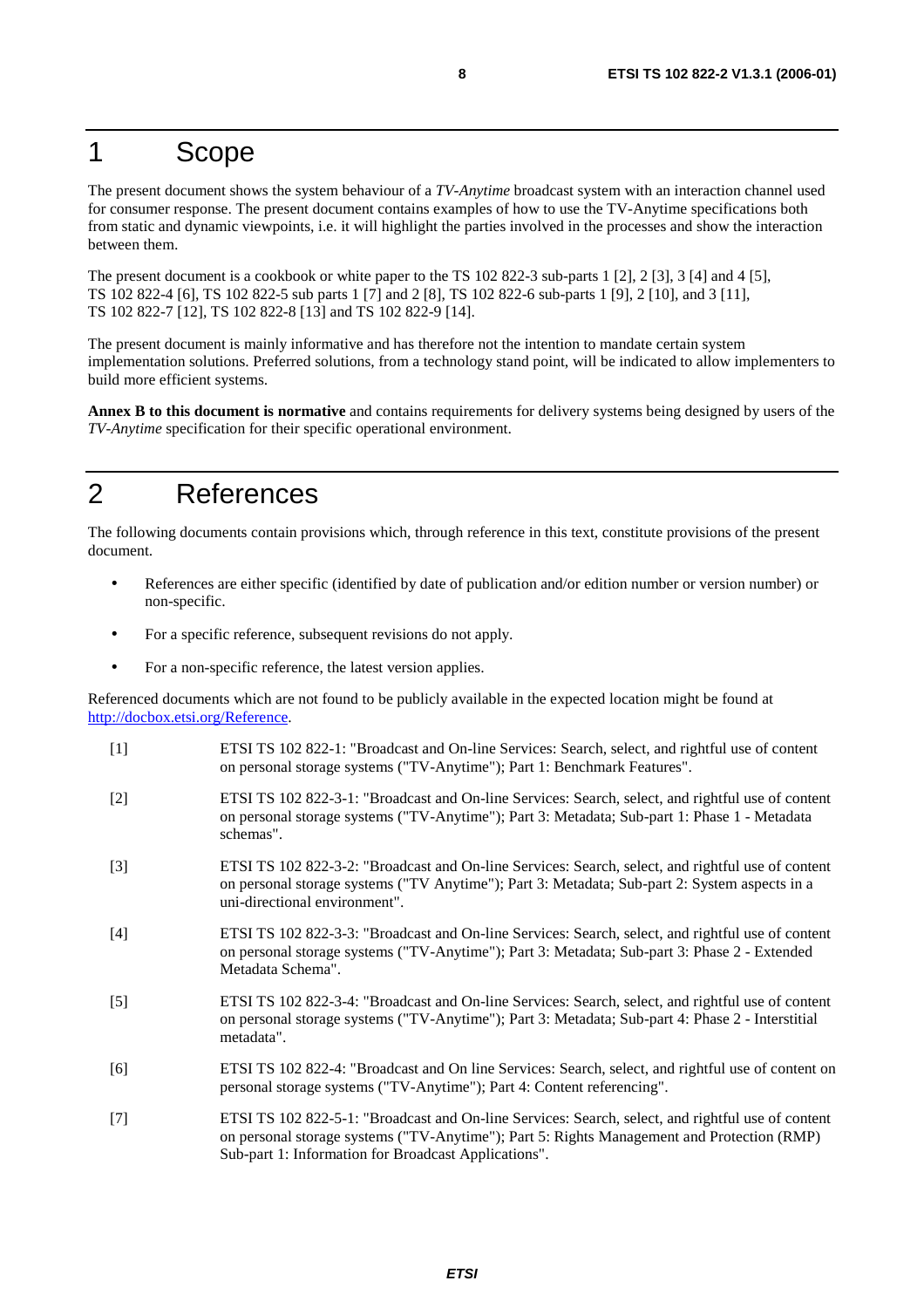- [8] ETSI TS 102 822-5-2: "Broadcast and On-line Services: Search, select, and rightful use of content on personal storage systems ("TV-Anytime"); Part 5: Rights Management and Protection (RMP) Sub-part 2: RMPI binding".
- [9] ETSI TS 102 822-6-1: "Broadcast and On-line Services: Search, select, and rightful use of content on personal storage systems ("TV Anytime"); Part 6: Delivery of metadata over a bi-directional network; Sub-part 1: Service and transport".
- [10] ETSI TS 102 822-6-2: "Broadcast and On-line Services: Search, select, and rightful use of content on personal storage systems ("TV-Anytime"); Part 6: Delivery of metadata over a bi-directional network; Sub-part 2: Phase 1 - Service discovery".
- [11] ETSI TS 102 822-6-3: "Broadcast and On-line Services: Search, select, and rightful use of content on personal storage systems ("TV-Anytime"); Part 6: Delivery of metadata over a bi-directional network; Sub-part 3: Phase 2 - Exchange of Personal Profile".
- [12] ETSI TS 102 822-7: "Broadcast and On-line Services: Search, select, and rightful use of content on personal storage systems ("TV-Anytime Phase 1"); Part 7: Bi-directional metadata delivery protection".
- [13] ETSI TS 102 822-8: "Broadcast and On-line Services: Search, select, and rightful use of content on personal storage systems ("TV Anytime"); Part 8: Phase 2 - Interchange Data Format".
- [14] ETSI TS 102 822-9: "Broadcast and On-line Services: Search, select, and rightful use of content on personal storage systems ("TV-Anytime"); Part 9: Phase 2 - Remote Programming".
- [15] ISO/IEC 15938-1 (2002): "Information technology Multimedia content description interface - Part 1: Systems".
- [16] ISO 8601: "Data elements and interchange formats Information interchange Representation of dates and times".
- [17] IETF RFC 1591: "Domain Name System Structure and Delegation".
- [18] ISO 15706: "Information and documentation International Standard Audiovisual Number (ISAN)".
- [19] IETF RFC 4078: "The TV-Anytime Content Reference Identifier (CRID)".
- NOTE: Available at: [http://www.ietf.org/rfc/rfc4078.txt.](http://www.ietf.org/rfc/rfc4078.txt)
- [20] ETSI TS 102 323: "Digital Video Broadcasting (DVB); Carriage and signalling of TV-Anytime information in DVB transport streams".
- [21] IETF RFC 3066: "Tags for the Identification of Languages".
- NOTE: Obsoletes IETF RFC 1766.
- [22] ISO 639: "Codes for the representation of names of languages".

# 3 Definitions and abbreviations

# 3.1 Definitions

For the purposes of the present document, the following terms and definitions apply:

**acquisition:** retrieval of content

**advertising:** content that is intended to promote or drive sales for products or services

**application:** specific set of functions running on the PDR. Some applications use metadata, either automatically or under consumer control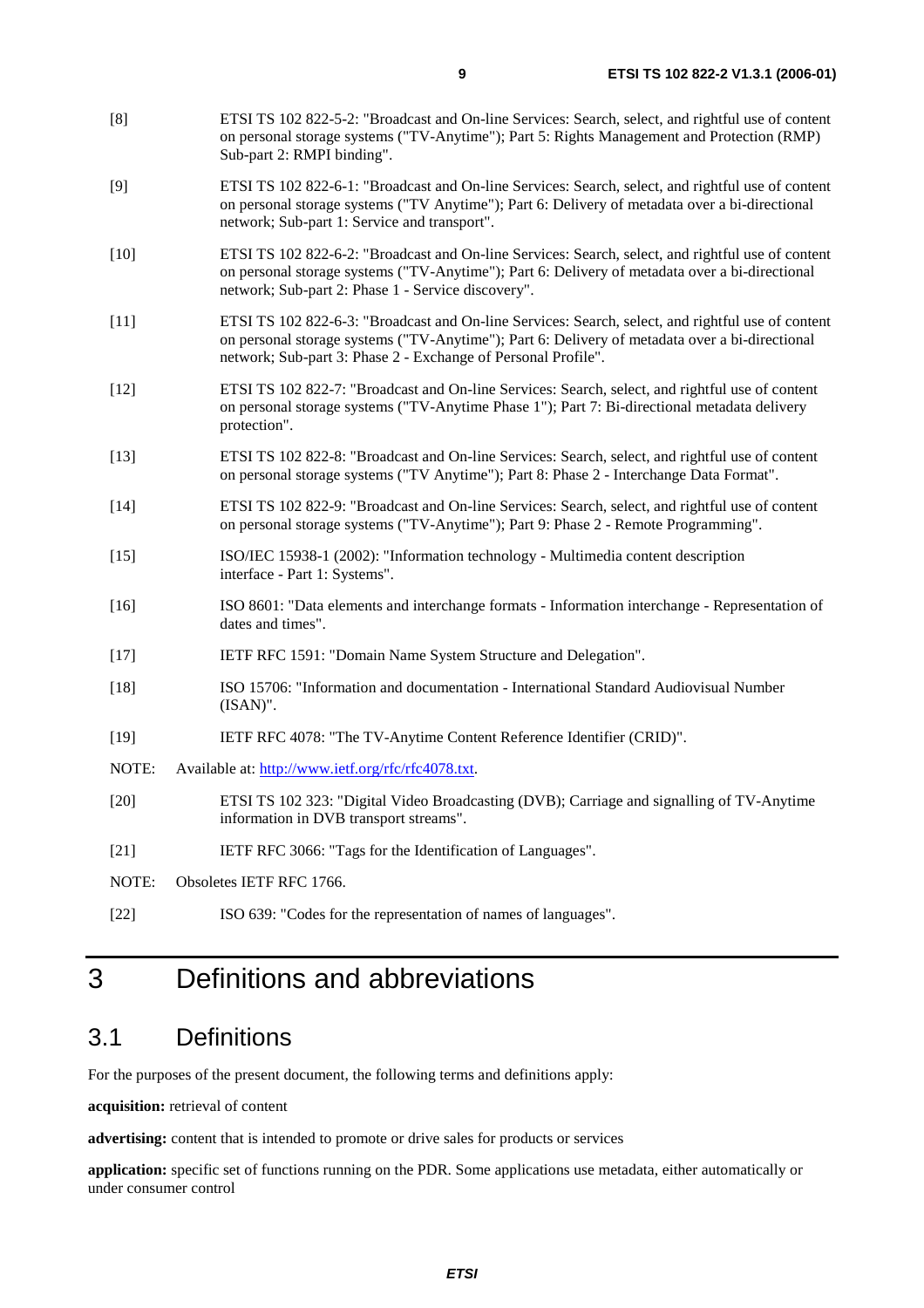**attractor:** metadata element that is accessible by the consumer in order to aid in the content selection process, thus attracting the consumer

NOTE: Examples include the title and name of an actor in a television programme.

**avail:** term used in the United States to describe an individual interstitial item within for example a commercial break also commonly known as a "Spot"

NOTE: In the UK an avail is used to refer to an interstitial break.

**banner ad:** traditionally used to describe images used as advertising on the world wide web

NOTE: An advertisement comprising a graphic (static or animating) and possible associated audio that is placed in association with editorial content.

**bi-directional:** system that allows a two-way flow of content and/or information

**capture:** storing the acquired content (to local storage)

**consumer profile:** data that represents the interests and preferences of the consumer

**content:** anything the viewer would like to consume (e.g. movies, games, TV programmes, radio programmes etc.)

**content creator:** producers of the content

**content item:** entity that can be acquired as a single unit e.g. AV file. Audio stream

**content package:** collection of Content Items, which may be consumed as a whole or individually

**content provider:** entity that acts as the agent for and is the prime exploiter of the content

**content reference:** pointer to a specific content item

**control flow:** system related data e.g. consumer queries, transactional information, device capabilities, profile information etc.

**data carousel:** method for transmitting data over a broadcast channel in which data is cyclically transmitted

**descriptor:** metadata element, such as an attractor or other information about content such as the key frame index of a piece of video

**enhanced TV:** television that includes additional information and/or applications related to content, but does not use a return path

**flash:** popular authoring software ubiquitous on the Web used to create vector graphics-based animation programs with full-screen navigation interfaces, graphic illustrations, and simple interactivity in an antialiased, resizable file format

**free to air:** broadcast content that is free at the point of consumption

NOTE: Free-to-air content can be delivered encrypted or in the clear.

**functional unit:** basic logical element, implementing a defined function of a *TV-Anytime* system

**location resolution:** process of establishing the address (location and time) of a specific content instance from its CRID

**interactive TV:** television that includes additional information and/or applications related to content and which takes advantage of a return path

**interstitial:** additional content that may be inserted within, at the start, or at the end of the primary content item

NOTE: This additional content includes for example advertising spots, station idents, promos and graphics.

**interstitial break:** terms used in the United Kingdom to design a group of interstitials shown together

**metadata:** generally, data about content, such as the title, genre, summary of a television programme consumer preferences and viewing history data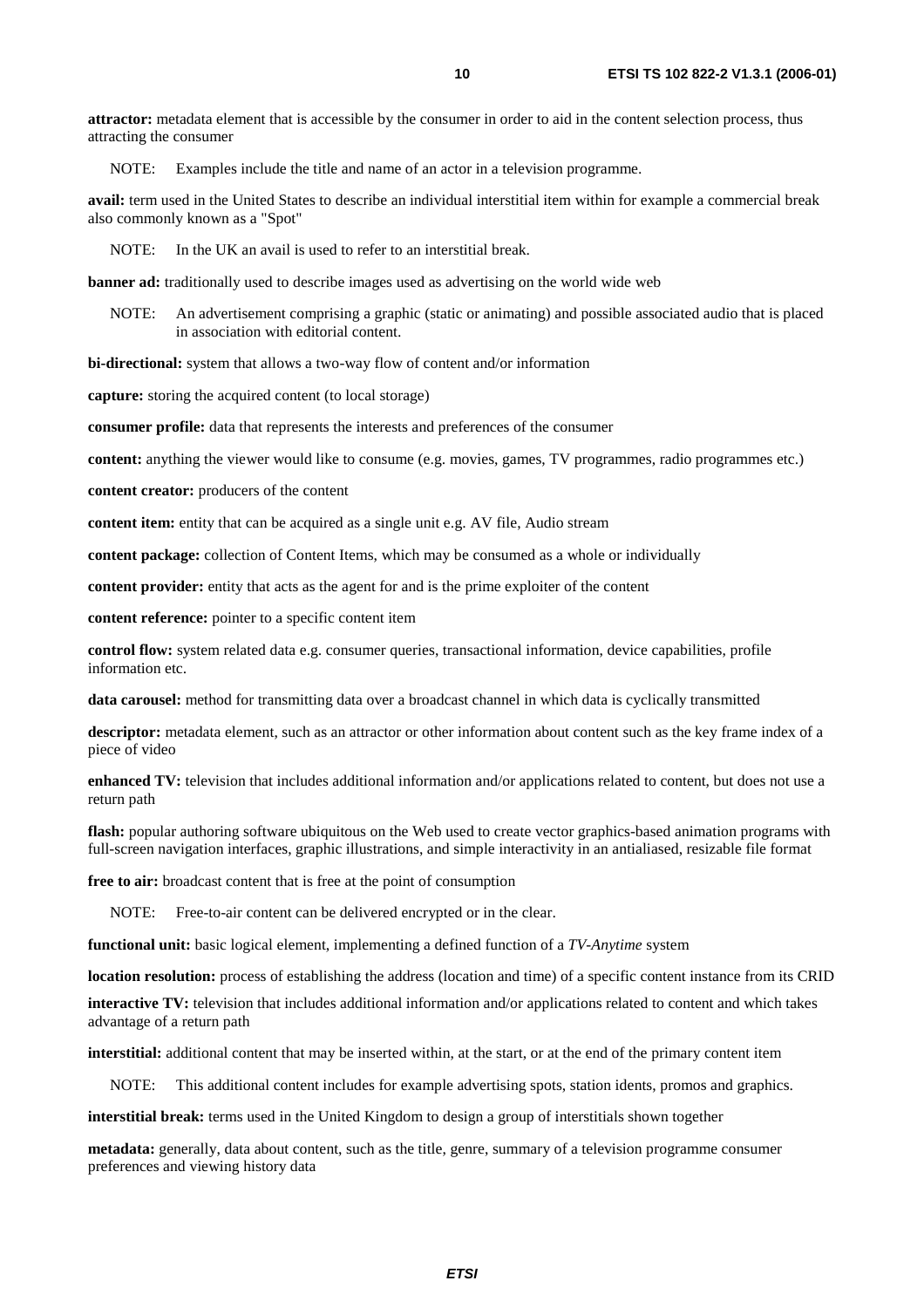**metadata schema:** identifier associated with a set of XML schemas that globally identifies those schemas so that they can be referenced externally

NOTE: A globally unique namespace ensures that the names of types defined by schemas in that namespace do not conflict with types of the same name defined elsewhere.

**metadata system:** set of rules describing the syntax and semantics of metadata

**non-skipable:** content that is protected in a way that prevents the consumer from avoiding it by using the remote control

**pay per view:** content for which the consumer had had to pay a one off fee

**pod:** set of Avails or Spots that form a commercial break

**programme:** editorially coherent piece of content

NOTE: Typically, a programme is acquired by the PDR as a whole.

**programme group:** one or more programmes that are grouped together

NOTE: TV Anytime defines several types of programme groups such as "series" and "programme compilation".

**return path:** part of the bi-directional distribution system from the consumer to service provider

**segmentation:** labelling of content that allows it to be broken down into separate discreet elements

**speedbumps:** advertising elements ( audio, video or graphics) that are superimposed on screen when a consumer selects trick mode on a PDR

**spot:** individual content item within an Interstitial break (Pod)

NOTE: Also commonly referred to as an Avail. TV and Radio industry description for a unit of advertising.

**skipable:** content that can be missed by the consumer by using the remote control on a device

**subscription TV:** broadcast content that the consumer has paid for through a recurring subscription

**telescope ad:** long form advertising spot that is linked to from a shorter spot

**transcode:** technical conversion of content from one standard to another

NOTE: for example converting standard definition broadcast signal to a lower bandwidth web capable standard such as Real Media or Windows Media 10.

### 3.2 Abbreviations

For the purposes of the present document, the following abbreviations apply:

| AAF         | <b>Advanced Authoring Format</b>                                                             |
|-------------|----------------------------------------------------------------------------------------------|
| ACAP        | <b>Advanced Common Application Platform</b>                                                  |
| <b>AES</b>  | Audio Engineering Society                                                                    |
| <b>ARIB</b> | Association of Radio Industries and Businesses                                               |
| ATSC        | <b>Advanced Television Systems Committee</b>                                                 |
| AV          | Audio-Visual                                                                                 |
| AVI         | Audio-Visual Interface                                                                       |
| CA.         | <b>Conditional Access</b>                                                                    |
| <b>CGMS</b> | Copy Generation Management System                                                            |
| <b>CRID</b> | Content Reference IDentifier                                                                 |
| NOTE:       | An identifier for content that is independent of its location specified by TS 102 822-4 [6]. |
| <b>CSP</b>  | Content Service Provider                                                                     |
| <b>DNS</b>  | Domain Name System                                                                           |
| <b>DRM</b>  | Digital Rights Management                                                                    |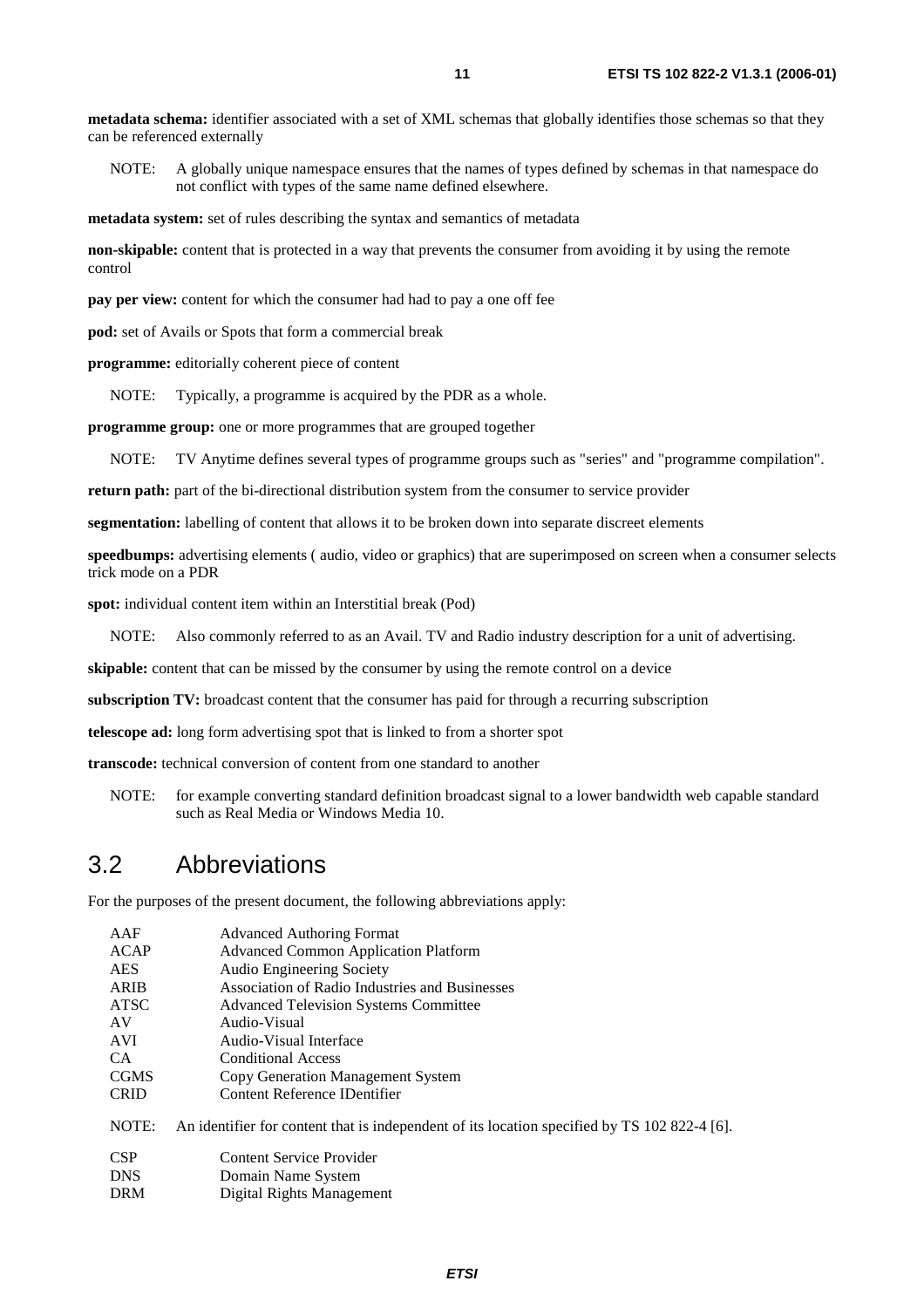| DS             | <b>Description Scheme</b>                                                                       |
|----------------|-------------------------------------------------------------------------------------------------|
| <b>DVB</b>     | Digital Video Broadcasting                                                                      |
| <b>EPG</b>     | Electronic Programme Guide                                                                      |
| NOTE:          | A means of presenting available content to the consumer, allowing selection of desired content. |
| <b>FTA</b>     | Free-To-Air                                                                                     |
| HD             | <b>High Definition</b>                                                                          |
| <b>HTTP</b>    | HyperText Transfer Protocol                                                                     |
| IMI            | Instance Metadata Identifier                                                                    |
| IP             | <b>Internet Protocol</b>                                                                        |
| <b>IPR</b>     | <b>Intellectual Property Rights</b>                                                             |
| <b>ISAN</b>    | International Standard Audiovisual Number                                                       |
| <b>ISO</b>     | International Organization for Standardization                                                  |
| <b>MPEG TS</b> | <b>MPEG Transport Stream</b>                                                                    |
| <b>MPEG</b>    | Motion Picture Expert Group                                                                     |
| <b>MXF</b>     | Metadata eXchange Format                                                                        |
| <b>NDR</b>     | Network Digital Recorder                                                                        |
| <b>PDA</b>     | Personal Digital Assistant                                                                      |
| <b>PDC</b>     | Programme Delivery Control                                                                      |
| <b>PDR</b>     | Personal Digital Recorder                                                                       |
| <b>PES</b>     | Packetized Elementary Stream                                                                    |
| <b>PPV</b>     | Pay-Per-View                                                                                    |
| <b>RAR</b>     | <b>Resolving Authority Record</b>                                                               |
| RMP            | <b>Rights Management and Protection</b>                                                         |
| <b>RMPI</b>    | Rights Management and Protection Information                                                    |
| <b>RMPI</b>    | Rights Management and Protection Information                                                    |
| <b>RMPI-M</b>  | Rights Management and Protection Information Micro                                              |
| <b>RMPI-MB</b> | Rights Management and Protection Information Micro Broadcast                                    |
| <b>RSS</b>     | Really Simple Syndication                                                                       |
| SM             | local Storage Management                                                                        |
| <b>SMPTE</b>   | Society of Motion Picture and Television Engineers                                              |
| SN             | Search and Navigation                                                                           |
| SOAP           | Simple Object Access Protocol                                                                   |
| <b>TVA</b>     | TV-Anytime                                                                                      |
| <b>TVA-RMP</b> | TV-Anytime Rights Management and Protection                                                     |
| <b>UDDI</b>    | Universal Description Discovery and Integration                                                 |
| UI             | <b>User Interaction</b>                                                                         |
| VoD            | Video on Demand                                                                                 |
| <b>WAN</b>     | Wide Area Networks                                                                              |

# 4 TV-Anytime system architecture

A simple *TV-Anytime* broadcast system can be viewed as containing three major elements: a service provider delivering the *TV-Anytime* service, a transport provider that carries the service and a piece of equipment in the home that stores the content and plays it back at the consumer's request. This document examines the mechanisms behind this simple model and gives a comprehensive functional reference model. This model adapted for the pure broadcast situation is depicted in figure 1. In this figure, a clustering of functions is indicated that is especially relevant in the broadcast case: it shows the "PDR" (Personal Digital Recorder).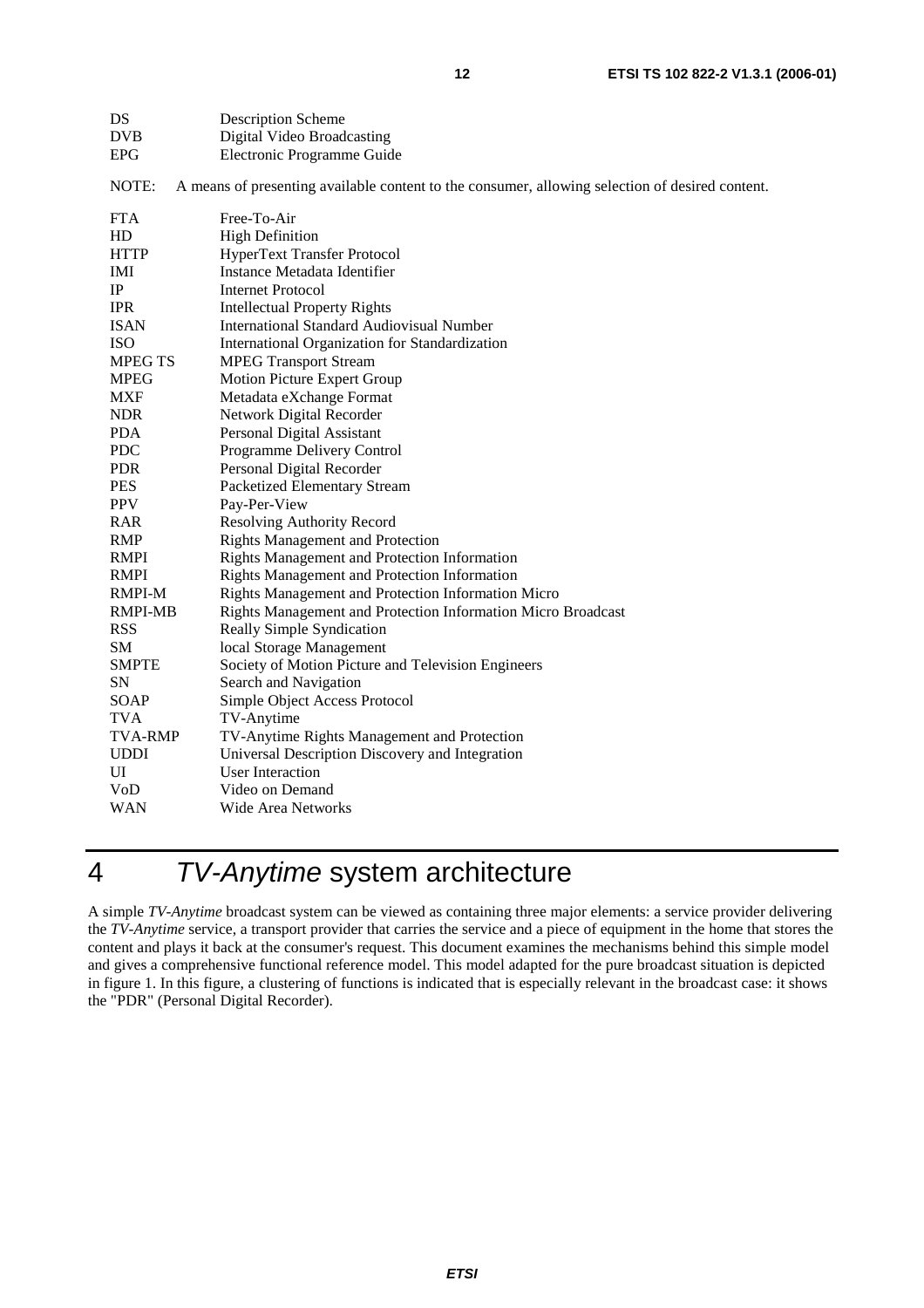

**Figure 1: Broadcast model without rights management protection** 

Each of the boxes in the model is a function of the *TV-Anytime* system, and can be implemented in several different ways by several different service providers. Different physical implementations of the system will have different ordering of functionality in different physical devices (possibly in different locations). The present document gives a detailed description of possible system configurations. The arrows in the figure indicate information flows between functions, a complete description of these flows can also be found in the present document.

The broadcast model with a narrowband bi-directional channel supports the feature set listed in TS 102 822-1 [1]. It is a pure broadcast model as far as content and associated data is concerned. In this broadcast model only three system functions are external to the PDR: content creation, content service provision and access. The bi-directional green link between user and service provider can be used to get usage history data or preference data from a consenting user. A movie studio or entertainment company could fulfil the role of content creator. A broadcaster would typically handle the repackaging, addition of metadata and broadcasting of the content: the content service provision function. A cable or satellite operator typically provides the access. The remaining functions reside in the PDR. The PDR can be considered as a real device at the consumer's premises that allows him to store and view content. In figure 1 the PDR is the grey area encompassing functions search and navigation, location resolution, user interaction, content presentation and local storage management.

This system will allow the user to search, select, locate and acquire content that he likes. The search and selection, e.g. by an EPG, will be on the basis of broadcast metadata that advertises the available content. One or more parties can put this metadata in the broadcast: the broadcaster, the content creator or a third party. The third party is not modelled in figure 1. An extension of this model showing third party operation will be discussed in clause 5.3.1.

The search and navigation will result after user or automatic selection in a Content Reference ID (CRID). The resolution function in the PDR, using the previously obtained content reference ID, results in a physical location of the content (e.g. a particular channel and time). Location resolution data must have been broadcast to allow the PDR to actually perform this translation from reference ID to in this example physical channel and time. The interfaces on the PDR will be subject to the appropriate rights management and protection policies that will be defined in a later version of the *TV-Anytime* specification series.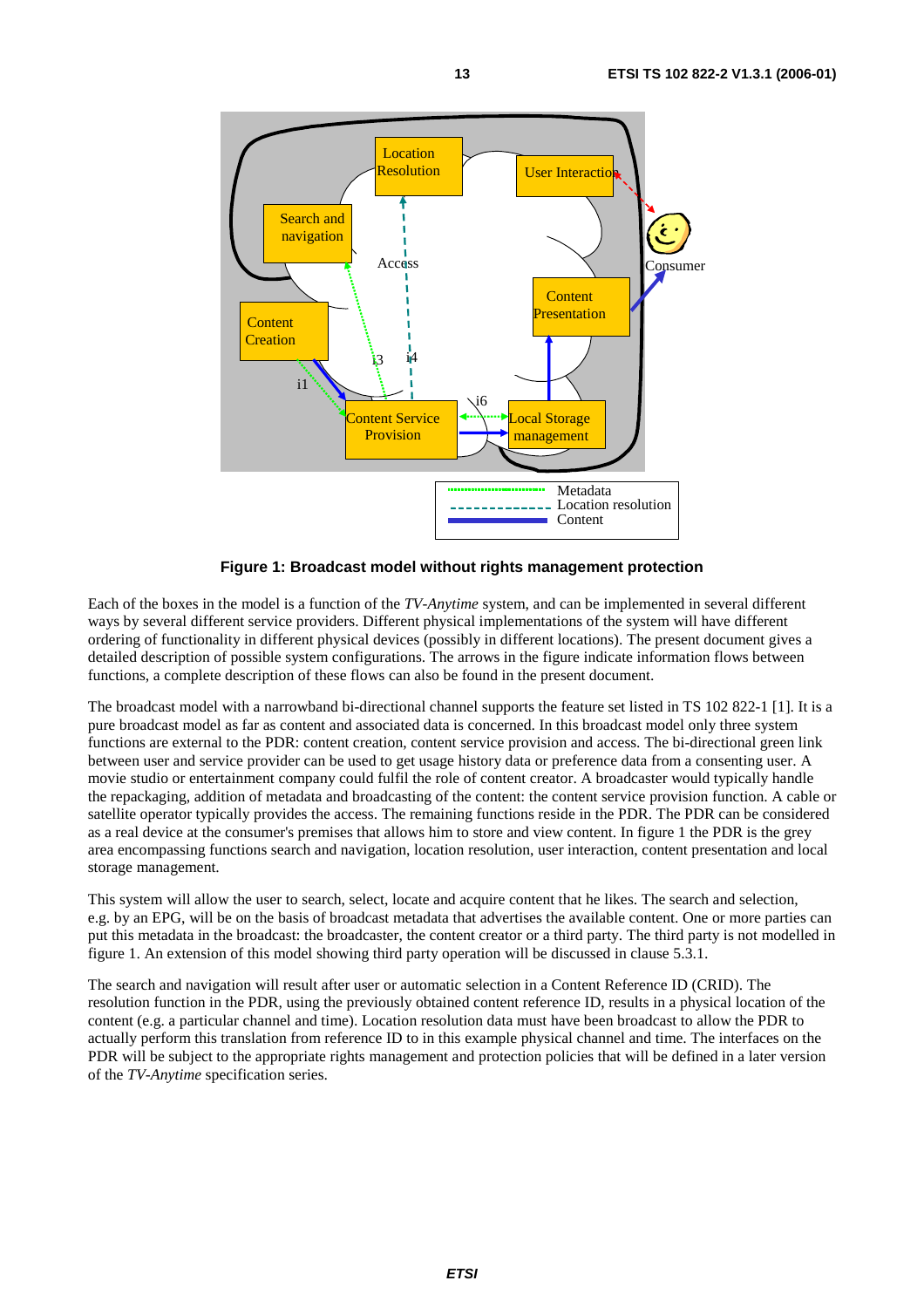The "full interactive model" features are also described in TS 102 822-1 [1]. In this situation (see figure 2), the *TV-Anytime* consumer has a bi-directional link to other system functions like content service provision or search and navigation. In this case the following system functions could be external to the PDR: search and navigation, location resolution, content provision, content creation and access. Access will typically be provided by a telecommunications operator, there may however also be a broadcast operator providing a broadcast access function. Content creation can be done by entertainment companies as in the previous example, web designers or other interactive content designers (or even consumers!). Content service provision can be done by several parties e.g. webcasters, broadcasters, portal providers etc. The search and navigation function could be provided by a "web-EPG company" or TV-portal company. Location resolution could be done by a similar party. This is a new role or party that arises from this scenario. The PDR contains Storage, Content Presentation and User Interaction functions in one device.

The rights management and Protection part visualized in the figure is covered in TS 102 822-5 sub-parts 1 [7] and 2 [8], and TS 102 822-7 [12].



**Figure 2: Full interactive model** 

# 4.1 Content referencing rationale

The purpose of content referencing (TS 102 822-4 [6]) is to allow acquisition of a specific instance of a specific item of content. For example, if a consumer sees an announcement on TV saying "there will be a new series on "Foxes in the cold" around Christmas", he may want to instruct his Personal Digital Recorder (PDR) to record the whole series. However the actual time and channel of airing of the episodes might be unknown to the PDR. In fact, the broadcaster may not know yet either. Still the viewer will want to make sure at this point that he does not miss the opportunity to acquire the content.

The ability to refer to content (in this example a series of programmes) independent of its location will provide this capability desired by the consumer. Whether that location is on a particular broadcast channel on some date and time, or on a file server connected to Internet, or wherever.

In this example, the PDR system would be provided with a reference for the series. In due time, the information required to link this reference to the individual episodes will be supplied to the PDR. Subsequently a specific date and time for each episode would be provided, so that the PDR would be able to acquire all of them.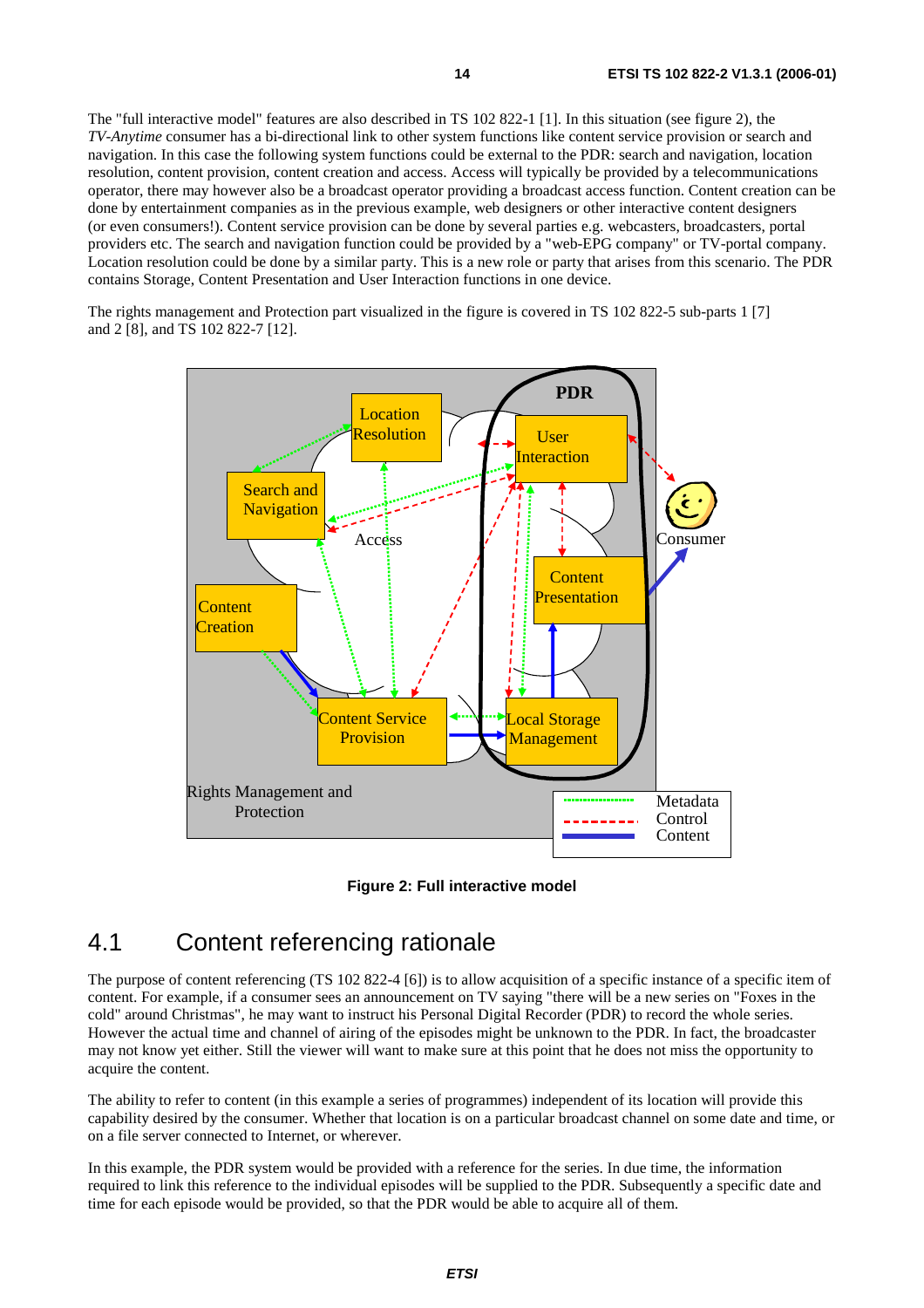This example demonstrates the purpose of content referencing - to provide the ability to refer to content independent of its location, and the ability to subsequently resolve such a reference into one or more locations where the content can be obtained.

# 4.2 Phase 1 Metadata rationale

Users or user-agents want to choose programmes to watch or record. To make that choice they need information like what is the title of this programme, what is it about, who are the actors, is it sci-fi? On the other hand, programme makers want to attract users to their content, by providing similar information. That is where metadata comes in: it is descriptive data about the content the user wants to consume. *TV-Anytime* content-related metadata (TS 102 822-3 sub-parts 1 [2] and 2 [3]) is based on that assumption and is therefore largely "attractor" metadata, its goal being to provide choice to the user and means to service providers to advertise their content and services.

Clause 5 describes content referencing and the actors involved. Clause 6 describes the available metadata tools and their uses. Example walkthroughs and specific comments describing the dynamic system behaviour in the different processes of a *TV-Anytime* service lifecycle are described in clauses 7 and 8, respectively.

In complement to descriptive metadata, the purpose of RMPI metadata (TS 102 822-5-1 [7]) is to allow the customer to know about the rights associated with content before purchase. The RMPI metadata does not contain the actual rights bound to the content but is supposed to be an exact transcription of these rights.

| <b>Model 1 - Broadcast Model</b>                                                                      | <b>Support</b> |
|-------------------------------------------------------------------------------------------------------|----------------|
| Use of EPG to find and capture broadcast content.                                                     | Full           |
| Search and selection of on-demand content with associated pricing information.                        | Full           |
| Capture and playback of audio, video and data (AVD).                                                  | Full           |
| Cross linking of A/V content to related content.                                                      | Part           |
|                                                                                                       | (see note 1)   |
| Support of consumer preferences.                                                                      | Full           |
| Content can be updated/replaced by newer in-coming versions.                                          | Part           |
|                                                                                                       | (see note 2)   |
| Support for a variety of broadcast content types.                                                     | Part           |
|                                                                                                       | (see note 3)   |
| Support for all broadcast delivery mechanisms                                                         | Full           |
| Multi-user preference support.                                                                        | Full           |
| Model 2 - Consumer Response Model.                                                                    | Support        |
| Updated listing/capture data can be delivered to "broadcast" analogue personal recorders.             | Full           |
| (via return path or other mechanism).                                                                 |                |
| Updated listings/capture data can be delivered to "broadcast" PDRs.                                   | Full           |
| Verification of usage of content on PDR.                                                              | Part           |
|                                                                                                       | (see note 4)   |
| Ability to collect usage data.                                                                        | Full           |
| NOTE 1: Various types of content can be cross-linked using MediaLocator (see TS 102 822-3-1 [2]). The |                |
| programme metadata does not contain a CRID for cross-linking to other programmes.                     |                |
| NOTE 2: Entire programmes can be overwritten, but segments of programmes cannot be overwritten.       |                |
| NOTE 3: See TS 102 822-3-1 [2] for a list of supported content types.                                 |                |
| NOTE 4: Access to usage data is not specified by the current tools.                                   |                |

**Table 1: Phase 1 enabled feature set by TS 102 822-4 [6] and TS 102 822-3-1 [2]** 

# 4.3 Phase 2 Metadata rationale

### 4.3.1 New content types

*TV-Anytime* Phase 2 supports *new content types* other than linear audio/video such as games, web pages, music files, graphics, data and many other applications. These new content types are treated on their own as non A/V programs and/or as components of a package (see the next clause).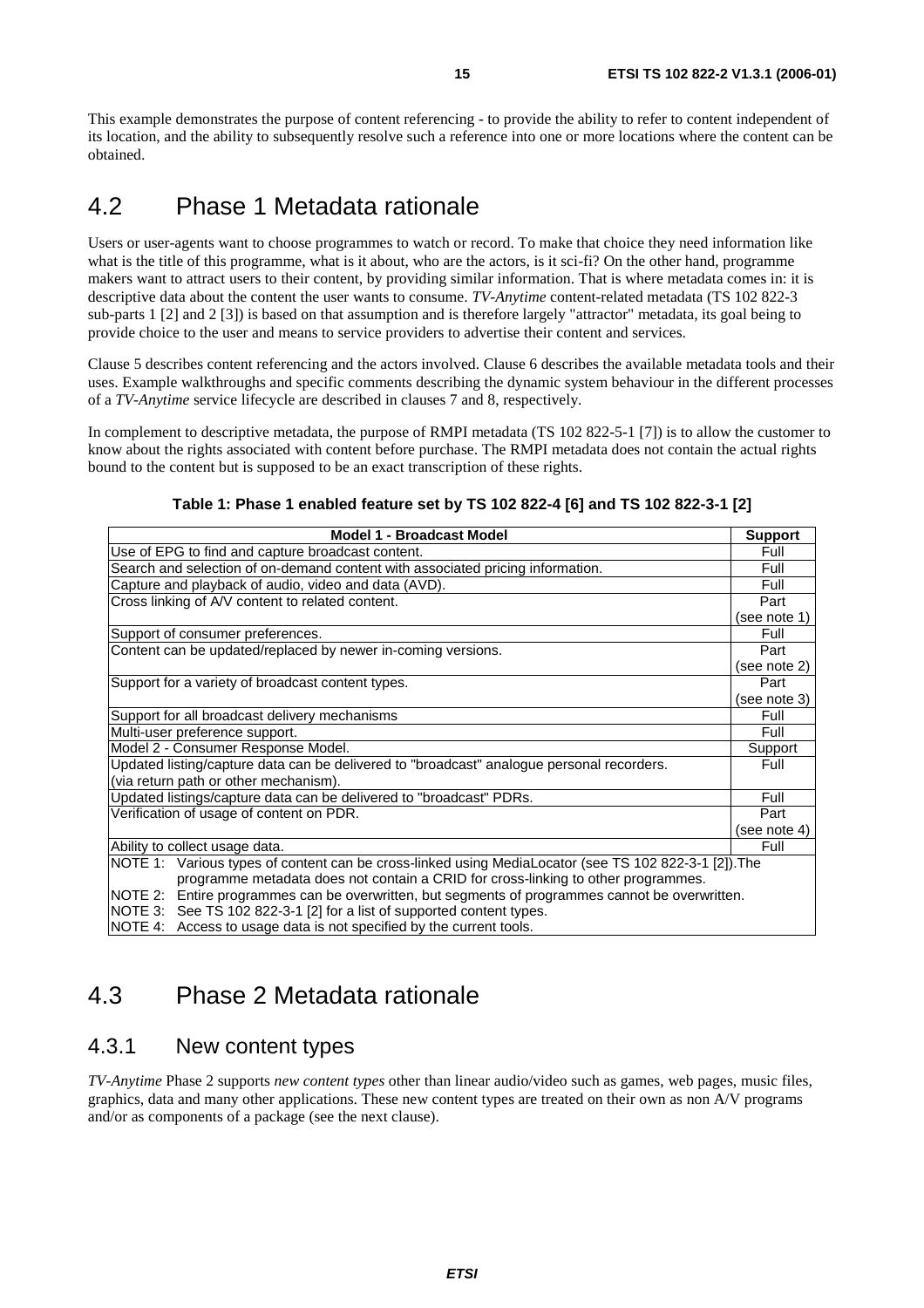### 4.3.2 Packaging

*TV-Anytime* Phase 2 defines a technology called *packaging* (TS 102 822-3-3 [4]) that enables the combination of different types of content items such as games, applications and interstitial content with audio, video, still images and text, to create a new user experience.

A package consists of a collection of content items that are intended to be consumed together in some combination to provide various consumer experiences.

For example, one could have an audio-visual French language course with an accompanying word game to better learn the French language.

Package description metadata also provides a mechanism to express the options for consumption depending on usage environment (device) and user preference (user). This is further detailed in clause 4.3.3 on targeting.

Additionally, package description metadata describes synchronization (temporal) and spatial information between content items to allow content to be consumed as the content creator intended. Owing to synchronization information, multi-stream experience (e.g., multi-camera sports, or alternate audio and video documentaries) can be provided with content packaging.

Figure 3 describes how the Phase 2 packaging technology fits in with the existing *TV-Anytime* Phase 1 technologies.





### 4.3.3 Targeting

In brief, *targeting* (TS 102 822-3-3 [4]) can be defined as automatically matching and delivering relevant content to profiled consumers. There are two types of targeting, which are push targeting and pull targeting. In push targeting, broadcasters transmit content with associated metadata to be used in targeted substitution based on user profile, preference, usage history, environment and other variables. In pull targeting, an intelligent agent in the PDR uses user preferences and other attributes to selectively play and record content.

In both cases, the user profiles, preferences, usage history, and environment descriptions should be available either in the PDR or at a server.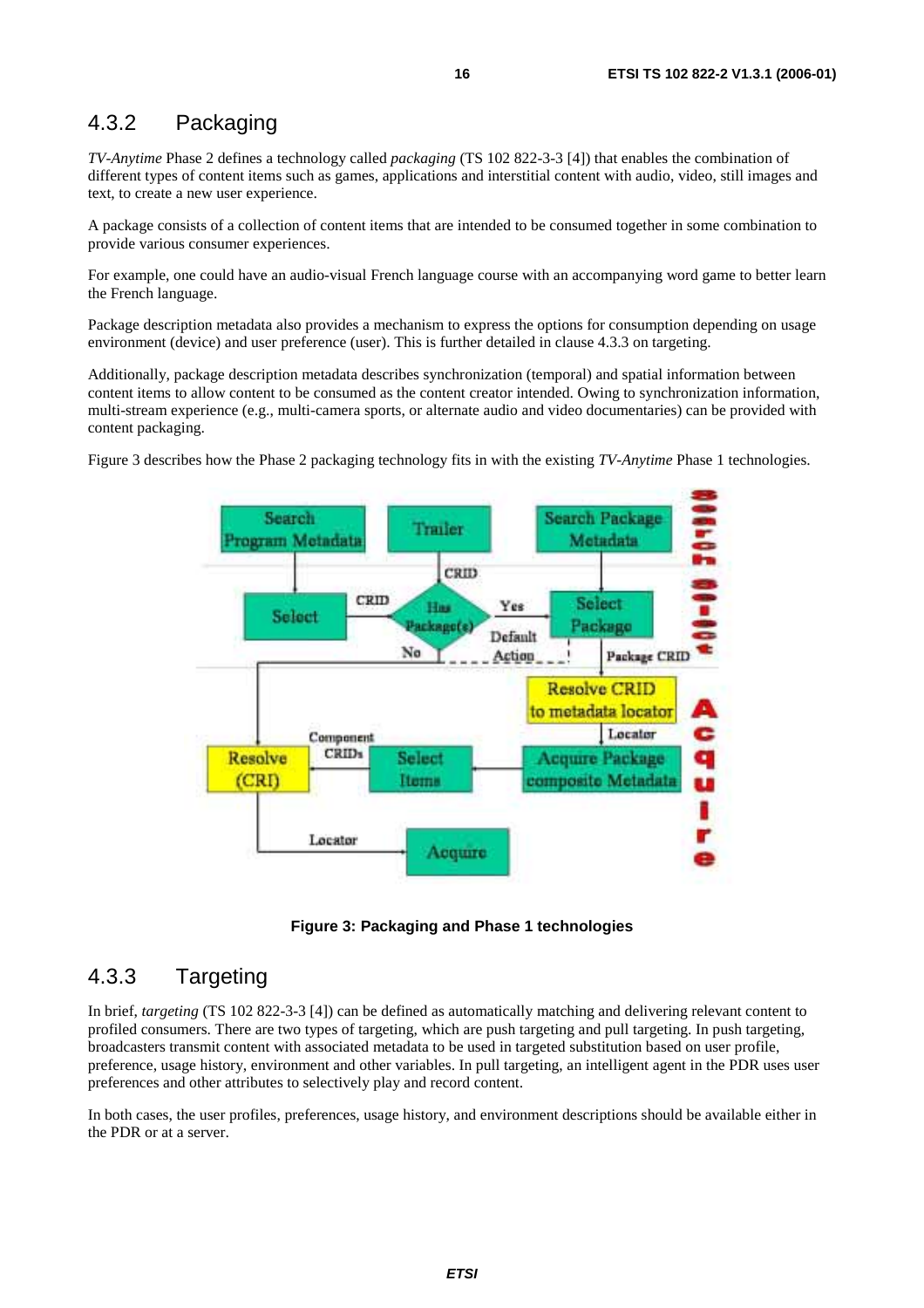### 4.3.4 Interstitial content

*TV-Anytime* Phase 2 TS 102 822-3-4 [5] now targets more advanced concepts such as the ability to perform interstitial replacement at playback time based on a number of criteria. The criteria to be used for the control of what content should replace what, may be explicitly declared using the schemas defined within TS 102 822-3-4 [5].

The interstitial content specification does not attempt to define all the possible ways in which a broadcaster may wish to control their system, but provides a generic framework into which a broadcaster can define their own platform specific rules, which are used for interstitial replacement control.

### 4.3.5 Sharing

Once content or metadata is acquired it is natural to want to share it in a rightful manner. Users want to tell others about interesting content they have found, configure other devices so that they are personalized for them, and perhaps even transfer the content to other devices or other users. *TV-Anytime* Phase 2 specifications include some specific extensions to support sharing of metadata.

The *TV-Anytime* specifications explicitly support the exchange of user profiles (TS 102 822-6-3 [11]) and the transfer of content-related metadata (TS 102 822-8 [13]). The specifications do not cover all use cases regarding sharing of content as there are many different ways of implementing this. Indeed, there are several issues of substance that only actual implementations can provide detail on how the specifications will be used.

### 4.3.6 Remote programming

The purpose of remote programming (TS 102 822-9 [14]) is to allow the consumer to programme a recording of content from another device.

For example, if the consumer is interested in two programmes which overlap in time and his PDR does not have the resources available to cope with this situation, the remote programming specification will allow him to make use of an NDR (Network Digital Recorder) to record one of the programmes and make it available later.

The same solution will be useful when the consumer is out of home and has no possibility to access their home PDR from outside.

### 4.3.7 Interchange data format

As illustrated in figure 4, the purpose of the Interchange Data Format specification (TS 102 822-8 [13]) is to allow the transfer of *TV-Anytime* metadata to a *TV-Anytime* compliant device from another device located in the non-*TV-Anytime* world.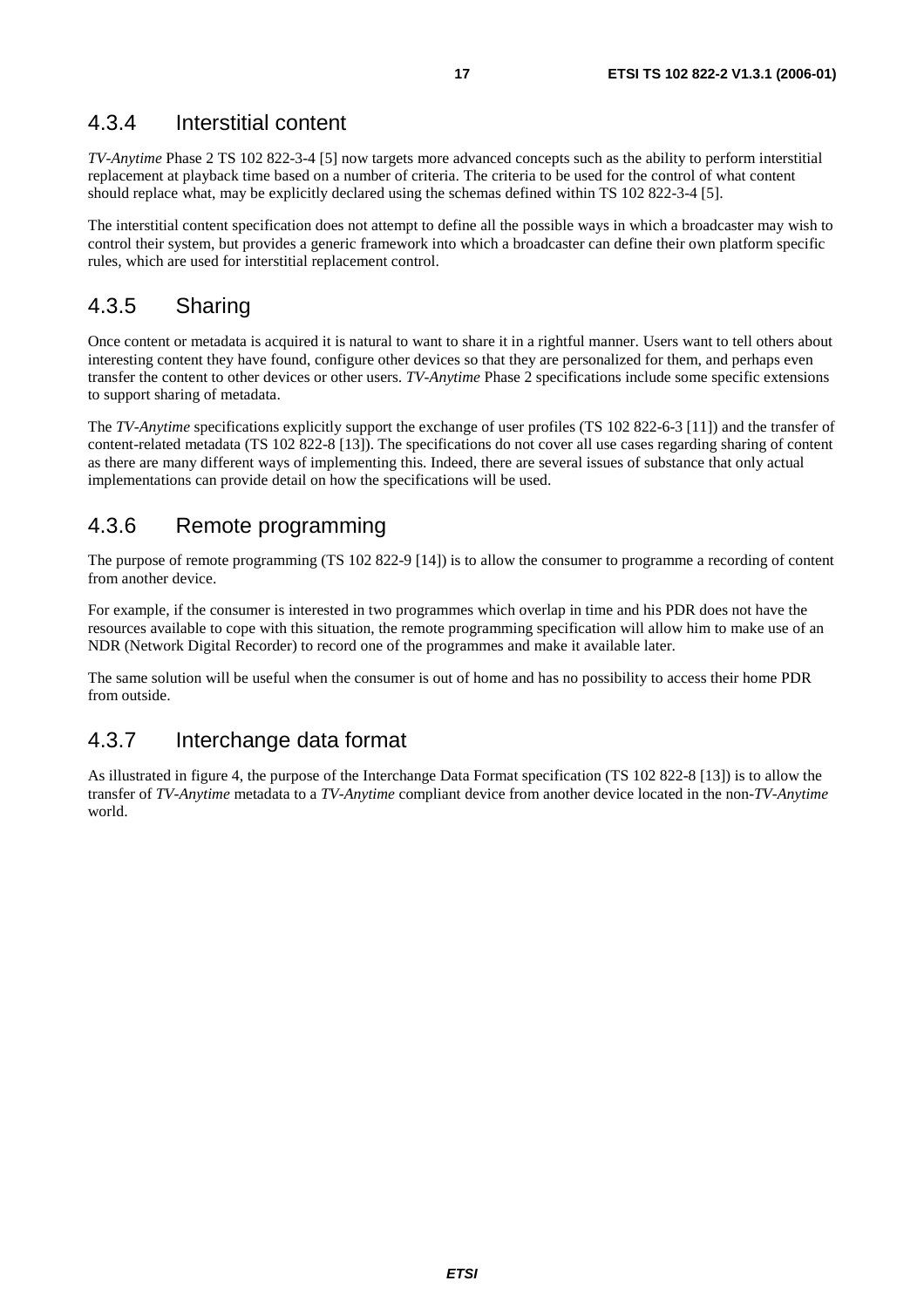

**Figure 4: Interchange Data Format** 

For example, if a consumer can browse an Electronic Programme Guide (EPG) available from a web site and select specific content for acquisition, then it would be convenient to obtain part of or all metadata associated with the selected content in a format which can be easily integrated with the *TV-Anytime* metadata already available in the PDR.

Additionally, the Interchange Data Format also allows to express an action to be done by the PDR on the transferred metadata.

For example, if a consumer selects content from an EPG using its PC in the office, a PDA or a mobile phone, he might be interested to send information associated to the content to his PDR at home with an action he wants the PDR to perform upon reception:

- "record" selected content and metadata;
- record metadata only and "remind" me later;
- "recommend" the associated content to a friend.

### 4.3.8 Coupons

A coupon is a way to provide value in an electronic form, which can be used to complement / replace money, upon purchase of content. Coupons revitalize proven promotional techniques and deliver a competitive advantage to service providers who use them.

*TV-Anytime* coupon metadata (TS 102 822-3-3 [4]) provides the way to signal the existence of coupon, to explain the coupon (value, method, subject of discount, textual-explanation, etc.), and to signal the method to retrieve the coupon. The actual realization of a coupon is left to regional / industrial standards or to service providers.

Coupon metadata support most of existing coupon techniques like discount, two for the price of one, buy three get one free, etc. In addition, coupon metadata can express coupons intended to be used upon purchase of non-*TV Anytime* content.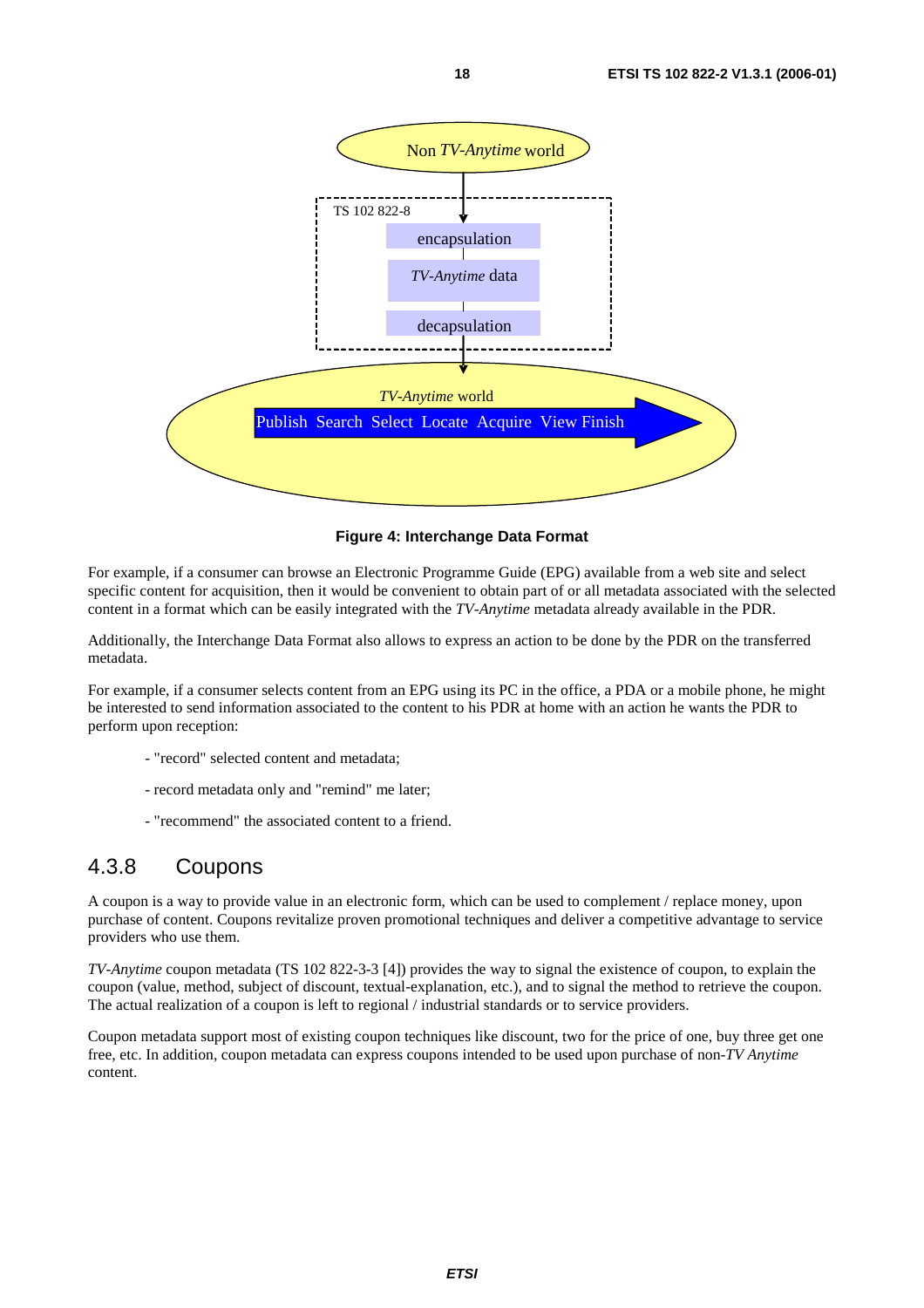# 5 TV-Anytime content referencing scenarios

This clause introduces key concepts of content referencing, an extension of the static reference model introduced in clause 4 to model third party operation and possible scenarios of issuing and resolving references to items of content.

# 5.1 Content referencing key concepts

The key concept in content referencing (TS 102 822-4 [6]) is the separation of the reference to a content item - the CRID - from the information needed to actually retrieve the content item - the locator. The separation provided by the CRID enables a one-to-many mapping between content references and the locations of the deliverables. From a system perspective, content referencing and resolution lies between search and selection and actually acquiring the content. From the content referencing perspective, search and selection yields a CRID, which is resolved into either a number of CRIDs or a number of locators (the number may be one). A full discussion of content referencing is beyond the scope of the present document; rather it is the intention here to show how content referencing fits into the overall system. In the examples below, the syntax of a CRID and the syntax of a locator are employed. The syntax of a CRID is:

CRID://<authority>/<data>

Where <authority> takes the form:

<DNS name>

**<DNS name>** is a registered Internet domain name. The <DNS name> is case insensitive and must be a fully qualified name according to the rules given by RFC 1591 [17].

CRID has been registered on the Official IANA Registry of URI Schemes available at [www.iana.org/assignments/uri-schemes.](http://www.iana.org/assignments/uri-schemes) The CRID is described in RFC 4078 [19].

Some example authority names are:

**www.broadcaster.com ISP.net [www.commerce.com](http://www.commerce.com/)**

The syntax of the locator is:

<transport mechanism>:<transport system specific>

The content referencing mechanism employs two key tables. The first is the RAR table that maps the authority that issued the CRID to the resolution Service Provider. The second table is the actual resolution table, which maps a CRID to another CRID or to a location. The resolution table may also contain information to link a locator to metadata describing that instance. Refer to TS 102 822-4 [6] *TV-Anytime* for a more detailed explanation of the concepts and tables involved.

## 5.2 Content referencing and unique content identification

Content referencing is the process of associating a token to a piece of content that represents its location where the content can be acquired. It is different from content identification, which creates an identifier that is the same regardless of its location.

A content reference is the token that is used by the PDR to acquire a piece of content once the user (or an agent working on their behalf) has selected it. The content reference is the "way pointer" from selection to acquisition.

A content identifier is an identifier that is created at the point just after the content is created with the idea that this identifier will always stay with the content. It allows metadata from multiple sources to all refer to the origination of the content. Whilst very useful, a content identifier is not designed for aiding acquisition of the content as it would require the (possibly globally centralized) body that created the content identifier to know about every instance of the content, and to be informed every time any of these locations change.

As there are already technologies being designed to fulfil the requirements of a content identifier, the *TV-Anytime* forum have chosen to design a content referencing token as this is an area that requires a global open standard.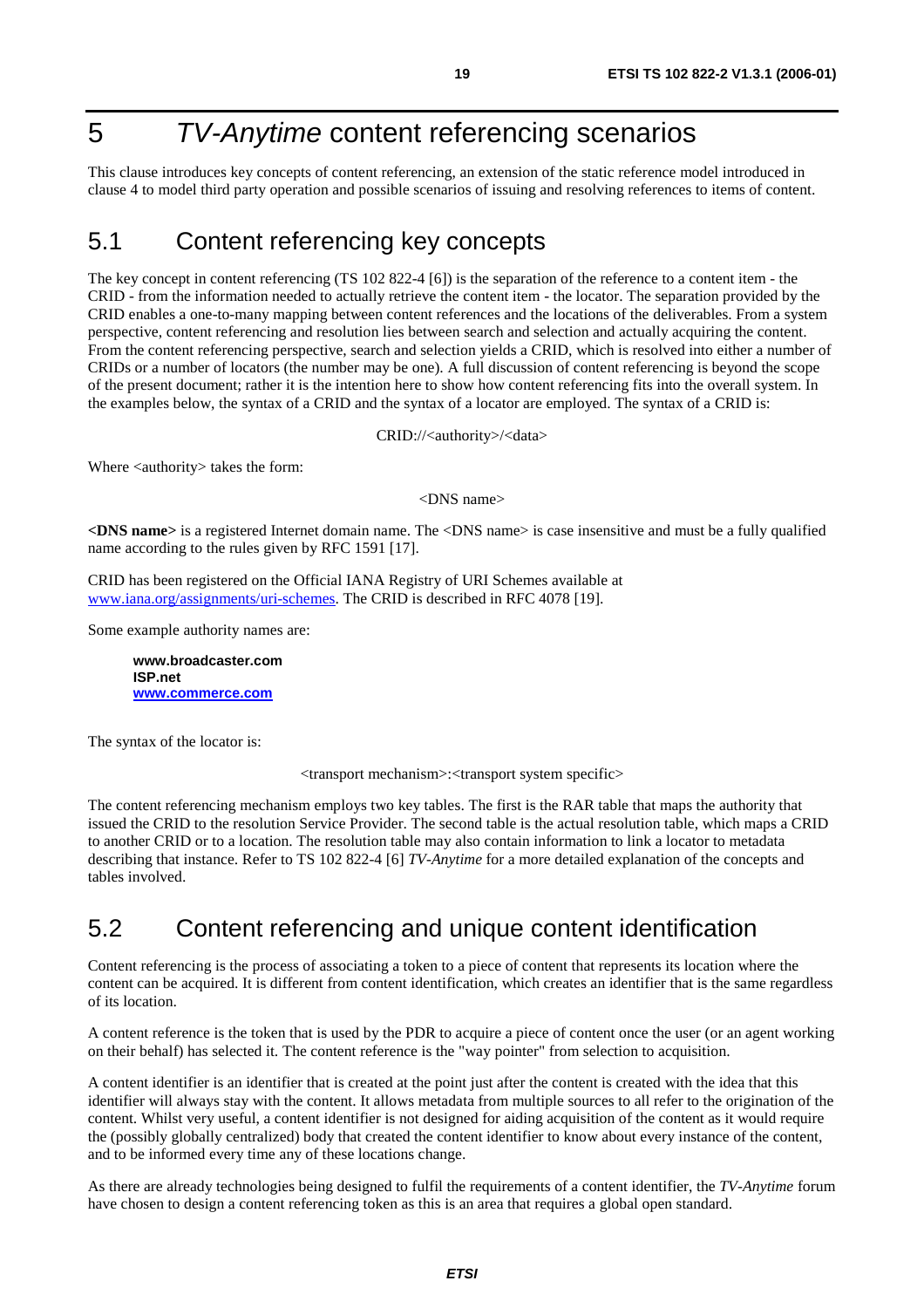The *TV-Anytime* specification uses the CRID as its token to represent the location of content. The CRID can be converted into either more CRIDs, or actual locations, by the process of location resolution depicted in figure 5.



**Figure 5: The location resolution process** 

The idea of a CRID being able to refer to other CRIDs is so that a CRID can represent a grouping of content (which is something that a content identifier cannot do). The group CRID can be used for representing any arbitrary group, an example of which is an entire series. A group CRID for an entire series would allow the PDR to acquire an entire series of programmes by just selecting one CRID to acquire.

One feature of the group CRID is that it means that many CRIDs may resolve to the same piece of content (as the content may be a member of many groups) which means that there might not be one unique CRID per content item.

The *TV-Anytime* defined CRID contains information about how to carry out the location resolution process. All CRIDs contain two parts, the first part is called an authority (which is the body that created this CRID) and the second part is data that has been created by the authority. A piece of information called the resolution authority record provides the mapping of resolution authority to the place where location resolution can take place.

An important feature of the *TV-Anytime* defined CRID is that it does not require a globally centralized body to assign CRIDs, as this was felt was impractical in that it may not scale well (e.g. in an Internet equipped PDR). From talking with various broadcasters it was also discovered that an advantage of a non-global registration system is that it allows material already in a broadcaster's catalogue to be broadcast without needing to register a globally unique identifier.

Another advantage of a de-centralized system is that the user can choose an authority which is closest to their personal tastes. For example one authority can choose that two programmes are the same, but another authority can specify that they are different. E.g. one is a widescreen presentation and the other is a pan and scan presentation of the same film, and the user can pick the authority that matches their personal views (e.g. they might consider widescreen and pan and scan versions identical).

# 5.3 CRID issuing Authority and resolution providers

The originator of a CRID is the party that actually creates the CRID and assigns it to reference an item of content: the Authority. The resolution provider is the party that provides the facility to resolve the CRID into a physical location in space and time. Three main actors can originate and resolve content reference identifiers: content creators, content creators, and third parties. Third parties are not shown in figure 1, but can be modelled in quite easily. The next clause will describe the amended model, after that the possible combinations of actors are discussed.

### 5.3.1 Third party extension to static reference model

Figure 6 shows possible actors in the issuing and resolving of CRIDs. Two of those actors are already in the broadcast reference model shown in figure 1, i.e., the content creator and the content creator. Third party operation is not explicitly modelled in figure 1. However, the model can be easily extended to cater for third party provisioning, both for CRID and resolution data, as well as metadata.

This extension is illustrated in figure 6. Only the existing interfaces are modelled in this figure. There may be a need for interfaces between the different functions in the content service provision function e.g. to enable the export of broadcasting schedules to the metadata provisioning function.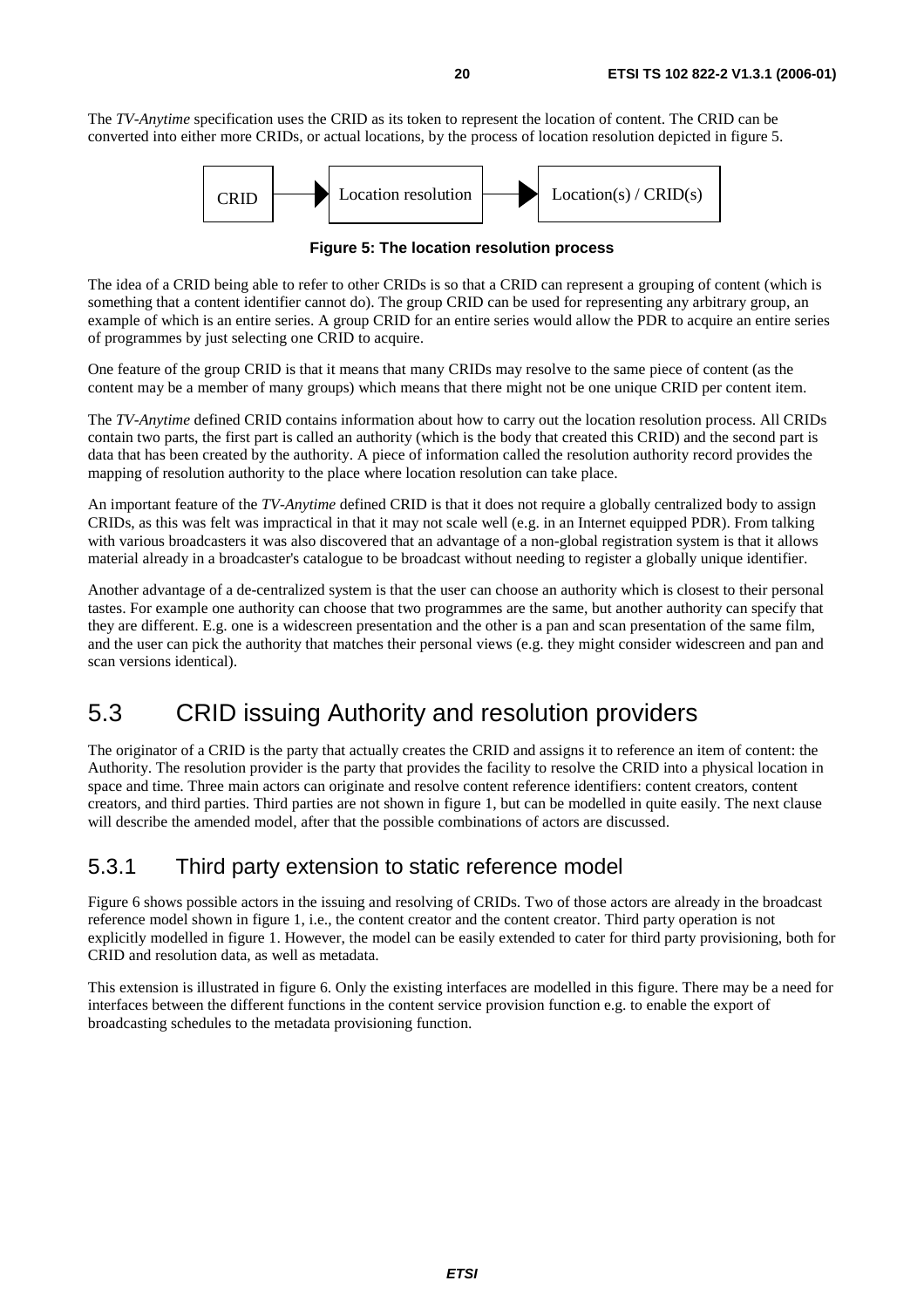

**Figure 6: Extension to static reference model** 

The content service provisioning function in the overall model of figure 1 is split up in a number of different functions: a location resolution provision function, a metadata provision function, and a content provision function. For example in a service broadcast by broadcast XYZ, where XYZ is provisioning the repackaged content, there could be metadata from a third party with more extensive descriptions of XYZ content. This metadata could also be linked to CRIDs describing a different clustering of content: e.g. all episodes of a series with a certain actress in them. That same party could provide accompanying location resolution data for those CRIDs as well.

# 5.4 CRID issuing and resolving scenarios

In the most straightforward scenario, the originator of a CRID is also the resolution authority for that CRID. However, this relationship does not always hold. There are a number of scenarios where the CRID originator does not resolve the CRID itself. Table 2 depicts all possible CRID originators to CRID resolution authority scenarios. Table 2 shows cases that are likely or unlikely to occur in a pure broadcast case. Unlikely in no way implies an impossible scenario.

|                                           | <b>Content creator</b><br>resolves CRID | <b>Content creator resolves</b><br><b>CRID</b> | <b>Third Party resolves</b><br><b>CRID</b> |
|-------------------------------------------|-----------------------------------------|------------------------------------------------|--------------------------------------------|
| <b>Content creator originates</b><br>CRID | Likely                                  | Likely                                         | Likely                                     |
| <b>Content creator originates</b><br>CRID | Unlikely                                | Likelv                                         | Likely                                     |
| <b>Third Party originates CRID</b>        | Jnlikelv                                | Unlikelv                                       | Likelv                                     |

**Table 2: Originator of a CRID versus resolution of a CRID** 

Clauses 5.4.1 to 5.4.7 describe some of the possible scenarios in more detail.

# 5.4.1 CRID originated by content creator, resolved by content creator

In this simple scenario, the content creator creates the content and creates a CRID to reference that piece of content. The content creator also provides the resolving information to find that particular piece of content.

In the broadcast case, suppose the content creator is not the broadcaster, and the content in question is a drama entitled "Most Moving Drama Ever". The authority syntax might then be:

#### **content.com**

The CRID itself might take the form:

#### **CRID://content.com/drama/MostMovingDramaEver**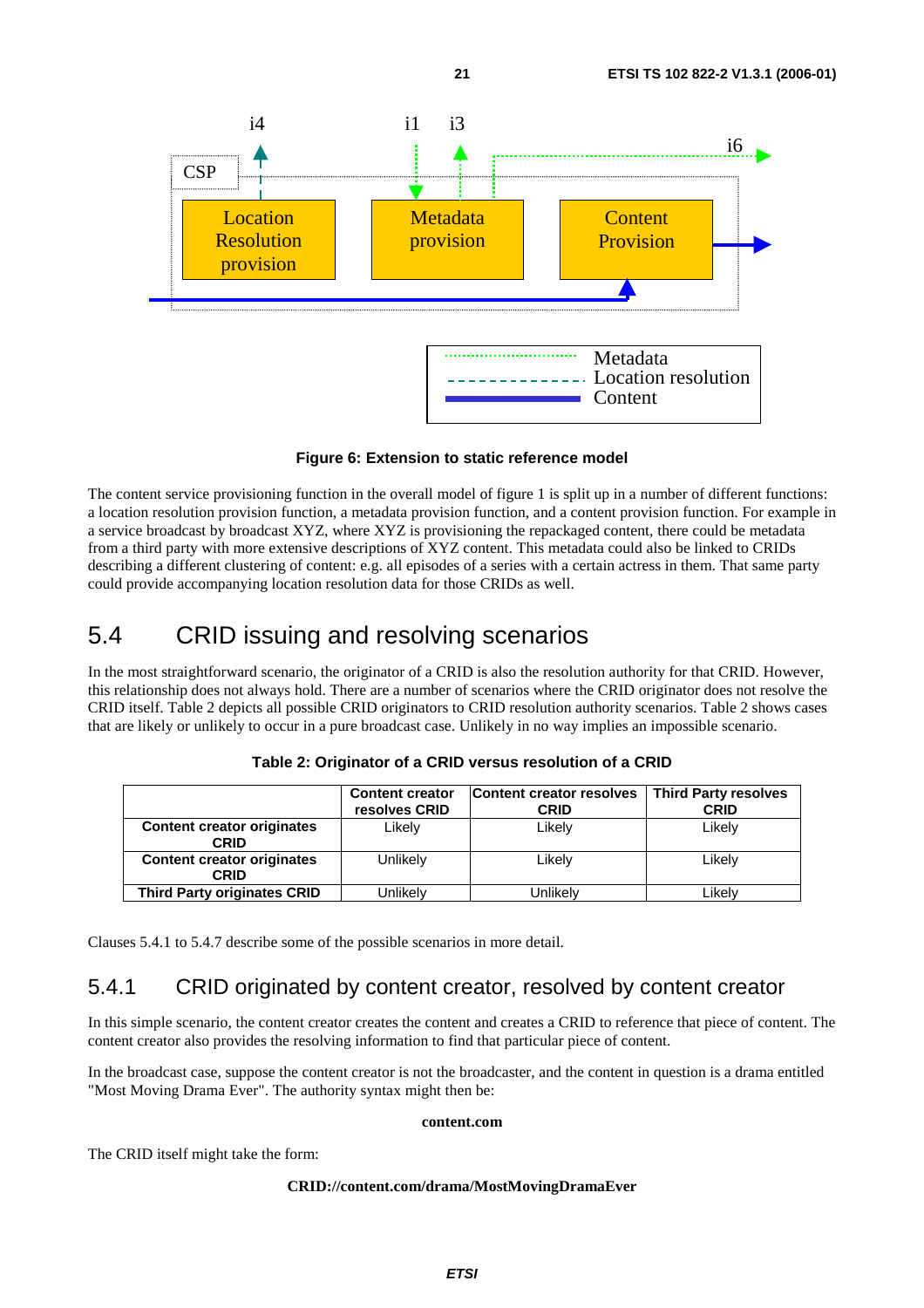The string "drama/MostMovingDramaEver" is meaningful to the authority, i.e., the authority will be able to resolve this CRID when it is asked to do so. The content creator, having created the drama programme and having assigned it a CRID, needs to be able to broadcast the location resolution information to the PDR. This means it needs to have access to the broadcast channel and schedule information of the relevant broadcaster(s) involved. In the pure broadcast scenario, because there is no return channel, the location resolution takes place in the PDR itself. Finally, the content is broadcast and can be recorded on the local storage device and consumed later, or can be viewed at the time of broadcast.

When the broadcaster is also the content creator the scenario is simpler and described in clause 5.4.4.

### 5.4.2 CRID originated by content creator, resolved by content creator

In this scenario, the content creator creates the content with an associated CRID. The content creator is the resolution service provider.

Supposing the content creator is a motion picture studio, and the content in question is an action movie entitled "Best Action Movie Ever". The content creator is a broadcaster. In this case the content creator is acting as a proxy for the content creator. The content creator creates a CRID. It might look like this:

#### **CRID://moviestudio.com/movies/BestActionMovieEver**

The broadcaster, having purchased the movie from the studio for airing and having also acquired the CRID, broadcasts the location resolution information to the PDR. This information is contained in the "Resolution Tables" that map the CRID to the location. Also broadcast to the PDR are the Resolution Authority Records, one of which effectively includes a redirect, a record where the authority name and resolution service provider are different. In this example there is a RAR where the authority name is "moviestudio.com" and the resolution provider is "broadcaster.com".

In a uni-directional network, the location resolution takes place in the PDR. The consumer selects "Best Action Movie Ever" during some navigation or search process. The location resolution engine, having looked up the appropriate RAR, resolves the CRID whose authority is "moviestudio.com" by using the resolution service provider "broadcaster.com". The resolution service provided by "broadcaster.com" resolves the CRID to the actual location, the time and channel of the broadcast in the context of the service provider.

Finally, the movie is broadcast and can be recorded on the local storage device and consumed later, or can be viewed at the time of broadcast.

### 5.4.3 CRID originated by content creator, resolved by third party

In this scenario, the content creator creates the content and associated CRID. A third party resolves the CRID.

Supposing the content creator is a documentary production company, and the content in question is a documentary entitled "Incredible Documentary". Several broadcasters will carry this documentary over a period of time. In terms of location resolution the third party is acting as a proxy for the content creator. The production company creates a CRID. It might look like this:

#### **CRID://documaker.com/IncredibleDocumentary**

The third party might be an EPG service. The advantage of the third party in this case is that it can look across all service providers in the multiplex to resolve a CRID. The third party inserts the location resolution tables into the broadcast stream. Also inserted into the broadcast stream are the RARs, one of which contains the authority name "documaker.com" and the resolution service provider "res-service.ecg.com".

In a uni-directional network, the location resolution takes place in the PDR. The consumer selects "Incredible Documentary" during some navigation or search process. The location resolution engine searches the table of RARs and finds the one whose authority name matches the authority name in the CRID, in this example "documaker.com". The engine then uses the URL contained in the record to find the actual location resolution tables. In this way the CRID is resolved to a locator e.g.:

#### **transport:channel5@8.00**

Finally, the content is broadcast and can be recorded on the local storage device and consumed later, or can be viewed at the time of broadcast.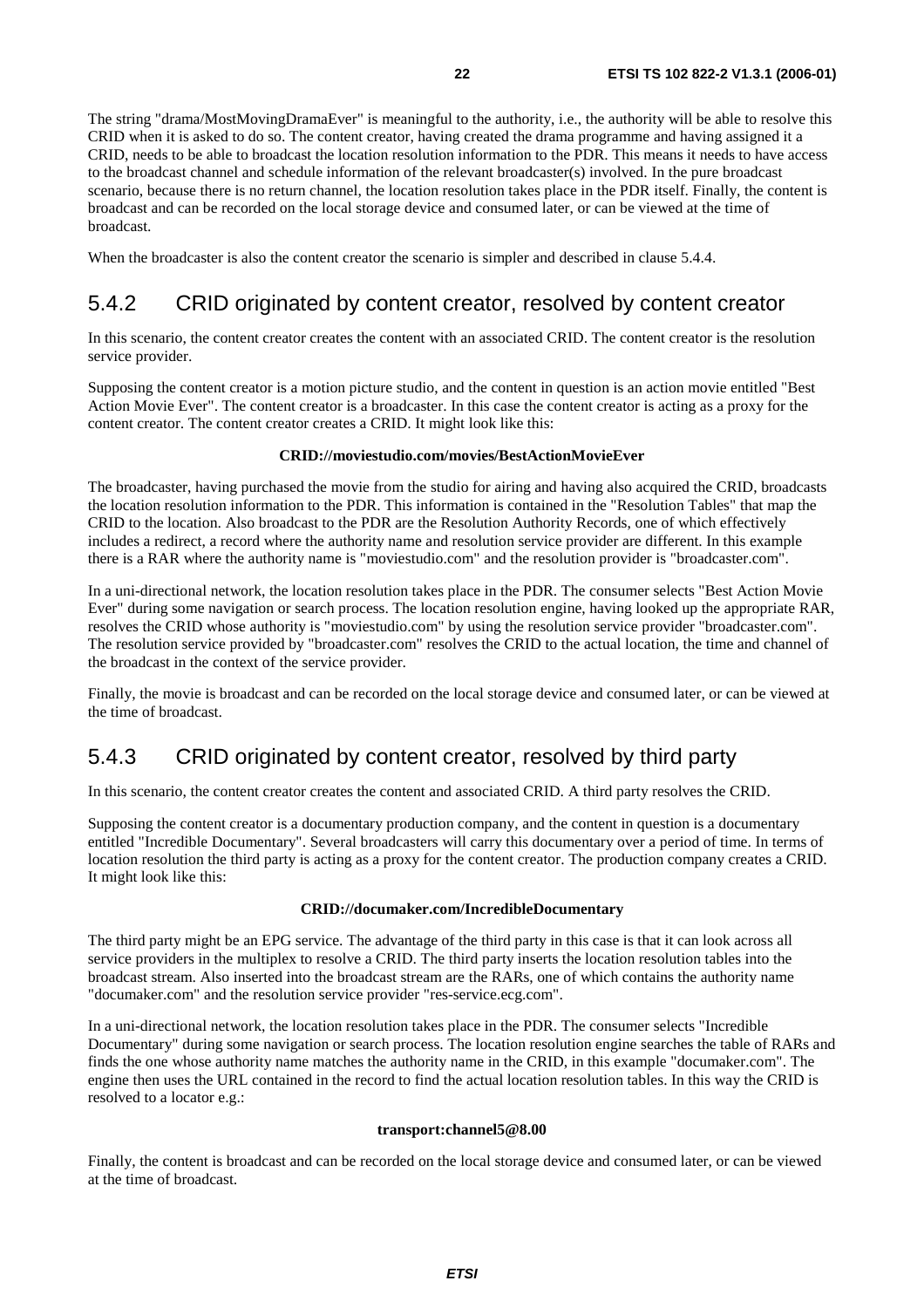### 5.4.4 CRID originated by content creator, resolved by content creator

In this scenario, the content creator acquires content and assigns its own CRID to reference that content. The content creator is also the resolution service provider.

The content creator could be a broadcaster, and the content in question is the movie "Best Action Movie Ever" from a motion picture studio. The motion picture studio, the content creator, may very well have its own CRID referencing the movie, but the content creator decides not to use this. The broadcasters CRID might look like this:

#### **CRID://broadcaster.com/movies/BestActionMovieEver**

The broadcaster inserts the location resolution tables into the broadcast stream. Also inserted into the broadcast stream are the RARs, one of which contains the authority name "broadcaster.com" and the resolution service provider "broadcaster.com".

In a uni-directional network, the location resolution takes place in the PDR. The consumer selects "Best Action Movie Ever" during some navigation or search process. The location resolution engine searches the table of RARs and finds the one whose authority name matches the authority name in the CRID, in this example "broadcaster.com". The engine then uses the URL contained in the record to find the actual location resolution tables. In this way the CRID is resolved to a locator, e.g.:

#### **transport:channel9@21.30**

Finally, the content is broadcast and can be recorded on the local storage device and consumed later, or can be viewed at the time of broadcast.

### 5.4.5 CRID originated by content creator, resolved by third party

In this scenario, the content creator creates a CRID associated to content, but a third party is delegated to resolve the CRID. The content creator could be a broadcaster. Suppose the content in question is the movie "Best Comedy Movie Ever". The motion picture studio, the content creator of the movie, may very well have its own CRID referencing the movie, but the content creator decides not to use this. The broadcaster creates a CRID that might look like:

#### **CRID://broadcaster.com/movies/BestComedyMovieEver**

The third party might be a trusted agent such as an EPG service provider. Either the broadcaster or the third party may create the location resolution tables as well as the RARs, one of which contains the name of the authority, "broadcaster.com", along with the name of the resolution service provider, "res-service.ecg.com". The RARs can be inserted into the broadcast. Thus, in terms of location resolution the third party is acting as a proxy for the content creator, broadcaster.com. In a uni-directional network, the location resolution takes place in the PDR, while in a bi-directional network, the location resolution may take place on the server side. The consumer selects, as a result of some navigation or search process, "Best Comedy Movie Ever". The CRID resolution engine searches the table of RARs and finds the entry whose authority name matches the authority name in the CRID, "broadcaster.com" in this example, which is resolved in turn to give "res-service.ecg.com". The engine then uses this resolved information to find the actual location resolution tables, which are provided by "res-service.ecg.com". In this way, the CRID is resolved and the locator for the CRID is obtained. The content can now be captured.

### 5.4.6 CRID originated by third party, resolved by content creator

In this scenario, a third party service creates e.g. a group CRID that references other CRIDs that in turn reference actual content. The third party could be an aggregator of some description. The content creator agrees to be the resolution service provider for this third party because the third party service is particularly valuable.

Suppose the third party provides a CRID referencing all episodes of the "Star Journey" science fiction series. The CRID might look like this:

#### **CRID://StarJourneyAggregator.com/AllEpisodesOfStarJourney**

The broadcaster provides a Resolution Authority Record (RAR) containing the authority name "StarJourneyAggregator.com" and the resolution provider "broadcaster.com".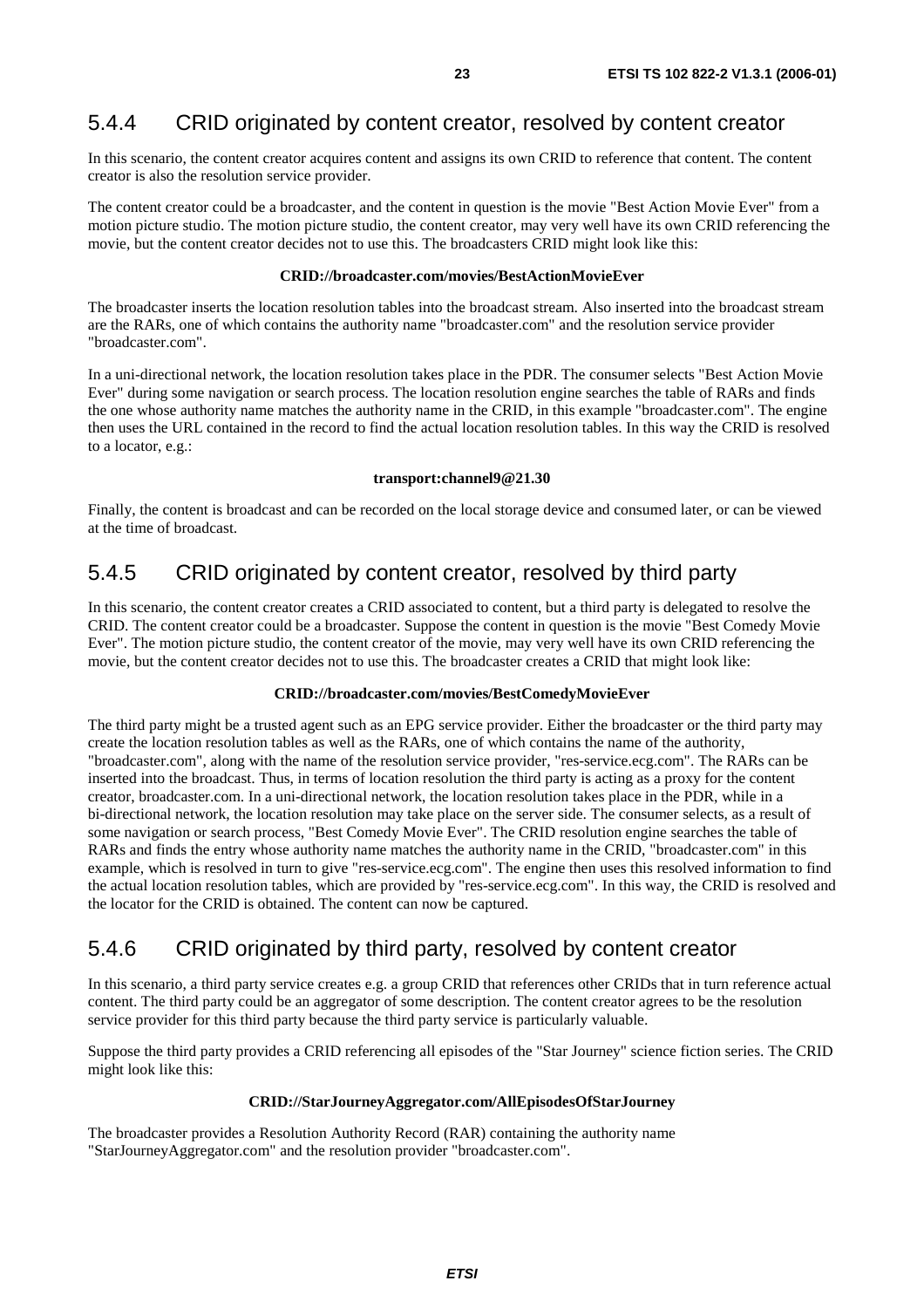The consumer, using some search and navigation process comes across the "All Episodes of Star Journey" item. The PDR looks up authority it finds in the CRID for this item. It finds that the resolution service provider is "broadcaster.com" and uses the URL to find the resolution tables. It resolves the CRID into a list of other CRIDs:

#### **CRID://broadcaster.com/StarJourneyEpisode1**

#### **CRID://broadcaster.com/StarJourneyEpisode2**

#### **CRID://broadcaster.com/StarJourneyEpisode3**

In this example, the broadcaster issued the returned CRIDs, however the third party could also have its own CRIDs for these episodes that a broadcaster knows how to resolve.

The various episodes are presented to the viewer for selection. The viewer selects "Star Journey Episode 2" and again the engine looks up the authority name in the RAR table. It finds that authority name "broadcaster.com" maps to resolution provider "broadcaster.com", and subsequently resolves the CRID to a list of alternate locations e.g.:

#### **transport:channel9@21.30**

#### **transport:channel5@9.15**

The most appropriate location is chosen depending on such factors as how soon the viewer wishes to watch the programme, recording conflicts if the programme is to be saved to local storage, the cost of one location versus the other etc.

Finally, the content is broadcast and can be recorded on the local storage device and consumed later, or can be viewed at the time of broadcast.

### 5.4.7 CRID originated by third party, CRID resolved by third party

In this scenario, a third party service creates e.g. a group CRID and references other CRIDs that in turn reference actual content. The third party is an aggregator of some description. The same or another third party is also the resolution service provider.

Suppose the third party provides a CRID referencing all nature documentaries on all channels within a multiplex. The CRID might look like this:

#### **CRID://Aggregator.com/AllNatureDocumentaries**

The third party provides a Resolution Authority Record (Rar) containing the authority name "Aggregator.com" and the resolution provider "Aggregator.com". This is broadcast to the PDR along with the resolution tables, tables that the third party collates from schedule metadata it collects from all the content creators in the multiplex.

The consumer comes across the "All Nature Documentaries" item in their EPG. The PDR looks up the authority it finds in the CRID for this item. It finds that the resolution service provider is "Aggregator.com" and uses the URL to find the resolution tables. It resolves the CRID into a list of other CRIDs:

#### **CRID://Aggregator.com/FoxesInTheWild**

#### **CRID:// Aggregator.com/OceansOfTheWorld**

#### **CRID:// Aggregator.com/TheMapleTree**

The various programmes are presented to the viewer for selection. The viewer selects "Oceans of the World" and again the engine looks up the authority name in the RAR table. It finds that authority name "Aggregator.com" maps to resolution provider "Aggregator.com", and subsequently resolves the CRID to a list of alternate locations e.g.:

#### **transport:channel2@17.30**

#### **transport:channel7@21.00**

The most appropriate location is chosen depending on such factors as how soon the viewer wishes to watch the programme, recording conflicts if the programme is to be saved to local storage, the cost of one location versus the other.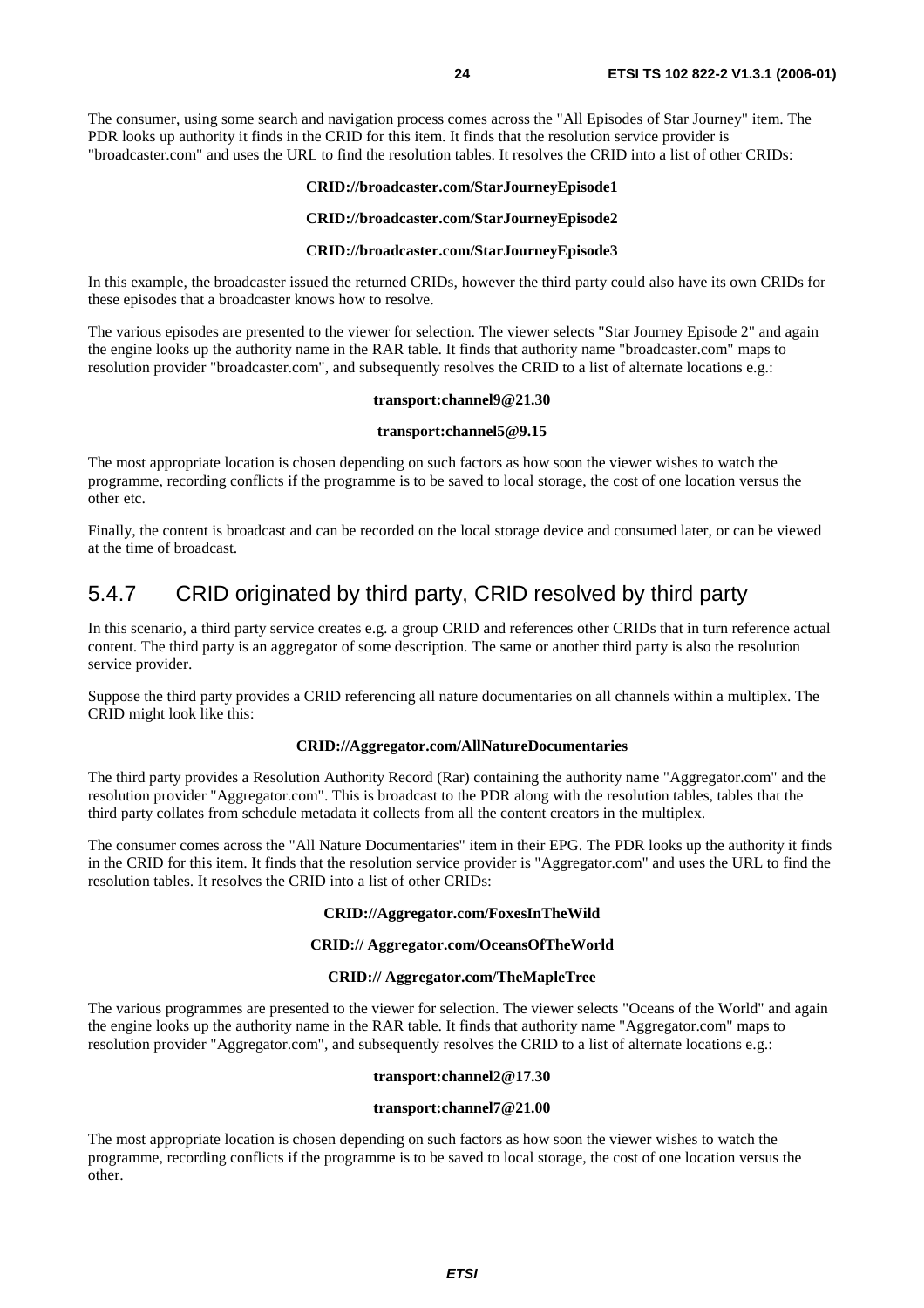Finally, the content is broadcast and can be recorded on the local storage device and consumed later, or can be viewed at the time of broadcast.

# 5.5 Example of coding an ISAN using a CRID

The ISO and SMPTE/ATSC have been actively working on the creation of an International Standard Audiovisual Number (ISAN). The goal of the ISAN is to uniquely identify completed audio-visual works, episodes of a work, versions of a work, and related parts of versions of a work (such as audio and subtitling tracks). In contrast with a CRID, the ISAN remains the same regardless of the provider of that content and would further allow comparisons between ISANs to determine that two pieces of content differ only by being a different version of the same root work or are different episodes of the same series.

The *TV-Anytime* Forum recognizes that some metadata and content providers have expressed interest in using the ISAN to identify the programmes they provide or reference in metadata. As such, the following CRID format is proposed to enable a CRID to be built using a known ISAN.

An example CRID incorporating an ISAN will look like: **CRID://<authority>/isan<ISAN according to ISO 15706 [18]>**In this example the <authority> portion is as specified in TS 102 822-4 [6] and the <data> portion of the CRID is an ISAN, prefixed with the fixed string "isan". In this case the normal use and semantics of the CRID are preserved. Namely, to convert this CRID into one or more location records the PDR contacts a location resolution service serving the Resolution Authority named in the <authority> portion of the CRID and passes the <data> portion, which in this case is an ISAN. However, because the data portion is clearly identified as an ISAN it also enables the PDR to make comparisons between CRIDs to determine if the referenced content is identical, different by version, or different by episode.

It is important to note that there is a significant difference between a CRID that is issued by a resolution authority and one that is constructed by the user interaction functionality in the PDR. There is an intention that a CRID that is issued will always be resolved by the relevant authority, whereas resolution of a constructed CRID is entirely speculative: one cannot rely on getting the location of the requested content.

Any unique ID for content can be used in a similar way as the ISAN in the above examples.

# 5.6 The relation between CRID and instance metadata

Instance description metadata is used to describe meaningful differences between specific instances of the same content i.e. instances of content that share the same CRID. For example, two instances of the same film where the instance description metadata indicates that one is in the original 16:9 aspect ratio and the other is in 4:3. Instance description metadata is linked to a particular event-related instance of content. For the full specification of instance description metadata see TS 102 822-3-1 [2] and TS 102 822-3-2 [3]. For a discussion of instance description metadata in the System context, see clause 6.3.2.

The *TV-Anytime* CRID is used to select and acquire an item of content independent of any particular location (time or place). In some cases however, the consumer may wish to acquire a location dependent version of a piece of content e.g. the 16:9 version of the film. To enable this functionality, the content referencing specification - TS 102 822-4 [6] details an optional identifier called an Instance Metadata Identifier. This identifier is only guaranteed to be unique within the scope of the CRID to which it has been assigned. So it is permissible to assign the same identifier value to different CRIDs.

The PDR can use the Instance Metadata Identifier to track changes in the scheduling of a specific instance of a piece of content. The following example illustrates the problem and the solution.

Suppose a PDR resolves a CRID:

**crid://broadcaster.com/GreatMovie** 

to two locators:

#### **dvb://123.5ac.3be;3e45@2001-12-07T12:00:00.00+01P02:10**

**dvb://487.2ee.3be;9e26@2001-12-09T12:00:00.00+01P02:10**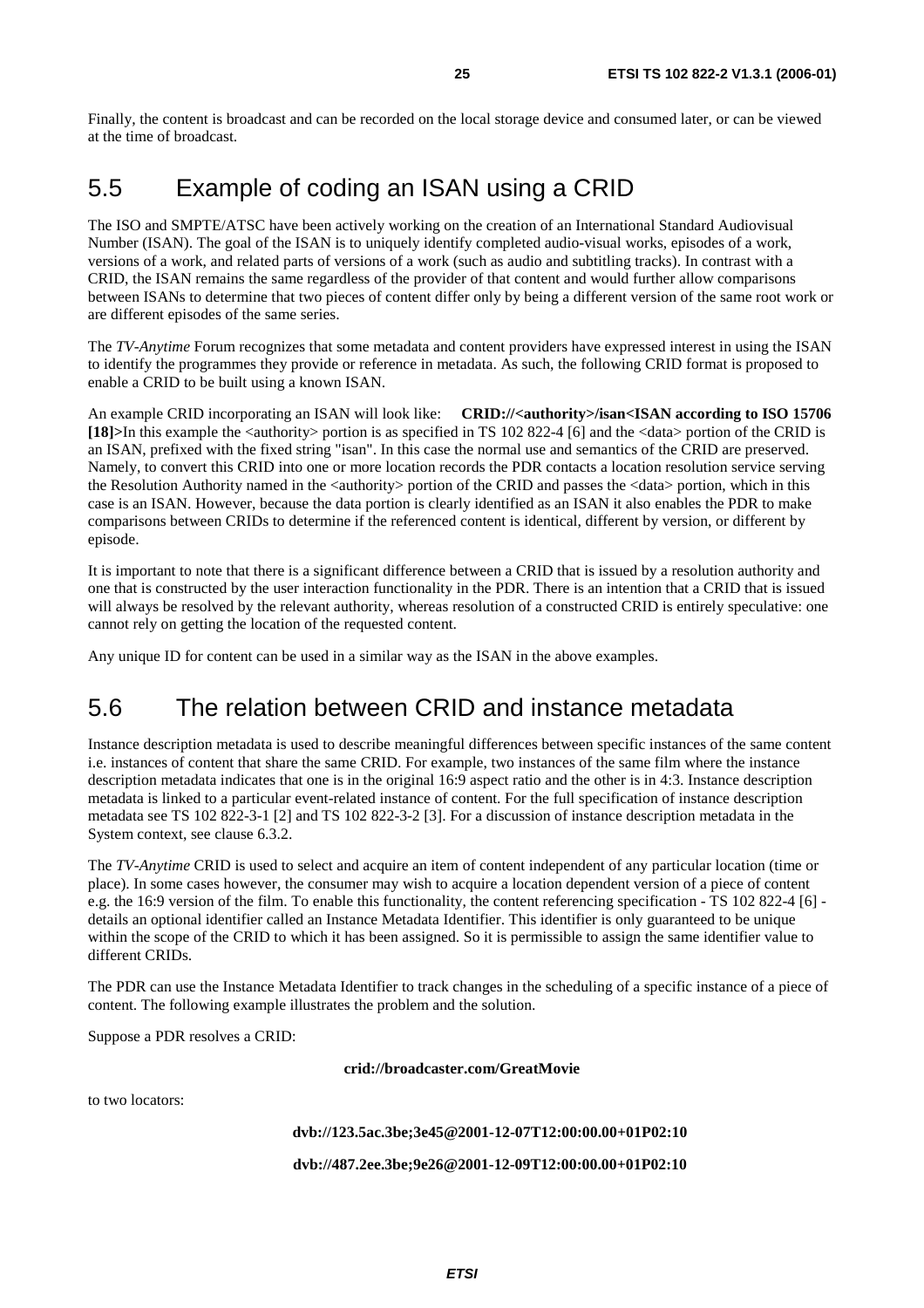Suppose further that the first locator is the 16:9 version of GreatMovie, and the second is the 4:3 version. The viewer decides that they want the 16:9 version, but it is not on for a couple of days yet so the PDR makes a note to acquire it. As it comes closer to the scheduled time (as indicated by the locator), the PDR again resolves the CRID to see if the time the film is going to be on has changed. This time the location resolution process yields two locators:

#### **dvb://123.5ac.3be;3e45@2001-12-07T14:00:00.00+01P02:10**

#### **dvb://487.2ee.3be;9e26@2001-12-09T09:00:00.00+01P02:10**

Both the 16:9 version and the 4:3 version have been rescheduled, and without Instance Metadata Identifiers, the PDR would not be able to tell which is the location of the specific instance (the 16:9 instance) the viewer wants acquired.

With the use of Instance Metadata Identifiers, each of the original two locators would be assigned an identifier. The Instance Metadata Identifier appears in the location resolution tables and also appears in the corresponding instance metadata. So the first resolution of CRID:

#### **crid://broadcaster.com/GreatMovie**

yields:

| dvb://123.5ac.3be:3e45@2001-12-07T12:00:00.00+01P02:10 | imi:broadcaster.com/1 |
|--------------------------------------------------------|-----------------------|
| dyb://487.2ee.3be:9e26@2001-12-09T12:00:00.00+01P02:10 | imi:broadcaster.com/2 |
|                                                        |                       |

The viewer selects the 16:9 version for acquisition, and this time the PDR takes note of the Instance Metadata Identifier as well as the locator. As it gets closer to the scheduled time, the PDR once again resolves the CRID, and the location resolution process yields the following:

| dvb://123.5ac.3be;3e45@2001-12-07T14:00:00.00+01P02:10 | imi:broadcaster.com/1 |
|--------------------------------------------------------|-----------------------|
| dvb://487.2ee.3be;9e26@2001-12-09T09:00:00.00+01P02:10 | imi:broadcaster.com/2 |

Once again the PDR is unable to tell which locator is the 16:9 instance of the film by just examining the locators, but this time it can tell that the first locator is the right one because the Instance Metadata Identifier has not changed. It is the fact that the Instance Metadata Identifier remains unchanged across schedule changes that solves this particular problem for the PDR.

The use of the IMI might lead to unexpected effects. Consider the following. A consumer wishes to record the earliest showing of a certain programme. If he uses the IMI to express that and the locator connected to that IMI changes, it is possible that the PDR will not record the earliest showing.

As in the example above, suppose the user expresses that he wants to record the programme with imi:broadcaster.com/1, since this currently denotes the first showing:

| dyb://123.5ac.3be:3e45@2001-12-07T19:00:00.00+01P02:10 | imi:broadcaster.com/1 |
|--------------------------------------------------------|-----------------------|
| dvb://487.2ee.3be:9e26@2001-12-07T23:00:00.00+01P02:10 | imi:broadcaster.com/2 |

If the programme gets rescheduled this might no longer be the case:

| dvb://123.5ac.3be;3e45@2001-12-08T19:00:00.00+01P02:10 | imi:broadcaster.com/1 |
|--------------------------------------------------------|-----------------------|
| dvb://487.2ee.3be;9e26@2001-12-07T23:00:00.00+01P02:10 | imi:broadcaster.com/2 |

# 5.7 CRID lifecycle

An authority who creates CRIDs and assigns them to pieces of content has the choice of keeping this assignment permanent, or making it temporary and re-assigning CRIDs to completely different pieces of content at a later date.

Assigning a CRID to a piece of content in a permanent manner has the advantage of allowing a PDR to always assume that every time it encounters the CRID it is referring to the same piece of content. However, this permanent assignment has the disadvantage that the CRID authority will need to keep records of this assignment to make sure it never re-uses the CRID for a different piece of content.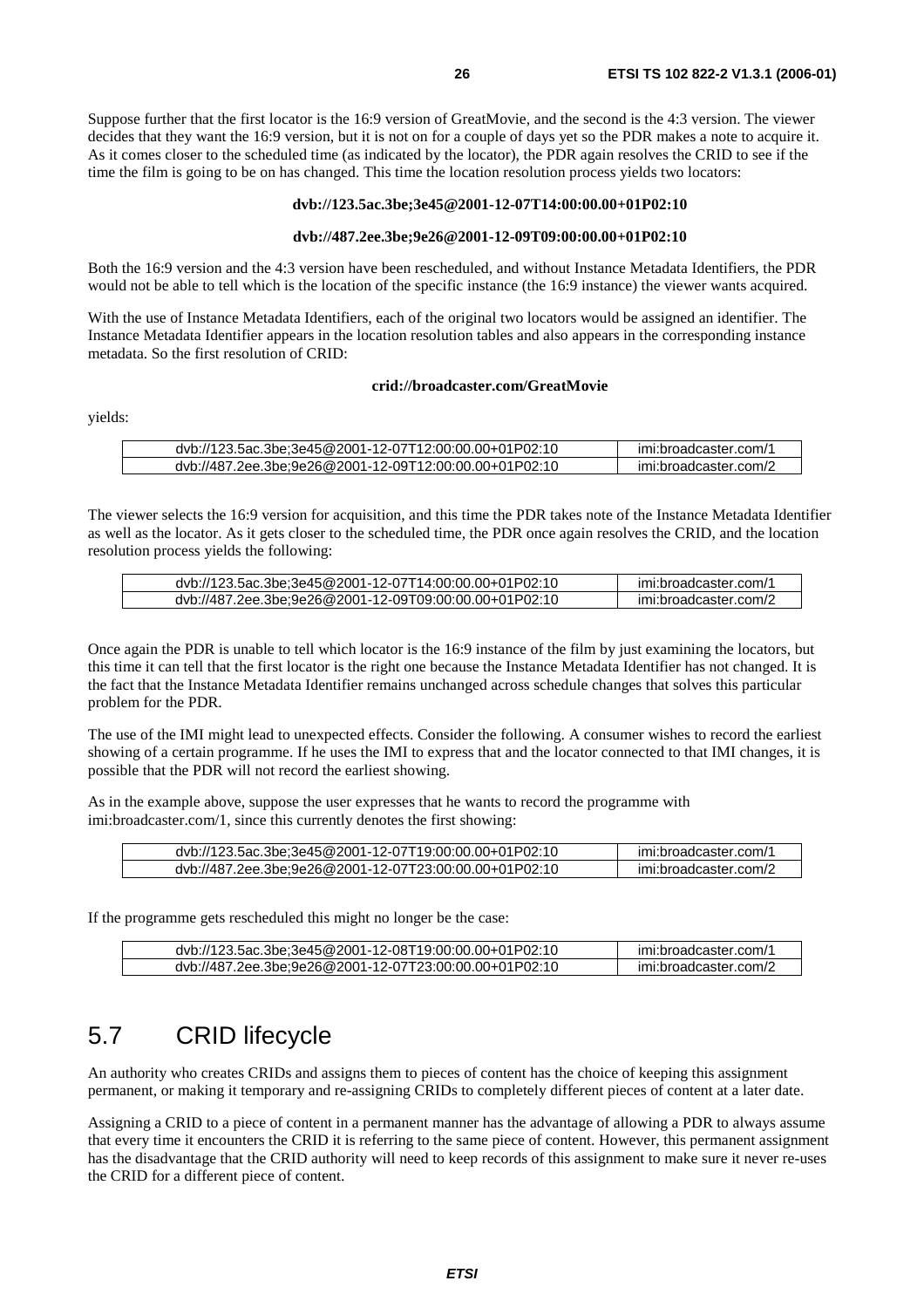When CRIDs are re-used to refer to different pieces of content, there are a number of problems that may occur. The following scenarios demonstrate some of these problems:

- 1) A programme is being repeated a number of weeks apart. The first broadcast is selected for recording by a software agent whilst the user is on holiday. On returning from the holiday the user sees a trailer for the repeat (and does not necessarily know that it has already been recorded), which he selects to be recorded. The PDR obtains the programme CRID from the trailer, which it recognizes as the same CRID as one previously captured. The PDR now has two choices:
	- a) Assume that the CRID refers to the same content concept as previously captured. There is therefore no need to record the programme and so the user should be informed that the programme is already available for viewing. If, in fact, the CRID has been reused to refer to a different programme concept in the intervening period, the PDR will fail to record the expected content.
	- b) Assume that the trailer CRID has been reused since the previous one was captured and that the newly selected programme should be recorded. In this case, if the trailer CRID did still refer to the same content concept, the programme would be recorded twice and the PDR will have missed an opportunity to let the user watch the content sooner than it might otherwise have done so.
- 2) A programme has been recorded and the user chooses to watch it for the first time some months later. The cached metadata indicates that segmentation data is available (but the PDR did not originally acquire it). The user requests the segmented version, and to do this the PDR attempts to obtain the segmentation data from a *TV-Anytime* web service. If the CRID has been reused it is possible that segmentation data will be downloaded for the wrong content resulting in a confused user.
- 3) A content creator has issued a CRID and a third party web service offers enhanced metadata (such as programme reviews) on that content using the CRID provided by the content creator. If the content creator reuses the CRID it would cause programme reviews not to match the other metadata for the piece of content.
- 4) A PDR caches the metadata for a CRID along with the content. When the viewer comes to watch the content, the PDR sees that the content has parent CRIDs associated with it. The PDR would like to offer the user the chance to exploit this data - i.e. offer functionality like "record the whole series", "record the next programme". If the parent CRID has been re-assigned to a different programme grouping concept since it was originally issued, the PDR would acquire the incorrect series.

When CRIDs are assigned forever, there are also issues that need consideration. The following scenarios illustrate these issues:

- 1) If CRIDs are assigned forever the CRID author must maintain a history of all CRIDs issued, and knowledge of all metadata associated with the CRIDs. This may not be practicable for the following reasons:
	- a) CRID authors working with broadcast schedules that extend over a short time interval may be unable to take into account all CRID allocations made during past scheduling/CRID authoring activities without incurring extra cost overheads that may be considered commercially unattractive.
	- b) Allocation of CRID values may be made by resolution data authoring systems that will become obsolete or require re-setting from time to time.
	- c) The CRID authority may decide to start issuing CRIDs for many items of content, such as trailers or adverts, to support independent acquisition of these short pieces of material. The nature of these short-lived publications may mean that CRID tracking by the author is not appropriate.
- 2) In many cases, several CRIDs may point to the same content. So, even if CRIDs are assigned forever, the content provider and user should still be encouraged to fully utilize the programme metadata as a means to describe the content, rather than just rely on the CRID.
- 3) Accidental re-use is likely to occur in a working system. Therefore a policy of reliance on non re-use may result in unpredictable or unknown behaviour, e.g. incorrect or missed acquisition of content.

As a result of the issues arising from the choice of CRID authoring policy, a working assumption for the unidirectional broadcast system would be to show caution when considering deliberately reusing CRIDs over short time intervals.

In order to assist receiving equipment in managing content and metadata, a CRID shall not be deliberately re-purposed during its lifetime.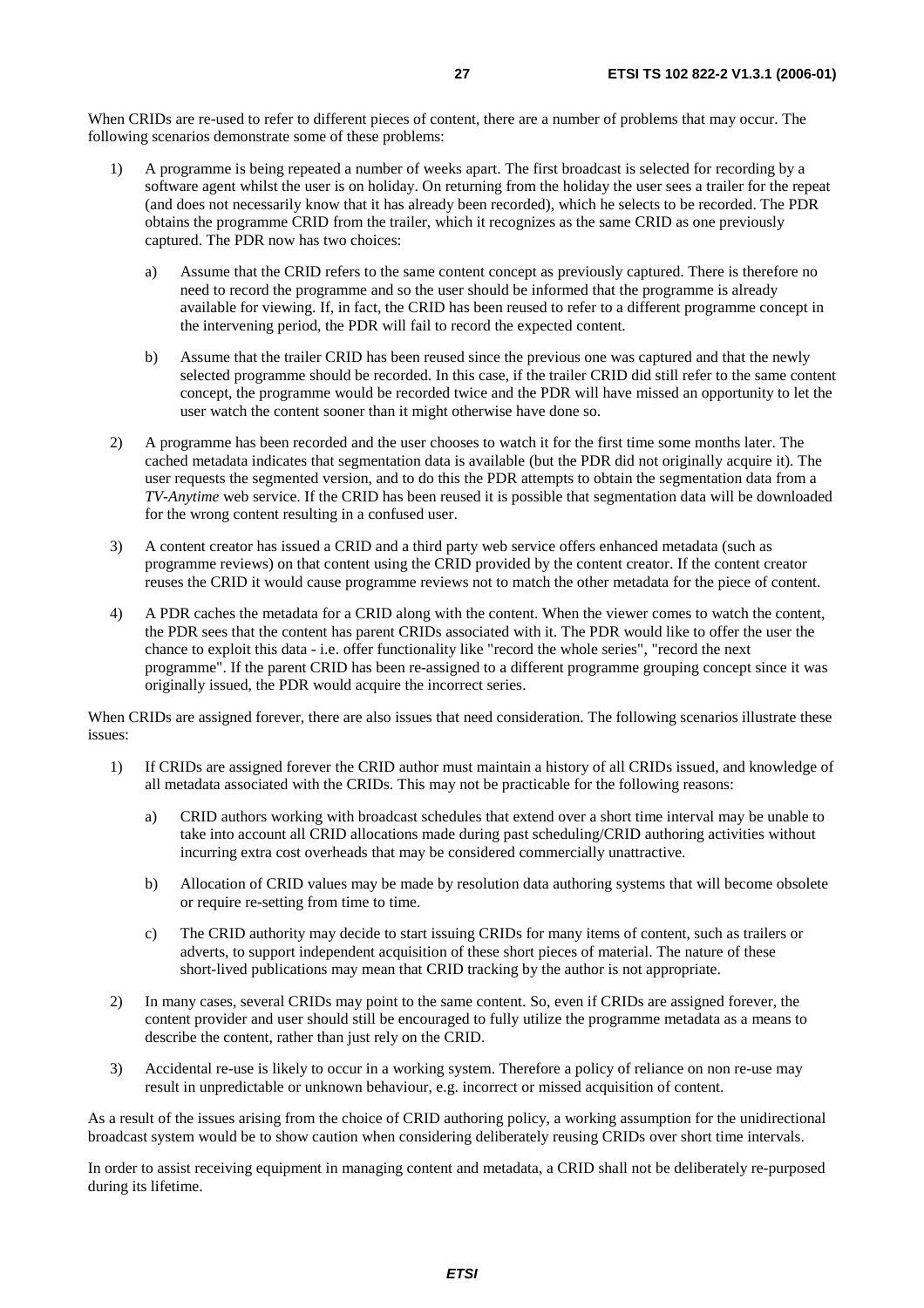The lifetime starts when the CRID is issued and is infinite, unless the CRID is known to be of a transient nature in which case this shall be signalled by the underlying transport. Such a CRID will have an expiry date defined recursively, as follows:

Expiry date of a locator:

For scheduled content, the expiry date is given by the "start" and "duration" as expressed by the locator.

For on demand content, it is given by the end of the availability window.

• The expiry date of a CRID is the maximum (latest) of the expiry dates the CRID resolves into.

Optionally the CRID authority may extend the expiry date of a transient CRID by a given duration (e.g. 7 days or 14 days or a year).

For reasons of transport efficiency it is recommended that this extension to the expiry date is signalled by the underlying transport for each CRID authority.

In this way a service provider may introduce different expiry policies on different services through the use of different CRID authority names.

- NOTE 1: CRIDs known to be transient that are re-introduced after a previous expiry date has passed cannot be guaranteed to refer to the same content and, therefore, are to be considered new.
- NOTE 2: If in the resolution of a CRID a re-resolve date is set, the CRID is still active and the expiry date cannot be determined by the receiving equipment, but is known to be after the re-resolve date.
- NOTE 3: The expiry date of transient CRIDs is derived from the locator with the latest time. This is only known when all resolution information has been conveyed as signalled by the "complete" attribute of the Result element in the ContentReferencingTable.

# 5.8 Harmonization of TS 102 822-4 and TS 102 822-6

TS 102 822-4 [6] specifies the requirements for unidirectional and bi-directional resolution of content references. It also provides an HTTP binding for bi-directional resolution over IP based networks. TS 102 822-6-1 [9] and TS 102 822-6-2 [10] meets all the requirements of TS 102 822-4 [6], and also provides a rich set of metadata queries. TS 102 822-6-1 [9] provides all the features of the HTTP binding in TS 102 822-4 [6] using a SOAP binding.

It is recommended that new server and client implementers using IP networks use the protocols defined in TS 102 822-6-1 [9] and TS 102 822-6-2 [10] in preference to TS 102 822-4 [6]. Note that this does not apply to the DNS based discovery of content referencing servers, as this is not superseded in TS 102 822-6-1 [9] and TS 102 822-6-2 [10]. TS 102 822-6-1 [9] and TS 102 822-6-2 [10] extends this DNS discovery mechanism to include metadata servers.

# 6 Metadata

# 6.1 Introduction

Metadata is generally defined as "data about data". Within the *TV-Anytime* environment, the most visible parts of metadata are the attractors/descriptors or hyperlinks used in Electronic Programme Guides (EPGs), or in Web pages. This is the information that the consumer or agent will use to decide whether or not to acquire a particular piece of content.

The *TV-Anytime* metadata system allows the consumer to find, navigate and manage content from a variety of internal and external sources including, for example, enhanced broadcast, interactive TV, Internet and local storage. It defines a standard way to describe consumer profiles including search preferences to facilitate automatic filtering and acquisition of content by agents on behalf of the consumer.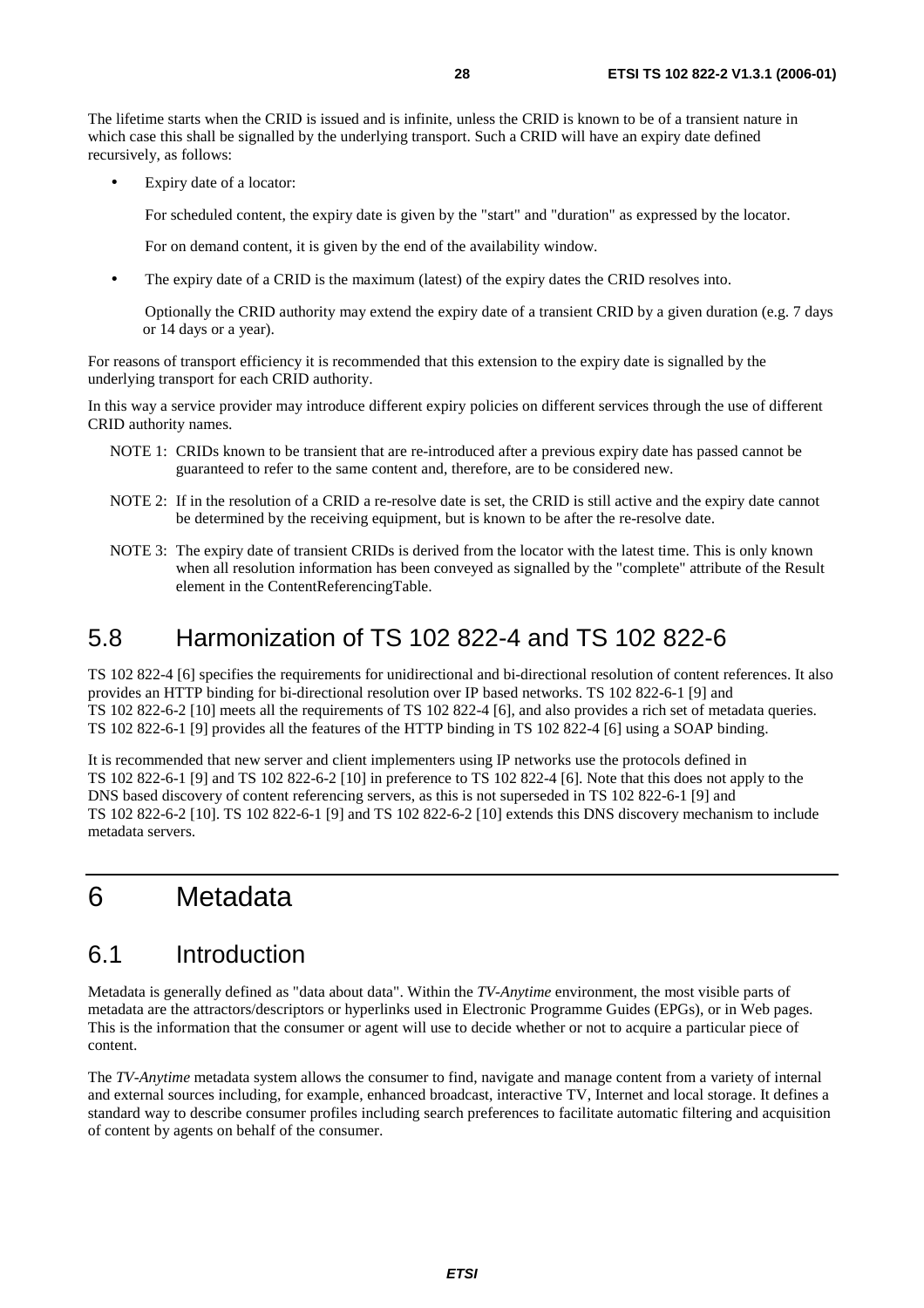There is a need to associate metadata with content to facilitate human and automated searching for content of interest. Such metadata includes descriptive elements and attractors to aid the search process as well as elements essential to the acquisition, capture and presentation processes; content rights, formats, duration, etc. Many of these descriptive elements can be found in electronic programme guides and Web pages.

The process of creation and evolution of metadata for an individual content item may involve many organizations during the course of creation, distribution and delivery to the consumer. Thus, there is a clear need to define a common metadata framework and a standard set of metadata elements in order to ensure a high level of interoperability within the chain from content creation to content delivery.

# 6.2 XML - a common representation format

For the purpose of interoperability, the *TV-Anytime* Forum has adopted XML as the common representation format for documentation of metadata. XML offers many advantages: it allows for extensibility, supports the separation of data from the application, and is widely used. In addition, powerful XML tools are now available such as XSL (XML Stylesheets), XQL (XML Query Language), and XML databases that can be used to process and manage XML data. As a textual format, XML tends to be rather verbose; however, a number of mechanisms are being developed to reduce the bandwidth when necessary. It is important to note that the XML representation of a *TV-Anytime* document is just that, *a representation*. It is *one possible representation of the metadata*; it is not the only representation of the metadata. There is no assumption that *TV-Anytime* metadata must be represented in XML format. Metadata could be represented by an optimized binary format to conserve bandwidth and aid rapid processing and mapping to a database. It is strongly recommended that if XML is used as exchange syntax for *TV-Anytime* metadata, then that XML should conform to the *TV-Anytime* Schema. This has obvious advantages in the business-2-business realm in addition to the business-2-consumer realm.

The following clauses introduce the *TV-Anytime* metadata schemas. They also provide snippets of XML instance documents. Basic knowledge of XML is needed in order to understand the following clauses.

# 6.3 The TV-Anytime metadata high level documents

All *TV-Anytime* metadata instance documents are grouped under a root element called "TVAMain".

### 6.3.1 Metadata structure

There are six basic kinds of metadata that a "TVAMain" element groups:

- Content description metadata.
- Instance description metadata.
- Consumer metadata.
- Segmentation metadata.
- Metadata origination information metadata.
- Interstitial and targeting metadata.

The diagram in figure 7 illustrates this relationship.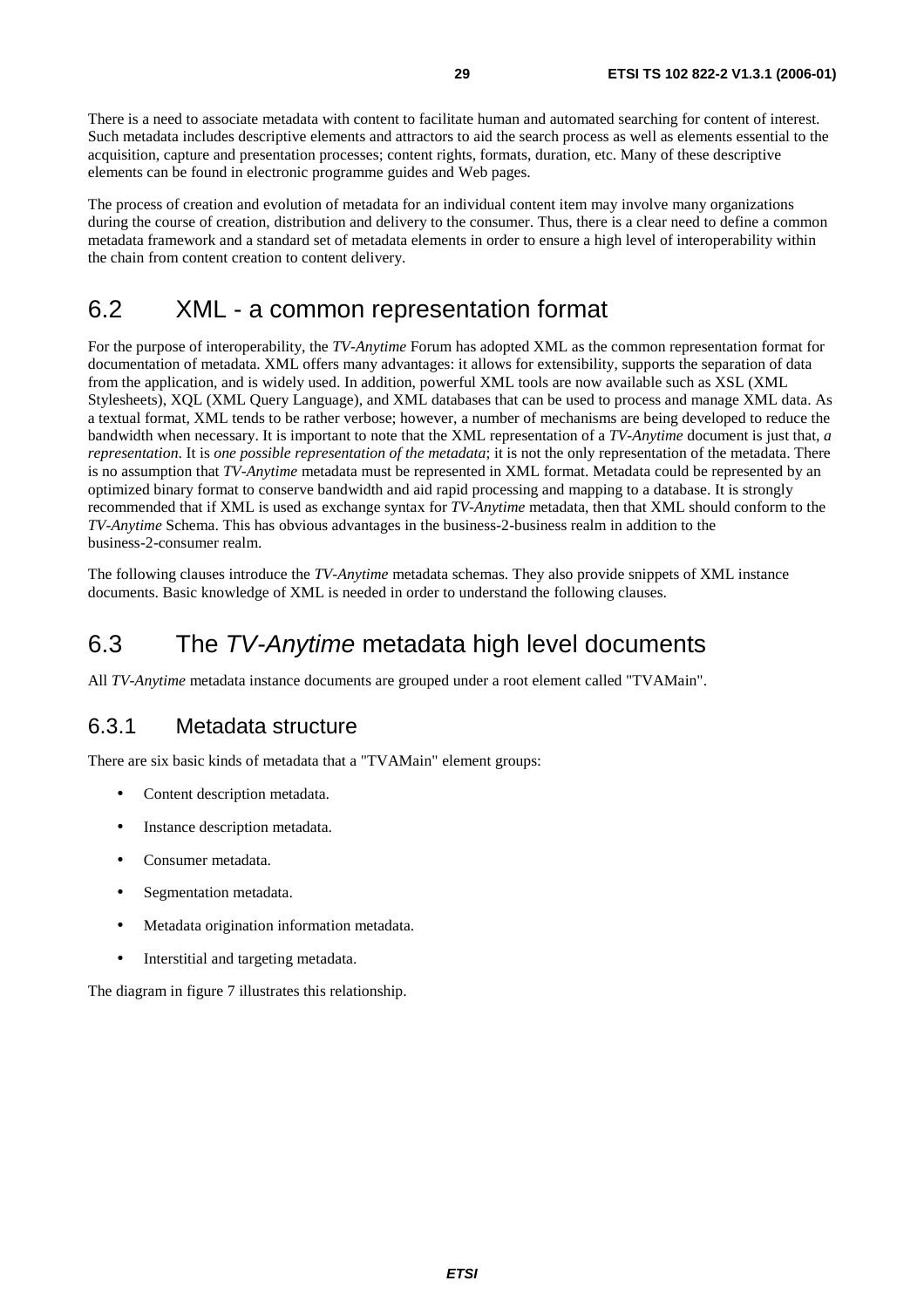

**Figure 7: TV-Anytime documents with "TVA Main" as a root element** 

## 6.3.2 Phase 1 Metadata

#### 6.3.2.1 Content description metadata

Content description metadata is divided into four areas:

Descriptions of items of content e.g. television programmes. These descriptions are held in the ProgramInformationTable. They include things like the title of the programme, a synopsis, the genres it falls under and a list of keywords that can be used to match a search. The following example is a ProgramInformationTable containing a single ProgramInformation element. The example is not exhaustive.

```
<ProgramInformationTable> 
   <ProgramInformation programId="crid://hbc.com/foxes/episode11"> 
      <BasicDescription> 
         <Title type="main"> 
           The one where Fox jumps in the Potomac 
         </Title> 
         <Synopsis> 
            Fox goes to Washington and jumps in the Potomac 
         </Synopsis> 
         <Keyword>Fox</Keyword> 
         <Keyword>Washington</Keyword> 
         <Keyword>Potomac</Keyword> 
         <Genre href="urn:tva:metadata:cs:FormatCS:2005:3.5.7.3" type="main"/> 
      </BasicDescription> 
      <OtherIdentifier>guid://e41a-b456-a876-3e49</OtherIdentifier> 
      <OtherIdentifier>urn:mpeg:mpeg21: 
      diid:isan:29ef-94ba-53c4-3e7a-4ce8-e-5a45-98ec-f</OtherIdentifier>
```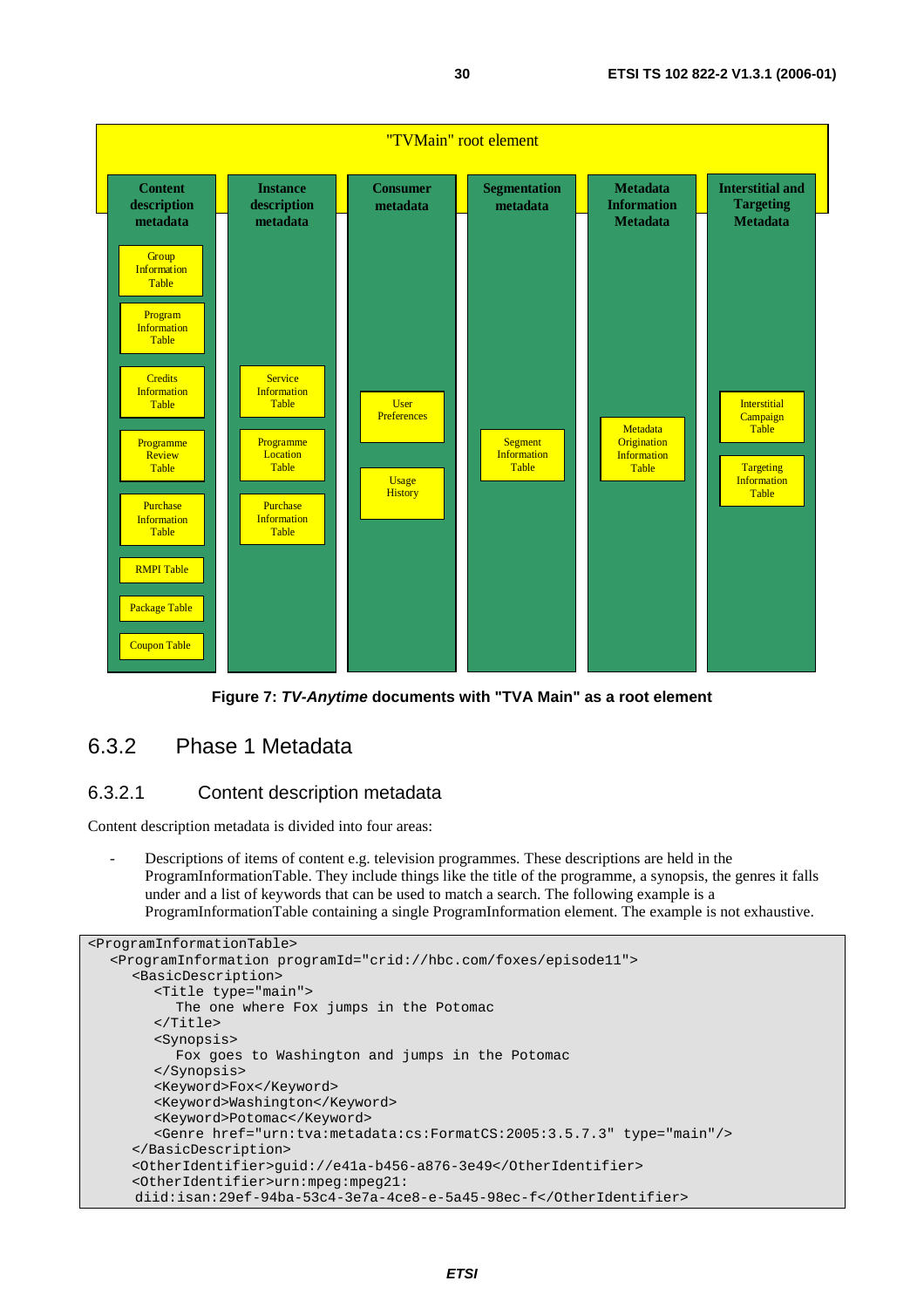```
\varepsilonMemberOf crid = "crid://hbc.com/foxes/all" index = "11" xsi:type =
      "EpisodeOfType"/> 
    </ProgramInformation> 
</ProgramInformationTable>
```
Descriptions of groups of related items of content e.g. all episodes of "Foxes in the Wild". These descriptions are held in the GroupInformationTable. The following example is a GroupInformationTable containing a single ProgramInformation element. The example is not exhaustive.

```
 <GroupInformationTable> 
      <GroupInformation groupId="crid://hbc.com/foxes/all"> 
         <GroupType xsi:type="ProgramGroupTypeType" value="series"/> 
         <BasicDescription> 
            <Title type="main">All episodes of Foxes ever</Title> 
            <Synopsis>More Foxes than you can handle</Synopsis> 
            <Keyword>Foxes</Keyword> 
           <Keyword>all</Keyword> 
           <Genre href="urn:tva:metadata:cs:FormatCS:2005:3.5.7" type="main"/> 
         </BasicDescription> 
           <MemberOf xsi:type="MemberOfType" crid="crid://hbc.com/comedy/all"/> 
      </GroupInformation> 
   </GroupInformationTable> 
</ProgramDescription>-
```
A mapping of cast members to unique identifiers. The identifiers can be used in other metadata instances making searching easier. These descriptions are held in the CreditsInformationTable.

- Purchase information. This is held in the PurchaseInformationTable.
- Critical reviews of items of content. These descriptions are held in the ProgramReviewTable.

#### 6.3.2.2 Instance description metadata

Instance description metadata is divided into two areas:

Descriptions of particular instances (locations) of content. These descriptions are held in the ProgramLocationTable. This metadata contains the scheduled time, but note that using this representation is *not* the preferred means of determining locations. The preferred means of determining locations is by resolving a CRID using the location resolution mechanism.

 ProgramLocationTable contains records (elements) that are derived from ProgramLocationType (this is a base type, it is not instantiated directly, see TS 102 822-3-1 [2] and TS 102 822-3-2 [3]):

```
<ProgramDescription> 
   <ProgramLocationTable> 
      <BroadcastEvent serviceIDRef="hbc100022311"> 
         <Program crid="crid://hbc.com/foxes/episode11"/> 
         <ProgramURL>dvb://1.4ee2.3f5/</ProgramURL> 
         <PublishedStartTime>2001-04-07T19:00:00.00+01:00</PublishedStartTime> 
         <PublishedDuration>PT6H</PublishedDuration> 
         <Live value="false"/> 
         <Repeat value="true"/> 
         <FirstShowing value="false"/> 
         <LastShowing value="false"/> 
         <Free value="false"/> 
      </BroadcastEvent> 
   </ProgramLocationTable> 
</ProgramDescription>
```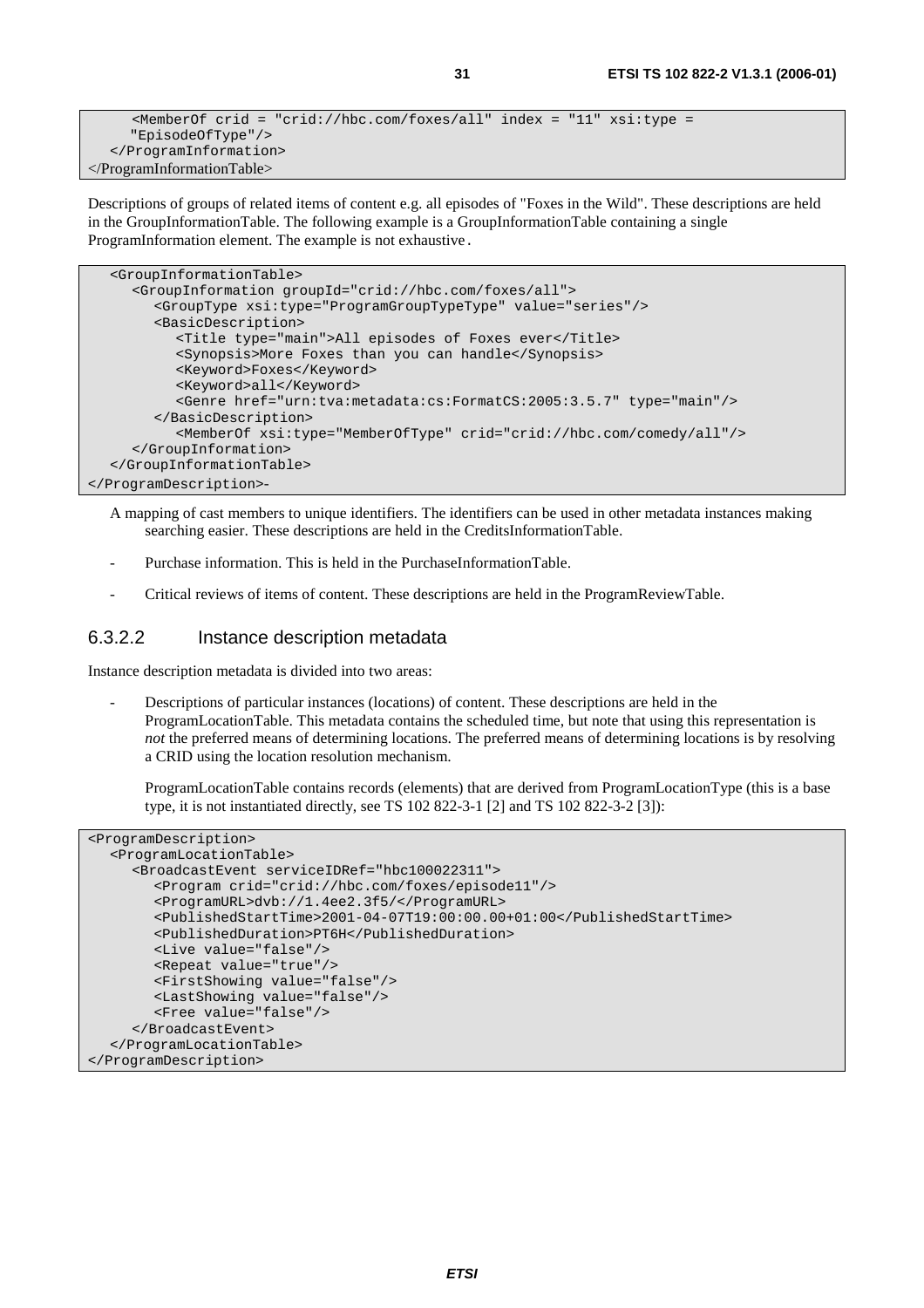It is possible to also include a BasicDescription element within BroadcastEvent. One use of this element is where an actor appearing in the programme has recently died, and the particular showing of the programme is a tribute. This extra information becomes an attractor for the programme. The synopsis of the programme is altered to reflect the fact that the programme features the deceased actor. It is more appropriate to change the synopsis for the instance, rather than the synopsis in the metadata attached to the CRID, as the "tribute" showing has a limited lifespan. Another use is where different instances have different technical attributes, such as aspect ratio or audio or video coding.

 Optionally an IMI can be used for each BroadcastEvent that can be used to link the instance metadata to the content referencing information.

Optionally, also here purchase information can be carried.

Descriptions of services within a system. These descriptions are held in the ServiceInformationTable. Each description is encapsulated by a ServiceInformation element, illustrated in the example:

```
<ProgramDescription> 
<ServiceInformationTable> 
  <ServiceInformation serviceId="hbc100022311"> 
   <Name>HBC Channel 1</Name> 
   <Owner>HBC</Owner> 
  </ServiceInformation> 
  <ServiceInformation serviceId="kgt1042062318"> 
  <Name>KGT Channel 9</Name> 
  <Owner>KGT</Owner> 
 </ServiceInformation> 
</ServiceInformationTable> 
</ProgramDescription>
```
### 6.3.2.3 Consumer metadata

Consumer metadata is divided into a number of areas:

- Details of a user's preferences or profile. This information is delivered by the UserPreferences description scheme, which provides rich representations of the particular types of content preferred or requested by the user. These descriptions are closely correlated with media descriptions, and thus enable users to efficiently search, filter, select and consume desired content. In the following example, the user ("Robert") prefers news programmes in English, when he is in Japan. The user also prefers comedy films reviewed and ranked by a particular film critic, as well as movies rated PG-13 by the MPAA (Motion Picture Association of America).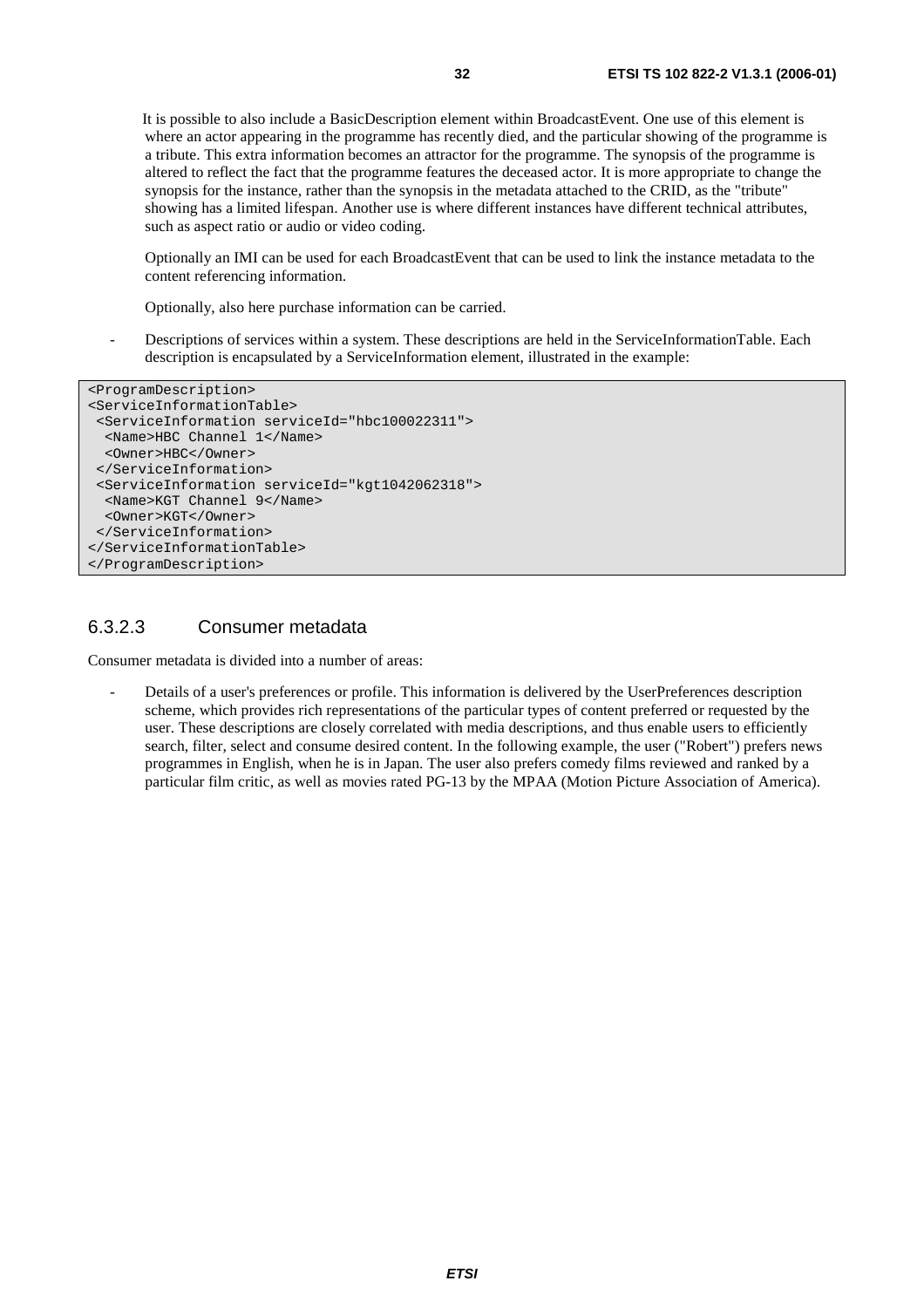| <userdescription></userdescription>                                                      |
|------------------------------------------------------------------------------------------|
| <userpreferences></userpreferences>                                                      |
| <mpeq7:useridentifier protected="true"></mpeq7:useridentifier>                           |
| <mpeq7:name xml:lang="en">Robert</mpeq7:name>                                            |
|                                                                                          |
| <mpeg7:filteringandsearchpreferences></mpeg7:filteringandsearchpreferences>              |
| <mpeq7:classificationpreferences preferencevalue="10"></mpeq7:classificationpreferences> |
| <mpeq7:language>en</mpeq7:language>                                                      |
| <mpeq7:genre href="urn:tva:metadata:cs:FormatCS:2005:3.1.1"></mpeq7:genre>               |
|                                                                                          |
| <mpeq7:classificationpreferences preferencevalue="12"></mpeq7:classificationpreferences> |
| <mpeq7:genre href="urn:tva:metadata:FormatCS:2005:3.5.7"></mpeq7:genre>                  |
| <mpeg7:review></mpeg7:review>                                                            |
| <mpeg7:rating></mpeg7:rating>                                                            |
| <mpeq7:ratingvalue>7</mpeq7:ratingvalue>                                                 |
| <mpeg7:ratingscheme <="" best="10" td="" worst="1"></mpeg7:ratingscheme>                 |
| style="higherBetter"/>                                                                   |
|                                                                                          |
| <mpeq7:reviewer xsi:type="mpeq7:PersonType"></mpeq7:reviewer>                            |
| $mpeq7:Name>$                                                                            |
| <mpeg7:familyname>Ebert</mpeg7:familyname>                                               |
| <mpeq7:givenname>Roger</mpeq7:givenname>                                                 |
| $\langle$ /mpeq $7:$ Name>                                                               |
|                                                                                          |
|                                                                                          |
| <mpeq7:parentalguidance></mpeq7:parentalguidance>                                        |
| <mpeg7:parentalrating< td=""></mpeg7:parentalrating<>                                    |
| href="urn:mpeq:MPAAParentalRatingCS:PG-13">                                              |
| <mpeg7:name>PG-13</mpeg7:name>                                                           |
|                                                                                          |
| <mpeg7:region>us</mpeg7:region>                                                          |
|                                                                                          |
|                                                                                          |
| <mpeq7:preferencecondition></mpeq7:preferencecondition>                                  |
| $mpeq7:Place>$                                                                           |
| <mpeg7:name xml:lang="en">Tokyo</mpeg7:name>                                             |
| <mpeq7:region>jp</mpeq7:region>                                                          |
|                                                                                          |
|                                                                                          |
|                                                                                          |
|                                                                                          |
|                                                                                          |

- Details of a user's "click data", e.g. the actual usage history of a user's actions. UsageHistory description scheme provides a list of the actions carried out by the user over an observation period. This information can subsequently be used by automatic analysis methods to generate user preferences. An extensive example can be found in annex A.

### 6.3.3 Phase 2 metadata

#### 6.3.3.1 Schema overview

The Phase 2 *TV-Anytime* metadata schema is a backwards-compatible extension of the Phase 1 schema. It extends Phase 1 datatypes for content description and user description and makes use of datatypes imported from MPEG-21 to enable new areas of functionality. It also extends the *TV-Anytime* root document type, TVAMainType, to enable publication of metadata described using the new datatypes.

All of the new datatypes are declared within a single namespace (with the identifier "tva2"). The schema for this namespace imports all of the phase one schemas (for the "xml", "tva" and "mpeg7") as well as those for MPEG-21 (indicated by the "mpeg21" namespace identifier). It also imports the namespace ("rmpi") for the companion *TV-Anytime* specification TS 102 822-5-1 [7] for rights management and Protection Information (RMPI).

It is important to note that the extensions within the tva2 namespace are modular and that this offers great potential flexibility in implementation. This reflects the heterogeneous nature of the business requirements of Phase 2 which go a long way beyond the traditional broadcast model that is at the heart of Phase 1.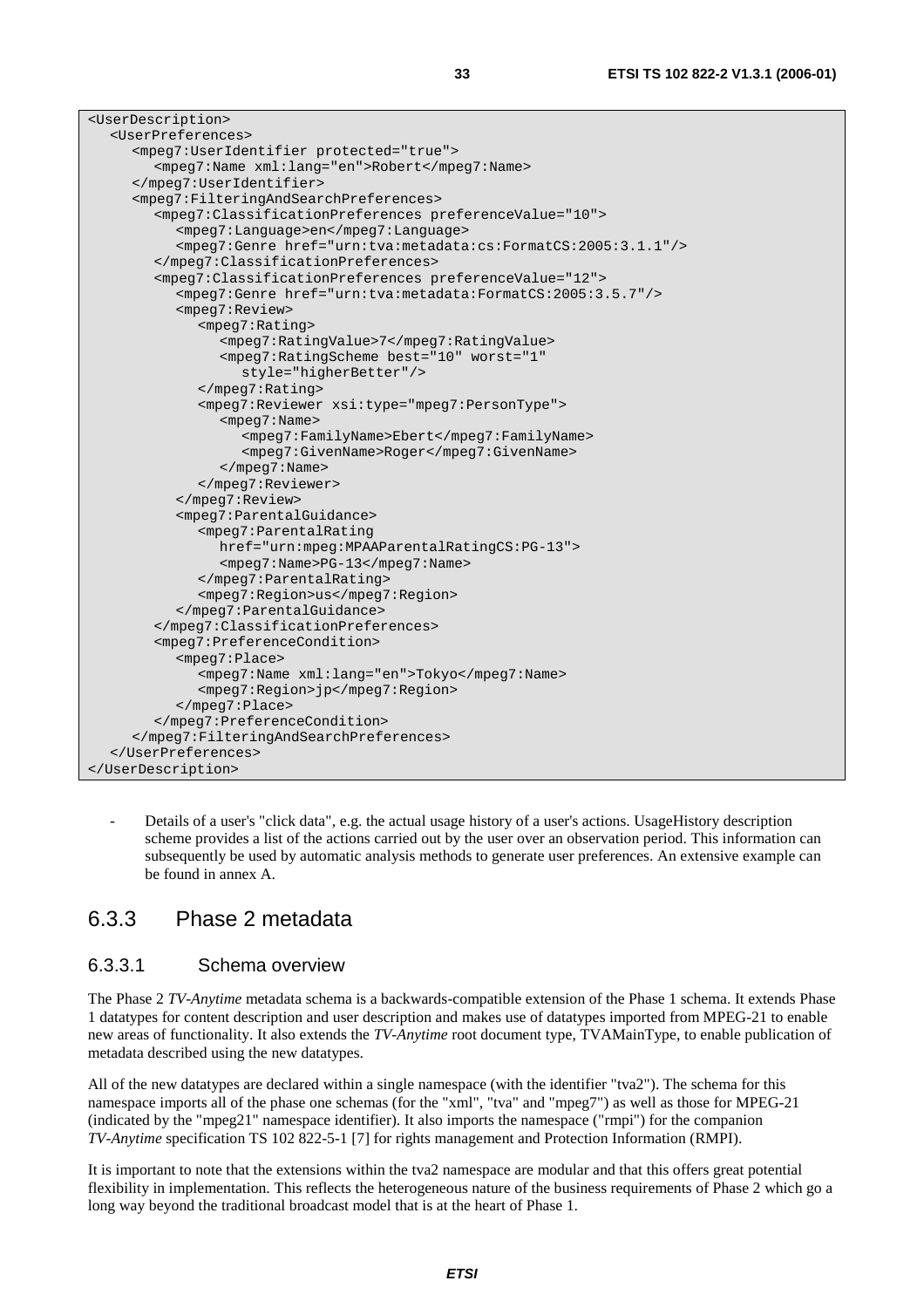The first part of the schema contains description tools for new types of content, other than audiovisual content (e.g. applications), and for properties of content that are determined by the context in which they are used (e.g. education). The primary intention is to be able to describe other forms of content that may be associated with audiovisual content, and specialist areas in which an enhanced audiovisual service may be deployed.

There is no pretension to being a metadata standard for the detailed description of all possible content services from hardcopy libraries to CD collections. *TV-Anytime* has maintained its focus on primarily audiovisual digital content services, but extended it to take into account the implications of bi-directionality and digital distribution methods other than traditional broadcast. In this spirit, its content description capabilities have also been extended to enable content targeting, coupon description and description of content packages (composite content where several components come together to give the user a particular experience).

Targeting of content, including promotional trailers and advertisements, can, using the new description tools, take into account user preferences, usage history, personal characteristics (biographic and accessibility) and usage environments (terminals, networks and natural environmental characteristics).

Coupon description offers content providers the tools to associate specific content offerings with special pricing offers. By combining the coupon description and targeting tools a wide range of interesting new business models is made possible.

The content package description tools also enable a broad spectrum of new possibilities. These include the description of interactive programmes (such as live coverage of sports events with multiple user-selectable streams), games and educational packages (where documents, applications and other digital content may accompany the main audiovisual content and where the student may wish to control the choice and sequence of resources put to use). Here too, these capabilities may be combined with targeting tools (e.g. to enable account to be taken of the personal characteristics and usage environments of users).

The new user description tools are the mirror image of those required for content targeting. They may also serve as a basis for content sharing between users (and between usage environments).

#### 6.3.3.2 Phase 2 as an extension to Phase 1 metadata tools

It is important to note that the Phase 2 extensions to the Phase 1 metadata tools are, like their predecessor, modular. They constitute additions to the *TV-Anytime* metadata toolbox. There is no need, therefore, for Phase 1 implementations to evolve in one leap to comprehensive Phase 2 compliance. A precedent for this exists in the MPEG-7 practice of sub setting schema tools through the use of profiles and of levels within profiles.

There are many options for step-by-step rollout of Phase 2 metadata tools. The tools can be grouped into three broad areas of functionality that they support:

- 1) Extended content description (largely the responsibility of content creators and metadata service providers, but also with implications for developers of metadata-using client software)
- 2) Extended user description (largely the domain of equipment manufacturers and application software developers)
- 3) Content package description, including support for interstitials. This presents a complex challenge (with commensurate potential rewards), analogous to that posed by segmentation in Phase 1 and will require co-ordinated action by all members of the value chain.

Although the three areas are to some degree interdependent, areas one and two could be partially or completely implemented before area three. Tools for the description of new non-AV content types, context-specific content characteristics, RMPI and coupons could initially be partially or completely deployed.

At the stage of complete deployment of these extended content description tools, deployment of the extended user description tools would be necessary (to fully enable content and coupon targeting).

Once these tools are in place, but only then, tools for content packaging (including interstitials) can be deployed. It would not be possible to deploy the latter effectively without the prior deployment of tools for extended content description (needed, e.g., to describe components of packages), and for extended user description (needed, e.g., to ensure that package components are matchable to usage environment characteristics).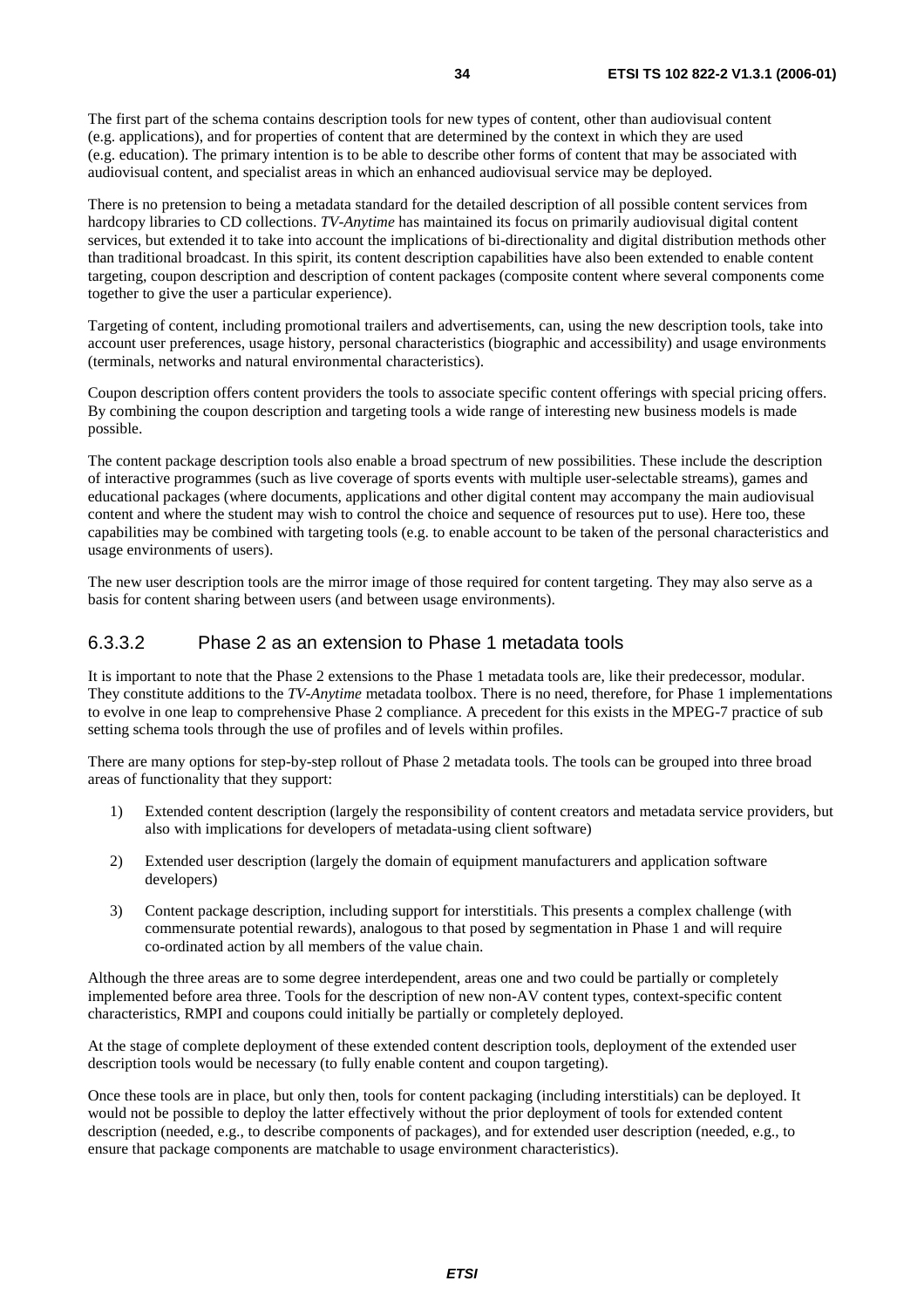# 6.4 Documents related through the CRID

Parts of a *TV-Anytime* document are related through the CRID. Metadata may be distributed across many *TV-Anytime* documents, but it is always possible to relate appropriate pieces through CRIDs.

### 6.4.1 Grouping

Programmes can belong to groups, and groups can belong to other groups. Linking programme descriptions with group descriptions using CRIDs reflects this relationship in the metadata, again, which is illustrated in figure 8.



#### **Figure 8: Programme descriptions related to group descriptions through the CRID**

ProgramInformation elements are related to GroupInformation elements through the memberOf or episodeOf elements, e.g. the memberOf element contains a group CRID e.g. Foxes Episode 11 is a member of the Foxes group, which is a group that aggregates all episodes of Foxes. This supports the feature where a viewer can say "I like this. What is it? Are there more programmes like this?" By navigating up to the group the viewer may discover that the group is a member of another group and so forth. The higher one goes in the tree the more general the concepts become, e.g. moving from a specific episode of Foxes, to all episodes of Foxes, to all comedy shows, to all shows.

This upward pointing nature of group representation in the *TV-Anytime* metadata is the opposite of the content resolution process which is downward pointing (group CRIDs resolve into other CRIDs which resolve into locators).

## 6.5 TV-Anytime document structure

The following example illustrates the structure of a valid *TV-Anytime* document:

```
<TVAMain xmlns="urn:tva:metadata:2005" 
   xmlns:mpeg7="urn:tva:mpeg7:schema:2005" 
   xmlns:xsi="http://www.w3.org/2001/XMLSchema-instance" 
   xsi:schemaLocation="urn:tva:metadata:2005 schemas/tva_metadata_3-1_v131.xsd" 
   version="03" 
   xml:lang="en" 
   publisher="..." 
   publicationTime="2001-04-05T21:00:00.00+01:00"> 
   <CopyrightNotice>...</CopyrightNotice> 
   <ProgramDescription> 
   <ProgramInformationTable>...</ProgramInformationTable> 
   <GroupInformationTable>...</GroupInformationTable> 
   <ProgramLocationTable>...</ProgramLocationTable> 
   <ServiceInformationTable>...</ServiceInformationTable> 
   <CreditsInformationTable>...</CreditsInformationTable> 
   <ProgramReviewTable>...</ProgramReviewTable> 
   <PurchaseInformationTable>…</PurchaseInformationTable> 
   </ProgramDescription> 
   <UserDescription> 
      <UserPreferences>...</UserPreferences> 
      <UsageHistory>...</UsageHistory> 
   </UserDescription> 
</TVAMain>
```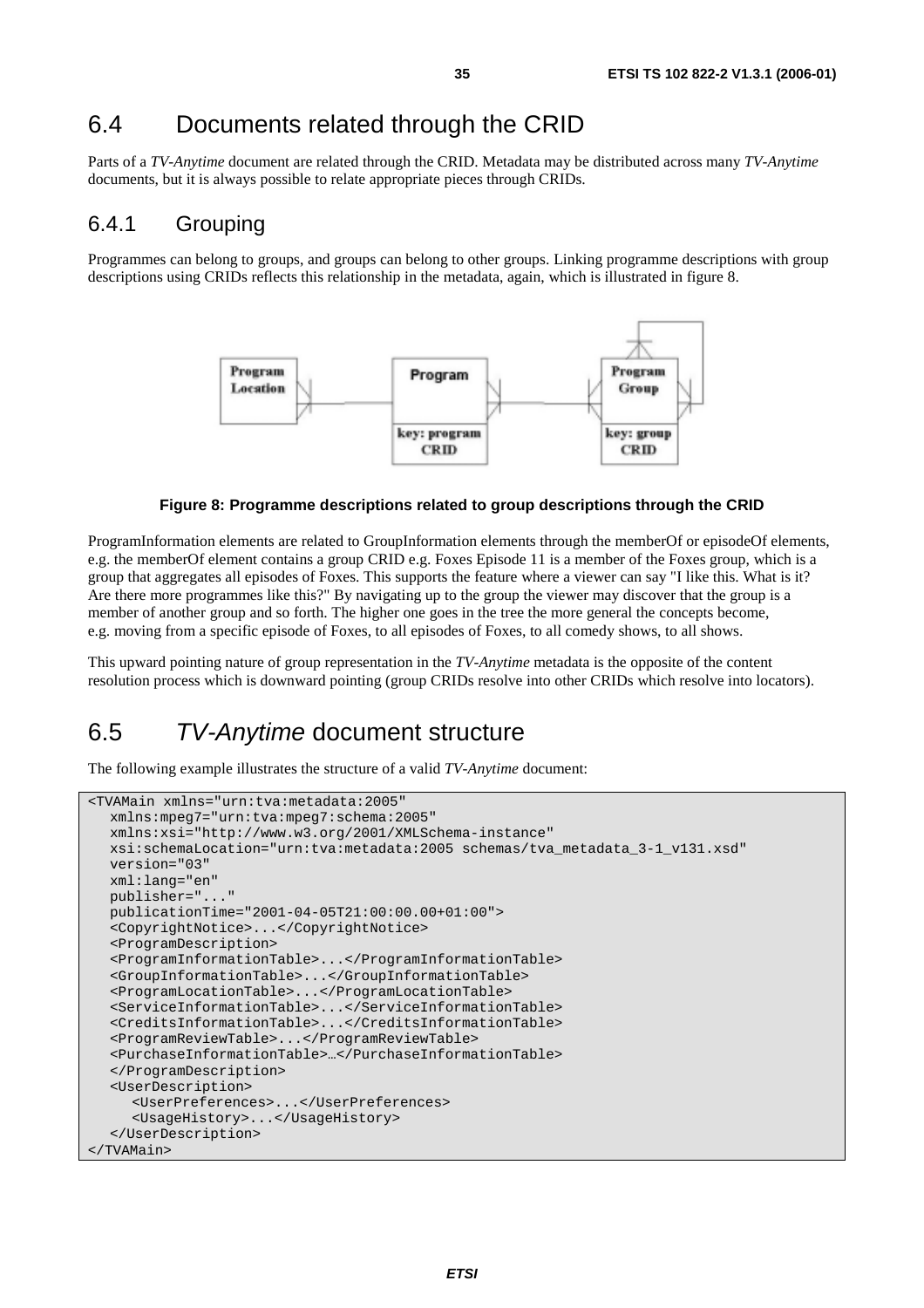Many of the elements are optional, so the following examples are also valid documents:

```
<TVAMain version="03" xml:lang="en" publisher=".." publicationTime=".."> 
  <CopyrightNotice>...</CopyrightNotice> 
  <ProgramDescription> 
   <ProgramInformationTable>...</ProgramInformationTable> 
  </ProgramDescription> 
</TVAMain>
```

```
<TVAMain version="03" xml:lang="en" publisher=".." publicationTime=".."> 
 <CopyrightNotice>...</CopyrightNotice> 
 <ProgramDescription> 
  <GroupInformationTable></GroupInformationTable> 
 </ProgramDescription> 
</TVAMain>
```

```
<TVAMain version="03" xml:lang="en" publisher=".." publicationTime=".."> 
 <CopyrightNotice>…</CopyrightNotice> 
 <UserDescription> 
  <UserPreferences>…</UserPreferences> 
  <UsageHistory>…</UsageHistory> 
 </UserDescription> 
</TVAMain>
```
# 6.6 Mandatory and optional elements

The *TV-Anytime* XML Schema contains many elements that are optional and some that are mandatory. The diagram shows the mandatory parts of ProgramInformation:

```
<ProgramInformationTable> 
 <ProgramInformation programId="crid://hbc.com/foxes/episode1"> 
  <BasicDescription> 
   <Title type="main"> 
    The one where Fox jumps in the Potomac 
    </Title> 
  </BasicDescription> 
 </ProgramInformation> 
</ProgramInformationTable>
```
# 6.7 Delivery of metadata over a unidirectional environment

The *TV-Anytime* forum has specified a generic solution for the carriage of metadata over unidirectional environments. Unidirectional environments are defined as being environments where content and metadata are delivered from the transmitting device (head-end) to the terminal device (PDR) over a one-way link and where no communication is possible from the PDR to the head-end. The *TV-Anytime* solution is not specific to a particular transport layer and has been designed so as to be used within any unidirectional delivery system. The requirements needed to be fulfilled by such a system in order to be able to implement this solution are listed in annex B.

The *TV-Anytime* solution has been designed to support the following methods of acquisition of the *TV-Anytime* metadata sent out over a unidirectional network:

- Method 1: Acquire from the metadata stream and cache the data to disk with the receiver provides its own methods of navigation.
- Method 2: Use the TVA indexing solution to enable online navigation of the metadata stream.
- Method 3: Cache both TVA indexing information and data to disk to provide an enhanced version of method 2.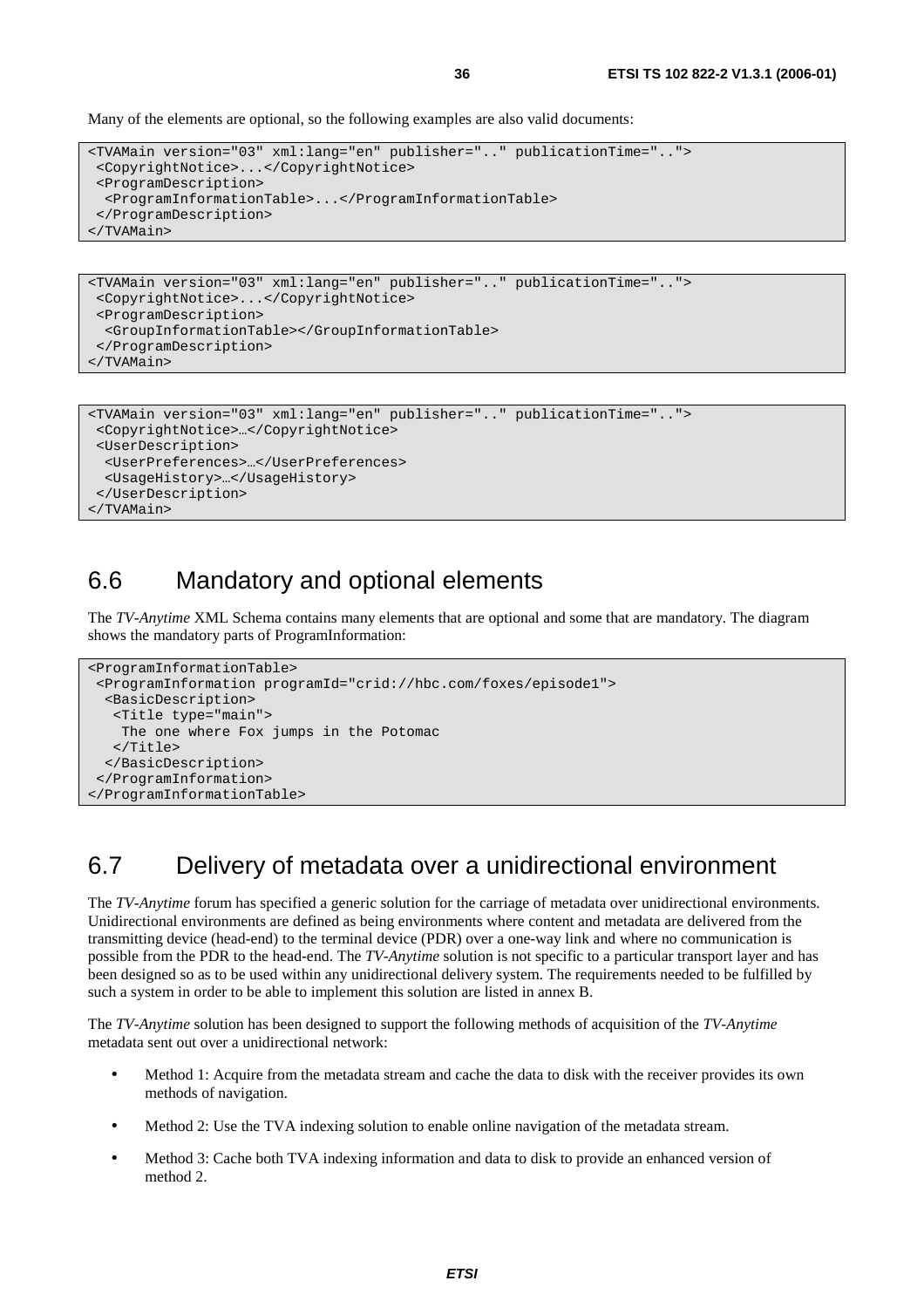Accordingly the delivery of a *TV-Anytime* description, namely the actual document containing all the *TV-Anytime* metadata from a certain metadata provider to be sent out at a certain time, is viewed as made of five distinct processes. Figure 9 shows the processes associated with the delivery of metadata. Those specified by the *TV-Anytime* delivery solution are shown in grey.



**Figure 9: Processes associated with the delivery of metadata** 

Fragmentation is the generic decomposition mechanism of a TVA metadata description into self-consistent units of data, called *TVA fragments.* A fragment is the ultimate atomic part of a *TV-Anytime* metadata description that can be transmitted independently to a terminal. A fragment shall be self consistent in the sense that:

- It shall be capable of being updated independently from other fragments.
- The way it is decoded, processed and accessed shall be independent from the order in which it is transmitted relative to other fragments.
- The decoding of a fragment and its addition to the partial description shall give a *TV-Anytime* schema valid description. Note that a partial description must have at least the fragment delivering the root element (TVAMain).

A number of normative TVA fragment types have been defined as follows:

- *TVAMain* fragment which contains the root element of the description.
- *ProgramInformation* fragment containing metadata for a given content.
- GroupInformation fragment containing metadata for a given group of contents.
- *OnDemandProgram* and *OnDemandService* fragment for the description of on-demand instances of contents.
- *BroadcastEvent* fragment, *Schedule* fragment and *ServiceInformation* fragment used for the description of broadcast instances of contents and of the services where they are available.
- For the *CreditInformation* metadata, *PersonName* and *OrganizationName* fragments.
- *Review* fragment to contain review of a given content.
- *Purchase Information* fragment to contain price information.
- For the ClassificationSchemes metadata, *CSAlias* fragment and *ClassificationScheme* fragment.
- For the Segmentation metadata, *SegmentInformation* fragment and *SegmentGroupInformation* fragment.

Encoding is the process that enables the efficient (in terms of bandwidth, navigability and updating) delivery of data within a unidirectional environment. It consists in representing the TVA metadata fragments in a binary format. *TV-Anytime* has chosen the MPEG-7 BIM method as defined in ISO/IEC 15938-1 [15] (MPEG-7 Systems part) as the preferred method that would facilitate wide interoperability. However *TV-Anytime* appreciates that in some controlled environments, it may be desirable to enable the delivery of metadata using alternate encoding systems. To allow this, appropriate hooks are provided where necessary and the means to indicate the method of encoding used.

Encapsulation is the process, which enable the grouping of a number of binarised fragments together in a "container" ready for transmission. It associates to these fragments further information enabling a receiving device to manage them. In particular it allocates to each fragment a unique identifier within the TVA metadata fragment stream and a version number so as to enable the monitoring of possible updates.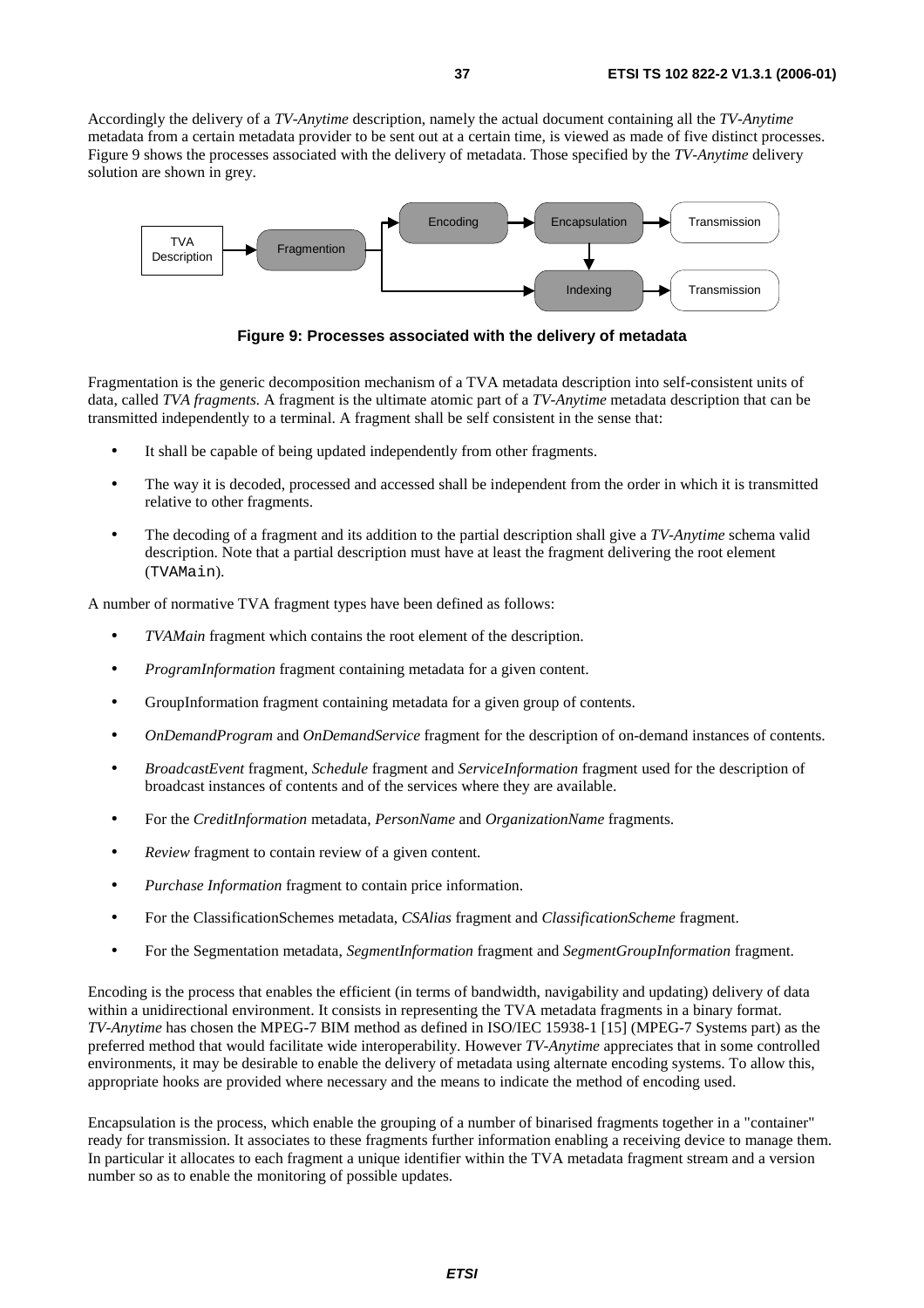To conclude, indexing is the optional mechanism seen as suiting especially situations when TVA metadata is to be delivered to receivers that have limited processing and storage capabilities. As within a *TV-Anytime* metadata fragment stream there is are likely to be many hundreds of fragments, indexing provides a mechanism for locating information from within this stream. It allows multiple views on the data set of a TVA metadata description and enables a device to quickly find a fragment of interest. Indexing structures sent out along with the TVA metadata fragment stream provide direct access to each TVA fragment by listing the values of a particular node (the index's key fields) and describing where the matching fragment(s) can be found over the delivery layer. Multiple indices can point to the same fragment, each using a different node as a key field. The indexing structures when provided are transmitted using the generic container format defined by the encapsulation mechanism.

For the transmission, *TV-Anytime* does not define the way in which these containers should be carried, as this is specific to the delivery system. However in the specification of a container, consideration has been given, to enable the container to be easily mapped on to standard delivery methods. For example in an MPEG-2 environment, the containers may be conveyed using Sections, objects within a DSM-CC U-U Object Carousel or modules within a DSM-CC Data Carousel.

## 6.8 Notes on Schema Extension

The *TV-Anytime* Schema defined in TS 102 822-3-1 [2], provides a standard way of describing common data structures required within a PDR environment. However there may be instances where third parties may wish to extend the TVA Schema to provide enhancements to existing data types, or to introduce completely new data types, providing additional functionality.

This can be achieved in a backward compatible way using standard XML Schema methods. TS 102 822-3-2 [3] defines a subset of these XML Schema methods which are applicable within the context of a TVA Schema.

Note that the declaration of new data types must occur in a separate schema document and have their own unique namespace.

## 6.8.1 Polymorphism of existing type by inheritance with extension

To extend an existing TVA data type one uses the XML Schema, derive by extension mechanism. So for example if a provider wish to add a new element called MyData to a standard TVA ProgramInformationType, he would define a new type as follows:

```
<xs:schema xmlns:xs="http://www.w3.org/2001/XMLSchema" xmlns:tva="urn:tva:metadata:2005" 
elementFormDefault="qualified" attributeFormDefault="unqualified"> 
   <xs:import namespace="urn:tva:metadata:2005" schemaLocation="tva_metadata_3-
1_v131.xsd"/> 
<xs:complexType name="MyDataType"> 
   <xs:complexContent> 
      <xs:extension base="tva:ProgramInformationType"> 
         <xs:sequence> 
           <xs:element name="MyData" type="xs:string" /> 
         </xs:sequence> 
      </xs:extension> 
   </xs:complexContent> 
</xs:complexType> 
</xs:schema>
```
To use the new data type within an instance document, one makes use of the XML Schema "type" attribute to declare the actual data type as follows:

```
<tva:TVAMain xmlns:tva="urn:tva:metadata:2005" 
xmlns:xsi="http://www.w3.org/2001/XMLSchema-instance" 
xsi:noNamespaceSchemaLocation="ExampleTvaExtension.xsd"> 
   <tva:ProgramDescription> 
      <tva:ProgramInformationTable> 
         <tva:ProgramInformation programId="CRID://bbc.com/films/titanic" 
         xsi:type="MyDataType"> 
            <tva:BasicDescription> 
              <tva:Title>Titanic</tva:Title>
```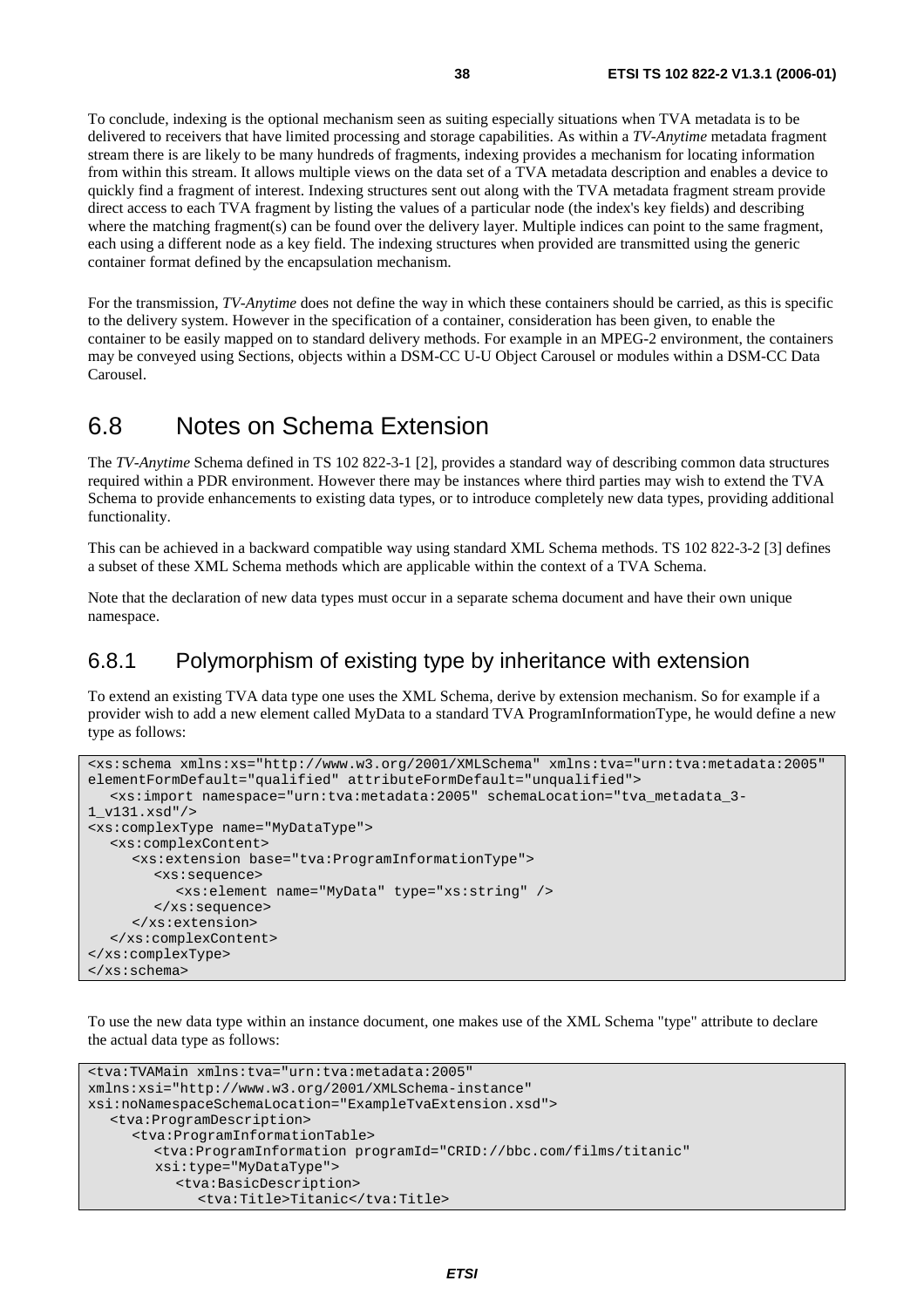```
 </tva:BasicDescription> 
            <MyData>xxxxxxxxx</MyData> 
         </tva:ProgramInformation> 
      </tva:ProgramInformationTable> 
   </tva:ProgramDescription> 
</tva:TVAMain>
```
If no "type" is declared for the extended type the system assumes that it is of the base type, which in this case is ProgramInformationType.

It should be noted that all new data elements occur at the end of the extended data type. In the case where an extension adds new attributes, then these attributes can occur in any order within the extended element.

## 6.8.2 Polymorphism of existing type by inheritance with restriction

To restrict an existing TVA data type one uses the XML Schema, derive by restriction mechanism. So for example if a provider wishes to create a new data type called MyDataType which removes all optional elements from the standard TVA ProgramInformationType, he would define a new type as follows:

```
<xs:schema xmlns:xs="http://www.w3.org/2001/XMLSchema" xmlns:tva="urn:tva:metadata:2005" 
elementFormDefault="qualified" attributeFormDefault="unqualified"> 
   <xs:import namespace="urn:tva:metadata:2005" 
schemaLocation="./tva_metadata_v13.xsd_am1"/> 
<xs:complexType name="MyDataType"> 
   <xs:complexContent> 
      <xs:restriction base="tva:ProgramInformationType"> 
         <xs:sequence> 
            <xs:element name="BasicDescription" type="tva:BasicContentDescriptionType"/> 
         </xs:sequence> 
         <xs:attribute name="programId" type="tva:CRIDType" use="required"/> 
         <xs:attributeGroup ref="tva:fragmentIdentification"/> 
      </xs:restriction> 
   </xs:complexContent> 
</xs:complexType> 
</xs:schema>
```
To use the new data type within an instance document, one makes use of the xsi:type attribute to declare the actual data type as follows:

```
<tva:TVAMain xmlns:tva="urn:tva:metadata:2005" 
xmlns:xsi="http://www.w3.org/2001/XMLSchema-instance" 
xsi:noNamespaceSchemaLocation="ExampleTvaExtension.xsd"> 
   <tva:ProgramDescription> 
      <tva:ProgramInformationTable> 
         <tva:ProgramInformation programId="CRID://bbc.com/films/titanic" 
         xsi:type="MyDataType"> 
            <tva:BasicDescription> 
               <tva:Title>Titanic</tva:Title> 
            </tva:BasicDescription> 
         </tva:ProgramInformation> 
      </tva:ProgramInformationTable> 
   </tva:ProgramDescription> 
</tva:TVAMain>
```
If no "type" is declared the system assumes that it is of the base type, which in this case is ProgramInformationType.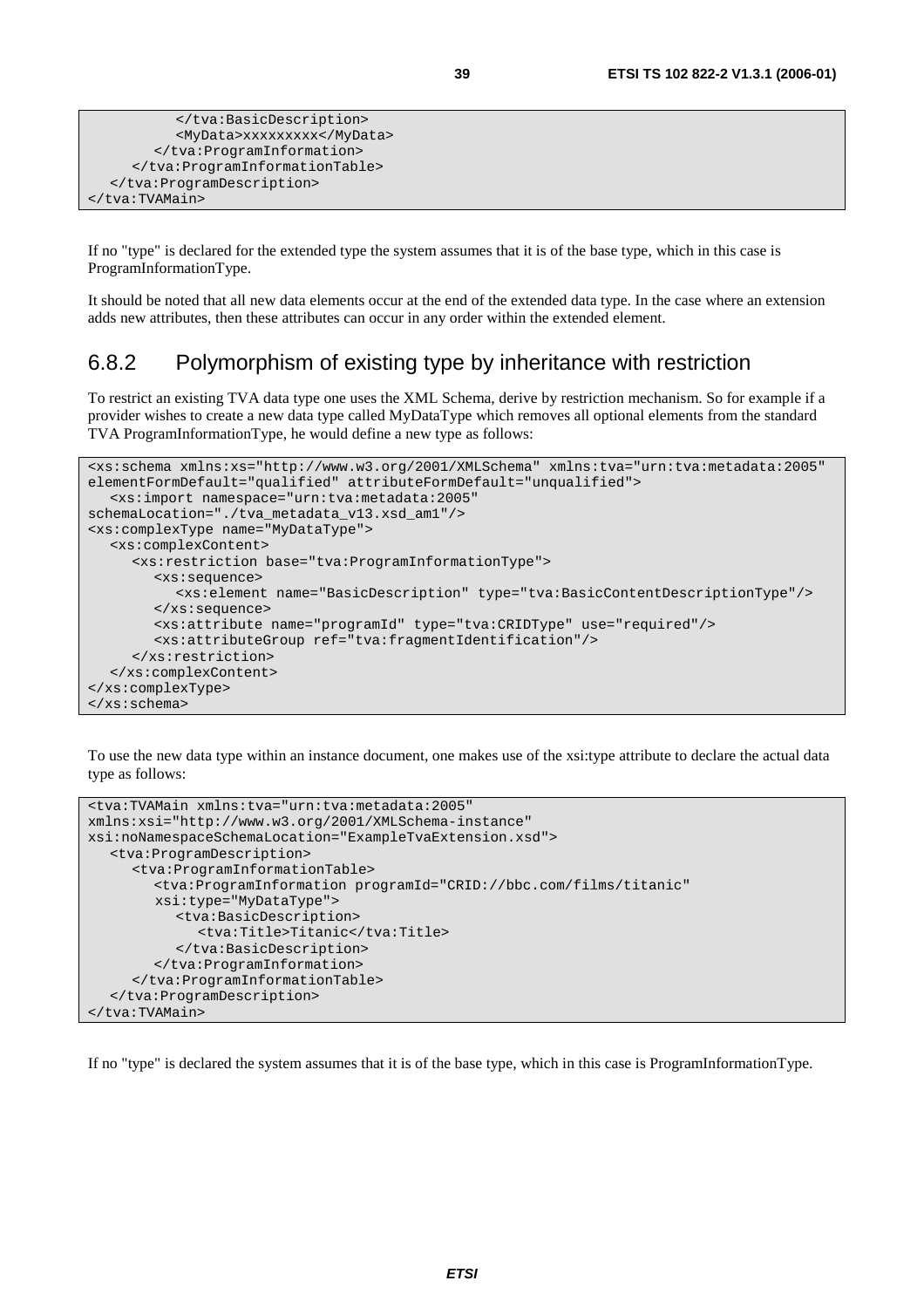# 7 Phase 1 cookbook examples and scenarios

This clause describes the phases identified in a *TV-Anytime* System. It is followed by examples to give an overview of how a system might work. Further details and issues that arise from this example are identified in the next clause. The examples will cover usage of both content referencing and metadata (including the usage of metadata over a bi-directional link).

# 7.1 TV-Anytime dynamic processes

Processes in a *TV-Anytime* session are depicted in figure 10.



**Figure 10: Processes in a TV-Anytime system** 

The next clauses present an examples that show, per process, the steps that are to be taken in a *TV-Anytime* system.

## 7.2 Phase 1 example: Record every episode of this programme series in the broadcast case

This example shows how the current *TV-Anytime* system may work using the TS 102 822-4 [6], TS 102 822-3-1 [2] and TS 102 822-3-2 [3]. The example is intended to give an overview of the system; more specific issues per phase will be covered later in this document.

#### Publish

A content creator will publish a CRID that represents a programme series, and CRIDs that represent the constituents of that programme series. The same or different service provider will publish metadata that describes this series and its constituent episodes. The same or different service provider will publish location resolution data that describes where and when the constituent episodes of this series may be acquired. The series may be available from multiple content creators.

In this example we will use a comedy show "Fox" which has two episodes. The included XML snippets show an almost minimal way to describe this show and its episodes. Three metadata tables are needed to describe the relations for the Fox show. The GroupInformation table that holds information for all episodes of Fox and two ProgramInformation tables that contain information for the different episodes.

The link between the group and the episodes is made by the content referencing system: if the Group CRID "//hbc/foxes/all" is put to the resolution engine in the PDR, it will come back with both programme CRIDs. The link between programmes and the group is being made by the <memberOf> element in the ProgramInformation table.

```
<ProgramDescription> 
   <ProgramInformationTable> 
      <ProgramInformation programId="crid://hbc.com/foxes/episode1"> 
         <BasicDescription> 
            <Title type="main"> 
            The one where Fox jumps in the Potomac 
            </Title> 
            <Synopsis length="short"> 
            Fox goes to Washington and jumps in the Potomac 
            </Synopsis> 
         </BasicDescription>
```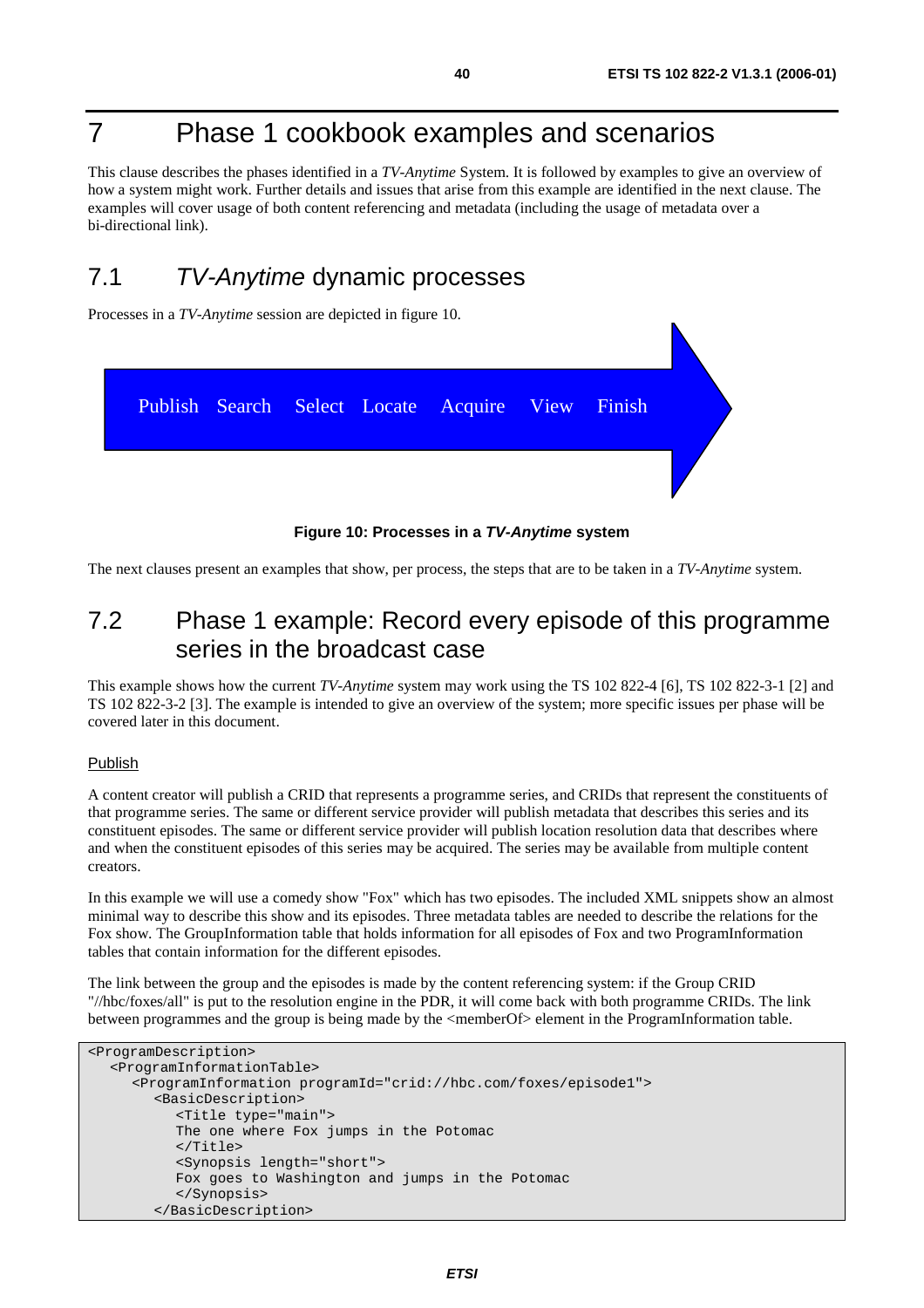```
 <MemberOf xsi:type="EpisodeOfType" crid="crid://hbc.com/foxes/all" /> 
      </ProgramInformation> 
      <ProgramInformation programId="crid://hbc.com/foxes/episode2"> 
         <BasicDescription> 
            <Title type="main"> 
            The one where Fox drowns in the Lake of Geneva 
           \langleTitle>
            <Synopsis length="short"> 
           Fox goes to Geneva and tries to climb the fountain 
            </Synopsis> 
         </BasicDescription> 
         <MemberOf xsi:type="EpisodeOfType" crid="crid://hbc.com/foxes/all"/> 
      </ProgramInformation> 
   </ProgramInformationTable> 
   <GroupInformationTable> 
      <GroupInformation groupId="crid://hbc.com/foxes/all" ordered="true" numOfItems="2"> 
         <GroupType xsi:type="ProgramGroupTypeType" value="show"/> 
         <BasicDescription> 
            <Title type="main"> 
           All episodes of Foxes ever 
            </Title> 
            <Synopsis length="short"> 
           More Foxes than you can handle 
            </Synopsis> 
         </BasicDescription> 
         <MemberOf xsi:type="MemberOfType" crid="crid://hbc.com/comedy/all"/> 
      </GroupInformation> 
   </GroupInformationTable> 
</ProgramDescription>
```
To allow PDRs to build for, example, an EPG or to inform the user of the approximate schedule of an airing, InstanceMetadata can be used. This is useful, for example, when a user is interested in watching a programme in a non-time shifted manner. The BroadcastEvent table in the instance metadata is used for that purpose. It is *NOT* there to signal to the PDR where and when a particular programme really can be found: that is the job of content referencing and location resolution mechanism. As stated before, the metadata is used mainly for attraction purposes. An example XML snippet of a BroadcastEvent table is given below:

```
<ProgramLocationTable> 
<BroadcastEvent serviceIDRef = "hbc100022311"> 
 <Program crid="crid://hbc.com/foxes/episode1"/> 
<BroadcastURL>dvb://1.4ee2.3f4/</BroadcastURL> 
  <EventDescription> 
  <PublishedTime>2001-04-05T21:00:00.00+01:00</PublishedTime> 
  <PublishedDuration>PT3H</PublishedDuration> 
 </EventDescription> 
  </BroadcastEvent> 
</ProgramLocationTable>
```
#### **Search**

One example of a search is a user searching for the title of a series, e.g. "Foxes", that he is interested in. The result of the search is a list of matching titles and associated identifiers (CRIDs). To refine his search further, the user must examine other metadata that can be attached to the CRID. The user can refine his search further to identify the particular series he wants to acquire, e.g. "Foxes in the Wild". The search may then be refined even further, e.g. by specifying PPV or free-to-air or quality.

Another example is that a user likes the programme he is currently viewing and wants to see more programmes like this one. First the system must find the CRID of the current programme being viewed. If the programme is played from disk then the system should have stored the identity of the programme and associated metadata. If the programme is "live" then the system must be able to find the CRID of the programme on the current channel. Once the CRID has been found then the system must find the metadata associated with this CRID and interrogate it. In this example the programme is a member of a series. The user reads the description of the series and decides to record the whole series.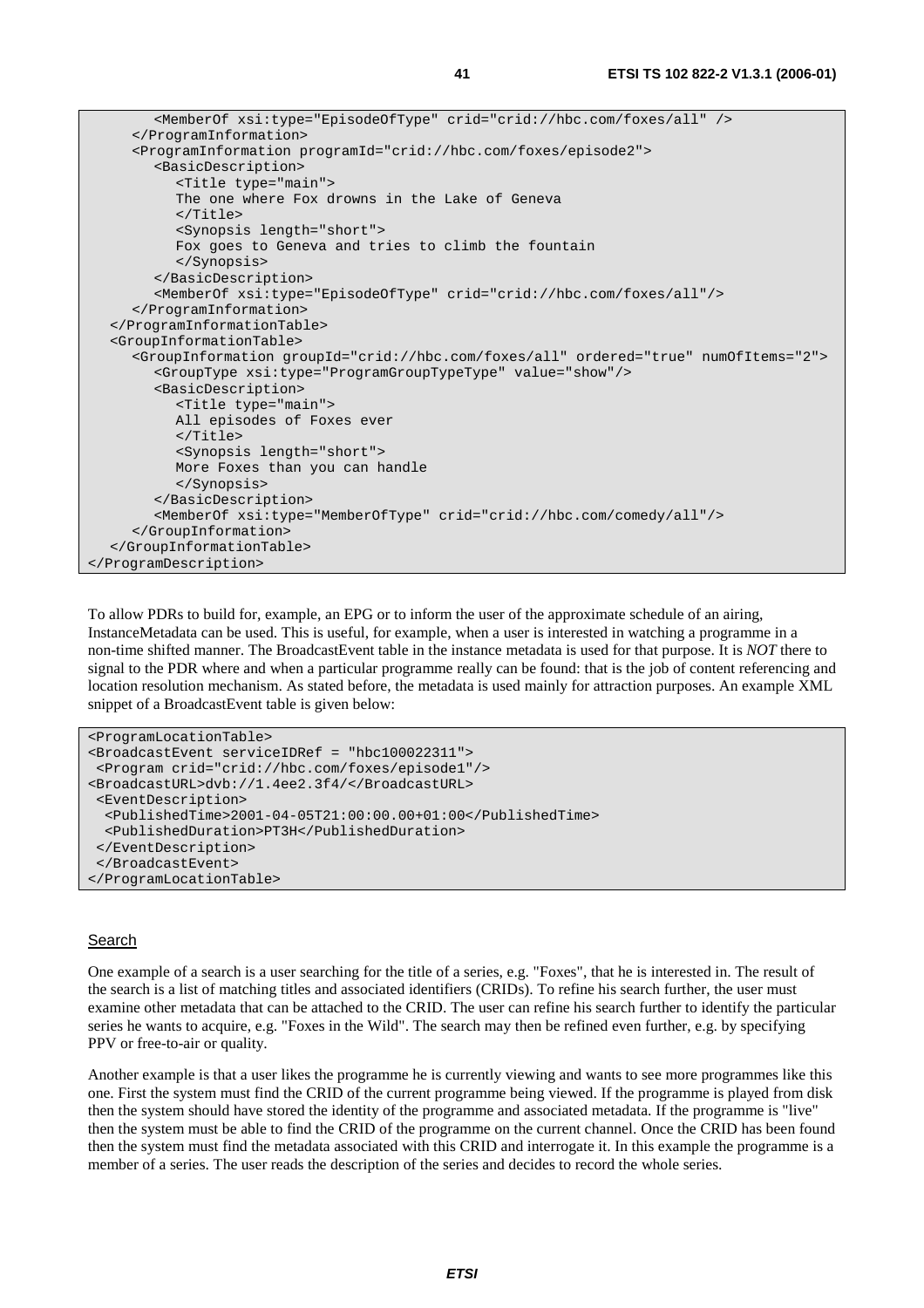Other search mechanisms, based on the UserPreferences metadata are also possible. The search intention can for example be captured in the UserPreference DS.

In this example the user searches for "Fox". The PDR in this example examines the title and synopsis fields of the Group and Program Information table and outputs as a result of his search three descriptions, one of the group, and two of the episodes. Other implementations could also search other metadata elements like keywords or genre. The user selects episode 2 and reads the synopsis. For this example we assume that after viewing info about this episode the user wants to record the whole series.

### Select

For our example we assume that the PDR will offer the user the option to record the whole series. At this point to get the whole series the PDR examines the MemberOf element in the ProgramInformation table and sees that the episode is part of a show called "Fox" with CRID "//hbc.com/foxes/all". With this CRID available it will try to locate the actual episodes in the next phase.

At this point the usage history metadata table in the PDR could be updated, showing that the user has made a selection. An example XML snippet is below:

```
<UserDescription> 
   <UsageHistory id="usage-history-001" allowCollection="true"> 
      <mpeg7:UserIdentifier protected="true"> 
         <mpeg7:Name xml:lang="en">John Doe</mpeg7:Name> 
      </mpeg7:UserIdentifier> 
      <mpeg7:UserActionHistory id="useraction-history-001" 
        protected="false"> 
         <mpeg7:ObservationPeriod> 
           <mpeg7:TimePoint>2001-02-02T18:00-08:00</mpeg7:TimePoint> 
            <mpeg7:Duration>PT96H</mpeg7:Duration> 
         </mpeg7:ObservationPeriod> 
         <mpeg7:ObservationPeriod> 
            <mpeg7:TimePoint>2001-02-02T18:00-08:00</mpeg7:TimePoint> 
            <mpeg7:Duration>PT6H</mpeg7:Duration> 
         </mpeg7:ObservationPeriod> 
         <mpeg7:UserActionList id="ua-list-001" numOfInstances="1" 
         totalDuration="PT2H30M"> 
            <mpeg7:ActionType href="urn:tva:metadata:cs:ActionTypeCS:2004:1.3"> 
              <mpeg7:Name>Record</mpeg7:Name> 
            </mpeg7:ActionType> 
            <mpeg7:UserAction> 
              <mpeg7:ActionTime> 
                 <mpeg7:MediaTime> 
                    <mpeg7:MediaTimePoint>2001-02-02T19:00:00</mpeg7:MediaTimePoint> 
                    <mpeg7:MediaDuration>PT1H</mpeg7:MediaDuration> 
                 </mpeg7:MediaTime> 
              </mpeg7:ActionTime> 
              <mpeg7:ProgramIdentifier organization="TVAF" 
              type="CRID">crid://hbc.com/foxes/all</mpeg7:ProgramIdentifier> 
            </mpeg7:UserAction> 
         </mpeg7:UserActionList> 
      </mpeg7:UserActionHistory> 
   </UsageHistory> 
</UserDescription>
```
This usage history could also be used by the PDR to fill the user preference metadata tables. A more extensive example of usage history can be found in annex A.

As far as the user is concerned, the system will now autonomously make the content available at some point in the future.

#### Locate

Once the particular series has been chosen the series must be "resolved" to its constituent episodes. Given the CRID for the series the location resolution functional unit will return a list of CRIDs that refer to each episode. This relies on the fact that the location resolution data is made available to the box.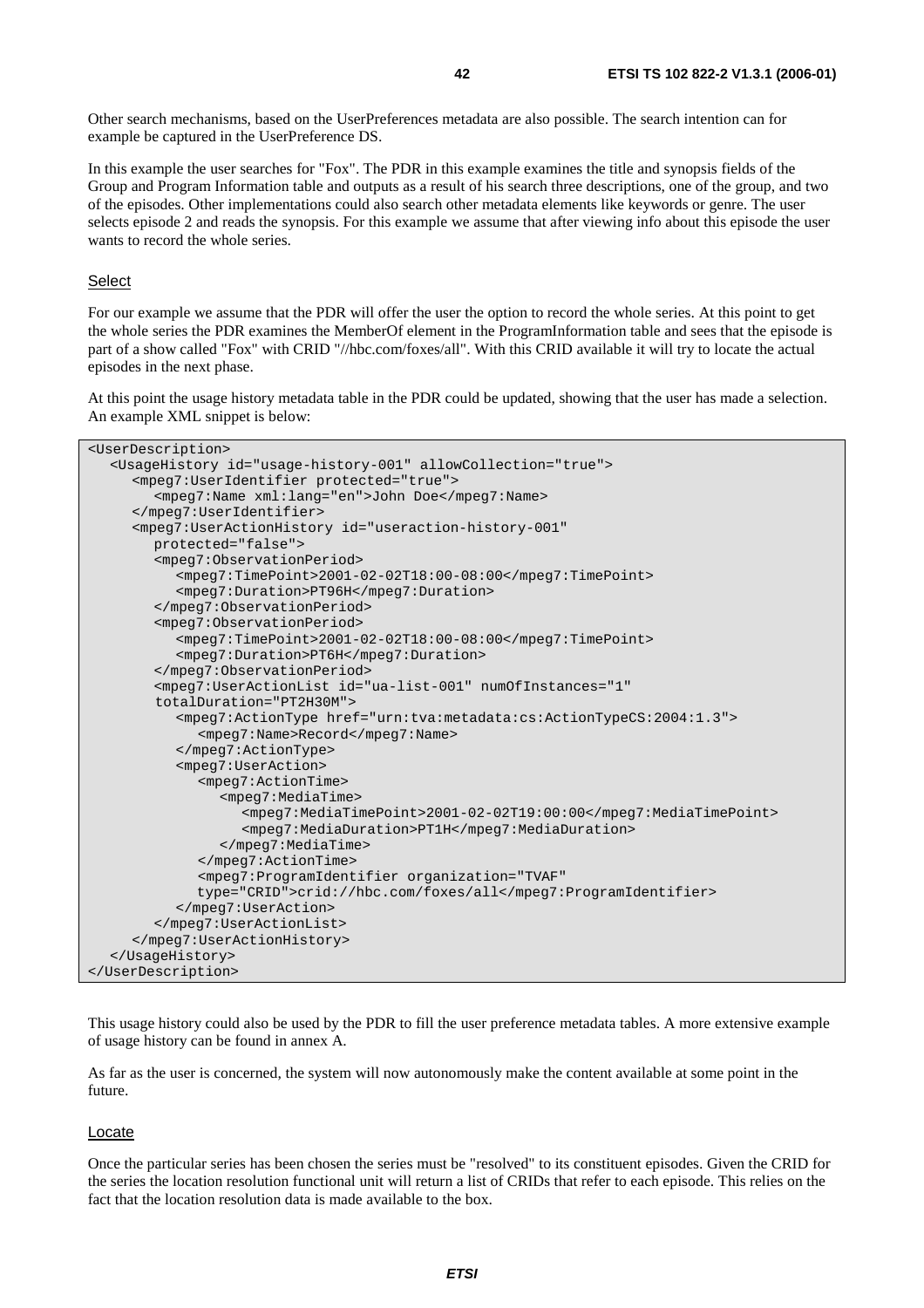The resolution process continues until each of the episodes is then resolved to locations (channel/time/duration in the broadcast case). For each episode there may be several locations, e.g. repeats. These locations contain the same content as far as the service provider is concerned.

For our example, the show "Fox" has the following resolution tables associated with it:

```
<ContentReferencingTable> 
  <!-- CRID resolution to other CRIDs --> 
  <Result CRID="crid://hbc.com/foxes/all" 
   status="resolved" complete="true" acquire="all"> 
   <CRIDResult> 
    <Crid>crid://hbc.com/foxes/episode1</Crid> 
    <Crid>crid://hbc.com/foxes/episode2</Crid> 
   </CRIDResult> 
  </Result> 
  <!-- CRID resolution to locators --> 
  <Result CRID="crid://hbc.com/foxes/episode1" status="resolved" 
   complete="true" acquire="all"> 
   <LocationsResult> 
    <Locator>dvb://1.4ee2.3f4;4f5@2001-04-05T21:00:00.00+01:00/PT00H45M 
    </Locator> 
  </LocationsResult> 
  </Result> 
  <Result CRID="crid://hbc.com/foxes/episode2" 
    status="cannot yet resolve" complete="true" 
    acquire="all" reresolveDate = "2001-09-09T12:00:00.00+01:00"> 
  </Result> 
</ContentReferencingTable>
```
In the XML instance it can be seen that the Group CRID has two CRIDs associated with it, those of episode 1 and 2 of "Fox". In the example a DVB locator is used for episode one, the PDR already knows when and where this episode can be found. Episode two is somewhere in the future at an unknown time, so if the PDR tries to resolve that it will know to try again after the 9th of September 2001.

Note that the syntax of the locator is not specified here. For purposes of illustration, a locator has been dreamt up by appending an existing DVB locator with an "@" and a string to express time and duration according to ISO 8601 [16].

## Acquire

The local storage management function will use any alternative locators to resolve recording conflicts. The chosen locator will then be used to tune to the specified channel at the specified time and record for the specified duration. To ensure that the content is recorded the system must monitor for changes in the location of the content. For example, the programme may be moved to a different channel. This may involve re-resolution of the CRID.

In addition, to accurately record the desired content it may be necessary to take advantage of lower-level system features such as Programme Delivery Control (PDC) or DVB event IDs. An example would be where the showing of a programme is delayed - if the original time and duration are followed the end of the programme will not be recorded.

Verification that actually the programme that was asked for has been recorded is not currently supported in *TV-Anytime*.

#### View

Once the episodes of the series have been acquired they are made available for viewing. As the viewer may want to view the associated metadata at the time of playback, the system should store the associated metadata at the time of selection or capture. If the metadata changes between selection and playback, it may be necessary to use version or timestamp information to present useful information to the user. For example, if one episode of a series advertised a particular guest actor as appearing, but did not take part, this may affect whether the user may wish to view the programme.

To allow users to know what they actually have recorded on their PDR, at least a minimal set of metadata needs to be kept with the content. In our example that could be ProgramInformation tables, allowing the user to see title and synopsis of programmes he recorded.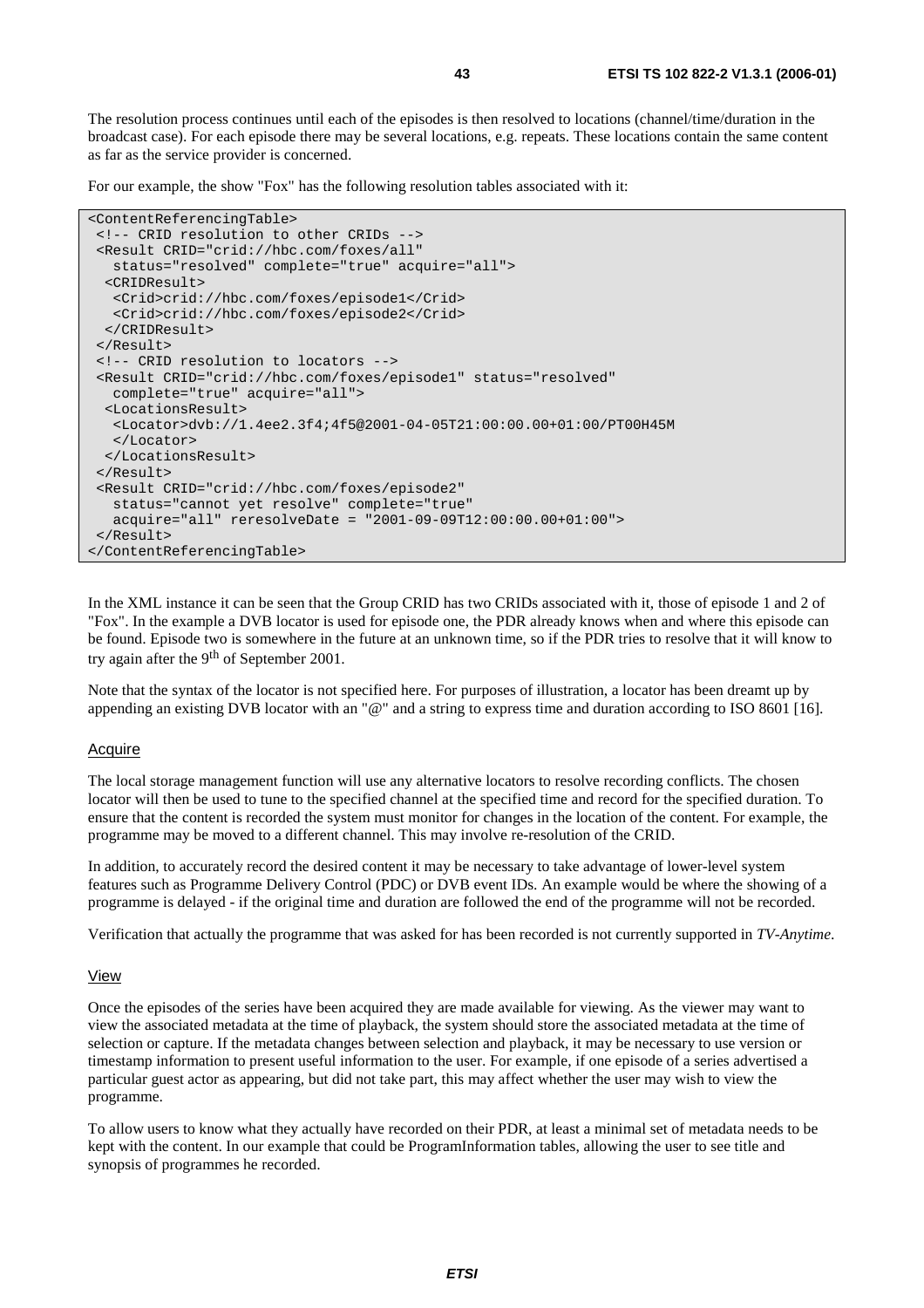## **Finish**

This may involve a user preference system storing information about the viewing of this series or episode. This information could then be used by an agent to determine the preferences of the user. An extensive example of usage history can be found in annex A.

The following figure gives a graphic representation of this process.



**Figure 11: Dynamic behaviour of TV-Anytime system example** 

## 7.3 Phase 1 example: Record highlights from a football match via an EPG

There are two ways to achieve this functionality. If the original match and the highlights are separate pieces of content identified by different CRIDs, the highlights can be captured by using the appropriate CRID. The alternative, described below, uses segmentation metadata.

## Publish

A content creator will publish a CRID that represents the football programme. The same or different service provider will publish content metadata that describes this programme. The same or different service provider will publish segmentation metadata that describes the highlights of this programme. The same or different service provider will publish location resolution data that describes where and when this programme may be acquired. The programme may be available from multiple content creators.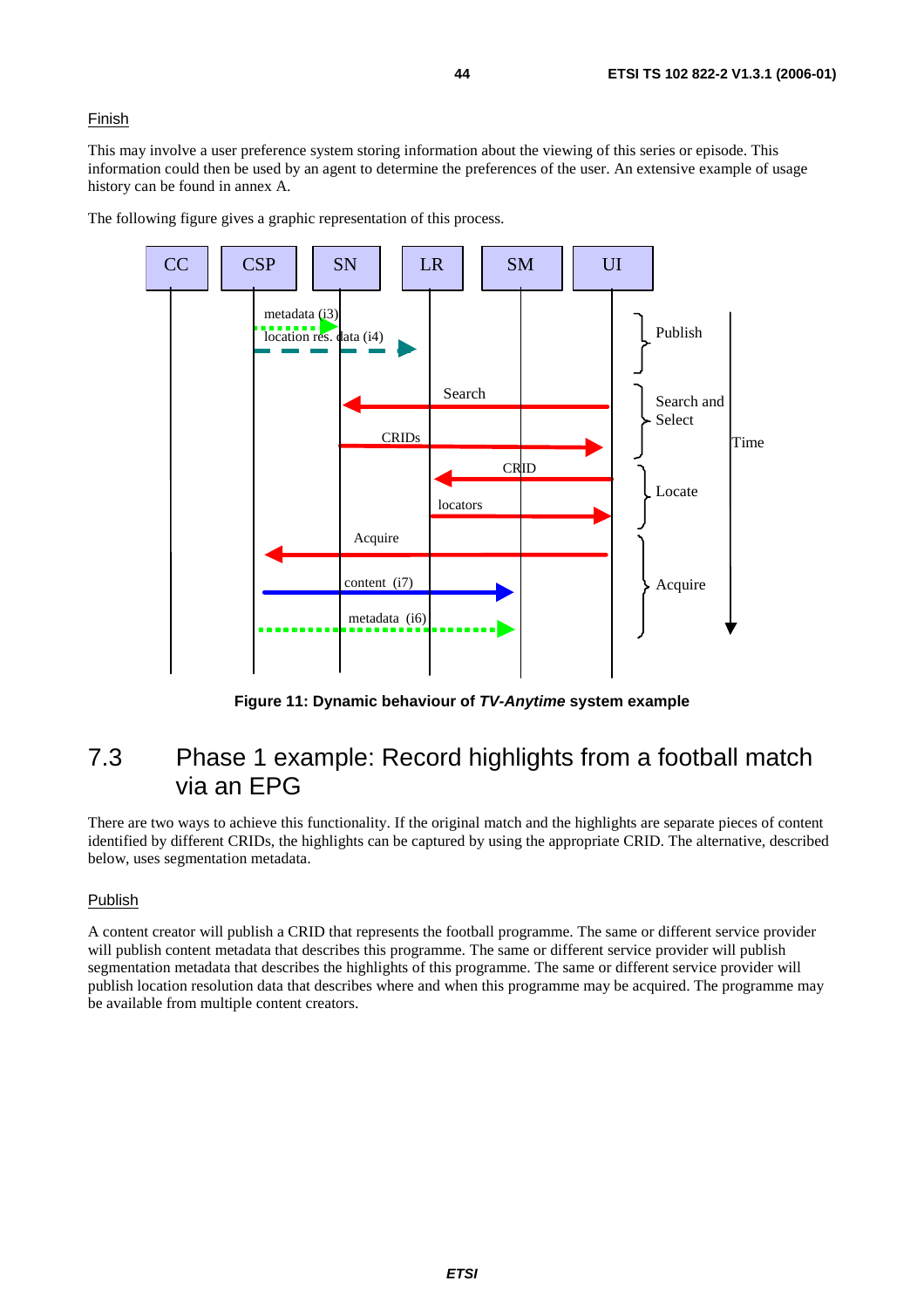

## **Figure 12: Highlight segmentation**

The following XML snippet shows a minimal way to describe the program information and program location metadata for the football programme.

```
<ProgramDescription> 
   <ProgramInformationTable> 
      <ProgramInformation programId="crid://sport.com/football/match10"> 
         <BasicDescription> 
            <Title type="main">Ireland Vs Saudi Arabia</Title> 
            <Synopsis length="short"> 
              Ireland qualifies for the second round of the world cup 
            </Synopsis> 
         </BasicDescription> 
      </ProgramInformation> 
   </ProgramInformationTable> 
   <ProgramLocationTable> 
      <BroadcastEvent serviceIDRef="hbc10022311"> 
         <Program crid="crid://sport.com/football/match10" /> 
         <ProgramURL>dvb://1.4ee2.3f4/</ProgramURL> 
         <PublishedStartTime>2002-06-05T18:00:00.00+01:00</PublishedStartTime> 
         <PublishedDuration>PT6H</PublishedDuration> 
      </BroadcastEvent> 
   </ProgramLocationTable> 
</ProgramDescription>
```
The segmentation metadata may be broadcast separately from the programme and it is associated programme information/programme location metadata. Segment metadata is "overlaid" on the original content. This means that the original content is published and various different segmentation schemes can be applied to it, for example, highlights with different durations. The following XML shows the segmentation metadata for the highlights.

The segment group is of type "Highlights/Events". It references the CRID of the football programme and contains references to three segments. The three highlight segments and the segment group are described as follows: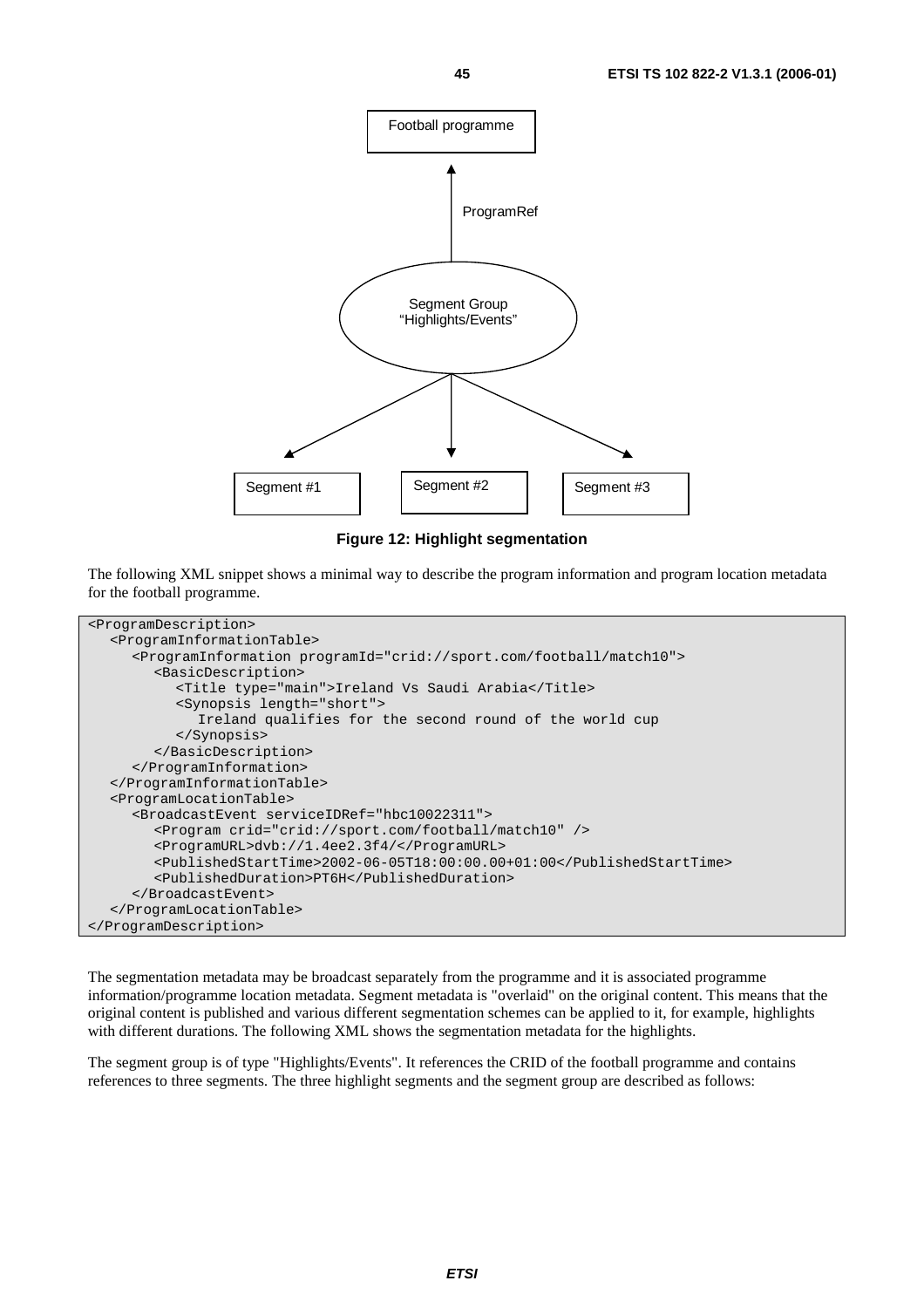<ProgramDescription> <SegmentInformationTable> <SegmentList> <SegmentInformation segmentId="S27A67758-E714-4a4e-B994- 3B650A443699"> <ProgramRef crid="crid://sport.com/football/match10"/> <Description> <Title xml:lang="en">Highlight 1</Title> <Synopsis xml:lang="en">The first goal</Synopsis> </Description> <SegmentLocator> <MediaRelIncrTimePoint mediaTimeUnit="PT1N25F">10291 </MediaRelIncrTimePoint> < MediaIncrDuration mediaTimeUnit="PT1N25F">15470 </MediaIncrDuration> </SegmentLocator> </SegmentInformation> <SegmentInformation segmentId="S046C7C0F-BF83-4b4d-969E- 204E8E82CF7C"> <ProgramRef crid="crid://sport.com/football/match10"/> <Description> <Title xml:lang="en">Highlight 2</Title> <Synopsis xml:lang="en">The second goal</Synopsis> </Description> <SegmentLocator> <MediaRelIncrTimePoint mediaTimeUnit="PT1N25F"> 22291 </MediaRelIncrTimePoint> < MediaIncrDuration mediaTimeUnit="PT1N25F"> 26470 </ MediaIncrDuration> </SegmentLocator> </SegmentInformation> <SegmentInformation segmentId="S5117353A-F598-4de1-968E- 8C3D134C7642"> <ProgramRef crid="crid://sport.com/football/match10"/> <Description> <Title xml:lang="en">Highlight 3</Title> <Synopsis xml:lang="en">The third goal</Synopsis> </Description> <SegmentLocator> <MediaRelIncrTimePoint mediaTimeUnit="PT1N25F"> 39291 </MediaRelIncrTimePoint> <MediaIncrDuration mediaTimeUnit="PT1N25F"> 55470 </MediaIncrDuration> </SegmentLocator> </SegmentInformation> </SegmentList> <SegmentGroupList> <SegmentGroupInformation groupId="G92F0C707-2ECB-403a-88FC- 89EEF7961034"> <ProgramRef crid="crid://sport.com/football/match10"/> <GroupType xsi:type="SegmentGroupTypeType" value="highlights/events"/> <Description> <Title xml:lang="en">Match Highlights</Title> <Synopsis xml:lang="en">Goals from the match</Synopsis> </Description> <Segments refList="S27A67758-E714-4a4e-B994-3B650A443699 S046C7C0F-BF83-4b4d-969E-204E8E82CF7C S5117353A-F598-4de1-968E-8C3D134C7642"/> </SegmentGroupInformation> </SegmentGroupList> </SegmentInformationTable> </ProgramDescription>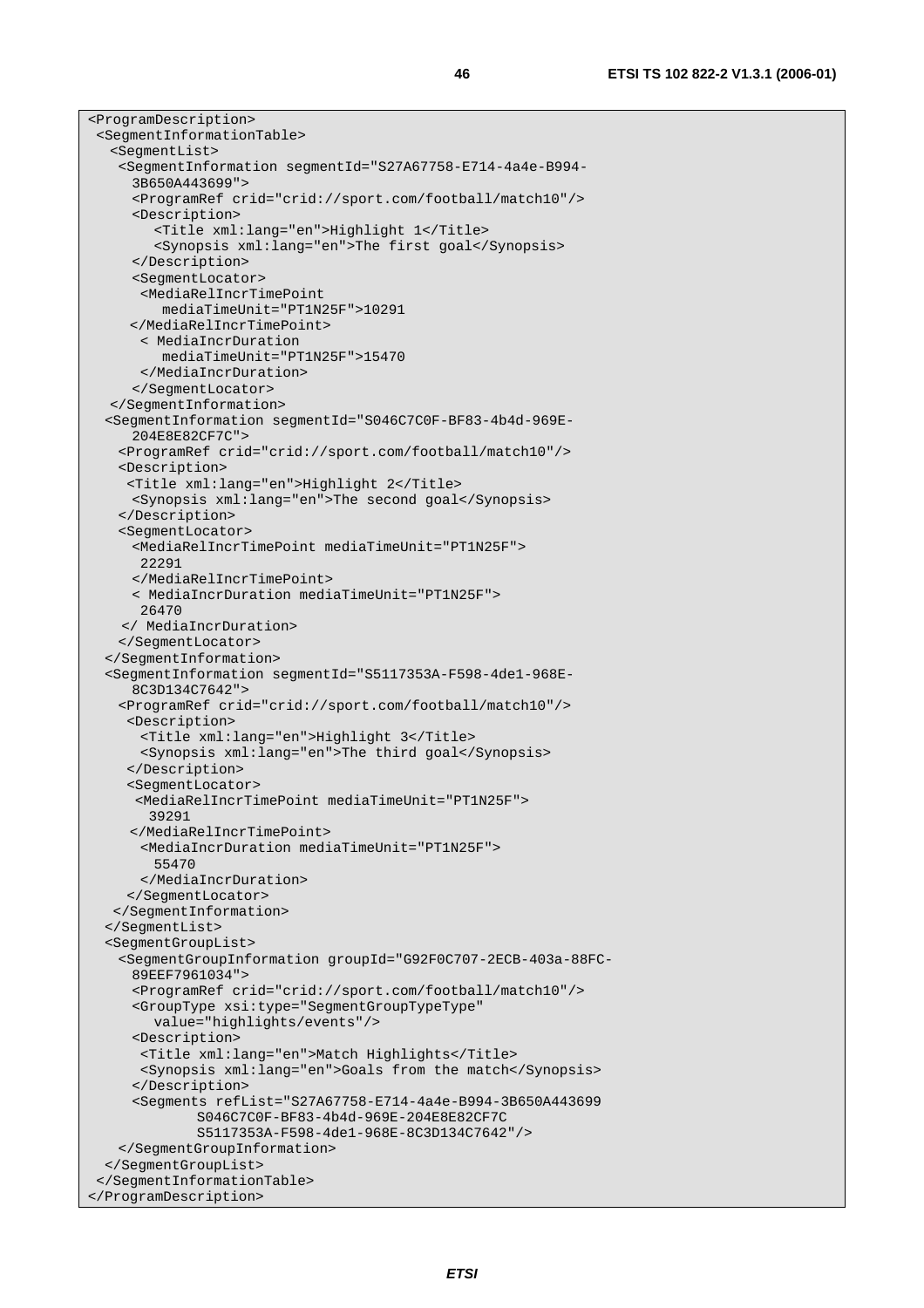## **Search**

The PDR will use the information from the ProgramInformation and ProgramLocation tables to render an EPG. The ProgramLocation table is used by the PDR to know the expected time and channel where the programmes will be shown, and the ProgramInformation table is used to provide the location-independent information about each programme (such as title and synopsis).

The user can then navigate around this EPG to find content that they wish to acquire.

#### Select

For our example we assume that the PDR will offer the user the option to view either the original football programme or the highlights of that programme via the EPG. The user wishes to watch the highlights and selects this option from the EPG.

```
EPG for channel XX 
….
6pm - 8pm Football: Ireland Vs Saudi Arabia | Highlights | 
….
```
As discussed in the View section the fact that the user has selected the highlights does not affect the actual content acquired. It simply indicates that the highlights segment metadata should also be acquired at some time and applied to the content when it is viewed.

At this point the usage history metadata table in the PDR could be updated, showing that the user has made a selection. An example XML snippet is shown in the first cookbook scenario.

This usage history could also be used by the PDR to fill the user preference metadata tables. As far as the user is concerned, the system will now autonomously make the content available at some point in the future.

#### Locate

Once the particular football programme has been chosen the programme CRID must be "resolved" to a unique locator (channel/time/duration in the broadcast case). This relies on the fact that the location resolution data is made available to the PDR. For this football programme there may be several locations, e.g. repeats. These locations contain the same content as far as the service provider is concerned.

For our example, the football programme has the following simple resolution tables associated with it:

```
<ContentReferencingTable> 
  <!-- CRID resolution to locators --> 
  <Result CRID="crid://sport.com/football/match10" 
   status="resolved" complete="true" acquire="all"> 
   <LocationsResult> 
    <Locator>dvb://1.4ee2.3f4;4f5@2001-04- 
            05T21:00:00.00+01:00/PT00H45M 
    </Locator> 
   </LocationsResult> 
  </Result> 
</ContentReferencingTable>
```
In the XML instance it can be seen that the football programme has only one locator associated with its CRID. In the example a DVB locator is used. The PDR already knows when and where this episode can be found. Note that the syntax of the locator is not specified here. For purposes of illustration, a locator has been created by appending an existing DVB locator with an "@" and a string to express time and duration according to ISO 8601 [16].

#### **Acquire**

The locator will be used to tune to the specified channel at the specified time and record for the specified duration. To ensure that the content is recorded the system must monitor for changes in the location of the content. For example, the programme may be moved to a different channel. This may involve re-resolution of the CRID.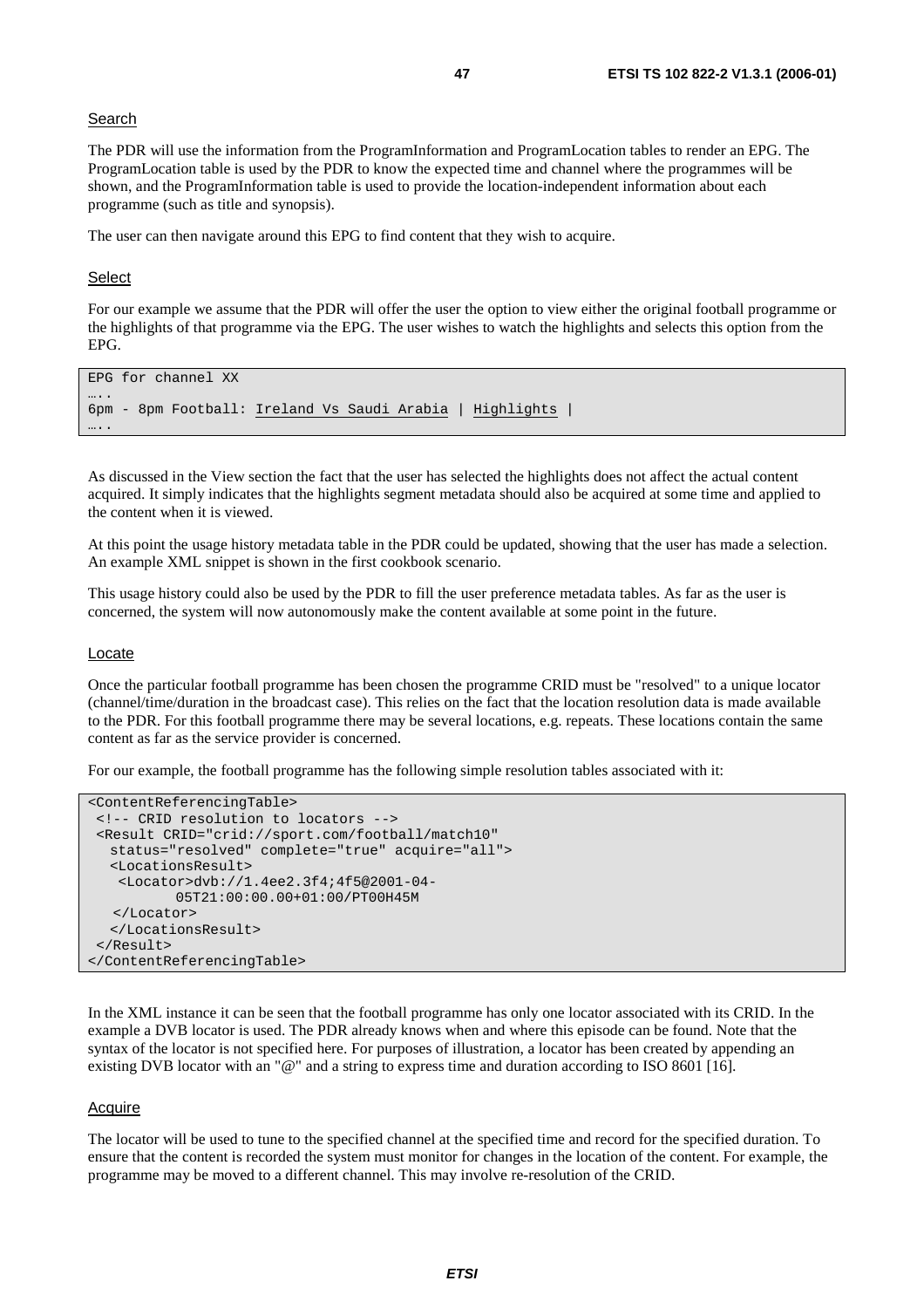The segmentation metadata may be acquired at the same time as the content or it may be intermittently broadcast from the carousel and acquisition may occur at a later time.

There is also the possibility that the segmentation metadata could be updated over time. If the metadata changes between selection and playback it may be necessary to use version or timestamp information to present useful information to the user. For example, the highlights may be changed if one of the players in the match is later named as the best player of the tournament.

## View

Once the football programme has been acquired they are made available for viewing. The user has captured the original football programme plus the segment metadata that applies to that programme. As the user chose the view the highlights from the EPG this is the version that should be displayed when the user views the programme. Of course as the original content has been captured an option can be provided to view the full programme as well.

How this preference (full content/highlights) is stored on the box is an implementation issue. It may be as simple as a flag attached to the content indicating whether the associated segment metadata is to be utilized.

As the user has selected the highlights, the following events occur when the programme is viewed:

- The SegmentGroupInformation is processed by the PDR. There are three segments associated with the CRID crid: //sport.com/football/match10.
- Each individual SegmentInformation is processed and the segmentLocator is used to index a particular segment of the referenced CRID.
- The segments are played. The PDR will play the highlights in a continuous ordered manner. Interstitial content such as title screens/advertising shall be part of the original programmes and identified as highlights/events.

To allow users to know what they actually have recorded on their PDR, at least a minimal set of metadata needs to be kept with the content. In our example this metadata could be the ProgramInformation tables, allowing the user to see the title and synopsis of programmes that have been recorded.

#### Finish

This may involve a user preference system storing information about the viewing of this programme. An agent to determine the preferences of the user could then use this information. For example from this and other recordings it may be obvious that the user always views the highlights of sporting events and never the entire content.

# 7.4 Phase 1 example: Select a particular showing of a programme from an EPG (in the broadcast case)

#### Publish

A content creator will publish CRIDs for each programme in its schedule. They will also publish programme description and programme location metadata for these programmes. The same or different service provider will publish location resolution data that describes where and when the programmes from the schedule may be acquired.

The included XML snippets show an almost minimal way to describe this schedule. Two metadata tables are needed to describe the schedule. The ProgramInformation table contains information for each of the different programmes. The ProgramLocation table contains the time and channel information necessary to render an EPG. The link between the time and channel information for a programme and its location-independent description is made by the CRID. It is worth noting that the ProgramLocation table is *NOT* there to signal to the PDR where and when a particular programme really can be found: that is the job of content referencing and location resolution mechanism.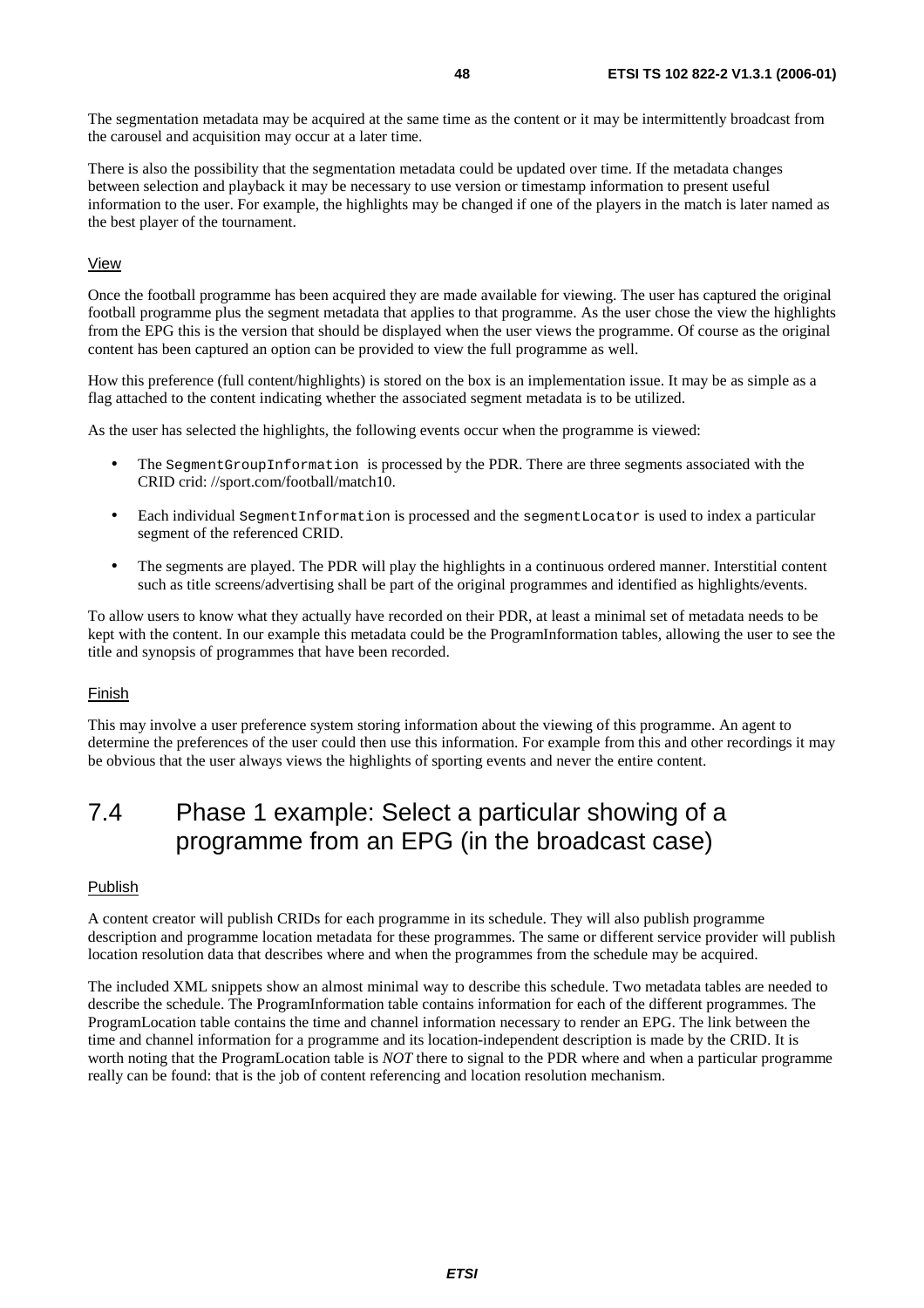| <programdescription></programdescription>                                           |
|-------------------------------------------------------------------------------------|
| <programinformationtable></programinformationtable>                                 |
| <programinformation programid="crid://hbc.com/foxes/episode1"></programinformation> |
| <basicdescription></basicdescription>                                               |
| <title type="main"></title>                                                         |
| The one where Fox jumps in the Potomac                                              |
| $\langle$ Title>                                                                    |
| <synopsis length="short"></synopsis>                                                |
| Fox goes to Washington and jumps in the Potomac                                     |
|                                                                                     |
|                                                                                     |
|                                                                                     |
| <programinformation programid="crid://hbc.com/news/six"></programinformation>       |
| <basicdescription></basicdescription>                                               |
| <title type="main"></title>                                                         |
| The HBC 6 o'Clock News                                                              |
| $\langle$ Title>                                                                    |
| <synopsis length="short"></synopsis>                                                |
| The latest news and sports from around the world                                    |
|                                                                                     |
|                                                                                     |
|                                                                                     |
| <programinformation programid="crid://hbc.com/bear/woods"></programinformation>     |
| <basicdescription></basicdescription>                                               |
| <title type="main"></title>                                                         |
| The Bear Show in the Woods                                                          |
| $\langle$ Title>                                                                    |
| <synopsis length="short"></synopsis>                                                |
| Bear sings a medley of songs from One Hundred Tree Wood                             |
|                                                                                     |
|                                                                                     |
|                                                                                     |
|                                                                                     |
| <programlocationtable></programlocationtable>                                       |
| <broadcastevent serviceidref="hbc100022311"></broadcastevent>                       |
| <program crid="crid://hbc.com/news/six"></program>                                  |
| <programurl>dvb://1.4ee2.3f4/</programurl>                                          |
| <publishedstarttime>2002-06-05T18:00:00.00+01:00</publishedstarttime>               |
| <publishedduration>PT30H</publishedduration>                                        |
|                                                                                     |
| <broadcastevent serviceidref="hbc100022311"></broadcastevent>                       |
| <program crid="crid://hbc.com/foxes/episode1"></program>                            |
| <programurl>dvb://1.4ee2.3f4/</programurl>                                          |
| <instancemetadataid>imi:fell</instancemetadataid>                                   |
| <publishedstarttime>2002-06-05T18:30:00.00+01:00</publishedstarttime>               |
| <publishedduration>PT30H</publishedduration>                                        |
|                                                                                     |
| <broadcastevent serviceidref="hbc100022311"></broadcastevent>                       |
| <program crid="crid://hbc.com/bear/woods"></program>                                |
| <programurl>dvb://1.4ee2.3f4/</programurl>                                          |
| <publishedstarttime>2002-06-05T19:00:00.00+01:00</publishedstarttime>               |
| <publishedduration>PT60H</publishedduration>                                        |
|                                                                                     |
|                                                                                     |
|                                                                                     |

Insert instance metadata in the ProgramLocationTable to specify why the user might select that particular instance of the programme (e.g. edited for language).

## **Search**

The PDR will use the information from the ProgramInformation and ProgramLocation tables to render an EPG. The ProgramLocation table is used by the PDR to know the expected time and channel where the programmes will be shown, and the ProgramInformation table is used to provide the location-independent information about each programme (such as title and synopsis).

The user can then navigate around this EPG to find content that they wish to acquire.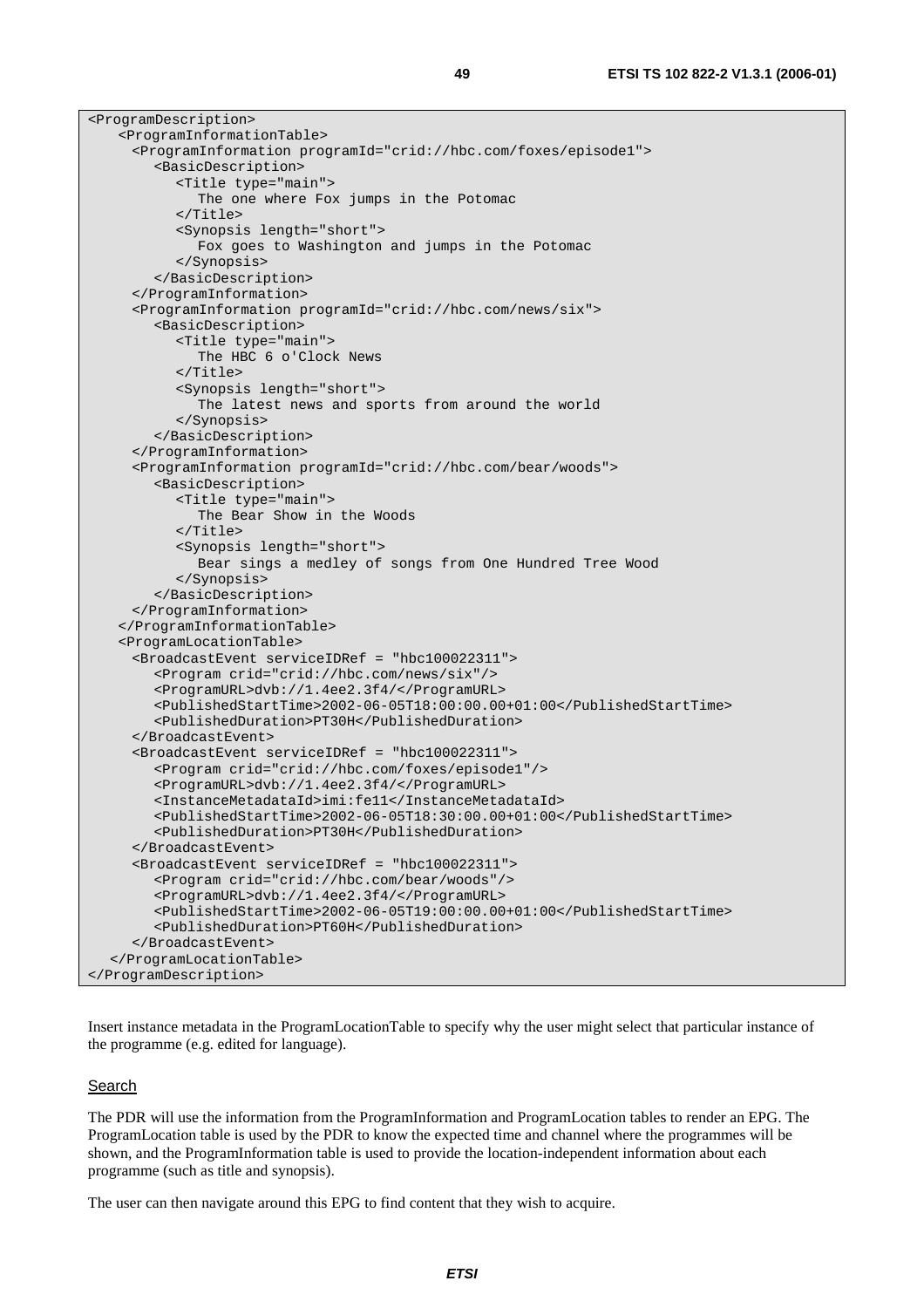## **Select**

Once the user has found something they wish to acquire, they have the choice of acquiring any instance of the programme, or the specific instance they chose from the EPG.

If the user selects "any instance" of the programme, the PDR uses the CRID from the Programme element of the BroadcastEvent table to start its acquisition process.

If the user selects the "this specific instance" of the programme, the PDR uses the CRID from the Programme element and the Instance Metadata Identifier from the InstanceMetadataId element.

In the following example, we assume that the user has selected episode one of foxes (CRID "crid://hbc.com/foxes/episode1") and that they want this specific instance (Instance Metadata Identifier "imi:fe1\_1") rather than any other showing.

#### Locate

Given the CRID for the chosen programme, the location resolution functional unit will return a list of CRIDs that refer to showings of this programme. This relies on the fact that the location resolution data is made available to the box.

In the XML instance it can be seen that the CRID has two locators associated with it, those of the first showing and its repeat.

Note that the syntax of the locator is not specified here. For purposes of illustration, a locator has been created by appending an existing DVB locator with an "@" and a string to express time and duration according to ISO 8601 [16].

## **Acquire**

The local storage management function could use any alternative locators to resolve recording conflicts when the user has not selected a preference for a specific instance. The chosen locator will then be used to tune to the specified channel at the specified time and record for the specified duration. When the user has selected a specific instance, the PDR will use the Instance Metadata Identifier to decide which locator to use for acquisition.

Looking at the chosen example, the PDR would use the first locator in the content referencing result, because it has an Instance Metadata Identifier of "imi:fe1\_1".

To ensure that the content is recorded the system must monitor for changes in the location of the content. For example, the programme may be moved to a different channel. This may involve re-resolution of the CRID.

An interesting scenario to demonstrate is how a PDR can cope with changes in scheduling. Using the previous example, here is the content referencing result after a schedule change for the chosen episode of "Foxes".

```
<ContentReferencingTable> 
<Result CRID="crid://hbc.com/foxes/episode1" status="resolved" 
    complete="true" acquire="any"> 
   <LocationsResult> 
    <Locator instanceMetadataId="imi:fe11"> 
      dvb://1.4ee2.3f4;4f5@2002-06-05T18:21:00.00+01:00/PT00H29M 
    </Locator> 
    <Locator instanceMetadataId="imi:fe12"> 
      dvb://1.4ee2.3f4;4f5@2002-06-08T21:30:00.00+01:00/PT00H29M 
    </Locator> 
   </LocationsResult> 
 \langleResult>
</ContentReferencingTable>
```
In the above example, the first showing of episode one is delayed by twenty minutes. The PDR can still acquire the first showing because it can decide which locator to use by using the Instance Metadata Identifier "imi:fe1\_1".

The acquisition function of the PDR will need to use both the CRID ("crid://hbc.com/foxes/episode1") and the Instance Metadata Identifier ("imi:fe1\_1") to perform successful acquisition. This is because Instance Metadata Identifiers are only unique within the scope of one CRID, so for example the "imi:fe1\_1" Instance Metadata Identifier might also be used with another CRID.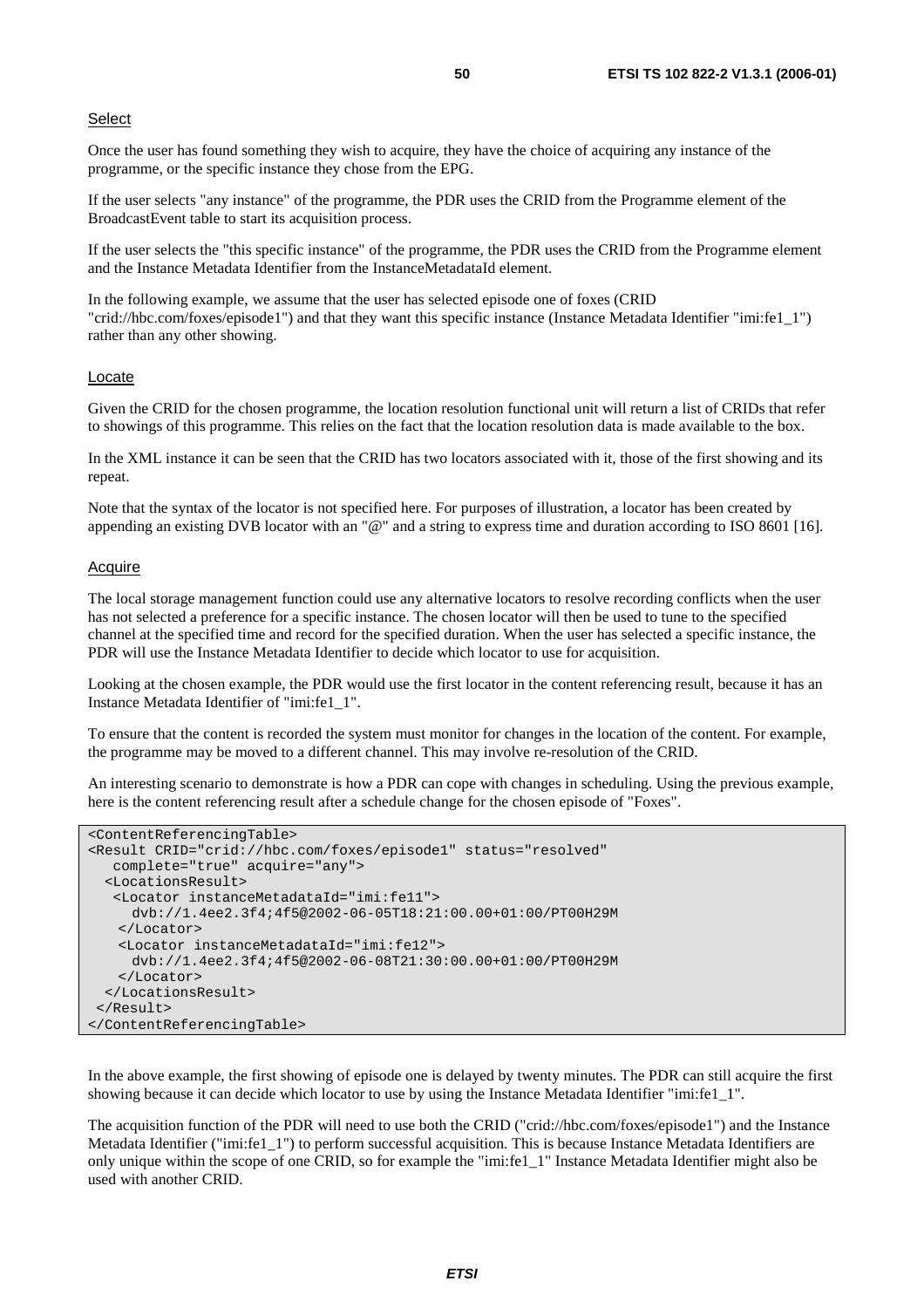### View

Once the chosen episode has been acquired it is made available for viewing. As the viewer may want to view the associated metadata at the time of playback, the system should store the associated metadata at the time of selection or capture. If the metadata changes between selection and playback, it may be necessary to use version or timestamp information to present useful information to the user.

To allow users to know what they actually have recorded on their PDR, at least a minimal set of metadata needs to be kept with the content. In our example that could be the ProgramInformation tables, allowing the user to see title and synopsis of programmes that have been recorded.

#### Finish

This may involve a user preference system storing information about the viewing of this series or episode. This information could then be used by an agent to determine the preferences of the user. An extensive example of usage history can be found in annex A.

# 7.5 Phase 1 example: Allow the user to select content from an on-demand content offer with associated pricing information, or seek lowest cost offer

### Publish

A service provider will publish an on-demand content offer with associated pricing information. The offer is available via a broadcast channel (offer is pushed) or via an Internet server (offer is pulled).

For 500 Yen, this content can be played 5 times during 1 month as soon as content has been acquired. The commercial offer is valid during two month starting June, 1, 2005. Content is available for one month starting July, 1, 2005.

For 200 Yen, this content can be played only once.

The ImmediateViewing flag being set to "true", this content is subject to rights managements restrictions (see RMP).

```
<TVAMain xml:lang="ja" xmlns="urn:tva:metadata:2005" 
xmlns:mpeg7="urn:mpeg:mpeg7:schema:2005" xmlns:xsi="http://www.w3.org/2001/XMLSchema-
instance" xsi:schemaLocation="urn:tva:metadata:2005 schemas/tva_metadata_3-1_v131.xsd"> 
   <ProgramDescription> 
       <ProgramInformationTable> 
         <ProgramInformation programId="crid://www.intergalactic.com/foxes"> 
             <BasicDescription> 
               <Title type="main">Foxes - The Movie</Title> 
               <Synopsis>Action-packed debut movie in which the Fox is elected governor of 
               the State of California.</Synopsis> 
               <Keyword>Fox</Keyword> 
               <Genre href="urn:tva:metadata:cs:FormatCS:2005:3.5.7.3" type="main"/> 
            </BasicDescription> 
         </ProgramInformation> 
      </ProgramInformationTable> 
       <ProgramLocationTable> 
         <OnDemandProgram> 
            <Program crid="crid://www.intergalactic.com/foxes"/> 
            <InstanceDescription> 
               <Title type="main">Foxes - The Movie</Title> 
               <PurchaseList> 
                  <PurchaseItem start="2005-06-01T00:00:00" end="2005-07-31T00:00:00"> 
                     <Price currency="JPY">500</Price> 
                     <Purchase> 
                        <PurchaseType 
                        href="urn:tva:metadata:cs:PurchaseTypeCS:2004:playForPeriod"/> 
                        <QuantityUnit href="urn:tva:metadata:cs:UnitTypeCS:2004:month"/> 
                        <QuantityRange max="1"/> 
                     </Purchase> 
                     <Purchase> 
                        <PurchaseType
```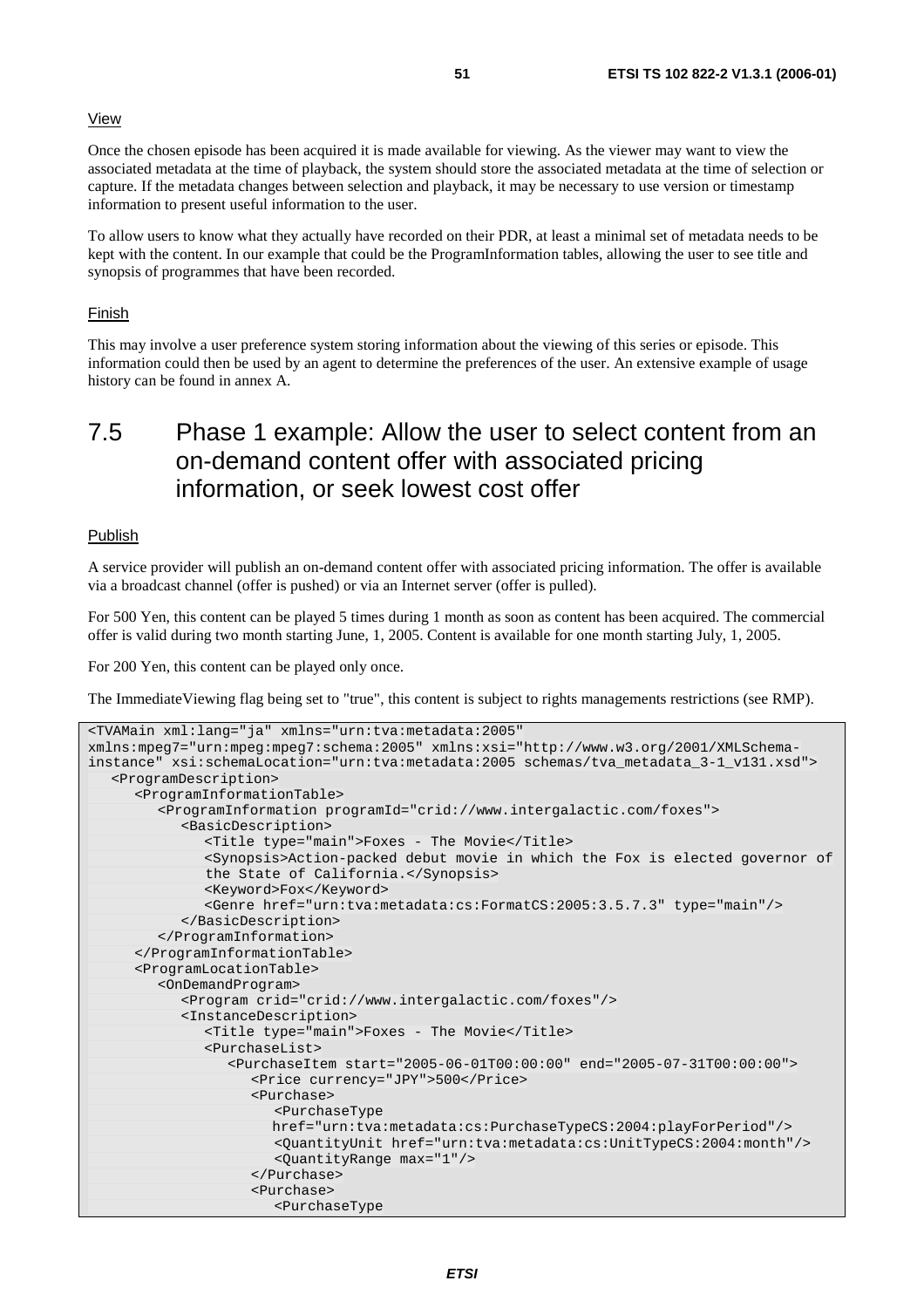| href="urn:tva:metadata:cs:PurchaseTypeCS:2004:playCounts"/>                         |
|-------------------------------------------------------------------------------------|
| <quantityunit href="urn:tva:metadata:cs:UnitTypeCS:2004:plays"></quantityunit>      |
| <quantityrange max="5"></quantityrange>                                             |
|                                                                                     |
| <pricingserverurl>http://foxes.ondemand.com/prices/</pricingserverurl>              |
|                                                                                     |
|                                                                                     |
|                                                                                     |
| <publishedduration>P145M</publishedduration>                                        |
| <startofavailability>2005-07-01T19:00:00.00+01:00</startofavailability>             |
| <endofavailability>2005-07-31T19:00:00.00+01:00</endofavailability>                 |
| <immediateviewing value="true"></immediateviewing>                                  |
|                                                                                     |
| <ondemandprogram></ondemandprogram>                                                 |
| <program crid="crid://www.intergalactic.com/foxes"></program>                       |
| <instancedescription></instancedescription>                                         |
| <title type="main">Foxes - The Movie</title>                                        |
| <purchaselist></purchaselist>                                                       |
| <purchaseitem end="2005-07-31T00:00:00" start="2005-06-01T00:00:00"></purchaseitem> |
| <price currency="JPY">200</price>                                                   |
| <purchase></purchase>                                                               |
| <purchasetype< td=""></purchasetype<>                                               |
| href="urn:tva:metadata:cs:PurchaseTypeCS:2004:playCounts"/>                         |
| <quantityunit href="urn:tva:metadata:cs:UnitTypeCS:2004:plays"></quantityunit>      |
| <quantityrange max="1"></quantityrange>                                             |
|                                                                                     |
| <pricingserverurl>http://foxes.ondemand.com/prices/</pricingserverurl>              |
|                                                                                     |
|                                                                                     |
|                                                                                     |
| <publishedduration>P145M</publishedduration>                                        |
| <startofavailability>2005-07-01T19:00:00.00+01:00</startofavailability>             |
| <endofavailability>2005-07-31T19:00:00.00+01:00</endofavailability>                 |
| <immediateviewing value="true"></immediateviewing>                                  |
|                                                                                     |
|                                                                                     |
|                                                                                     |
|                                                                                     |

## **Search**

If a user is looking all the offers under a given price ceiling for a particular movie (e.g. 1 000 Yens), he will either look at the prices proposed through the pushed offer, or retrieve additional information from the web server. The information will be returned as shown above. The user can then select the offer of his choice.

## Locate, Acquire, View, Finish

According to the *TV-Anytime* processes.

# 7.6 Phase 1 example: Notify the user of something interesting based on their profile

## **Publish**

A content creator will publish a CRID that represents a programme. The same or different service provider will publish metadata that describes this programme. The same or different service provider will publish location resolution data that describes where and when the programme may be viewed.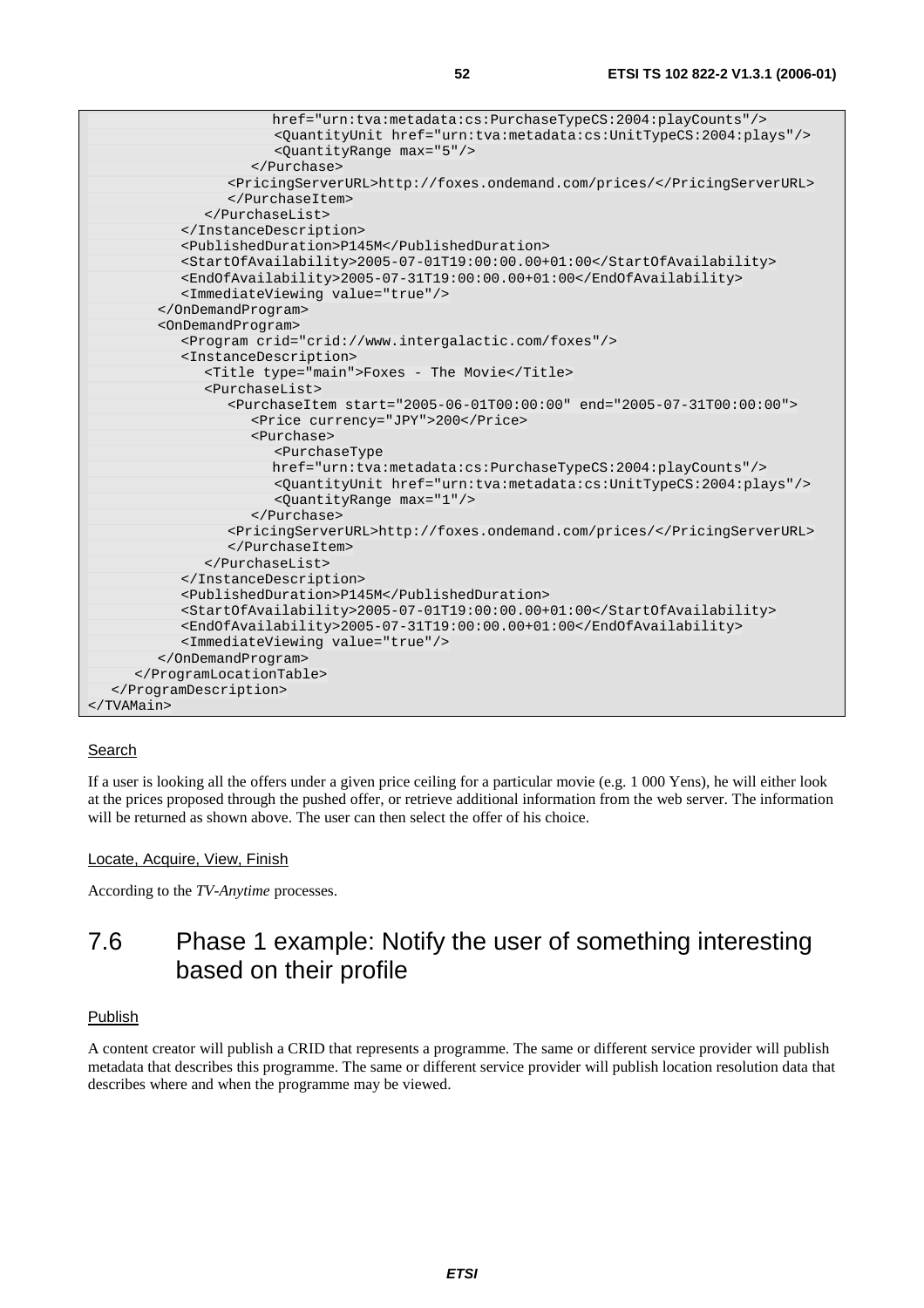In this example we will use a soccer game "World cup, Japan and Russia" which starts 4:30am EST June 14, 2002. The PDA is aware that the user has a preference for this type of content because of his profile that is stored on the PDR.

```
<ProgramDescription> 
   <ProgramInformationTable> 
      <ProgramInformation programId="crid://foo.com/soccer/worldcup/japan-russia"> 
         <BasicDescription> 
            <Title type="main"> 
                 2002 FIFA World cup soccer game 
            </Title> 
            <Synopsis length="short"> 
               World cup soccer game, Japan versus Russia 
            </Synopsis> 
            <Keyword>World Cup</Keyword> 
            <Keyword>soccer</Keyword> 
            <Keyword>football</Keyword> 
            <Keyword>Japan</Keyword> 
            <Genre href = "urn:tva:metadata:cs:FormatCS:2005:3.2.3.12" 
            type="main"/> 
            <Genre href = "urn:tva:metadata:cs:FormatCS:2005:3.2.3" 
            type="secondary"/> 
         </BasicDescription> 
         <MemberOf xsi:type="MemberOfType" crid="crid://foo.com/soccer/worldcup"/> 
      </ProgramInformation> 
   </ProgramInformationTable> 
</ProgramDescription>
```
InstanceMetadata can be used to allow a PDR to build an EPG or to inform the user of the approximate schedule of an airing. The BroadcastEvent table in the instance metadata is used for that purpose. It is *NOT* there to signal to the PDR where and when a particular programme really can be found: that is the job of content referencing and location resolution mechanism. As stated before, the metadata is used mainly for attraction purposes. An example XML snippet of a BroadcastEvent table is given below:

```
<ProgramLocationTable> 
   <BroadcastEvent serviceIDRef = "hbc100022311"> 
      <Program crid=" crid://foo.com/soccer/worldcup/japan-russia"/> 
      <ProgramURL>dvb://1.4ee2.3f5/</ProgramURL> 
         <PublishedStartTime>2001-04-05T21:00:00.00+01:00</PublishedStartTime> 
         <PublishedDuration>PT30H</PublishedDuration> 
      <Live value="false"/> 
      <Repeat value="false"/> 
      <FirstShowing value="false"/> 
      <LastShowing value="false"/> 
      <Free value="false"/> 
   </BroadcastEvent> 
</ProgramLocationTable>
```
#### Search

The FilteringAndSearchPreferences of the user's profile will be used by the PDR to filter and search for relevant programmes automatically. Every time the PDR gets a newer version of an EPG, or at other specified times, the PDR searches for programmes that matches the user's preferences. According to the results of this profile match, the PDR may issue a notification to the user. This notification may be issued via email, screen indication, or some other method that was selected by the user. The notification may include both programme and instance information. With this notification, the PDR may urge the user to perform some relevant action in the next phase.

```
<UserDescription> 
   <UserPreferences> 
      <mpeg7:UserIdentifier protected="true"> 
         <mpeg7:Name xml:lang="en">Jay</mpeg7:Name> 
      </mpeg7:UserIdentifier> 
      <mpeg7:FilteringAndSearchPreferences> 
         <mpeg7:ClassificationPreferences preferenceValue="12"> 
            <mpeg7:Language>en</mpeg7:Language> 
            <mpeg7:Genre href="urn:tva:metadata:cs:FormatCS:2005:3.2.3.12"/>
```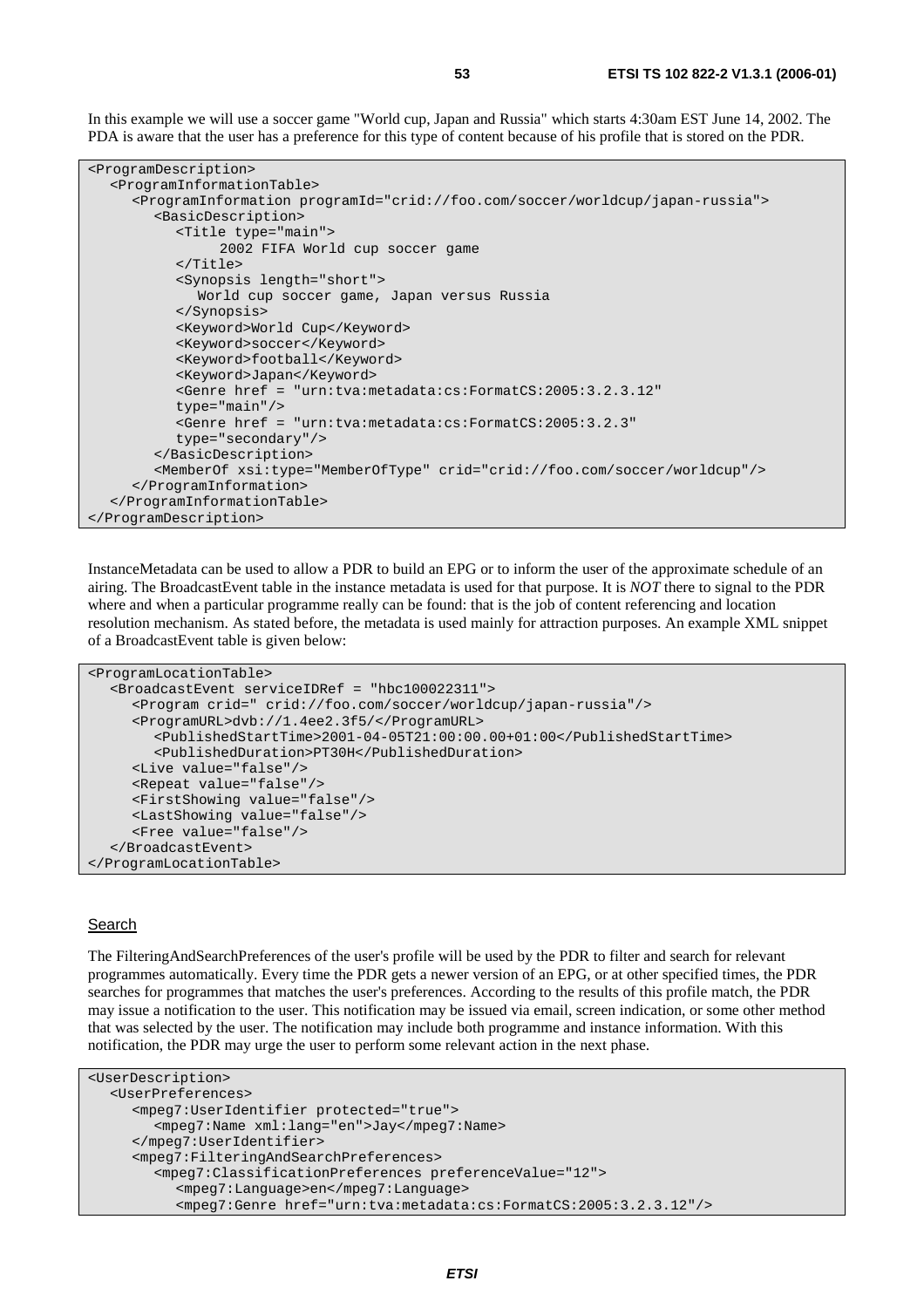```
 <mpeg7:Subject>Japan</mpeg7:Subject> 
         </mpeg7:ClassificationPreferences> 
      </mpeg7:FilteringAndSearchPreferences> 
   </UserPreferences> 
</UserDescription>
```
## Locate, Acquire, View, Finish

Not relevant for this scenario.

# 7.7 Phase 1 example: Personal Channel Service at my PDR

A viewer wants to set his/her week's watching schedule, after electronic guide information from many service providers has been stored at PDR. However he/she does not want to navigate all the programme information at programme guide application for setting watching schedule.

Also, the viewer wants PDR to generate the viewer's own schedule customized to his/her various preference or lifestyle. This generating procedure can be done at PDR automatically based on the viewer's usage history and user preference information.

Then the generated personal channel and its programme information provides following guide at programme guide application: at Monday 8:00 P.M. to 9:00 P.M., News Channel news, and at 9:00 to 10:00 P.M., special action movie from HBO, etc. Surely, this re-arranged programme schedule combined from many broadcasting providers builds into one personal channel.

The personal channel at PDR provides above rescheduled programmes by a user's preference at the user's preferred date on the personal channel.

For this personal channel at PDR, the following operations must be done by a user's PDR in sequence order.

- A user's usage history is stored.
- The user's preference for date (day and time), genre per date, and programme title is extracted by analyzing the user's usage history.
- A new channel for the user is generated.
- Programmes are determined to be broadcast on the personal channel at the user's preferred date by the user's preference information.
- A new personalized InstanceDescriptionMetadata is generated for informing the user that a new programme instance is included in the personal channel.

When this personal channel service is compared with an existent preference-based-EPG service, the object of personal channel service is to provide a new channel that broadcasts newly scheduled programmes according to user's preference, but the object of preference-based-EPG service is to make user find easily his/her preferred programmes among the enormous programmes on the EPG.

That is, the personal channel service relocates programmes by a user's title and date preference and provides the programmes only on the personal channel, but the preference-based-EPG service just differently represents the programme lists of all channels according to the degree of user preference.

For a general understanding about the personal channel service, figure 13 shows a conceptual drawing of personal channel service. A common service provider generates and provides instance description metadata to PDRs. Then a PDR uses this instance description metadata to render the EPG for informing a user of the schedule of usually broadcast programmes. In addition to the usage, in the personal channel service, personal channel controller in the PDR uses the instance description metadata for choosing user preferred programmes for personal channel, and then stores new instances of the selected programmes in the personalized instance description metadata.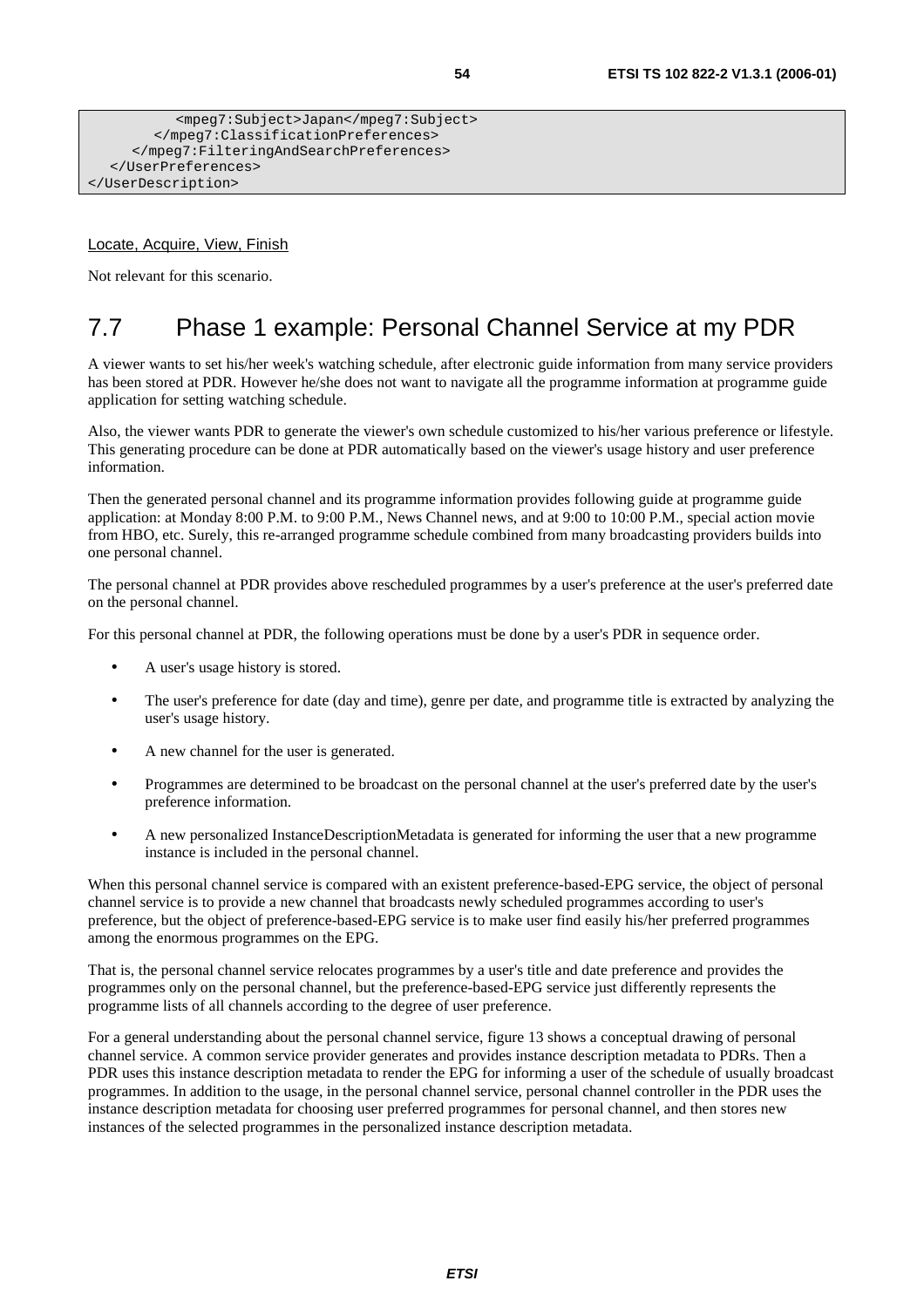

**Figure 13: Conceptual drawing of Personal Channel** 

In detail, inter-operations between a service provider and a user for the personal channel service are shown in figure 12. As explained above, a service provider offers CRID, location resolution data and metadata such as ContentDescriptionMetadata (including ProgramInformation, GroupInformation), InstanceDescriptionMetadata (including ProgramLocation, ServiceInformation). A user's PDR simply can render EPG using the metadata, and then the user can choose and watch a programme when the programme has been already scheduled by the service provider. But in the personal channel service, the personal channel controller in the PDR relocates programmes according to user preference on the personal channel. And then the new schedule of programmes for the personal channel is informed to users by including new instances in the personalized instance metadata.

In the following, we explain how the personal channel service may work using the content referencing specification (S-4) and Metadata specification (S-3). We follow all the processes identified in a *TV-Anytime* System, e.g. Publish, Search, Select, Locate, Acquire, View, and Finish. In the personal channel service, a new process, PDRs Search and Select, is included after the Publish process because the PDR rearranges programmes provided by service providers and recreate Instance Description Metadata locally for the virtual channel.



**Figure 14: Interaction between Service Provider and Client** 

## Publish

A content creator will publish a CRID that represents a programme, the same or different service provider will publish location resolution data that describes where and when the programme may be viewed, and the same or different service provider will publish programme description metadata and programme instance metadata.

For the personal channel service, ContentDescriptionMetadata (including ProgramInformation, GroupInformation) and InstanceDescriptionMetadata (including ProgramLocation, ServiceInformation) must be offered by the service provider, and UserPreference metadata must be provided by the PDR, because personal channel controller in the PDR chooses programmes which will be broadcast on personal channel by programme description metadata including programme group information, programme instance metadata, and user preference data.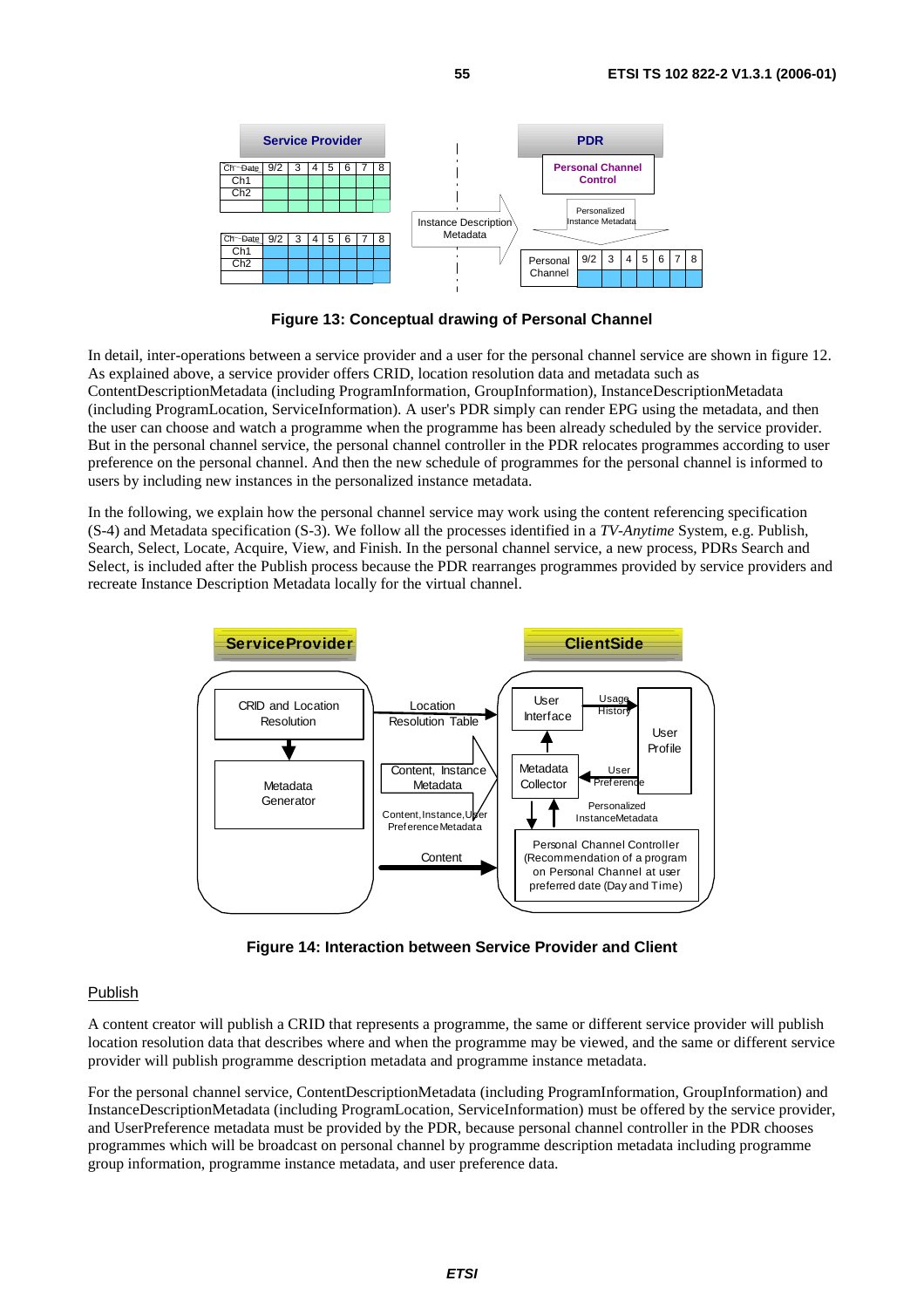Of the three kinds of metadata, the first metadata, ContentDescriptionMetadata (including ProgramInformation, GroupInformation) is general information about a piece of content that does not change regardless of how the content is published or broadcast.

The following XML snippets show GroupInformation element of a Korean Drama, "Sangdo" which has several episodes, and a few ProgramInformation elements that contain information for each episode of the group, "Sangdo".

| <programdescription></programdescription>                                                                |
|----------------------------------------------------------------------------------------------------------|
| <programinformationtable></programinformationtable>                                                      |
| <programinformation programid="crid://imbc.com/sangdo/episode17"></programinformation>                   |
| <basicdescription></basicdescription>                                                                    |
| <title> Sangdo_17 </title>                                                                               |
| <synopsis> The one where Sangdo is embarrassed with the rumour</synopsis>                                |
| <genre href="urn:tva:metadata:cs:FormatCS:2005:3.4.2.1" type="main"></genre>                             |
|                                                                                                          |
|                                                                                                          |
| <programinformation programid="crid://imbc.com/sangdo/episode18"></programinformation>                   |
| <basicdescription></basicdescription>                                                                    |
| <title> Sangdo_18 </title>                                                                               |
| <synopsis> The one where Sangdo sold his clothes cheaply </synopsis>                                     |
| <genre href="urn:tva:metadata:cs:FormatCS:2005:3.4.2.1" type="main"></genre>                             |
|                                                                                                          |
|                                                                                                          |
|                                                                                                          |
| <groupinformationtable></groupinformationtable>                                                          |
| <groupinformation <="" ordered="true" qroupid="crid://imbc.com/sangdo/several" td=""></groupinformation> |
| numOfItems="2">                                                                                          |
| <grouptype value="series" xsi:type="ProgramGroupTypeType"></grouptype>                                   |
| <basicdescription></basicdescription>                                                                    |
| <title>Sangdo</title>                                                                                    |
| <synopsis>Several episodes of Sangdo</synopsis>                                                          |
| <genre href="urn:tva:metadata:cs:FormatCS:2005:3.4.2.1" type="main"></genre>                             |
|                                                                                                          |
|                                                                                                          |
|                                                                                                          |
|                                                                                                          |

The second metadata, InstanceDescriptionMetadata is also offered by the service provider. Instance DescriptionMetadata (including ProgramLocationTable) can be used to allow a PDR to build an EPG or to inform the user of the approximate schedule of an airing. The BroadcastEvent element in the instance description metadata is used for that purpose.

For the personal channel service, the InstanceDescriptionMetadata plays a great role in addition to the general EPG function. InstanceDescriptionMetadata is referred in PDR's selecting a programme for a personal channel according to the user preference and used in announcing newly included channel and programme instances to the user. That will be explained in more detail under PDR's Search and Select.

The followed XML snippet shows ProgramLocation table that holds information of each programme instance and ServiceInformation table that contains channel information such as service id, service name, owner, and so on.

```
<ProgramDescription> 
   <ProgramLocationTable> 
      <BroadcastEvent serviceIDRef="Ch1"> 
         <Program crid="crid://imbc.com/sangdo/episode17"/> 
         <ProgramURL>dvb://1.4ee2.3f4/</ProgramURL> 
         <PublishedStartTime>2002-04-22T22:00:00</PublishedStartTime> 
         <PublishedDuration>PT50M</PublishedDuration> 
      </BroadcastEvent> 
      <BroadcastEvent serviceIDRef="Ch1"> 
         <Program crid="crid://imbc.com/sangdo/episode18"/> 
         <ProgramURL>dvb://1.4ee2.3f4/</ProgramURL> 
         <PublishedStartTime>2002-04-23T22:00:00</PublishedStartTime> 
         <PublishedDuration>PT50M</PublishedDuration> 
      </BroadcastEvent> 
</ProgramLocationTable> 
<ServiceInformationTable> 
   <ServiceInformation serviceId="Ch1">
```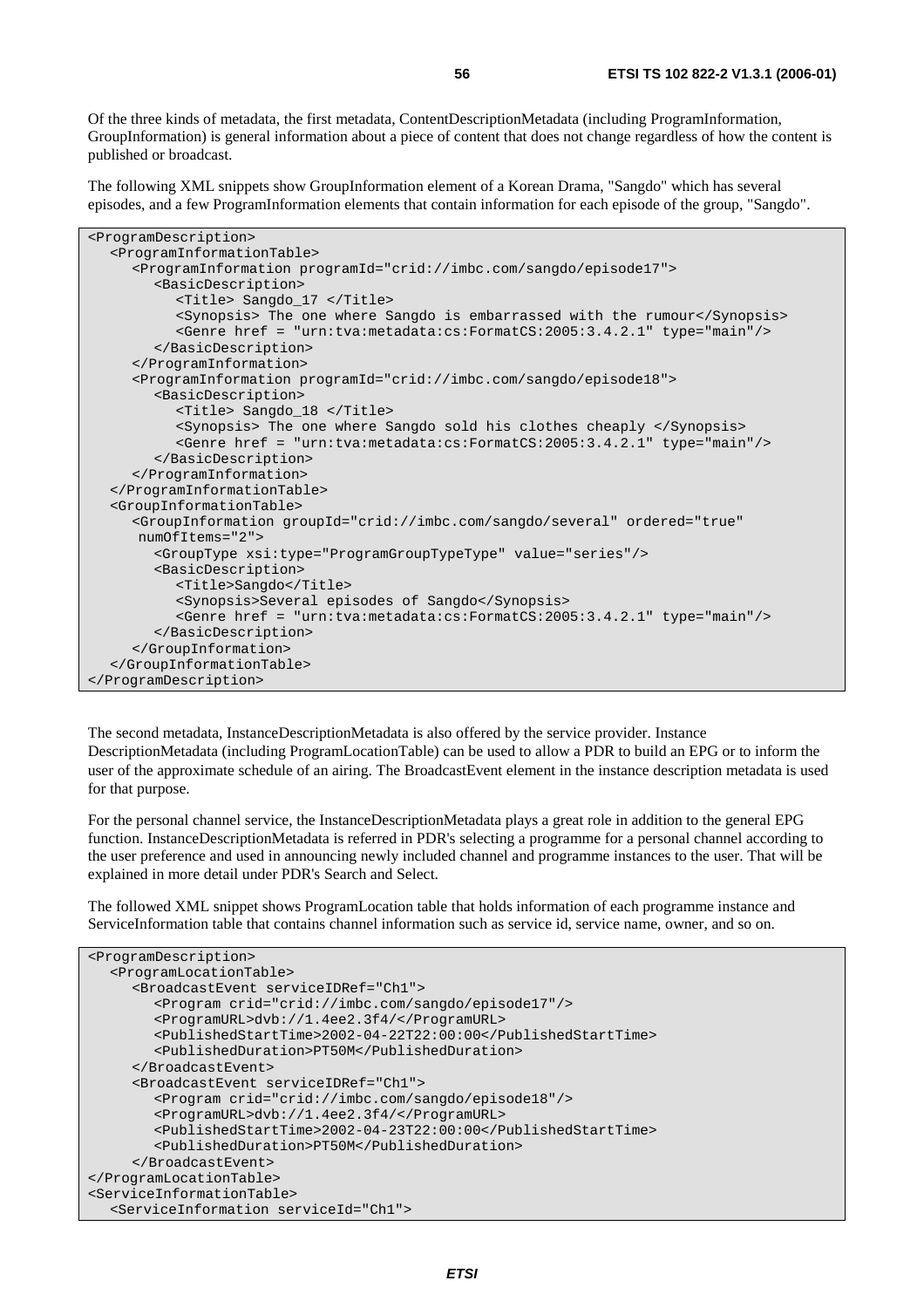| $<$ Name>MBC $<$ /Name> |  |
|-------------------------|--|
| <owner>MBC</owner>      |  |
|                         |  |
|                         |  |
|                         |  |

The third metadata, UserPreference metadata is automatically generated by User Profile in the PDR and it is an essential information to determine an airing date and programme on the personal channel. UserPreference metadata for the personal channel service uses minimal preference information such as title preference and genre preference per date.

The followed XML snippet shows FilteringAndSearchPreferences that specifies a user's filtering and/or searching preference for audio-visual content. These preferences are specified by creation-, classification-related properties of the content.

| <userdescription></userdescription>                                                     |
|-----------------------------------------------------------------------------------------|
| <userpreferences></userpreferences>                                                     |
| <mpeq7:useridentifier></mpeq7:useridentifier>                                           |
| <mpeg7:name xml:lang="en">etri</mpeg7:name>                                             |
|                                                                                         |
| <mpeq7:filteringandsearchpreferences></mpeq7:filteringandsearchpreferences>             |
| <mpeq7:creationpreferences></mpeq7:creationpreferences>                                 |
| <mpeg7:title preferencevalue="99">sangdo</mpeg7:title>                                  |
|                                                                                         |
|                                                                                         |
| <mpeq7:filteringandsearchpreferences></mpeq7:filteringandsearchpreferences>             |
| <mpeq7:classificationpreferences></mpeq7:classificationpreferences>                     |
| <mpeq7:genre <="" href="urn:tva:metadata:cs:FormatCS:2005:3.4.2.1" td=""></mpeq7:genre> |
| preferenceValue="80"/>                                                                  |
|                                                                                         |
| <mpeq7:preferencecondition></mpeq7:preferencecondition>                                 |
| <mpeq7:time recurrence="weekly"></mpeq7:time>                                           |
| <mpeq7:timepoint>2002-04-23T11:00</mpeq7:timepoint>                                     |
| <mpeq7:duration>PT1H</mpeq7:duration>                                                   |
| $\langle$ /mpeq $7:$ Time>                                                              |
|                                                                                         |
|                                                                                         |
|                                                                                         |
|                                                                                         |

## PDR's Search and Select

After the three kinds of metadata are offered, personal channel controller in the PDR makes a new channel as personal channel with the exception of usual broadcast, cable, and satellite channels. Personal channel controller also selects programmes that are going to be broadcast on personal channel by user's preference data, programme description metadata, and programme instance metadata.

For this programme selection process, the following operations must be done by the Personal Channel Controller.

- First, a user's preferred date (day and time) is checked.
- Second, which genre is preferred at the date is checked.
- Third, a programme that is included in the preferred genre and has higher title preference is chosen as a new programme for personal channel.
- Fourth, the information about a newly included channel and its new instance is included in the InstanceDescriptionMetadata ( ProgramLocation ) to announce to the user.

At fourth step of above operations, a set of new service information and broadcast event information are generated and added into InstanceDescriptionMetadata.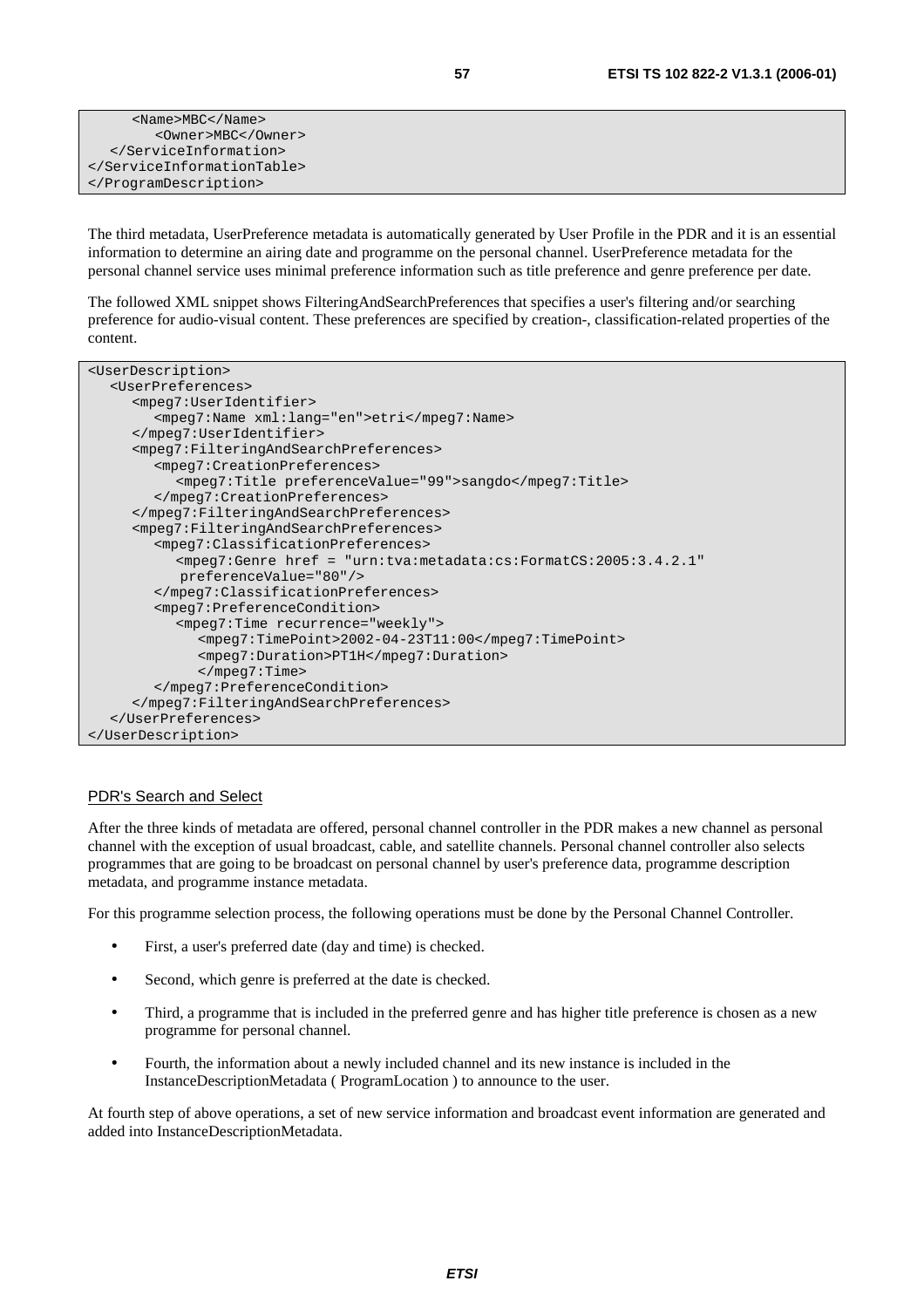Programmes on a personal channel make use of the same content referencing & location resolution mechanism as for regular broadcast or on-demand content. For each programme in a personal channel. the PDR generates a new locator pointing to the stored location of the programme and updates the local content referencing table and program location table.

The included XML snippet shows an original instance of the selected programme scheduled in the "MBC" channel and a newly included channel, that is "PERSONAL", and its new instance.

```
<ProgramDescription> 
   <ProgramLocationTable> 
      <BroadcastEvent serviceIDRef="Ch1"> 
         <Program crid="crid://imbc.com/sangdo/episode18"/> 
         <ProgramURL>dvb://1.4ee2.3f4/</ProgramURL> 
         <PublishedStartTime>2002-04-16T22:00:00.00</PublishedStartTime> 
         <PublishedDuration>PT50M</PublishedDuration> 
      </BroadcastEvent> 
      <BroadcastEvent serviceIDRef="Ch2"> 
         <Program crid="crid://imbc.com/sangdo/episode18"/> 
         <ProgramURL> My_PDR/personal/</ProgramURL> 
         <PublishedStartTime>2002-04-20T11:00:00.00</PublishedStartTime> 
         <PublishedDuration>PT50M</PublishedDuration> 
      </BroadcastEvent> 
   </ProgramLocationTable> 
   <ServiceInformationTable> 
      <ServiceInformation serviceId="Ch1"> 
         <Name>MBC</Name> 
         <Owner>MBC</Owner> 
      </ServiceInformation> 
      <ServiceInformation serviceId="Ch2"> 
         <Name>PERSONAL</Name> 
         <Owner>My_PDR</Owner> 
      </ServiceInformation> 
   </ServiceInformationTable> 
</ProgramDescription>
```
#### User's Search

After the PDR's search and select process, PDR can use ProgramInformation metadata and newly generated ProgramLocation metadata to render an EPG on the User Interface in PDR. The EPG also represents the personal channel information like other channels.

Next to the EPG generation, the user can navigate around this EPG and consume audiovisual contents. This audiovisual content consumption history for a user is described in the UsageHistory as lists of the actions performed by the user over an observation period, which can subsequently be used by the User Profile in PDR to generate user preferences.

As the above general case, when a user surveys the programme information and group information of a specific programme, that affects the user's preference positively because this survey presents the user's interest in the programme. For this positive effect on the user's preference, a new UserAction item is included in the UsageHistory in the User Profile, and then the UsageHistory is used by the User Profile to fill the user preference metadata table which specially includes preference for programme title, date, and genre per date.

The followed XML snippet shows UsageHistory that contains UserAction item whose type is ViewGuide.

```
<UserDescription> 
   <UsageHistory id="usage-history-001" allowCollection="true"> 
      <mpeg7:UserIdentifier protected="true"> 
           <mpeg7:Name xml:lang="en">etri</mpeg7:Name> 
      </mpeg7:UserIdentifier> 
      <mpeg7:UserActionHistory protected="false"> 
         <mpeg7:ObservationPeriod> 
              <mpeg7:TimePoint>2002-04-18T10:00</mpeg7:TimePoint> 
              <mpeg7:Duration>PT3H</mpeg7:Duration> 
         </mpeg7:ObservationPeriod> 
         <mpeg7:UserActionList id="ua-list-001" numOfInstances="1" totalDuration="PT20M"> 
            <mpeg7:ActionType href="urn:mpeg:mpeg7:cs:ActionTypeCS:2004:3.4"> 
              <mpeg7:Name>ViewGuide</mpeg7:Name>
```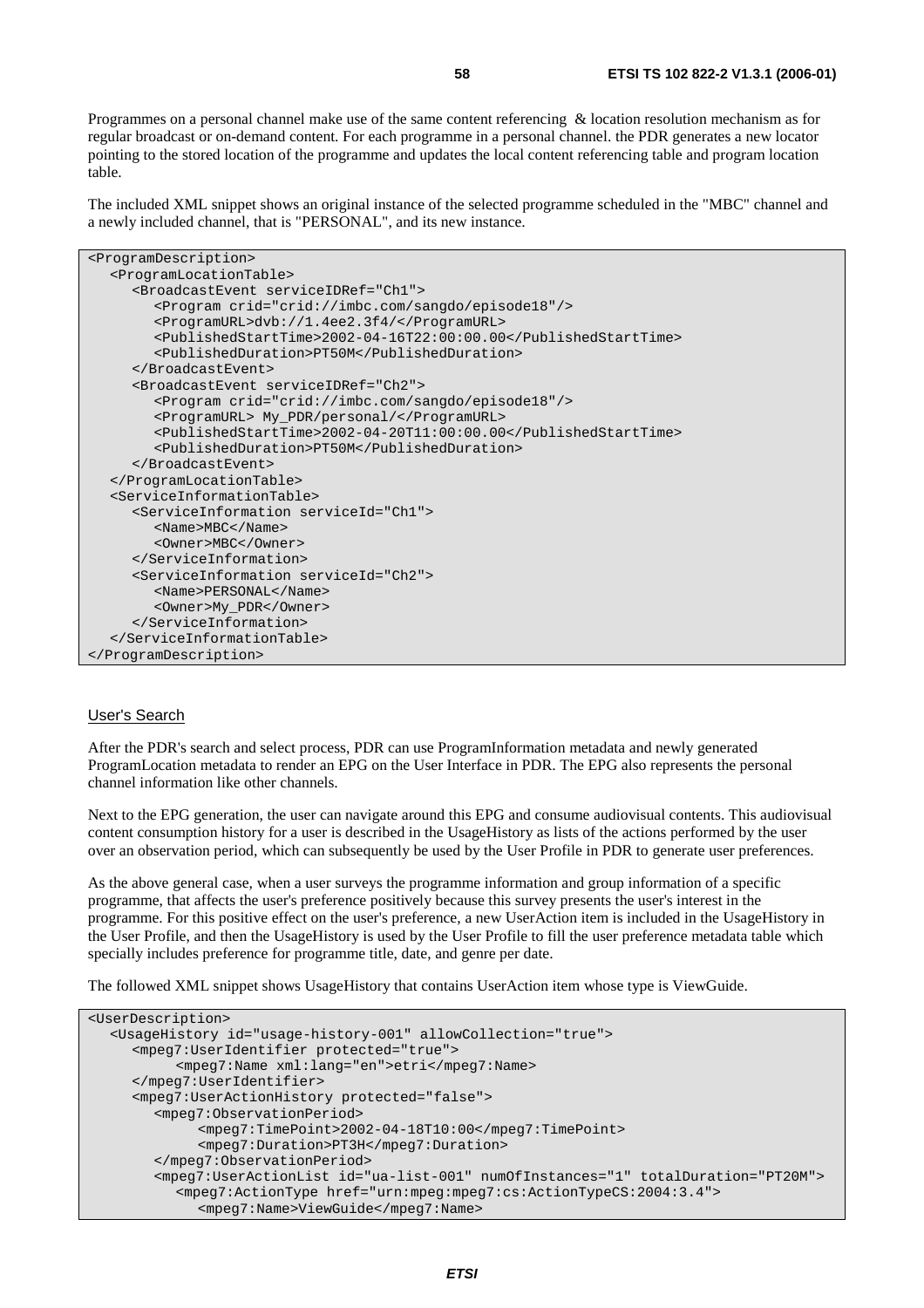```
 </mpeg7:ActionType> 
            <mpeg7:UserAction> 
               <mpeg7:ActionTime> 
                  <mpeg7:MediaTime> 
                     <mpeg7:MediaTimePoint>2002-04-18T10:05:00</mpeg7:MediaTimePoint> 
                     <mpeg7:MediaDuration>PT00H20M</mpeg7:MediaDuration> 
                  </mpeg7:MediaTime> 
               </mpeg7:ActionTime> 
               <mpeg7:ProgramIdentifier organization="TVAF" 
               type="CRID">crid://imbc.com/sangdo/several </mpeg7:ProgramIdentifier> 
            </mpeg7:UserAction> 
         </mpeg7:UserActionList> 
      </mpeg7:UserActionHistory> 
   </UsageHistory> 
</UserDescription>
```
In the User's Search process, the user is more willing to choose an instance for the personal channel, because the personal channel provides a user preferred programme at the preferred date using the UserPreference information explained above.

### User's Select

During a user's navigation, if the user has found a programme that the user wishes to acquire from the personal channel, the user selects the programme on the EPG.

The specific instance from personal channel is selected using both the CRID from the Programme element and the Instance Metadata Identifier from the InstanceMetadataId element. This is because Instance Metadata Identifiers are only unique within the scope of one CRID.

In this personal channel scenario, we assume that a user has selected the  $18<sup>th</sup>$  episode of Sangdo, a Korean drama whose CRID is "crid://imbc.com/sangdo/episode18", and that the user wants this specific instance from personal channel (Instance Metadata Identifier "imi:my\_PDR/etri2") rather than any other showing.

#### Locate

Given the CRID for the chosen programme, the location resolution functional unit will return a list of locators that refer to showings of this programme. This relies on the fact that the location resolution data is made available to the box.

In the following XML instance, it can be seen that the CRID has two locators associated with it, those of the general DVB and personal channel.

```
<ContentReferencingTable> 
   <Result CRID="crid://imbc.com/sangdo/episode18" 
  status="resolved" complete="true" acquire="any"> 
   <LocationsResult> 
      <Locator> 
           dvb://1.4ee2.3f4;4f5@2002-04-16T22:00:00.00/PT00H50M 
         </Locator> 
         <Locator> 
            My_PDR/personal/sangdo18@2002-04-20T11:00:00.00/PT00H50M 
         </Locator> 
      </LocationsResult> 
  \epsilon/Result>
</ContentReferencingTable>
```
### **Acquire**

As explained in the User's Select process, because the user has selected a specific instance from the personal channel, the PDR would use the second locator in the content referencing result. And the chosen locator will then be used to tune to the specified channel at the specified time and record for the specified duration. The PDR will use the Instance Metadata Identifier to decide which locator to use for acquisition.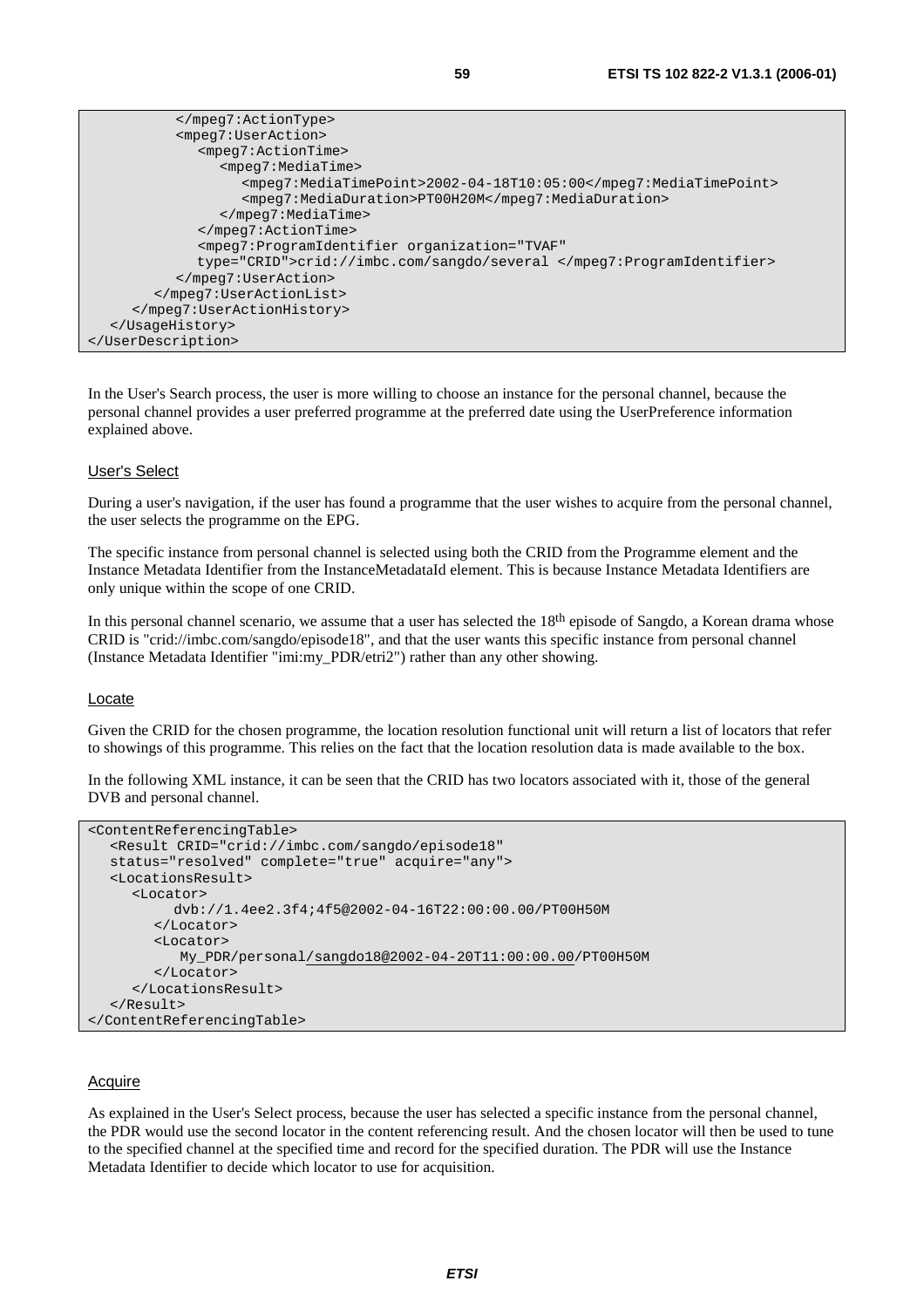Looking at the chosen example, the PDR would use the second locator in the content referencing result, because it has an Instance Metadata Identifier of "imi:my\_PDR/etri2". And the chosen locator will then be used to tune to the specified channel at the specified time and record for the specified duration.

## View

Once the chosen episode has been acquired it is made available for viewing.

### Finish

In this process, storing information about the viewing of this series or episode in the usage history data is done by PDR.

## 7.8 Phase 1 example: Programme made up of segments from multiple providers and maintain the latest news on my PDR

For this example, there are two cases:

- A programme has been pre-recorded and is delivered at a scheduled time and associated with a group CRID. This programme is made of several programmes having their own CRID federated under the umbrella of the overall programme groupCrid. The user-personalized service knows the programme elements of the user interest, which CRIDs will be used to allow the capture and update of the desired programme elements.
- A live News Channel or Sport Channel programme each identified by a CRID is being transmitted and recorded in its entirety. Segmentation information is provided after the programme has ended that will allow the user to automatically access the segments of his interest has previously defined as part of his subscription profile.

This scenario explores the second case.

A viewer has subscribed to a "latest, personalized news" service from their provider. They want their world news from News Channel, and their sports news from Sport Channel. They expect to be able to view only the news requested from each of these providers be captured and compiled into a virtual programme that begins with News Channel then automatically goes to Sport Channel. They also require that they can jump between items using their remote control and if required view a list of the available segments of news in a list format- that describes the content in each clip.

They have also requested that the business news segments be updated at every available opportunity, which means that each bulletin will be recorded in its entirety. The PDR may be configured to remove content that is not anymore used.



Latest news and sports

**Figure 15: Compilation of updated segments from multiple providers**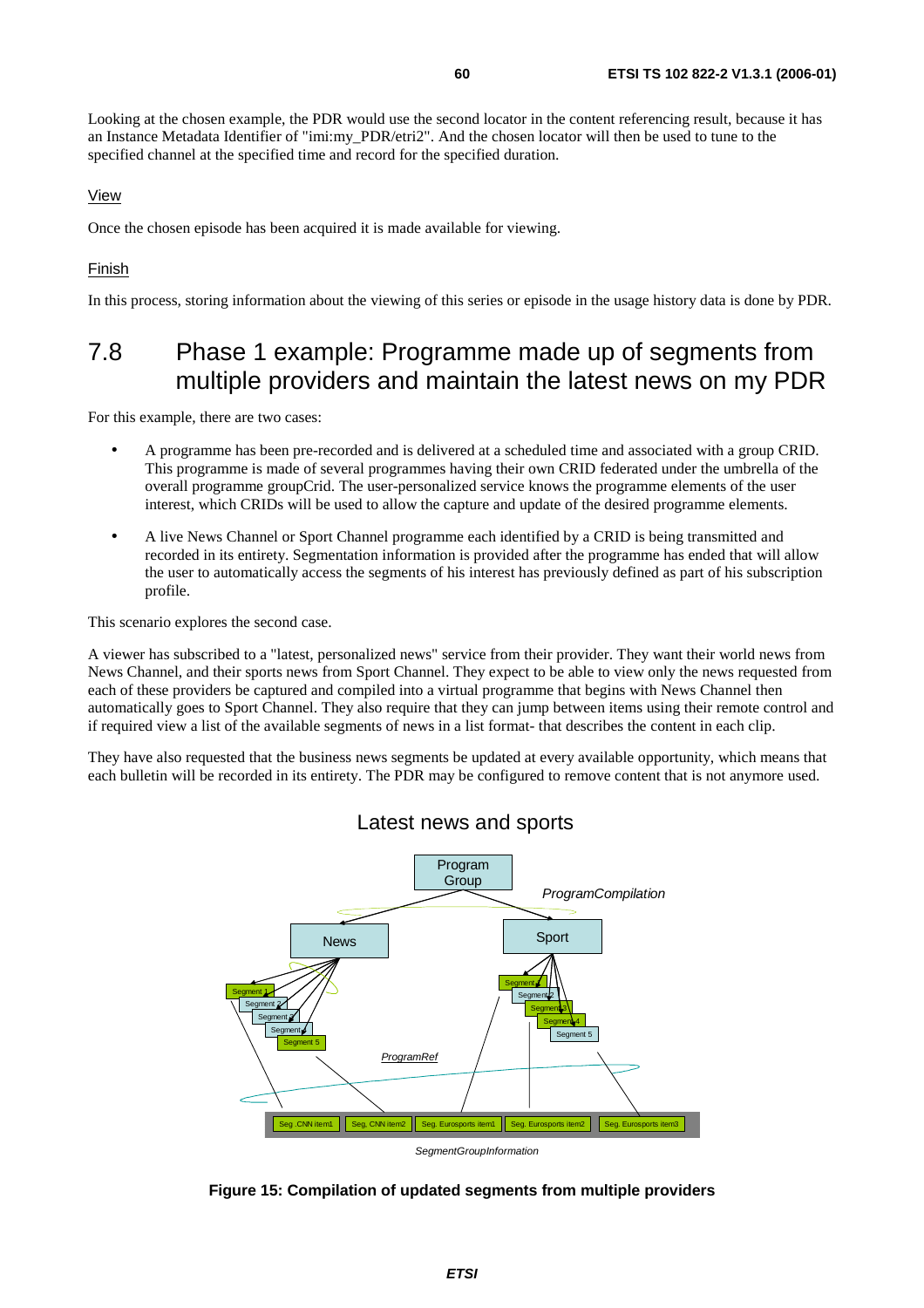### Publish

A content creator will publish a CRID that represents a programme. The same or a different service provider will publish metadata that describes this programme. The same or a different service provider will publish location resolution data that describes where and when the programme may be viewed.

The included XML snippets show an almost minimal way to describe this schedule. Two metadata tables are needed to describe the schedule. The ProgramInformationTable contains information for each of the different programmes. It is worth noting that the ProgramLocation table is *NOT* there to signal to the PDR where and when a particular programme really can be found: that is the task of content referencing and location resolution mechanism.

In this example we will use News Channel latest news and Sport Channel latest sport. The PDR is aware that the user has a preference for this type of content because of his latest news subscription profile that is stored on the PDR. Both News Channel and Sport Channel programmes are described as ProgramCompilation in the GroupInformationTable.

```
<TVAMain xml:lang="en" 
   publisher="TVA" 
   publicationTime="2002-08-02T09:30:47-05:00" 
   rightsOwner="TVA" 
   version="0"> 
  <CopyrightNotice>TVA</CopyrightNotice> 
  <ProgramDescription> 
   <ProgramInformationTable> 
      <ProgramInformation programId="crid://cnn.com/latestnews"> 
         <BasicDescription> 
            <Title type="main">News Channel Business update</Title> 
            <Synopsis length="short"> 
                 Latest version of the News Channel business news 
            </Synopsis> 
         </BasicDescription> 
      </ProgramInformation> 
      <ProgramInformation programId="crid://eurosport.com/latest"> 
         <BasicDescription> 
            <Title type="main">Sport Channel sport update</Title> 
            <Synopsis length="short"> 
                 A collection of the latest sport news by Sport Channel 
            </Synopsis> 
         </BasicDescription> 
      </ProgramInformation> 
   </ProgramInformationTable> 
   <GroupInformationTable> 
      <GroupInformation groupId="crid://foo.bar.com/gary" ordered="true" numOfItems="2"> 
         <GroupType xsi:type="ProgramGroupTypeType" value="programCompilation"/> 
         <BasicDescription> 
            <Title type="main"> 
               Gary's latest business and sports news 
            </Title> 
            <Synopsis length="short"> 
              Mix from News Channel business news and Sport Channel sports 
            </Synopsis> 
         </BasicDescription> 
      </GroupInformation> 
   </GroupInformationTable> 
  </ProgramDescription> 
</TVAMain>
```
The segmentation metadata will be broadcast after each programme and it is associated programme information/programme location metadata. The following XML snippet shows the segmentation metadata for the latest news and sports. It references the News Channel latest news programme, which contains references to two segments and the Sport Channel latest sport programme, which contains references to three segments. The two and three latest segments and the segment group are described as follows: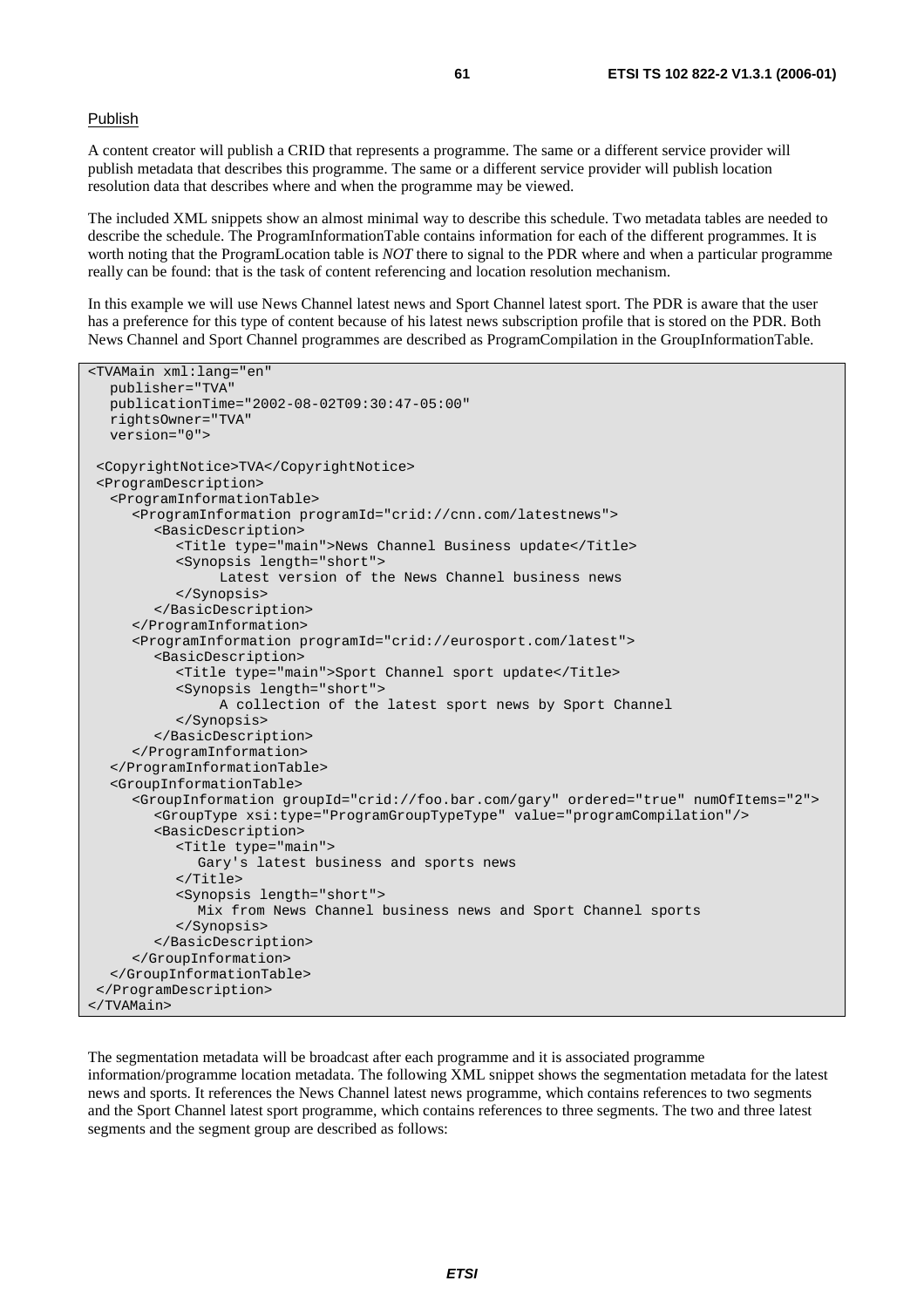```
<TVAMain xml:lang="en" 
   publisher="TVA" 
   publicationTime="2002-08-02T09:30:47-05:00" 
   rightsOwner="TVA" 
   version="0"> 
   <CopyrightNotice>TVA</CopyrightNotice> 
   <ProgramDescription> 
      <SegmentInformationTable> 
         <SegmentList> 
            <SegmentInformation segmentId="S1ff-efa5-e567-12ff"> 
               <ProgramRef crid="crid://cnn.com/latestnews"/> 
               <Description> 
                 <Title xml:lang="en">News Channel Latest Business News</Title> 
                 <Synopsis xml:lang="en">Fox goes to the stockmarket</Synopsis> 
              </Description> 
               <SegmentLocator> 
                  <MediaRelIncrTimePoint mediaTimeUnit="PT1N25F">13777</ 
                 MediaRelIncrTimePoint>
                 <MediaIncrDuration mediaTimeUnit="PT1N25F">16780</MediaIncrDuration> 
               </SegmentLocator> 
            </SegmentInformation> 
            <SegmentInformation segmentId="S2ff-efa5-e567-34ff"> 
               <ProgramRef crid="crid://cnn.com/latestnews"/> 
               <Description> 
                 <Title xml:lang="en">News Channel Latest Business News</Title> 
                 <Synopsis xml:lang="en">Interview with Fox</Synopsis> 
                </Description> 
                <SegmentLocator> 
                 <MediaRelIncrTimePoint mediaTimeUnit="PT1N25F">27890</ 
                  MediaRelIncrTimePoint> 
                 <MediaIncrDuration mediaTimeUnit="PT1N25F">25456</MediaIncrDuration> 
                </SegmentLocator> 
            </SegmentInformation> 
            <SegmentInformation segmentId="S5ff-efa5-e567-12ff"> 
               <ProgramRef crid="crid://eurosport.com/latest"/> 
              <Description> 
                 <Title xml:lang="en">Sport Channel Latest Sports</Title> 
                 <Synopsis xml:lang="en"> 
                    Fox wins the tennis at the Paris Open 
                 </Synopsis> 
              </Description> 
               <SegmentLocator> 
                    <MediaRelIncrTimePoint mediaTimeUnit="PT1N25F"> 
                    12901 
                    </MediaRelIncrTimePoint> 
                 <MediaIncrDuration mediaTimeUnit="PT1N25F"> 
                    15470 
                 </MediaIncrDuration> 
               </SegmentLocator> 
             </SegmentInformation> 
             <SegmentInformation segmentId="S5ff-efa5-e567-34ff"> 
               <ProgramRef crid="crid://eurosport.com/latest"/> 
               <Description> 
                 <Title xml:lang="en">Sport Channel Latest Sports</Title> 
                 <Synopsis xml:lang="en"> 
                    Fox beats Tiger at Augusta. 
                 </Synopsis> 
              </Description> 
               <SegmentLocator> 
                    <MediaRelIncrTimePoint mediaTimeUnit="PT1N25F"> 
                    22291 
                    </MediaRelIncrTimePoint> 
                    <MediaIncrDuration mediaTimeUnit="PT1N25F"> 
                    26470 
                    </MediaIncrDuration> 
               </SegmentLocator> 
             </SegmentInformation> 
             <SegmentInformation segmentId="S5ff-ee44-e567-34ff"> 
              <ProgramRef crid="crid://eurosport.com/latest"/>
```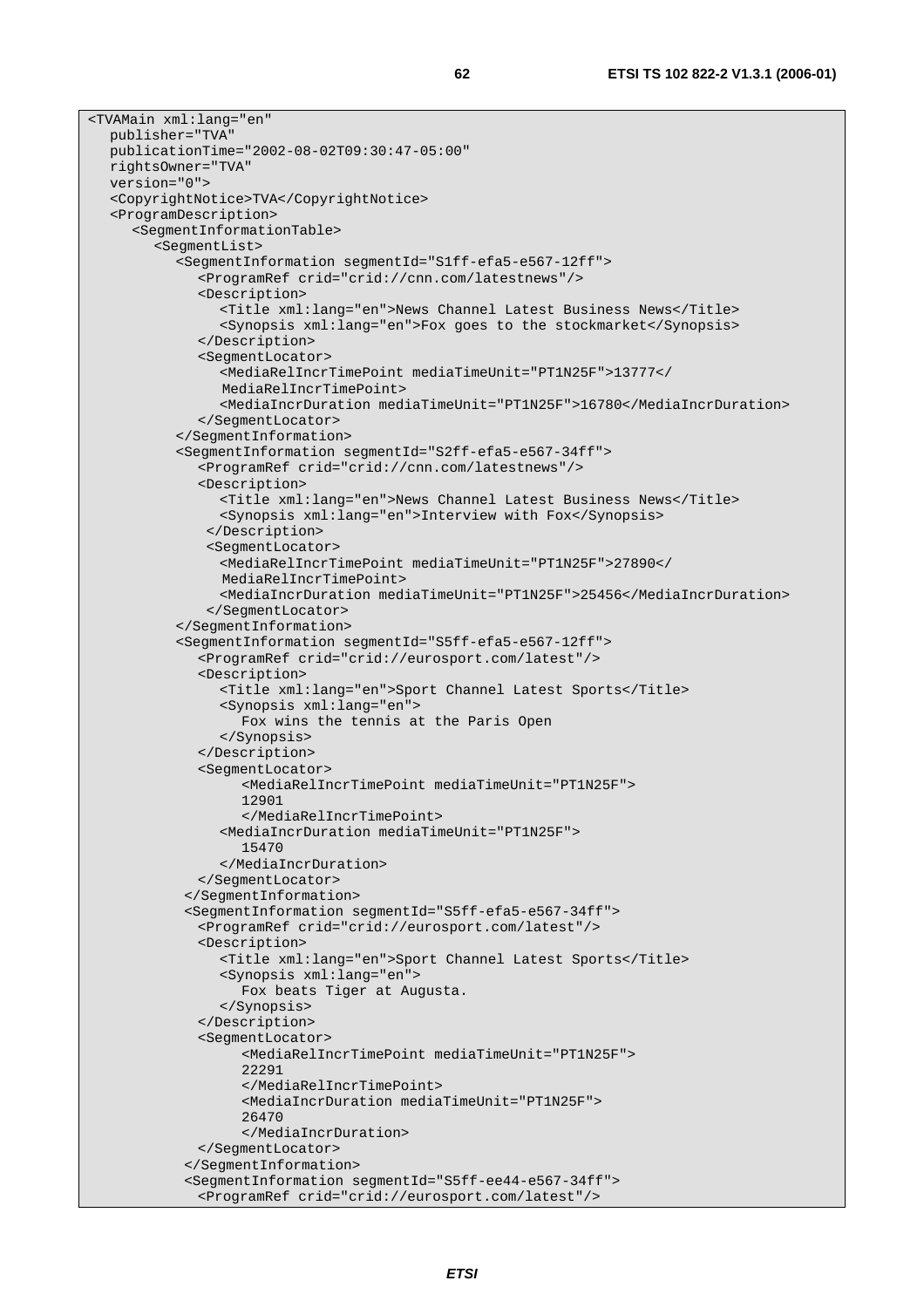```
 <Description> 
                 <Title xml:lang="en">Sport Channel Latest Sports</Title> 
                  <Synopsis xml:lang="en"> 
                    Fox loses sumo championship. 
                 </Synopsis> 
               </Description> 
               <SegmentLocator> 
                 <MediaRelIncrTimePoint mediaTimeUnit="PT1N25F"> 
                    25291 
                 </MediaRelIncrTimePoint> 
                  <MediaIncrDuration mediaTimeUnit="PT1N25F"> 
                    27885 
                 </MediaIncrDuration> 
               </SegmentLocator> 
            </SegmentInformation> 
         </SegmentList> 
         <SegmentGroupList> 
            <SegmentGroupInformation groupId="G234-ac4a-dddd-ffa9"> 
               <ProgramRef crid="crid://foo.bar.com/gary"/> 
               <GroupType xsi:type="SegmentGroupTypeType" value="tableOfContents"/> 
               <Description> 
                 <Title xml:lang="en"> 
                    Items from News Channel and Sport Channel 
                \langleTitle>
                 <Synopsis xml:lang="en"> 
                    Segment group containing segments from News Channel and Sport Channel 
                 </Synopsis> 
               </Description> 
               <Groups refList="G111-4444-ffff-eeee G222-4444-ffff-eeee"/> 
            </SegmentGroupInformation> 
         <SegmentGroupInformation groupId="G111-4444-ffff-eeee"> 
            <ProgramRef crid="crid://cnn.com/latestnews"/> 
            <GroupType xsi:type="SegmentGroupTypeType" value="tableOfContents"/> 
            <Description> 
        <Title xml:lang="en">Items from News Channel news</Title> 
        <Synopsis xml:lang="en"> 
            Segment group containing segments from News Channel 
        </Synopsis> 
       </Description> 
       <Segments refList="S12ff-efa5-e567-12ff 
                 S12ff-efa5-e567-34ff"/> 
      </SegmentGroupInformation> 
      <SegmentGroupInformation groupId="G222-4444-ffff-eeee"> 
       <ProgramRef crid="crid://eurosport.com/latestsports"/> 
       <GroupType xsi:type="SegmentGroupTypeType" value="tableOfContents"/> 
       <Description> 
          <Title xml:lang="en">Items from Sport Channel</Title> 
          <Synopsis xml:lang="en"> 
             Segment group containing segments from Sport Channel 
          </Synopsis> 
       </Description> 
       <Segments refList="S5ff-efa5-e567-12ff 
                   S5ff-efa5-e567-34ff 
                    S5ff-ee44-e567-34ff"/> 
      </SegmentGroupInformation> 
    </SegmentGroupList> 
   </SegmentInformationTable> 
   </ProgramDescription> 
</TVAMain>
```
#### Search, Select

Every time the PDR gets a newer version of an EPG, or at other specified times, the PDR searches for the appropriate programmes. According to the results of this profile match, the PDR may capture the latest versions of the programmes and may also remove obsolete versions.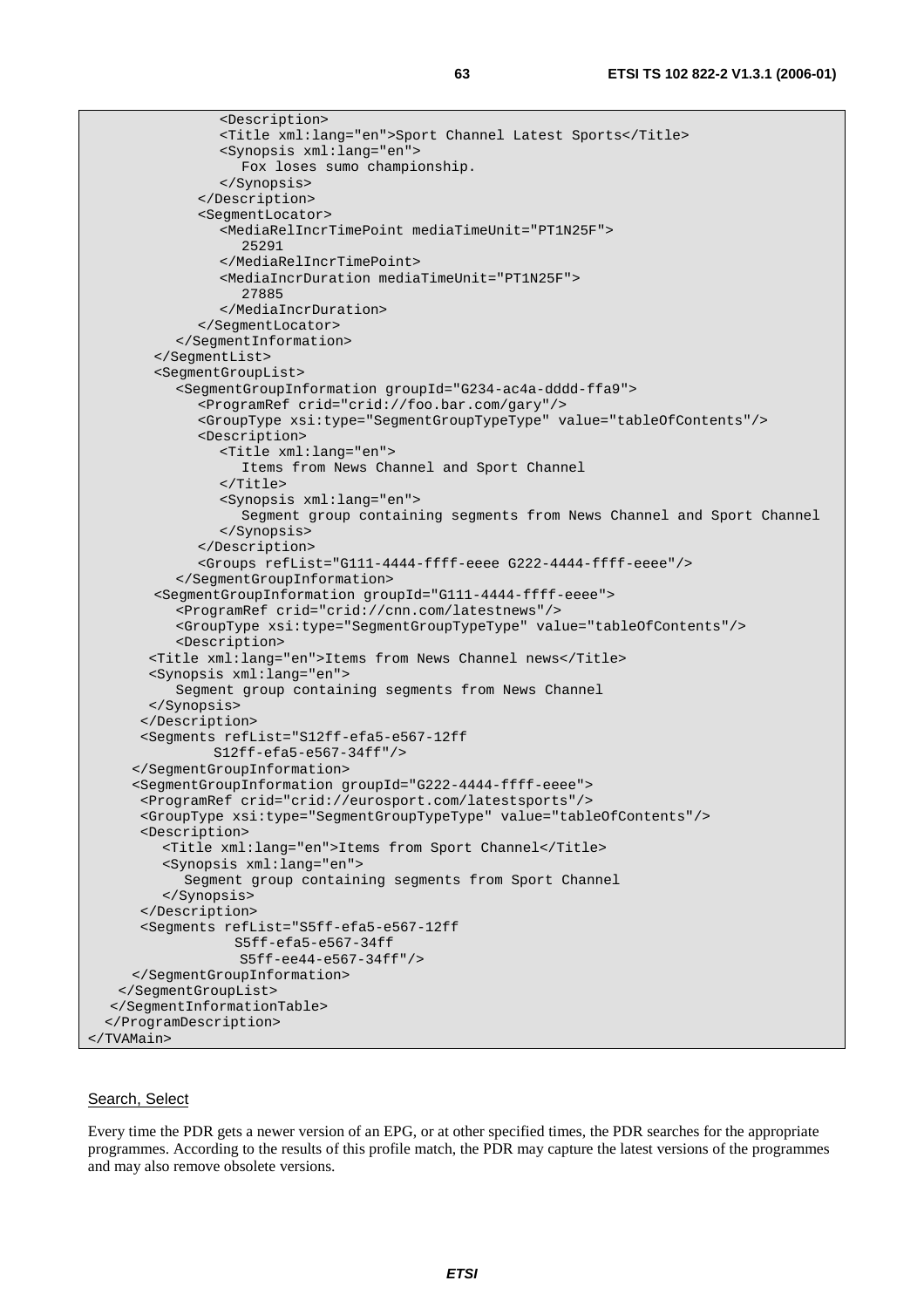## View

Once the latest versions of the programmes and the associated segmentation information have been acquired it is made available for viewing. As the viewer may want to view the associated metadata at the time of playback, the system should store the associated metadata. To allow users to know what they actually have recorded on their PDR, at least a minimal set of metadata needs to be kept with the content. In our example that could be the ProgramInformationTable, allowing the user to see title and synopsis of programmes that have been recorded, and the SegmentInformationTable, allowing the use to see title and synopsis of the segments.

## Acquire

The CRIDs of the programmes corresponding to the user subscription service must be "resolved" to a unique locator (channel/time/duration). (Similar to previous scenarios).

## Finish

Not relevant for this scenario.

# 7.9 Phase 1 example: Usage scenarios for bi-directional metadata transport

This example is for providing a usage scenario for bi-directional metadata transport using the existing *TV-Anytime* specification. HTTP and TCP/IP are used for protocols of metadata transport on IP network.



**Figure 16: Bi-directional metadata transport** 

## Publish

A content creator will publish a CRID that represents a programme. The same or different service provider will publish metadata that describes this programme to metadata DB server. The metadata server aggregates and edits the metadata for establishing a metadata DB.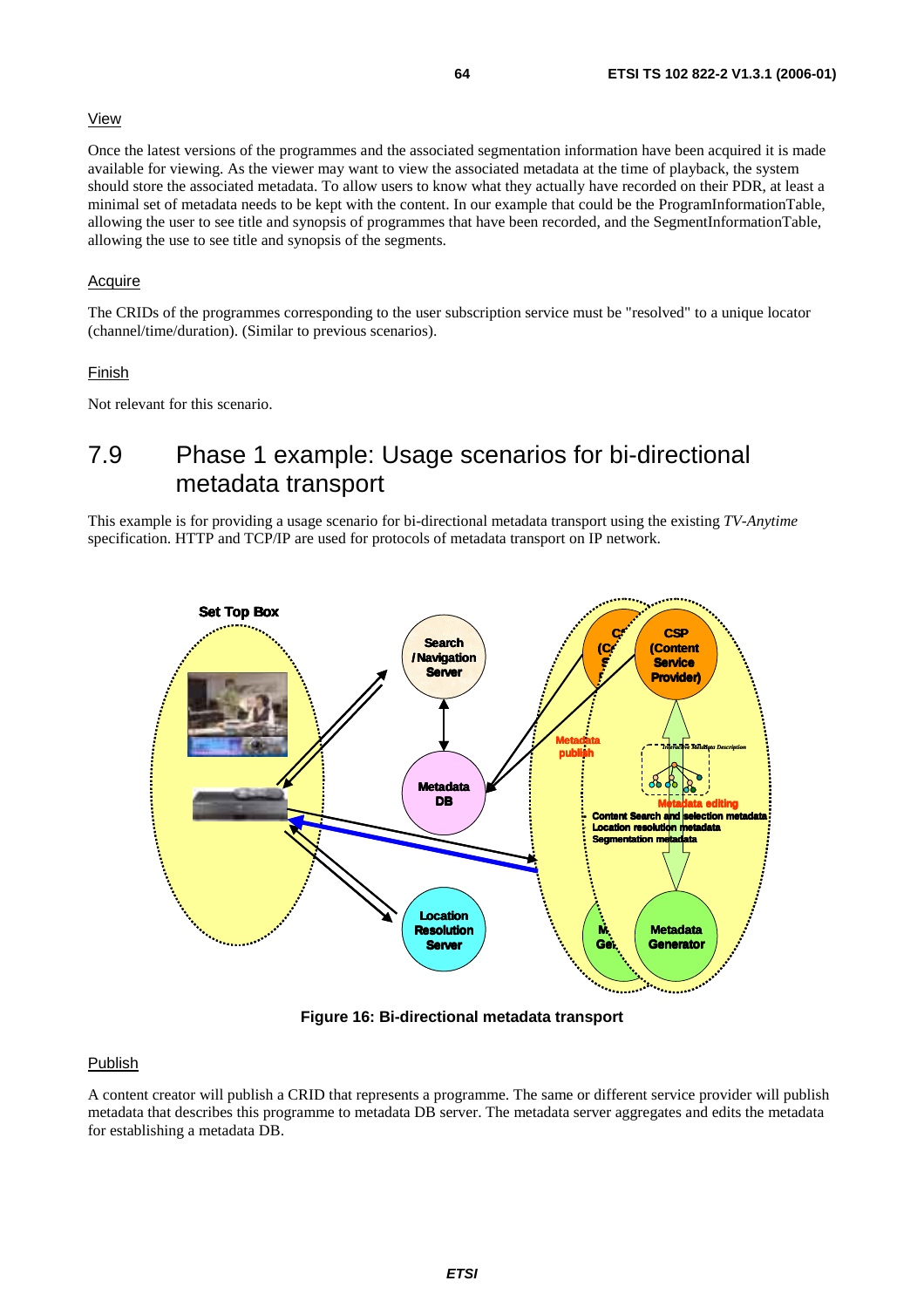A query can be constructed to get programme information from the metadata server.

The query might be:

```
<get_Data> 
  <QueryConstraints> 
  <PredicateBag type='AND'> 
   <BinaryPredicate fieldID='Genre' fieldValue='Fiction' /> 
   <BinaryPredicate fieldID='Keyword' fieldValue='separation' /> 
  </PredicateBag> 
  </QueryConstraints> 
  <RequestedTables> 
  <Table type='ProgramInformationTable'> 
    <SortCriteria fieldID='tvaf:Title' /> 
   </Table> 
  <Table type='ProgramLocationTable' /> 
  </RequestedTables> 
</get_Data>
```
Below is a possible result of such a query.

```
<ProgramDescription> 
   <ProgramInformationTable> 
      <ProgramInformation programId="crid://www.keti.re.kr/2002002"> 
         <BasicDescription> 
            <Title type="seriesTitle">Ghost mamma</Title> 
 <Synopsis> A year later, Jiseok attempts to commit suicide, because he has 
 been feeling guilty and lonely.</Synopsis> 
            <Keyword>love story</Keyword> 
            <Keyword>separation</Keyword> 
            <Keyword>death</Keyword> 
            <Genre href="urn:tva:metadata:cs:ContentCS:2005:5.1" type="main"/> 
            <Genre href="urn:tva:metadata:cs:FormatCS:2005:3.1" type="secondary"/> 
            <ParentalGuidance> 
               <mpeg7:ParentalRating href="urn:mpeg:mpeg7:cs:MPAAParentalRatingCS:G"> 
                 <mpeg7:Name>G</mpeg7:Name> 
               </mpeg7:ParentalRating> 
               <mpeg7:Region>UK</mpeg7:Region> 
            </ParentalGuidance> 
            <Language type="original">ko</Language> 
            <CreditsList> 
               <CreditsItem role="urn:mpeg:mpeg7:cs:MPEG7RoleCS:ANCHOR"> 
                 <PersonNameIDRef ref="PN61"/> 
               </CreditsItem> 
               <CreditsItem role="urn:mpeg:mpeg7:cs:MPEG7RoleCS:ACTRESS"> 
                 <PersonNameIDRef ref="PN15"/> 
               </CreditsItem> 
            </CreditsList> 
            <ProductionDate> 
               <TimePoint>2002</TimePoint> 
            </ProductionDate> 
            <ProductionLocation>ko</ProductionLocation> 
            <CreationCoordinates> 
               <CreationDate> 
                  <TimePoint>2002-03-21</TimePoint> 
               </CreationDate> 
               <CreationLocation>ko</CreationLocation> 
            </CreationCoordinates> 
            <ReleaseInformation> 
               <ReleaseDate> 
                 <DayAndYear>2002-08-11</DayAndYear> 
               </ReleaseDate> 
               <ReleaseLocation>ko</ReleaseLocation> 
            </ReleaseInformation> 
         </BasicDescription> 
      </ProgramInformation>
```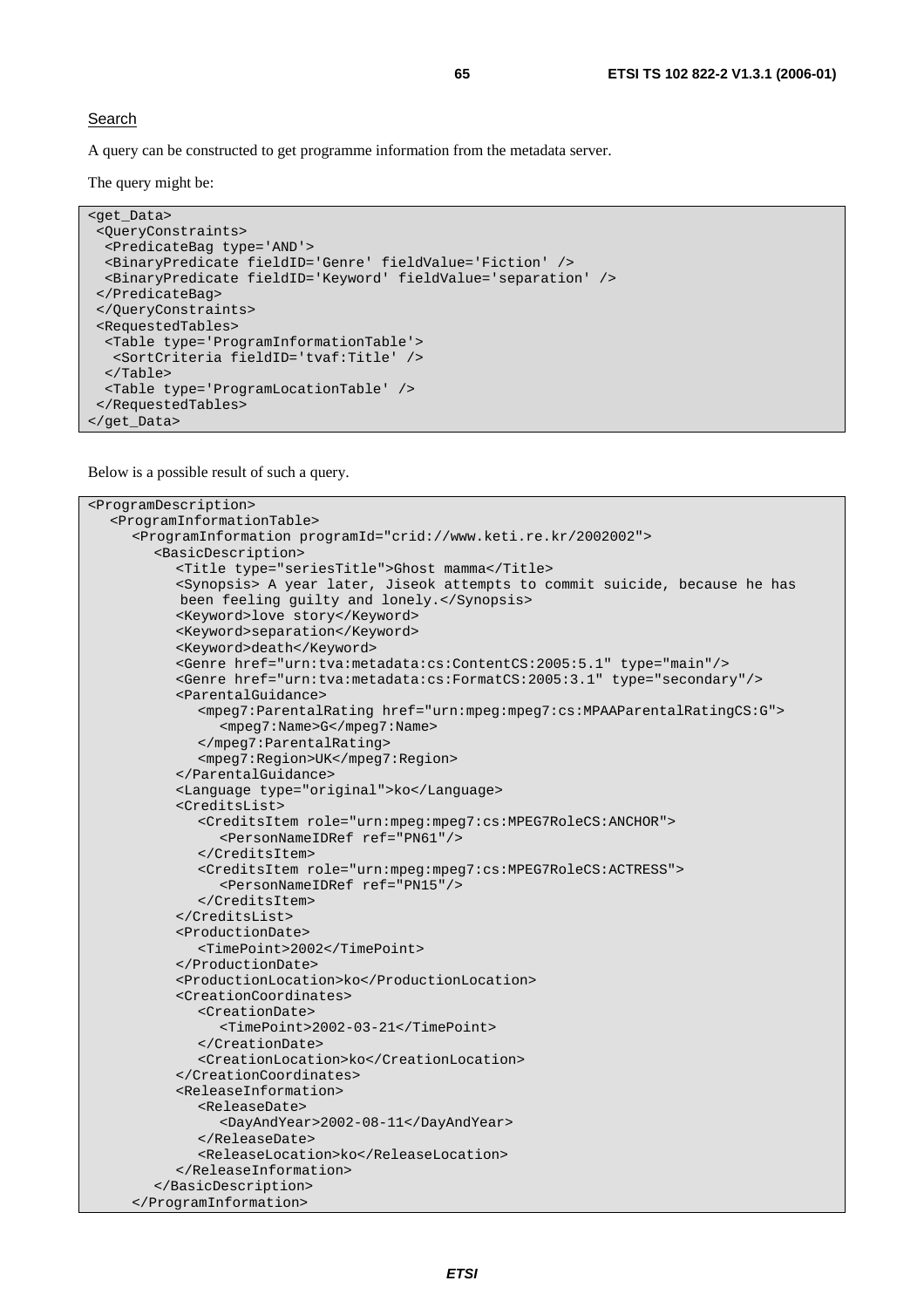```
 </ProgramInformationTable> 
   <ProgramLocationTable> 
      <BroadcastEvent> 
         <Program crid="crid://www.keti.re.kr/2002002"/> 
         <ProgramURL>null</ProgramURL> 
         <PublishedStartTime>2002-08-01T16:41:00</PublishedStartTime> 
         <PublishedDuration>P55M</PublishedDuration> 
         <Live value="false"/> 
         <Repeat value="false"/> 
         <FirstShowing value="true"/> 
         <LastShowing value="false"/> 
         <Free value="true"/> 
      </BroadcastEvent> 
   </ProgramLocationTable> 
</ProgramDescription>
```
## Select

Search and navigation server issues CRIDs or trailers of desired contents and sends them to the PDR on a bi-directional network.

## Locate

PDR selects a CRID and sends the CRID to a location resolution server on IP network. The location resolution server resolves a locator or a schedule according to the CRID and sends it to the PDR.

## Acquire

The PDR accesses a content server according to the locator or records the contents according to the schedule of the desired contents. The local storage management function will use any alternative locators to resolve recording conflicts. The chosen locator will then be used to tune to the specified channel at the specified time and record for the specified duration. To ensure that the content is recorded the system must monitor for changes in the location of the content.

## View

The desired contents have been acquired they are made available for viewing. As the viewer may want to view the associated metadata at the time of playback, the system should store the associated metadata at the time of selection or capture.

## Finish

This may involve a user preference system storing information about the viewing of the contents. This information could then be used by an agent to modify the preferences of the user.

## 7.10 Phase 1 example: Profile 1 bi-directional multi-provider EPG

This application shows the phase one *TV-Anytime* technologies for the combining of TVA metadata EPG sets from several metadata providers

A service provider delivers a range of channels to subscribers on a uni-directional satellite network. They provide to their subscribers by aggregating (from a variety of sources) a CRID, title, genre, synopsis, rating, and location resolution information in their uni-directional stream.

A third party is commercially contracted by the provider to supply (to the consumer via the return channel for an extra fee) an alternative and complete set of metadata for all feature films carried on that platform. The data set may duplicate information already available via the uni-directional service and fields may be identical to the previously delivered metadata but not necessarily so as the viewer is receiving added value (e.g. richer synopsis, rating/review, viewer ratings, cast lists etc.). The PDR user then selects and switches between either data set depending on their preference at that time. They activate capture for a particular film based on these data sets.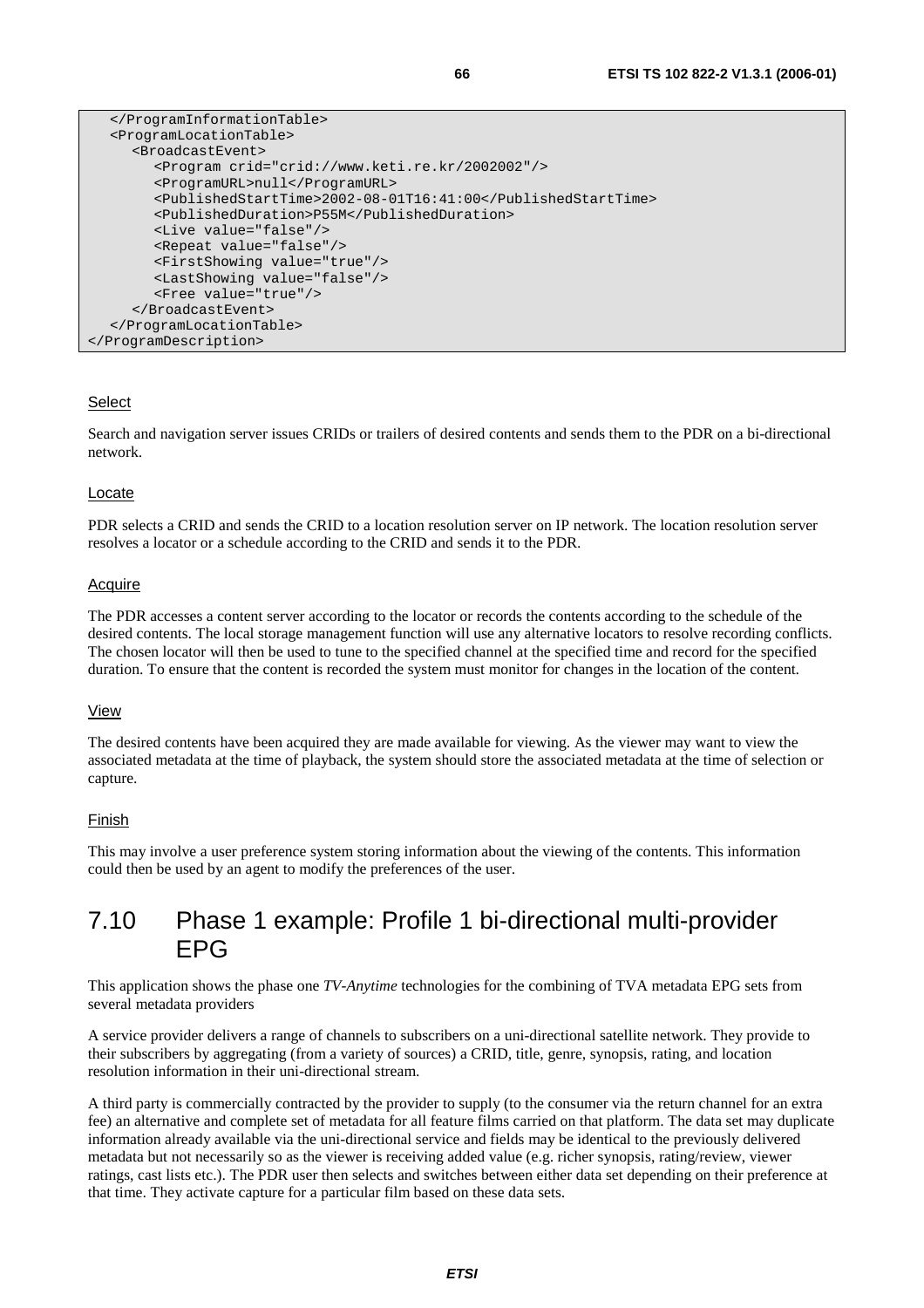## Publish

The service provider publishes CRIDs and basic programme information. By virtue of the contractual relationship of the third party to the service provider, the third party metadata uses the same CRIDs as used by the service provider.

#### Search

The PDR will issue a query for every CRID received via the uni-directional network that the PDR wishes to get more information on:

```
<get_Data> 
  <QueryConstraints> 
  <PredicateBag type='OR'> 
   <BinaryPredicate fieldID='CRID' fieldValue='crid://broadcaster.com/1234'/> 
   <BinaryPredicate fieldID='CRID' fieldValue='crid://broadcaster.com/2345'/> 
  <BinaryPredicate fieldID='CRID' fieldValue='crid://broadcaster.com/2434'/> 
 … 
 </PredicateBag> 
  </QueryConstraints> 
  <RequestedTables> 
  <Table type='ProgramInformationTable'> 
    <SortCriteria fieldID='tvaf:Title'/> 
   </Table> 
   <Table type='CreditsInformationTable'/> 
   <Table type='ProgramReviewTable'/> 
  </RequestedTables> 
</get_Data>
```
#### Select/Locate/View/Finish

As in previous examples.

## 7.11 Phase 1 example: Related material recording

The RelatedMaterialType DS can be used to link, for example, a promotional trailer to the content that it promotes. For example, a PDR may be viewing a piece of content and find a Related MaterialType DS in a data stream associated with the content. The encoding of the RelatedMaterialType into this data stream and the mechanism by which it is associated with the content is transport specific and outside the scope of TVA.

The RelatedMaterialType DS provides the crid of the material as well as a description of how this material relates to the trailer being viewed. In this example, "Trailer" indicates that this content is a small preview of the whole programme. Using this information the PDR may, in an implementation specific way, present the user with a choice to record this programme. Other types of HowRelated include, "The making of" and "Product purchase". Additionally, promotional text is included in the RelatedMaterial DS that the PDR may choose to display to provide the user with some context for why this programme may be chosen for recording.

#### Publish

Suppose a service provider publishes the following information as expressed by the XML snippet:

```
<?xml version="1.0" encoding="UTF-8"?> 
<TVAContentLinks xmlns="urn:tva:metadata:2005" xmlns:mpeg7="urn:mpeg:mpeg7:schema:2005" 
xmlns:xsi="http://www.w3.org/2001/XMLSchema-instance" 
xsi:schemaLocation="urn:tva:metadata:2005 
tva_metadata_3-1_v131.xsd"> 
   <RelatedMaterial> 
      <HowRelated href="urn:tva:metadata:cs:HowRelatedCS:2005"> 
         <Name>Trailer</Name> 
      </HowRelated> 
      <MediaLocator> 
         <mpeg7:MediaUri>crid://whatever</mpeg7:MediaUri> 
      </MediaLocator> 
      <PromotionalText xml:lang="en">Record Foxes episode 6</PromotionalText>
```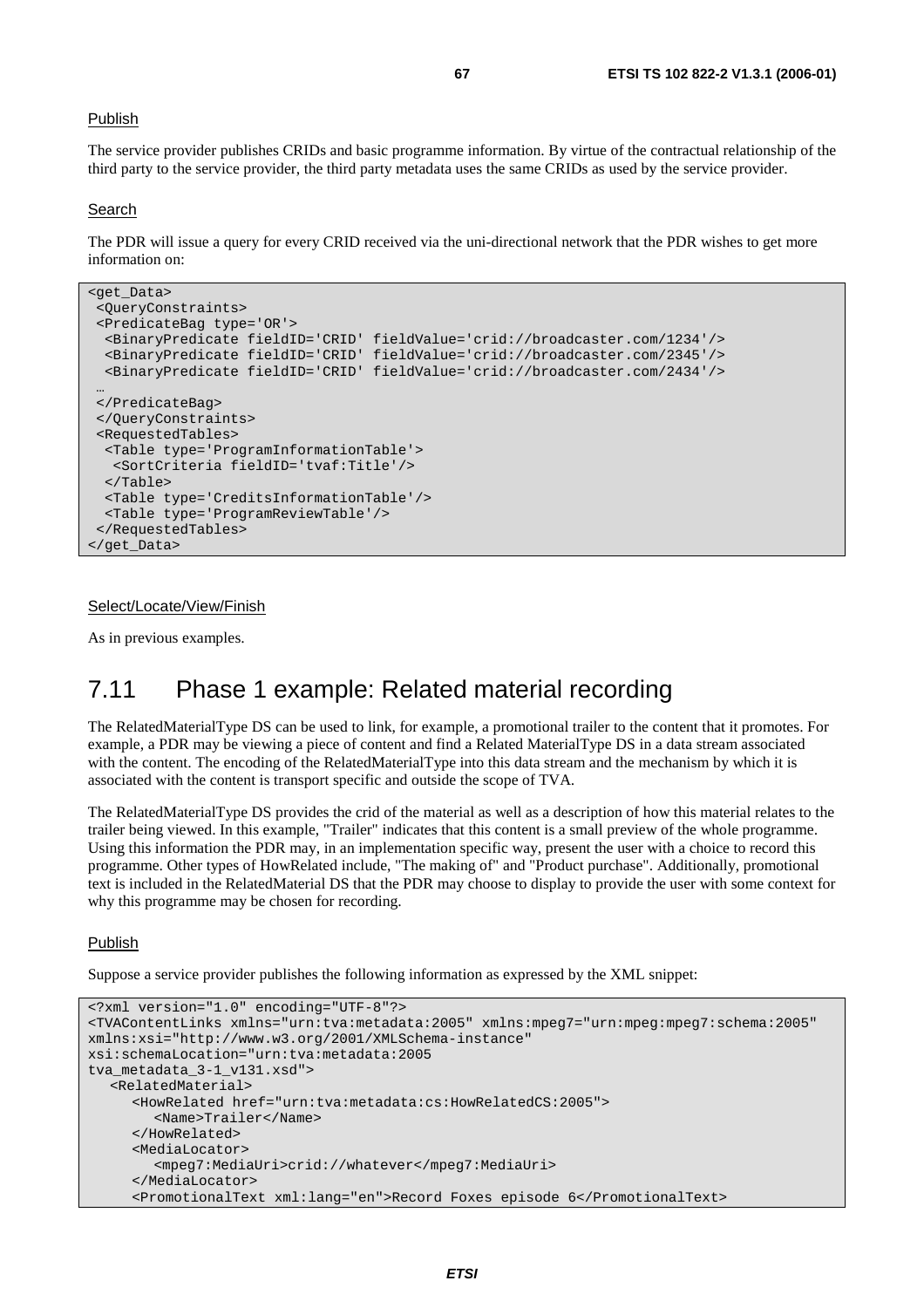## Search/Select

When the promotional item, in this case a trailer for "Foxes episode 6" is presented, the user is given an option to record the associated programme using the CRID in the MediaLocator.

Note that this CRID can be used to retrieve further metadata, if so required.

#### Locate/Acquire/View/Finish

As per previous examples.

## 7.12 Phase 1 example: User profiling cookbook scenario and work-through application

A viewer buys a *TV-Anytime* compliant device for their home. When they use the device for the first time they are encouraged, being offered cheaper content and other services, to plug the device into the phone line. During the set-up process they are also asked to enter some basic information about themselves. This includes their family group (couple), roughly where they live (Provo) and their date of birth (August 1966). Also at this time they are asked whether they would like the TVA device to recommend content to them. They say yes and are taken to a simple set-up screen where they choose:

- 1) Favourite types of programmes (content) News, Sport athletics and game shows.
- 2) Types of programmes (atmosphere) alternative, breathtaking and inspirational.
- 3) A range of people they like (key talent). Sean Connery, Humphrey Bogart, Clint Eastwood and Meg Ryan.

This information is moved into their user profile and some elements are made static and some can be updated.

The viewer then starts to use the device. At each point in their use of the device their profile is being updated.

- a) At the start they request the capture of a drama "Pride and Prejudice" starring Colin Firth;
- b) they also press "record" for a programme called "Blue Moon", a documentary about the Solar System narrated by Colin Firth; and
- c) they then play and watch a local Provo News magazine programme which is transmitted with a second audio track in Spanish (which has been recorded for them already based on their initial favourites settings);
- d) a Bond movie starring Sean Connery is discovered by the agent in the box and offers the programme as a suggestion.

During all of the above actions their user profile is being constantly updated.

This is an example of how a section of the Schema looks once the viewer has performed the functions above:

| <tvamain></tvamain>                                     |
|---------------------------------------------------------|
| <classificationschemetable></classificationschemetable> |
| <csalias <="" alias="ia" td=""></csalias>               |
| href="urn:tva:metadata:cs:IntendedAudienceCS:2005"/>    |
| <csalias <="" alias="co" td=""></csalias>               |
| href="urn:tva:metadata:cs:ContentCS:2005"/>             |
| <csalias <="" alias="or" td=""></csalias>               |
| $href="urn:tva:metadata:cs:OriginalnonCs:2005*/>$       |
| <csalias <="" alias="in" td=""></csalias>               |
| href="urn:tva:metadata:cs:IntentionCS:2005"/>           |
| <csalias <="" alias="at" td=""></csalias>               |
| href="urn:tva:metadata:cs:AtmosphereCS:2005"/>          |
| <csalias <="" alias="ro" td=""></csalias>               |
| href="urn:tva:metadata:cs:RoleCS:2001"/>                |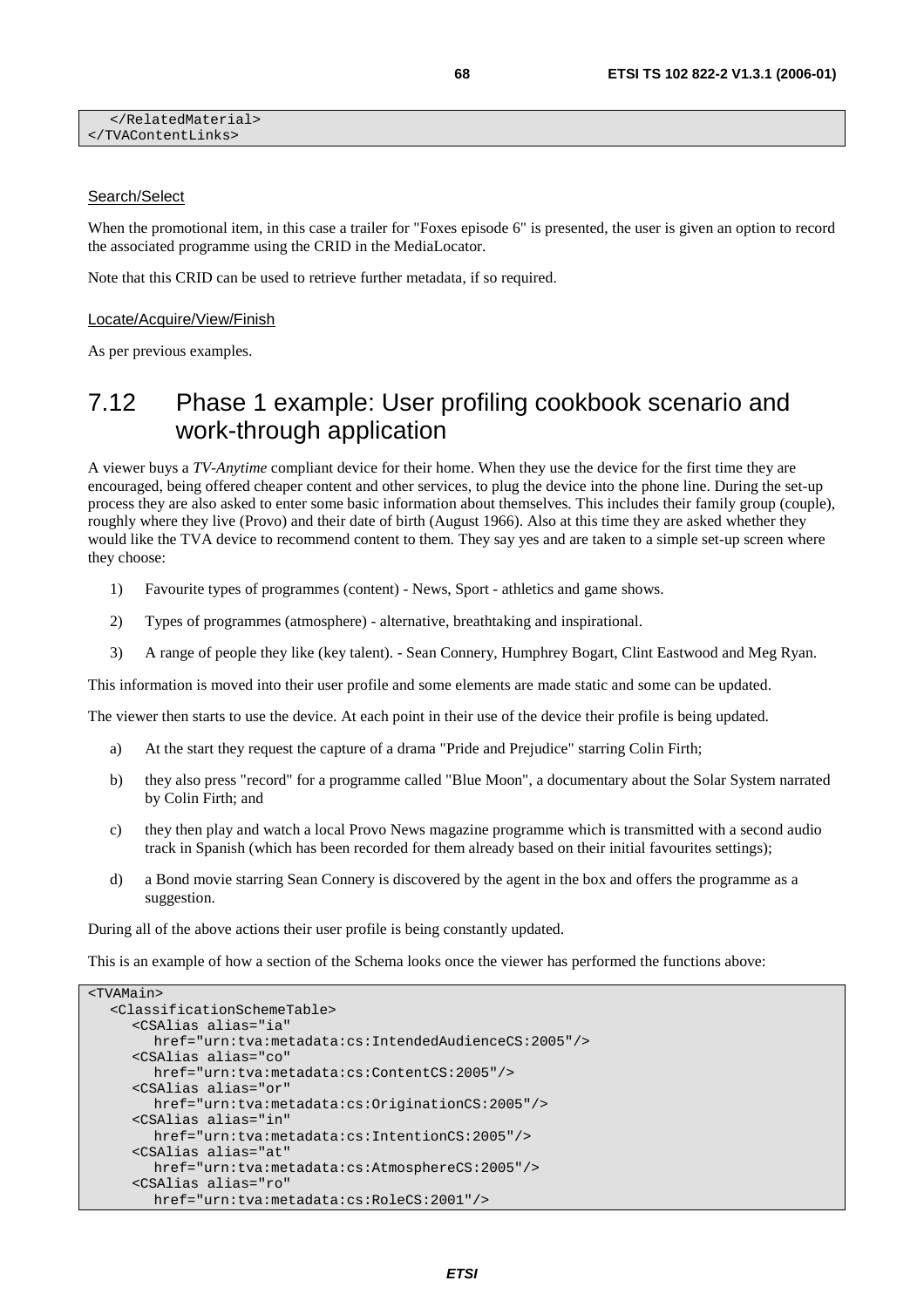```
 </ClassificationSchemeTable> 
 <UserDescription> 
   <UserPreferences> 
      <mpeg7:FilteringAndSearchPreferences> 
         <mpeg7:CreationPreferences> 
            <mpeg7:Creator preferenceValue="100"> 
               <mpeg7:Role href=":ro:ACTOR"/> 
               <mpeg7:Agent xsi:type="mpeg7:PersonType"> 
                  <mpeg7:Name> 
                     <mpeg7:GivenName>Sean</mpeg7:GivenName> 
                     <mpeg7:FamilyName>Connery</mpeg7:FamilyName> 
                  </mpeg7:Name> 
               </mpeg7:Agent> 
               <mpeg7:Character> 
                  <mpeg7:GivenName>James Bond</mpeg7:GivenName> 
               </mpeg7:Character> 
            </mpeg7:Creator> 
            <mpeg7:Creator preferenceValue="30"> 
               <mpeg7:Role href=":ro:DIRECTOR"/> 
               <mpeg7:Agent xsi:type="mpeg7:PersonType"> 
                  <mpeg7:Name> 
                     <mpeg7:GivenName>John</mpeg7:GivenName> 
                     <mpeg7:FamilyName>Smith</mpeg7:FamilyName> 
                  </mpeg7:Name> 
               </mpeg7:Agent> 
            </mpeg7:Creator> 
            <mpeg7:Creator preferenceValue="30"> 
               <mpeg7:Role href=":ro:AUTHOR"/> 
               <mpeg7:Agent xsi:type="mpeg7:PersonType"> 
                  <mpeg7:Name> 
                     <mpeg7:GivenName>Jane</mpeg7:GivenName> 
                     <mpeg7:FamilyName>Austen</mpeg7:FamilyName> 
                  </mpeg7:Name> 
               </mpeg7:Agent> 
            </mpeg7:Creator> 
            <mpeg7:Creator preferenceValue="50"> 
               <mpeg7:Role href=":ro:BROADCASTER"/> 
               <mpeg7:Agent xsi:type="mpeg7:OrganizationType"> 
                  <mpeg7:Name>BBC</mpeg7:Name> 
               </mpeg7:Agent> 
            </mpeg7:Creator> 
            <mpeg7:Creator preferenceValue="30"> 
               <mpeg7:Role href=":ro:BROADCASTER"/> 
               <mpeg7:Agent xsi:type="mpeg7:OrganizationType"> 
                  <mpeg7:Name>ITV</mpeg7:Name> 
               </mpeg7:Agent> 
            </mpeg7:Creator> 
            <mpeg7:Creator preferenceValue="30"> 
               <mpeg7:Role href=":ro:BROADCASTER"/> 
               <mpeg7:Agent xsi:type="mpeg7:OrganizationType"> 
                  <mpeg7:Name>Sky</mpeg7:Name> 
               </mpeg7:Agent> 
            </mpeg7:Creator> 
            <mpeg7:Creator preferenceValue="60"> 
               <mpeg7:Role href=":ro:ACTOR"/> 
               <mpeg7:Agent xsi:type="mpeg7:PersonType"> 
                  <mpeg7:Name> 
                     <mpeg7:GivenName>Humphrey</mpeg7:GivenName> 
                     <mpeg7:FamilyName>Bogart</mpeg7:FamilyName> 
                  </mpeg7:Name> 
               </mpeg7:Agent> 
            </mpeg7:Creator> 
            <mpeg7:Creator preferenceValue="60"> 
               <mpeg7:Role href=":ro:ACTOR"/> 
               <mpeg7:Agent xsi:type="mpeg7:PersonType"> 
                  <mpeg7:Name> 
                     <mpeg7:GivenName>Meg</mpeg7:GivenName> 
                     <mpeg7:FamilyName>Ryan</mpeg7:FamilyName> 
                 </mpeg7:Name>
```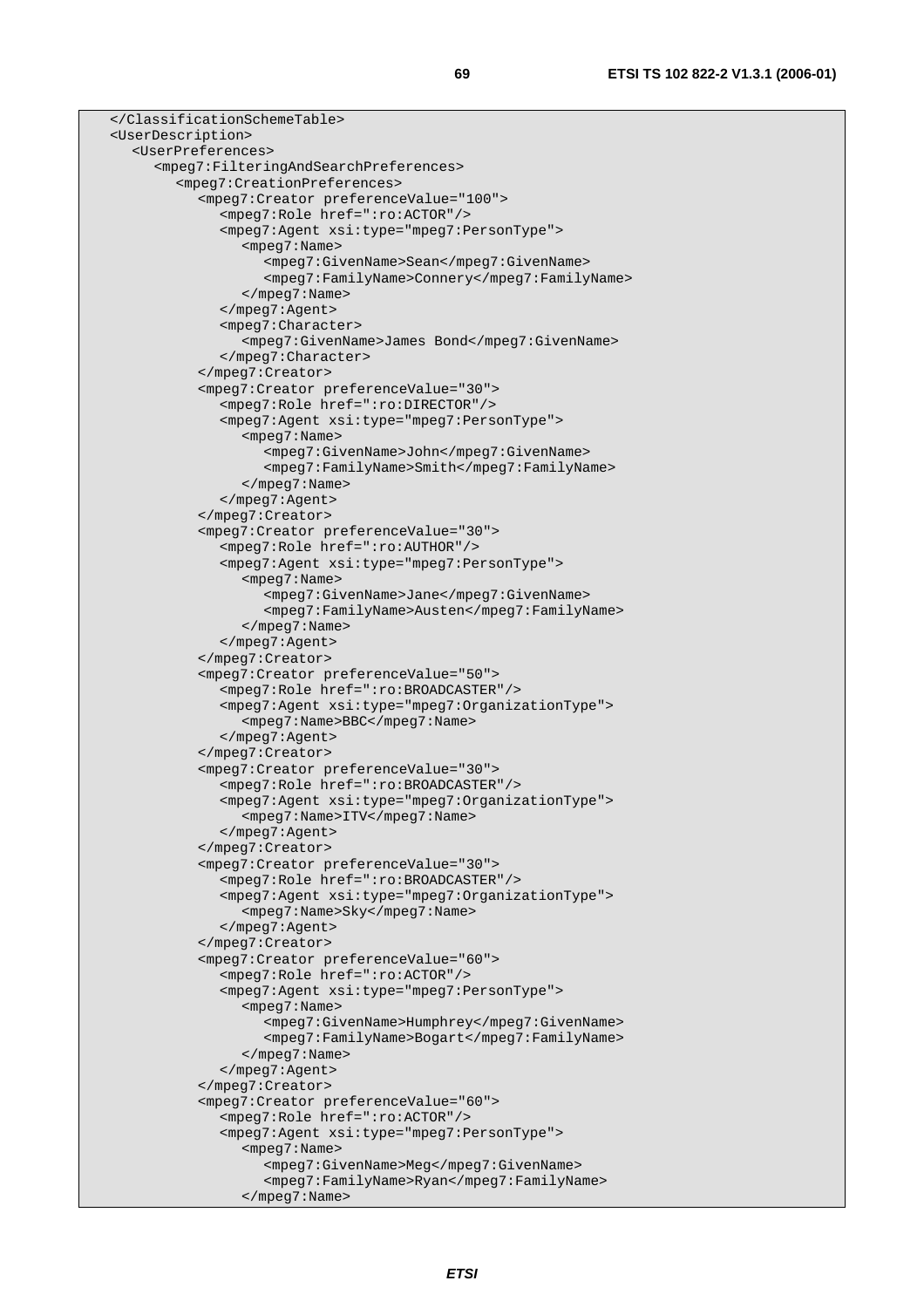```
 </mpeg7:Agent> 
               </mpeg7:Creator> 
               <mpeg7:Creator preferenceValue="60"> 
                 <mpeg7:Role href=":ro:ACTOR"/> 
                 <mpeg7:Agent xsi:type="mpeg7:PersonType"> 
                    <mpeg7:Name> 
                       <mpeg7:GivenName>Clint</mpeg7:GivenName> 
                       <mpeg7:FamilyName>Eastwood</mpeg7:FamilyName> 
                    </mpeg7:Name> 
                 </mpeg7:Agent> 
               </mpeg7:Creator> 
               <mpeg7:Creator preferenceValue="60"> 
                 <mpeg7:Role href=":ro:ACTOR"/> 
                 <mpeg7:Agent xsi:type="mpeg7:PersonType"> 
                    <mpeg7:Name> 
                       <mpeg7:GivenName>Peter</mpeg7:GivenName> 
                       <mpeg7:FamilyName>Firth</mpeg7:FamilyName> 
                    </mpeg7:Name> 
                 </mpeg7:Agent> 
              </mpeg7:Creator> 
            </mpeg7:CreationPreferences> 
            <mpeg7:ClassificationPreferences> 
               <mpeg7:Genre preferenceValue="20" href=":ia:4.2.2.2"> 
                 <mpeg7:Name>Age 25-34</mpeg7:Name> 
               </mpeg7:Genre> 
               <mpeg7:Genre preferenceValue="20" href=":co:3.1.1"> 
                 <mpeg7:Name>News</mpeg7:Name> 
               </mpeg7:Genre> 
               <mpeg7:Genre preferenceValue="80" href=":co:3.2.1"> 
                 <mpeg7:Name>Sports - Athletics</mpeg7:Name> 
              </mpeg7:Genre> 
               <mpeg7:Genre preferenceValue="80" href=":co:3.5.1"> 
                 <mpeg7:Name>Amusement- Gameshows</mpeg7:Name> 
               </mpeg7:Genre> 
               <mpeg7:Genre preferenceValue="80" href=":or:5.1"> 
                 <mpeg7:Name>Studio</mpeg7:Name> 
               </mpeg7:Genre> 
               <mpeg7:Genre preferenceValue="20" href=":in:1.1"> 
                 <mpeg7:Name>Entertainment</mpeg7:Name> 
               </mpeg7:Genre> 
               <mpeg7:Genre preferenceValue="40" href=":at:8.1"> 
                 <mpeg7:Name>Alternative</mpeg7:Name> 
              </mpeg7:Genre> 
               <mpeg7:Genre preferenceValue="40" href=":at:8.6"> 
                 <mpeg7:Name>Breathtaking</mpeg7:Name> 
               </mpeg7:Genre> 
               <mpeg7:Genre preferenceValue="40" href=":at:8.30"> 
                 <mpeg7:Name>Inspirational</mpeg7:Name> 
               </mpeg7:Genre> 
            </mpeg7:ClassificationPreferences> 
         </mpeg7:FilteringAndSearchPreferences> 
      </UserPreferences> 
   </UserDescription> 
</TVAMain>
```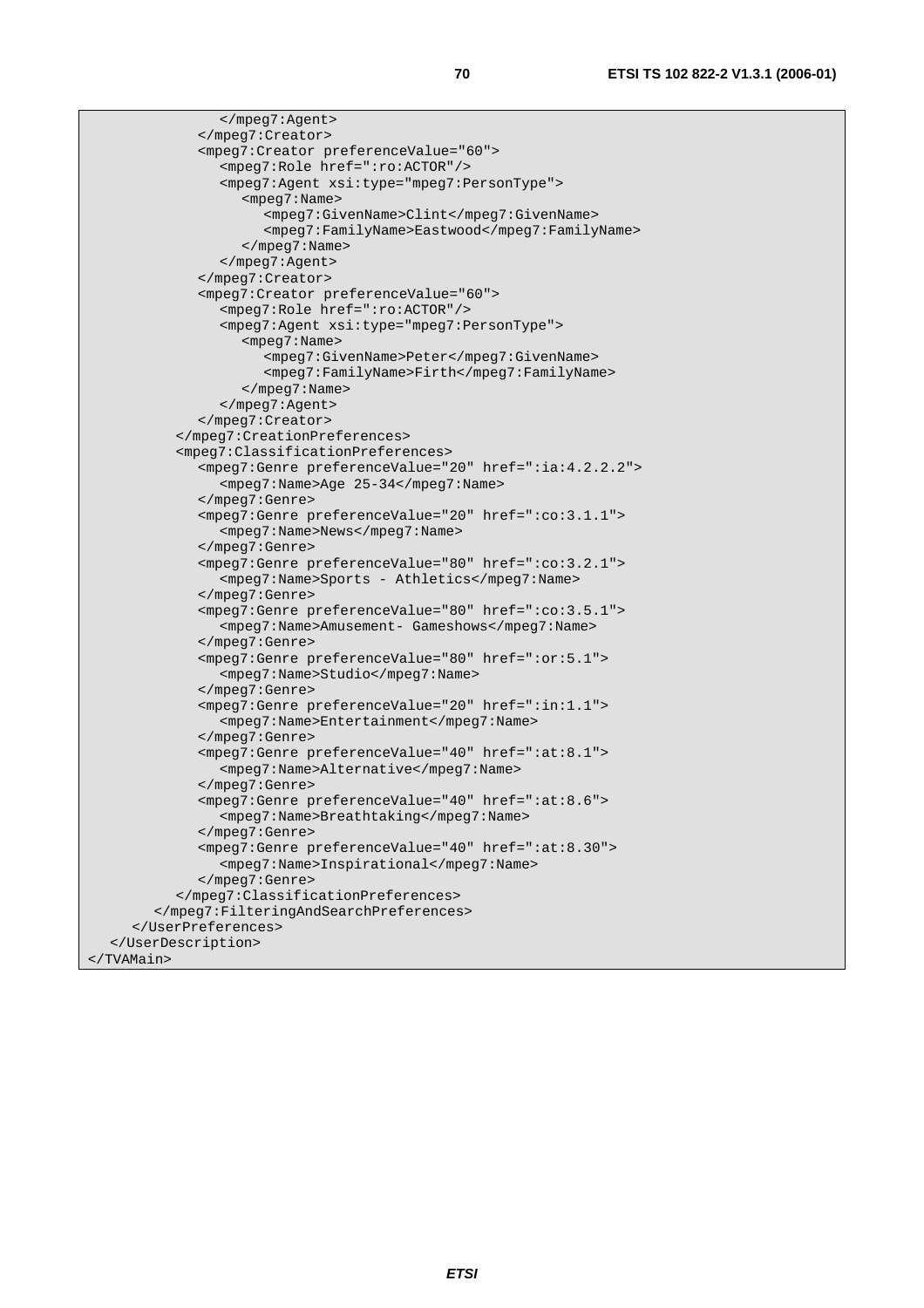Table 3 is an example of programme classification to be associated with user profile data sets for each of the programmes.

| <b>Title</b>         | <b>Pride and Prejudice</b> | <b>Blue Moon</b>        |                     | Goldfinger         |  |  |
|----------------------|----------------------------|-------------------------|---------------------|--------------------|--|--|
| <b>CONTENT</b>       | 3.4.14 Fiction/Drama,      | $3.1.6.5$ Non Fiction,  | 3.1.1 Non Fiction,  |                    |  |  |
|                      | Period Drama               | Sciences.               | <b>News</b>         | Action, Adventure  |  |  |
|                      |                            | Space/Universe          |                     |                    |  |  |
| <b>ORIGINATION</b>   | 5.8 1.3 TV, Made on        | 5.8.1.3 TV, Made on     | 5.8.2.1 TV, Studio, | 5.7 Cinema         |  |  |
|                      | Location, Edited           | Location, Edited        | Live                | Originated         |  |  |
| <b>INTENTION</b>     | 1.1 Entertain              | 1.8 Enrich              | 1.2 Inform          | 1.1 Entertain      |  |  |
| <b>ATMOSPHERE</b>    | 8.24 Heart Rending,        | 8.30 Inspirational,     | Null field          | 8.20 Gripping      |  |  |
|                      | 8.25 Heartwarming          | 8.15 Edifying,          |                     | 8.17 Fast moving   |  |  |
|                      | 8.39 Romantic              | 8.4 Ambitious,          |                     | 8.22 Gutsy         |  |  |
|                      | 8.41 Sad,                  | 8.2 Analytical          |                     | 8.38 Rollercoaster |  |  |
|                      | 8.48 Stunning              | 8.48 Stunning           |                     | 8.44 Sexy          |  |  |
|                      |                            |                         |                     | 8.45 Stunning      |  |  |
|                      |                            |                         |                     | 8.51 Thriller      |  |  |
| <b>INTENDED</b>      | Age Groups, Adults,        | Social Group AB 4.4.1   | Age Group Adults    | Age Group, Age     |  |  |
| <b>AUDIENCE</b>      | 4.2.2                      | AB and C1C2 4.4.2,      | 4.2.2.              | 14-15 4.2.1.3 and  |  |  |
|                      | Geographical               | Geographical, Universal | Geographical 4.7.5  | Adults 4.2.2,      |  |  |
|                      | Universal 4.7.1,           | 4.7.1                   | Local - (Keyword    | Gender Male 4.6.1, |  |  |
|                      | Language English (en)      | Language English (en)   | Sunnyvale)          | Geographical,      |  |  |
|                      |                            |                         | Language English    | Universal 4.7.1,   |  |  |
|                      |                            |                         | (en) and Spanish    | Language English   |  |  |
|                      |                            |                         | (es)                | (en)               |  |  |
| <b>BROADCASTER</b>   | <b>BBC</b>                 | <b>NOS</b>              | <b>ITV</b>          | <b>Sky</b>         |  |  |
| (from MPEG 7         |                            |                         |                     |                    |  |  |
| RoleCS)              |                            |                         |                     |                    |  |  |
| <b>DIRECTOR</b>      | John Smith                 | <b>Null field</b>       | <b>Null field</b>   | Cubbi Broccoli     |  |  |
| (From MPEG7          |                            |                         |                     |                    |  |  |
| RoleCS)              |                            |                         |                     |                    |  |  |
| <b>KEY TALENT</b>    | <b>Peter Firth</b>         | Peter Firth             | <b>Null Field</b>   | Sean Connery       |  |  |
| (From TVA            |                            |                         |                     |                    |  |  |
| RoleCS)              |                            |                         |                     |                    |  |  |
| <b>KEY CHARACTER</b> | <b>Null Field</b>          | <b>Null Field</b>       | <b>Null Field</b>   | James Bond         |  |  |
| (From TVA            |                            |                         |                     |                    |  |  |
| RoleCS)              |                            |                         |                     |                    |  |  |
| <b>Author From</b>   | Jane Austin                | <b>Null field</b>       | <b>Null field</b>   | lan Fleming        |  |  |
| (MPEG7 RoleCS)       |                            |                         |                     |                    |  |  |
| (WRITER)             |                            |                         |                     |                    |  |  |

**Table 3: Examples of programme classification for user profile data sets** 

When inbound content data enters the box, an agent in the box might use the previously captured data from viewed programmes to match. Using the above examples of data, the agent might assume that as two programmes had Peter Firth as a Key Talent the viewer would like to watch other programmes in which he takes part. If Atmosphere Stunning appears in three out of four programmes and would be high on the list to look out for. In the weighting environment the agent might automatically assign Stunning the maximum positive value.

### **Data to be returned to the service provider or Broadcaster**

Providers of content wish to know how their content is performing as far as the consumer is concerned. Business decisions will be made as a result (e.g. cancel the scheduling of a programme because the viewers do not like it; not enough people are watching a particular strand; the viewer really likes astronomy documentaries but they are not providing any, advertisers will want to know viewers numbers, appreciation index across demographics etc.).

The following information might be useful:

- 1) Actual viewing **of their own** programmes by receiving a list of locators/CRIDs that refers to their own programmes only.
- 2) An anonymous aggregated user profile consisting of a sub set of fields that will indicate the viewing habits of the viewing population across **all** content.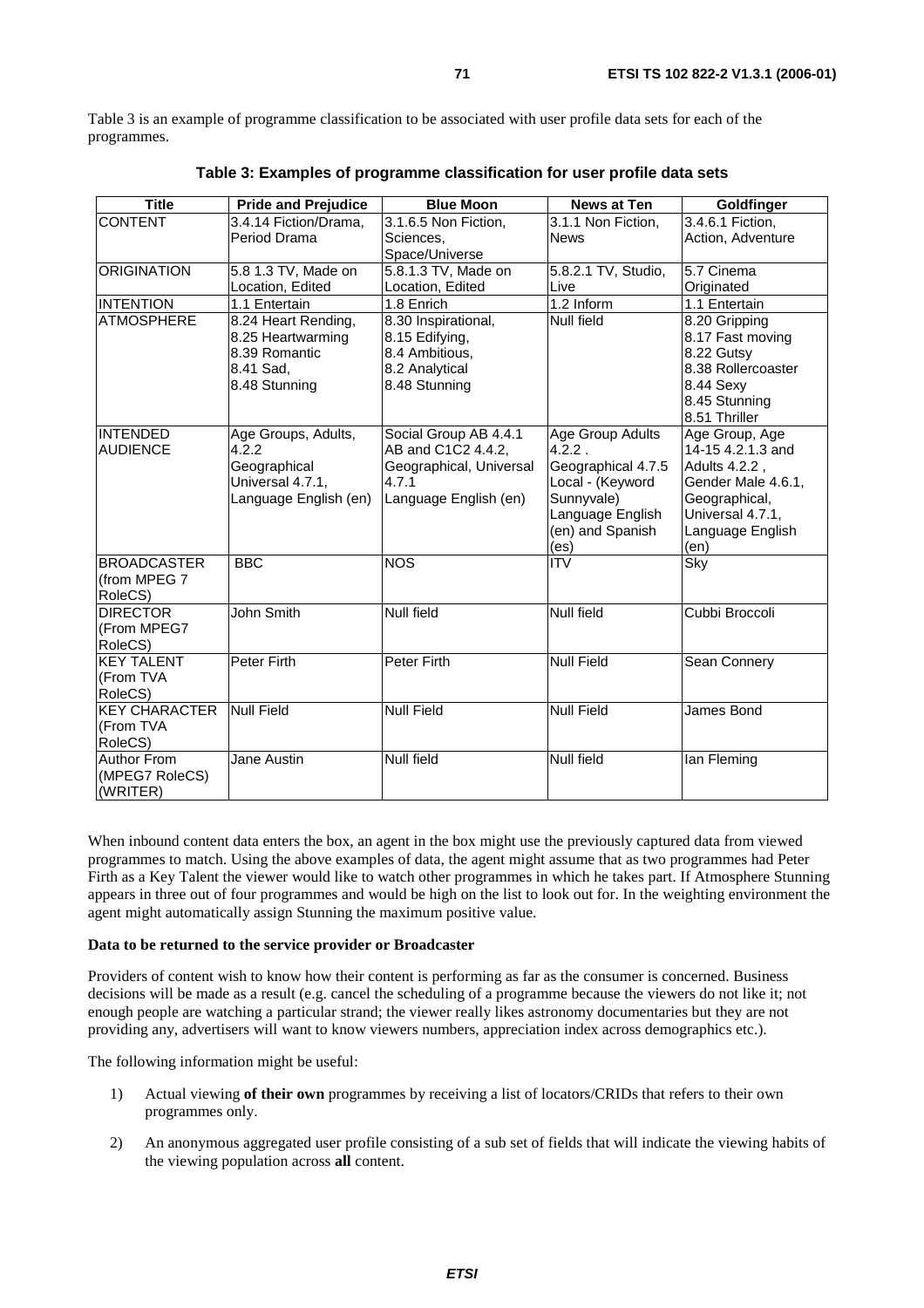The first one is out of scope for Phase 1 because no authenticated return channel RMP has been specified:

1) A subset of the data above could be returned to the broadcaster if this functionality has been enabled by the consumer or required by the consumer's contract with the service provider. A minimum useful set of data might include the following elements:

Content, Origination, Intention, Atmosphere and Intended Audience.

Each with the associated aggregated rating. This will enable service providers and broadcasters the ability to analyse aggregated viewer preferences and allows them to make business decisions based on their performance in these areas.

#### **Issues surrounding rating of data.**

MPEG7 define the rating scale between a minimum of -100 and a maximum of +100 with a no preference value set at 0.

To make systems interoperable and viewer preferences portable (e.g. when they buy a newer box or wish to take their profile to a remote location - on holiday, second home etc.) it is important that systems comply with this scale, i.e. there must be both positive and negative values which are 100 even if only a limited number of choices between these values are implemented.

| EXAMPLE: | $-100 - 80$        | $-60$                                                                                             | $-40$       | $-20$    | $-0$           | 20 | 40 | 60         | 80  | 100            |
|----------|--------------------|---------------------------------------------------------------------------------------------------|-------------|----------|----------------|----|----|------------|-----|----------------|
|          | or                 |                                                                                                   |             |          |                |    |    |            |     |                |
|          | $-100$             | -66                                                                                               | $-33$       |          | $\mathbf{0}$   | 33 |    | 66         |     | 100            |
|          | <b>or</b>          |                                                                                                   |             |          |                |    |    |            |     |                |
|          | $-100$<br>50       |                                                                                                   |             | $\theta$ | 50             |    |    |            | 100 |                |
|          |                    | in the implementation in the box these can be <b>labelled</b> as implementers' wishes, etc. e.g.: |             |          |                |    |    |            |     |                |
|          | $\boldsymbol{0}$   |                                                                                                   |             |          | $\overline{2}$ |    |    | 3          |     | $\overline{4}$ |
|          | <b>or</b>          |                                                                                                   |             |          |                |    |    |            |     |                |
|          | really do not like |                                                                                                   | do not like |          | neutral        |    |    | quite like |     | like a lot     |

## 7.13 Phase 1 example: RMPI descriptive metadata

## 7.13.1 Introduction

This clause contains three examples of RMPI descriptive metadata for free-to-air (FTA), Pay-Per-View (PPV) and Video-On-Demand (VoD) content. These examples show only metadata expressing RMPI-MB (i.e. prior to domain acquisition). In order to obtain the corresponding RMPI-M (i.e. post domain acquisition), the RMPI type flag has to be changed, and the domain identifier and single point of control identifier (if applicable) have to be set.

## 7.13.2 Free-to-air content

The following example shows a possible combination of rights granted to a given piece of content broadcast free-to-air:

- Content is not scrambled and will remain unscrambled after domain acquisition.
- No possibility is granted to acquire new rights.
- In the receiving domain, Play, Analogue Export, Digital Export (both HD and SD) are granted. Proximity Control is the only restriction that applies. Required security level is the lowest.
- The same rights are granted in any other domain. No Proximity Control applies but Geographic Control (only Germany) does. A medium security level is required to enforce that restriction.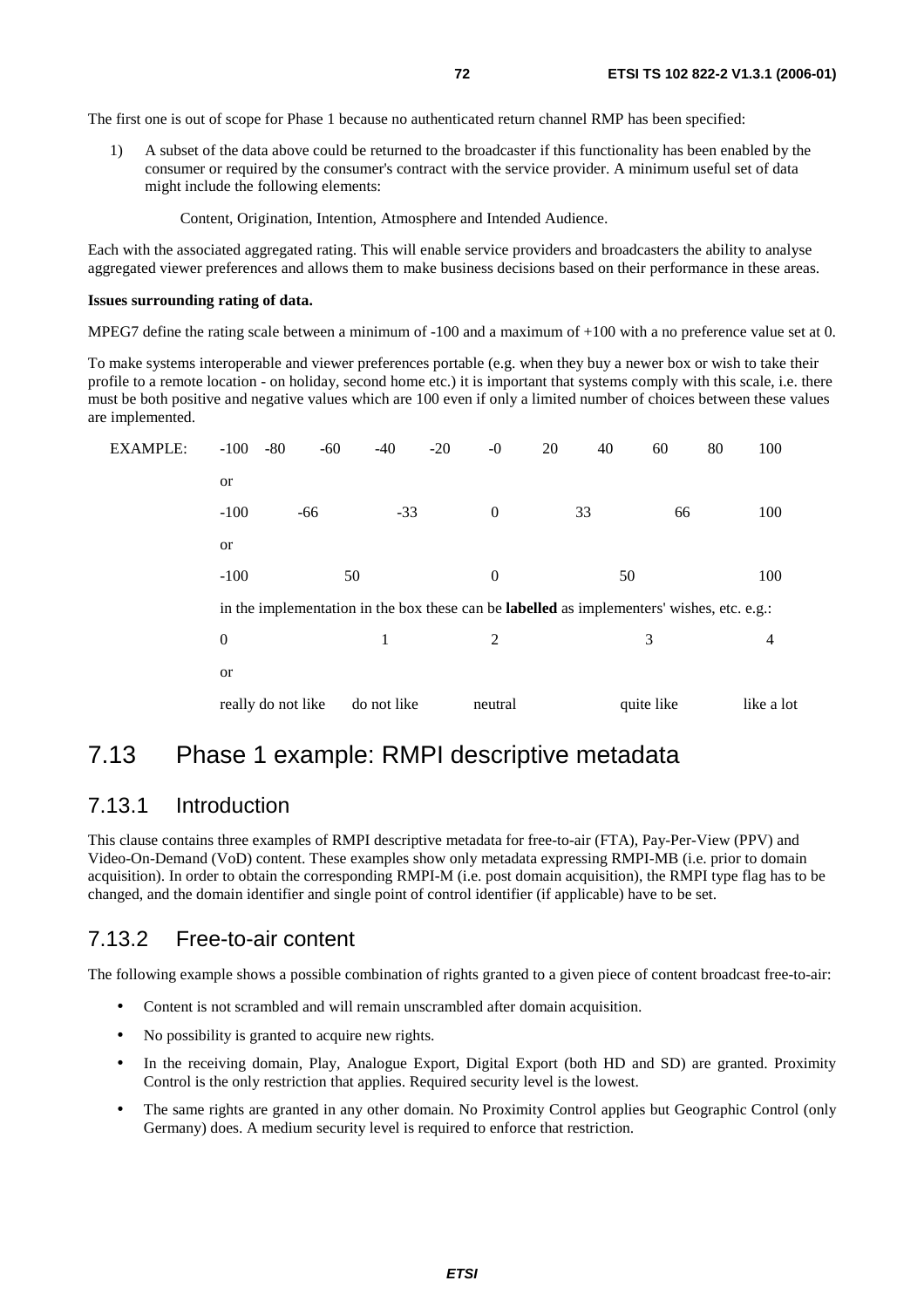<?xml version="1.0" encoding="UTF-8"?> <TVAMain xmlns="urn:tva:metadata:2005" xmlns:tva2="urn:tva:metadata:extended:2005" xmlns:tva="urn:tva:metadata:2005" xmlns:rmpi="urn:tva:rmpi:2005" xmlns:mpeg21="urn:tva:mpeg21:2005" xmlns:mpeg7="urn:tva:mpeg7:2005" xmlns:xsi="http://www.w3.org/2001/XMLSchema-instance" xsi:schemaLocation="urn:tva:metadata:extended:2005 tva2\_metadata\_3-3\_v111.xsd" xsi:type="tva2:ExtendedTVAMainType"> <tva2:RMPITable xml:lang="en-us"> <tva2:RMPIDescription RMPIDescriptionId="String"> <rmpi:AncillaryRMPI> <rmpi:RMPITypeFlag>RMPI-MB</rmpi:RMPITypeFlag> <rmpi:VersionOfRMPI>0</rmpi:VersionOfRMPI> <rmpi:OriginOfRMPI>FTABroadcasterDE</rmpi:OriginOfRMPI> <rmpi:Cipher href="urn:rmpi:cs:CipherCS:2005:0"> <tva:Name xml:lang="en-us">no cipher</tva:Name> <tva:Definition xml:lang="en-us">no cipher</tva:Definition> </rmpi:Cipher> <rmpi:MBScramblingControl>maintain</rmpi:MBScramblingControl> </rmpi:AncillaryRMPI> <rmpi:ExtendRights> <rmpi:ExtendRightsFlagNotGranted>not granted</rmpi:ExtendRightsFlagNotGranted> </rmpi:ExtendRights> <rmpi:ReceivingDomainRights> <rmpi:PlayRightFlag>granted</rmpi:PlayRightFlag> <rmpi:AnalogueExportRight> <rmpi:AnalogueExportRightFlagGranted>granted</rmpi:AnalogueExportRightFlagGranted> </rmpi:AnalogueExportRight> <rmpi:DigitalExportSDRight> <rmpi:DigitalExportRightFlagGranted>granted</rmpi:DigitalExportRightFlagGranted> </rmpi:DigitalExportSDRight> <rmpi:DigitalExportHDRight> <rmpi:DigitalExportRightFlagGranted>granted</rmpi:DigitalExportRightFlagGranted> </rmpi:DigitalExportHDRight> <rmpi:SecurityLevel>level 0</rmpi:SecurityLevel> <rmpi:GeographicalControl>Any</rmpi:GeographicalControl> <rmpi:PhysicalProximityFlag>controlled</rmpi:PhysicalProximityFlag> </rmpi:ReceivingDomainRights> <rmpi:AnyDomainRights> <rmpi:PlayRightFlag>granted</rmpi:PlayRightFlag> <rmpi:AnalogueExportRight> <rmpi:AnalogueExportRightFlagGranted>granted</rmpi:AnalogueExportRightFlagGranted> </rmpi:AnalogueExportRight> <rmpi:DigitalExportSDRight> <rmpi:DigitalExportRightFlagGranted>granted</rmpi:DigitalExportRightFlagGranted> </rmpi:DigitalExportSDRight> <rmpi:DigitalExportHDRight> <rmpi:DigitalExportRightFlagGranted>granted</rmpi:DigitalExportRightFlagGranted> </rmpi:DigitalExportHDRight> <rmpi:SecurityLevel>level 1</rmpi:SecurityLevel> <rmpi:GeographicalControl>Germany</rmpi:GeographicalControl> </rmpi:AnyDomainRights> </tva2:RMPIDescription> </tva2:RMPITable> </TVAMain>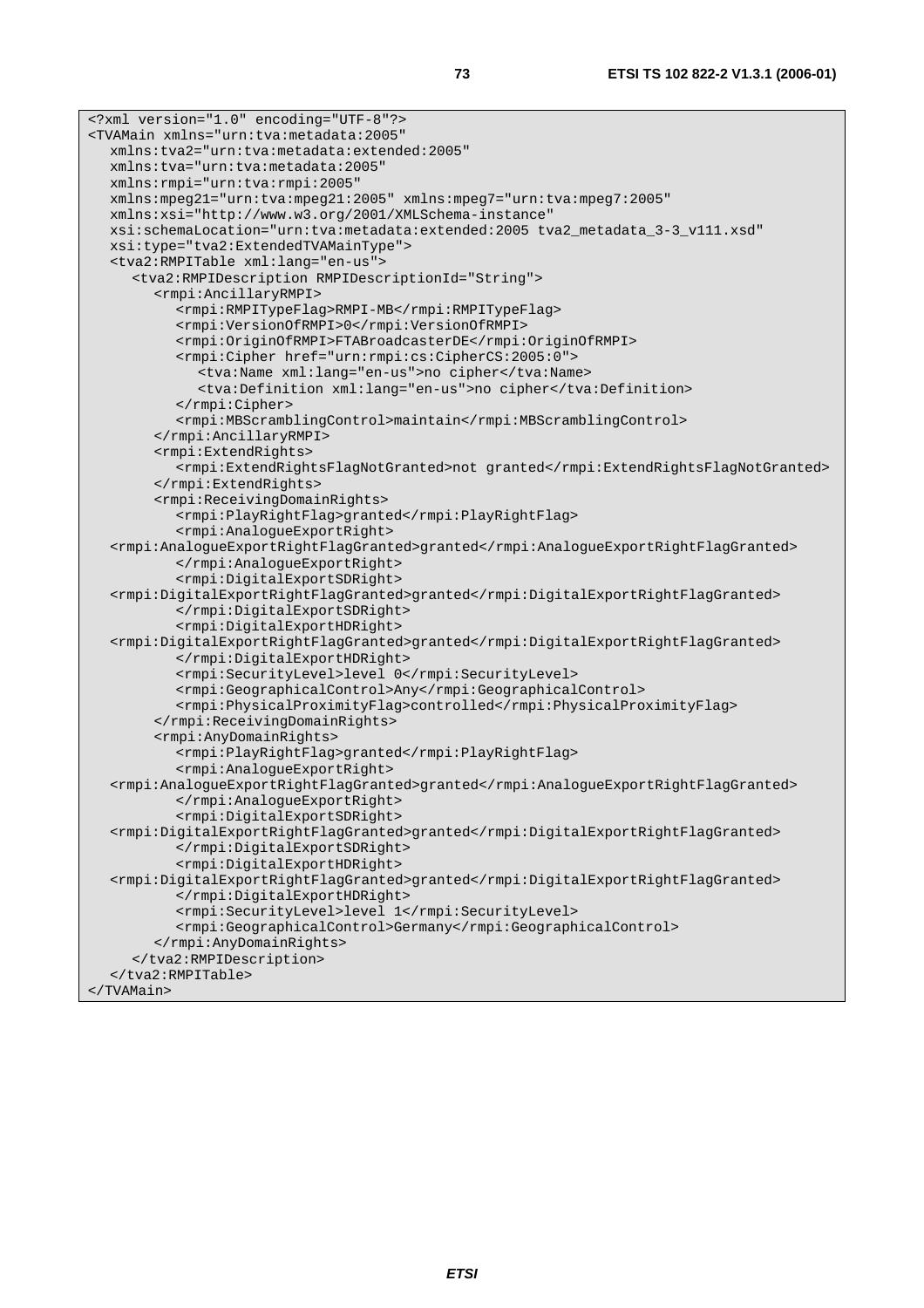### 7.13.3 Pay-per-view content

The following example shows a possible combination of rights granted to a given piece of content broadcast e.g. by a Pay-TV operator, where:

- Content has to be re-scrambled using AES when acquired in the domain.
- Possibility to acquire new rights is granted. The Pay-TV operator will grant these rights.
- In the receiving domain, Play Right is granted with ability to trick play the content. Content can be exported to analogue or digital (both HD and SD) outputs but only for immediate viewing. A high security level is required.
- No rights are granted to other domains.

```
<?xml version="1.0" encoding="UTF-8"?> 
<?xml version="1.0" encoding="UTF-8"?> 
<TVAMain xmlns="urn:tva:metadata:2005" 
   xmlns:tva2="urn:tva:metadata:extended:2005" 
   xmlns:tva="urn:tva:metadata:2005" 
   xmlns:rmpi="urn:tva:rmpi:2005" 
   xmlns:mpeg21="urn:tva:mpeg21:2005" xmlns:mpeg7="urn:tva:mpeg7:2005" 
   xmlns:xsi="http://www.w3.org/2001/XMLSchema-instance" 
   xsi:schemaLocation="urn:tva:metadata:extended:2005 tva2_metadata_3-3_v111.xsd" 
   xsi:type="tva2:ExtendedTVAMainType"> 
   <tva2:RMPITable xml:lang="en-us"> 
      <tva2:RMPIDescription RMPIDescriptionId="String"> 
         <rmpi:AncillaryRMPI> 
            <rmpi:RMPITypeFlag>RMPI-MB</rmpi:RMPITypeFlag> 
            <rmpi:VersionOfRMPI>0</rmpi:VersionOfRMPI> 
            <rmpi:OriginOfRMPI>FTABroadcasterDE</rmpi:OriginOfRMPI> 
            <rmpi:Cipher href="urn:rmpi:cs:CipherCS:2005:0"> 
              <tva:Name xml:lang="en-us">no cipher</tva:Name> 
              <tva:Definition xml:lang="en-us">no cipher</tva:Definition> 
            </rmpi:Cipher> 
            <rmpi:MBScramblingControl>maintain</rmpi:MBScramblingControl> 
         </rmpi:AncillaryRMPI> 
         <rmpi:ExtendRights> 
            <rmpi:ExtendRightsFlagNotGranted>not granted</rmpi:ExtendRightsFlagNotGranted> 
         </rmpi:ExtendRights> 
         <rmpi:ReceivingDomainRights> 
            <rmpi:PlayRightFlag>granted</rmpi:PlayRightFlag> 
            <rmpi:AnalogueExportRight> 
      <rmpi:AnalogueExportRightFlagGranted>granted</rmpi:AnalogueExportRightFlagGranted> 
            </rmpi:AnalogueExportRight> 
            <rmpi:DigitalExportSDRight> 
      <rmpi:DigitalExportRightFlagGranted>granted</rmpi:DigitalExportRightFlagGranted> 
            </rmpi:DigitalExportSDRight> 
            <rmpi:DigitalExportHDRight> 
      <rmpi:DigitalExportRightFlagGranted>granted</rmpi:DigitalExportRightFlagGranted> 
            </rmpi:DigitalExportHDRight> 
            <rmpi:SecurityLevel>level 0</rmpi:SecurityLevel> 
            <rmpi:GeographicalControl>Any</rmpi:GeographicalControl> 
            <rmpi:PhysicalProximityFlag>controlled</rmpi:PhysicalProximityFlag> 
         </rmpi:ReceivingDomainRights> 
         <rmpi:AnyDomainRights> 
           <rmpi:PlayRightFlag>granted</rmpi:PlayRightFlag> 
            <rmpi:AnalogueExportRight> 
      <rmpi:AnalogueExportRightFlagGranted>granted</rmpi:AnalogueExportRightFlagGranted> 
            </rmpi:AnalogueExportRight> 
            <rmpi:DigitalExportSDRight> 
      <rmpi:DigitalExportRightFlagGranted>granted</rmpi:DigitalExportRightFlagGranted> 
            </rmpi:DigitalExportSDRight> 
            <rmpi:DigitalExportHDRight> 
      <rmpi:DigitalExportRightFlagGranted>granted</rmpi:DigitalExportRightFlagGranted> 
           </rmpi:DigitalExportHDRight> 
            <rmpi:SecurityLevel>level 1</rmpi:SecurityLevel> 
            <rmpi:GeographicalControl>Germany</rmpi:GeographicalControl>
```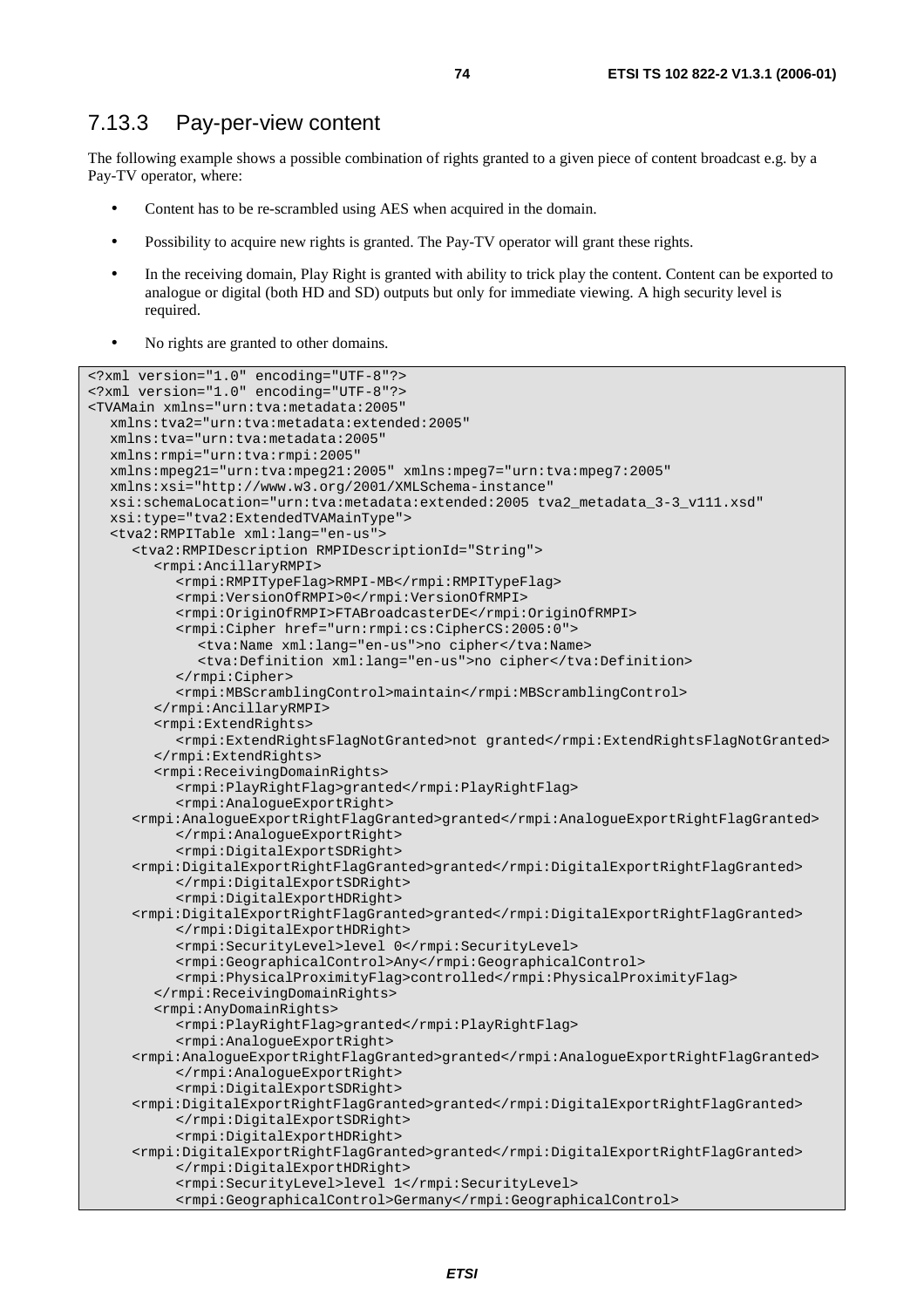```
 </rmpi:AnyDomainRights> 
      </tva2:RMPIDescription> 
   </tva2:RMPITable> 
</TVAMain>
```
## 7.13.4 Video-On-Demand Content

The following example shows a possible combination of rights granted to a given piece of content provided by a content provider using DRM technology, where:

- Content is scrambled using Camellia and needs not to be re-scrambled when acquired in the domain.
- Possibility to acquire new rights is granted. An URL is given for that purpose.
- In the receiving domain, Play Right is granted for two days. Only one copy of the content can be made within these two days and this copy is usable by one single device. Content can be exported only to HD digital output and only for immediate viewing. Content can only be redistributed in the proximity of the receiving domain and within Japan. The highest security level is required.
- No rights are granted to other domains.

```
<?xml version="1.0" encoding="UTF-8"?> 
<TVAMain xmlns="urn:tva:metadata:2005" 
   xmlns:tva2="urn:tva:metadata:extended:2005" 
   xmlns:tva="urn:tva:metadata:2005" 
   xmlns:rmpi="urn:tva:rmpi:2005" 
   xmlns:mpeg21="urn:tva:mpeg21:2005" xmlns:mpeg7="urn:tva:mpeg7:2005" 
   xmlns:xsi="http://www.w3.org/2001/XMLSchema-instance" 
   xsi:schemaLocation="urn:tva:metadata:extended:2005 tva2_metadata_3-3_v111.xsd" 
   xsi:type="tva2:ExtendedTVAMainType"> 
   <tva2:RMPITable xml:lang="en-us"> 
      <tva2:RMPIDescription RMPIDescriptionId="String"> 
         <rmpi:AncillaryRMPI> 
           <rmpi:RMPITypeFlag>RMPI-MB</rmpi:RMPITypeFlag> 
            <rmpi:VersionOfRMPI>0</rmpi:VersionOfRMPI> 
           <rmpi:OriginOfRMPI>FTABroadcasterDE</rmpi:OriginOfRMPI> 
            <rmpi:Cipher href="urn:rmpi:cs:CipherCS:2005:0"> 
              <tva:Name xml:lang="en-us">no cipher</tva:Name> 
              <tva:Definition xml:lang="en-us">no cipher</tva:Definition> 
            </rmpi:Cipher> 
           <rmpi:MBScramblingControl>maintain</rmpi:MBScramblingControl>
         </rmpi:AncillaryRMPI> 
         <rmpi:ExtendRights> 
            <rmpi:ExtendRightsFlagNotGranted>not granted</rmpi:ExtendRightsFlagNotGranted> 
         </rmpi:ExtendRights> 
         <rmpi:ReceivingDomainRights> 
            <rmpi:PlayRightFlag>granted</rmpi:PlayRightFlag> 
            <rmpi:AnalogueExportRight> 
      <rmpi:AnalogueExportRightFlagGranted>granted</rmpi:AnalogueExportRightFlagGranted> 
            </rmpi:AnalogueExportRight> 
            <rmpi:DigitalExportSDRight> 
      <rmpi:DigitalExportRightFlagGranted>granted</rmpi:DigitalExportRightFlagGranted> 
           </rmpi:DigitalExportSDRight> 
            <rmpi:DigitalExportHDRight> 
      <rmpi:DigitalExportRightFlagGranted>granted</rmpi:DigitalExportRightFlagGranted> 
           </rmpi:DigitalExportHDRight> 
            <rmpi:SecurityLevel>level 0</rmpi:SecurityLevel> 
           <rmpi:GeographicalControl>Any</rmpi:GeographicalControl> 
            <rmpi:PhysicalProximityFlag>controlled</rmpi:PhysicalProximityFlag> 
         </rmpi:ReceivingDomainRights> 
         <rmpi:AnyDomainRights> 
            <rmpi:PlayRightFlag>granted</rmpi:PlayRightFlag> 
            <rmpi:AnalogueExportRight> 
      <rmpi:AnalogueExportRightFlagGranted>granted</rmpi:AnalogueExportRightFlagGranted> 
            </rmpi:AnalogueExportRight> 
            <rmpi:DigitalExportSDRight>
```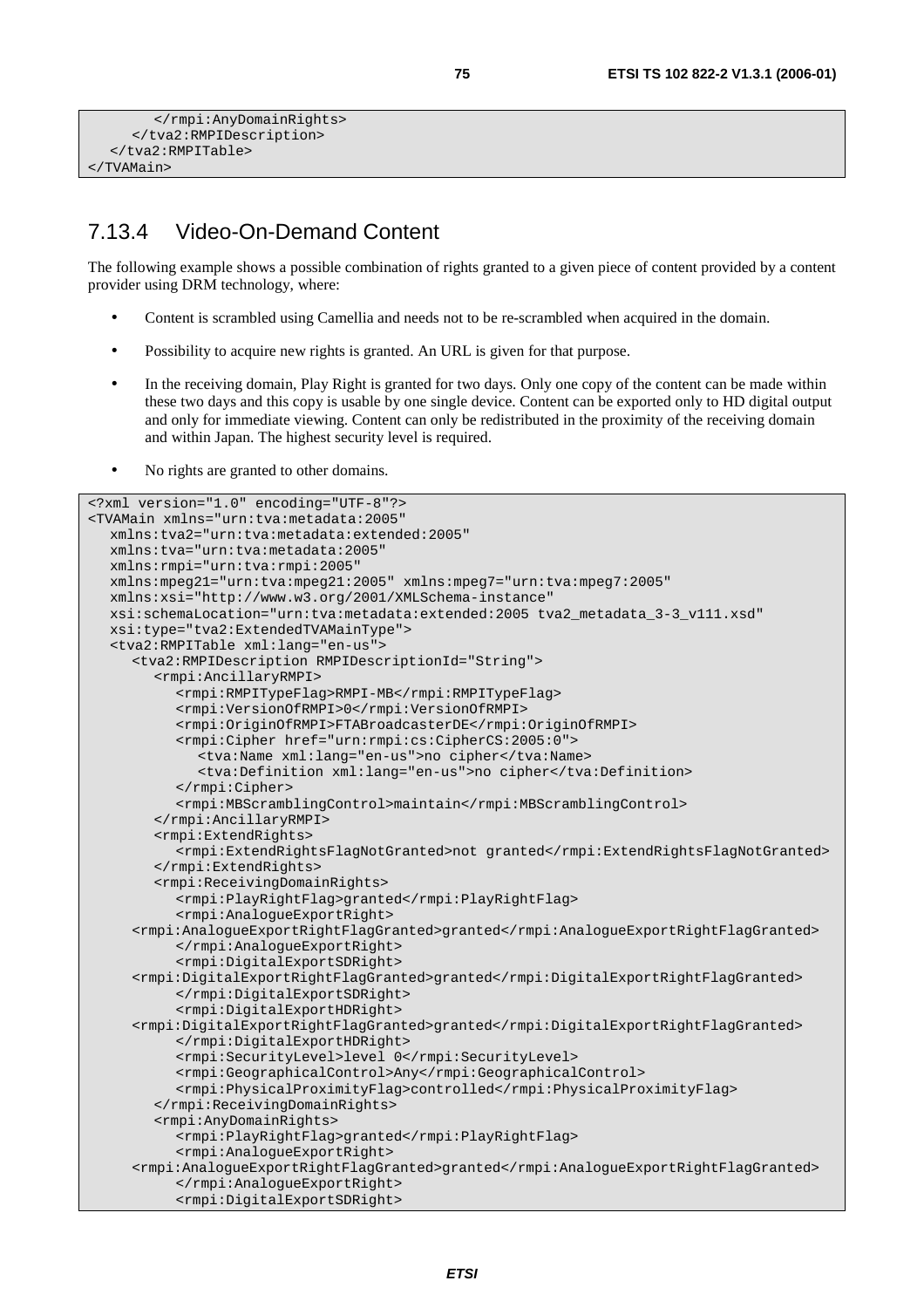```
 <rmpi:DigitalExportRightFlagGranted>granted</rmpi:DigitalExportRightFlagGranted> 
            </rmpi:DigitalExportSDRight> 
            <rmpi:DigitalExportHDRight> 
      <rmpi:DigitalExportRightFlagGranted>granted</rmpi:DigitalExportRightFlagGranted> 
            </rmpi:DigitalExpor 
tHDRight> 
            <rmpi:SecurityLevel>level 1</rmpi:SecurityLevel> 
            <rmpi:GeographicalControl>Germany</rmpi:GeographicalControl> 
         </rmpi:AnyDomainRights> 
      </tva2:RMPIDescription> 
   </tva2:RMPITable> 
</TVAMain>
```
# 8 RMPI cookbook examples and scenarios

## 8.1 Introduction

The following illustrates how the TVA-RMPI specification (TS 102 822-5-1 [7]) may be used as a standalone specification or may be integrated with other technologies to enable key business scenarios. These examples are not exhaustive and do not cover all combinations of RMPI field settings. It is anticipated that there will be many other business models that are not illustrated and will require other combinations of RMPI field settings.

# 8.2 RMP system dependencies

"RMP systems" are defined as those systems which recognize and enforce RMPI grants. It is understood that for RMPI to be effectively used within RMP systems that compliance bodies must establish specific rules for associated functions and components.

## 8.3 RMP concepts

### 8.3.1 Copy control versus playback control

RMPI regulates the use of governed content, but does not regulate its movement. In a digital era, the movement of content files is difficult to constrain. However, the use of such files can be managed using trusted systems, including cryptographic techniques and DRM technologies. By managing the use of protected content files, the legacy copy control models can be replicated in a digital environment.

### 8.3.2 Targeting content consumption and usage with RMPI

Usage control is expressed in terms of RMP domains. An RMP domain is defined as a set of TVA-RMP compliant devices that are securely bound to each other for the purpose of exchanging protected content. It is left to the compliance bodies that adopt TVA-RMP specifications to refine this definition in terms of their specific requirements.

TVA-RMPI distinguishes rights issued to all the domains that originally receive the broadcast transmission of content ("Receiving Domain") from rights granted to RMP-compliant domains that may subsequently receive the same content from other than the original source ("Any Domain").

According to the RMPI settings, the use of content can be limited to those domains that received the original broadcast. RMPI settings can also enable the usage of shared content between RMP compliant domains.

Rights can be dynamically updated in all of the above cases through the use of "Extend Rights". "Extend Rights" is used by RMP devices to request the delivery of rights to specific uniquely identified domains.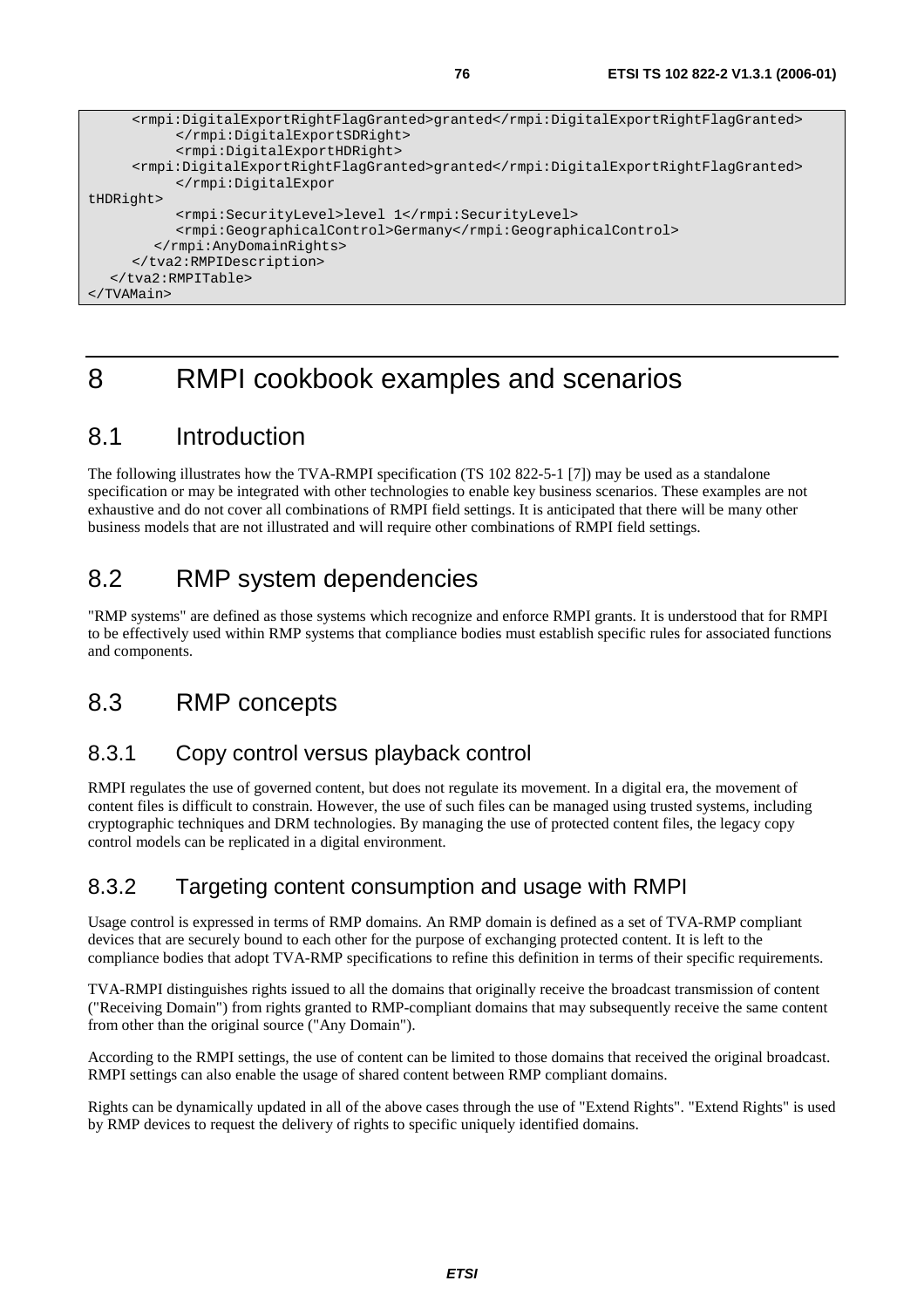## 8.3.3 "Export Rights" as distinct from "Play Right"

The "Play Right" is limited to rendering on a TVA-RMP compliant device only. Rendering on non-RMP compliant devices (e.g. a legacy display) requires the transfer of content usage from the TVA-RMP device to the non-RMP device and this right is not included in the semantic of "Play Right".

The transfer of content usage from TVA-RMP to non-RMP systems is addressed through the use of export rights ("Analogue Export Right", "HD Digital Export Right", "SD Digital Export Right"). Conditions on these rights can be applied to permit the rendering of content which achieves the same effect as "do not redistribute" in a broadcast environment.

RMPI includes information to regulate the release of governed content to systems that do not recognize RMPI. The specification of these rights is handled through the export rights.

### 8.3.4 RMP / non-RMP interoperability

The purpose of granting the export right is to permit interoperability with non-RMP compliant systems. If the export right is not granted, then the release of content from an RMP compliant system is prohibited. For example, a "Play Right" granted without any export right would permit rendering of content only by an RMP compliant display device. Alternatively an "Analogue Export Right" would permit content to be delivered to a legacy playback device.

## 8.4 Lifecycle of RMPI

RMPI can exist in two successive phases; RMPI-MB and RMPI-M. RMPI-MB is transmitted in conjunction with the broadcast signal. At the time of reception in the end user's TVA-RMP Domain it is converted to RMPI-M. Rights that are granted to the Receiving Domain and Single Point of Control (if present) in RMPI-MB are carried over in RMPI-M. Generic references to the Receiving Domain and Single Point of Control (if present) in RMPI-MB are translated into specific references through the explicit statement of Identifiers in RMPI-M. In order to maintain the persistence of the rights assigned by the broadcaster or content provider, a TVA-RMP compliant receiver shall not change any other value in RMPI. Rights granted to Any Domain are always carried over unchanged from RMPI-MB to RMPI-M.

## 8.5 Compliance

Implementations of TV-Anytime RMP specifications are anticipated to take place under compliance regimes that will enforce the implementation of a given scenario to meet the needs of a respective product space, market segment or other defined environment.

Compliance bodies may also manage certification and revocation infrastructure, and otherwise administer services to vendors of approved implementations of standards-based solutions.

Compliance bodies also define, amongst other things, rules of operation, robustness, approved device behaviours, applicable trademark and logo licensing, and the certification and registration of trusted entities approved as compliant. While in principle compliance issues may be handled by individual implementers, it is anticipated that compliance will in general be provided by entities offering compliance certification operating on a regional or market-specific basis.

It is left to the compliance body to establish what constitutes an RMP device. For example, an analogue display device within a chassis of a digital PDR might still be considered an RMP device according to a given compliance regime.

## 8.6 Scenarios

### 8.6.1 Scenario 1: Free-To-Air broadcast with no redistribution/viewing control

### *Intent*

Free-To-Air content is broadcast over the air with no usage constraints.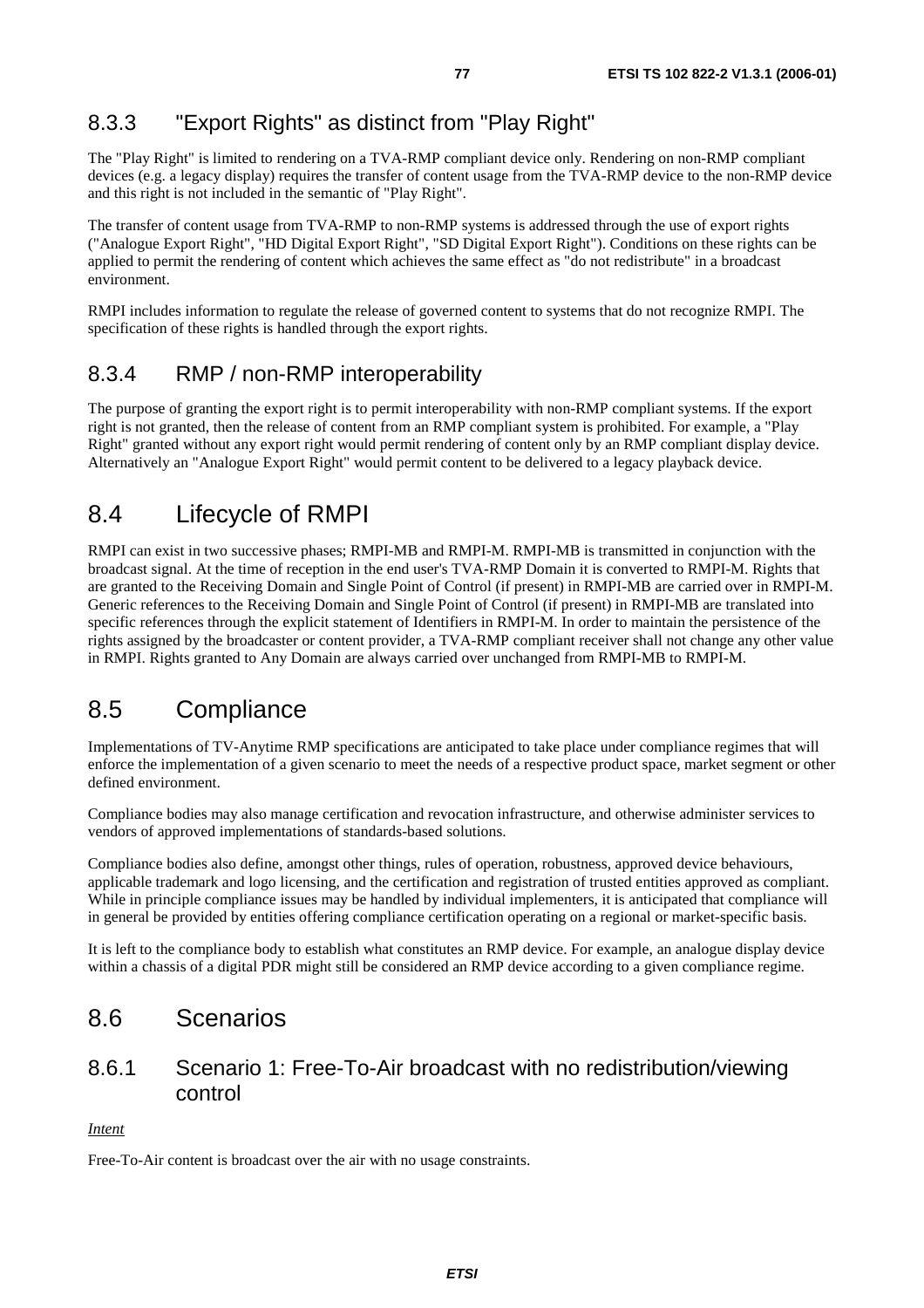The Free-To-Air content with the grant below is allowed to migrate without further redress from the broadcaster and can be consumed anywhere. It can be exported out of the trusted platform. The content could equally have been delivered initially over the Internet.

| <b>Function</b>                    |                                                    | <b>Value</b>                      |                                             |                 |
|------------------------------------|----------------------------------------------------|-----------------------------------|---------------------------------------------|-----------------|
| Grant to:                          | "Receiving Domain" - can be single device or more. |                                   |                                             |                 |
|                                    | Play: play_right_flag                              |                                   | 1                                           |                 |
|                                    |                                                    |                                   | Analogue Export: analogue_export_right_flag | 1               |
| Right                              | Export                                             |                                   | Digital SD Export: digital_export_SD_flag   | 1               |
|                                    |                                                    |                                   | Digital HD Export: digital_export_HD_flag   | 1               |
|                                    |                                                    | Geographic Control:               | Not asserted                                | N/A             |
|                                    |                                                    | Single point of control:          | Not asserted                                | $\mathbf 0$     |
|                                    |                                                    | Simultaneous Rendering Count      | Not asserted                                | $\mathbf 0$     |
|                                    |                                                    | Physical Proximity:               | Not asserted                                | 0               |
|                                    |                                                    | <b>Buffer Duration:</b>           | Not asserted                                | $\overline{00}$ |
| Constraints                        |                                                    |                                   | Start: Not asserted                         | 0x0000          |
|                                    |                                                    | Time Window Start/End:            | End: Not asserted                           | 0xFFFF          |
|                                    |                                                    | SD Digital Export Control:        | Not asserted                                | 00              |
|                                    |                                                    | <b>HD Digital Export Control:</b> | Not asserted                                | $\overline{00}$ |
|                                    |                                                    | Analogue Export Signalling:       | Not asserted                                | 00              |
|                                    |                                                    | Analogue SD Control:              | Not asserted                                | $\Omega$        |
| Grant to:                          |                                                    |                                   | "Any Domain" - can be single device or more |                 |
|                                    | Plav                                               |                                   |                                             | 1               |
|                                    |                                                    |                                   | Analogue Export                             | 1               |
| <b>Right</b>                       | Export                                             |                                   | Digital SD Export                           | 1               |
|                                    |                                                    |                                   | Digital HD Export                           | 1               |
|                                    | Geographic Control:                                |                                   | Not asserted                                | N/A             |
|                                    | Single Point of Control:                           |                                   | Not asserted                                | 0               |
|                                    | <b>Buffer Duration:</b>                            |                                   | Not asserted                                | 00              |
|                                    | Time Window Start/End:                             |                                   | Start: Not asserted                         | 0x0000          |
| Constraints                        |                                                    |                                   | End: Not asserted                           | 0xFFFF          |
|                                    | SD Digital Export Control:                         |                                   | Not asserted                                | 00              |
|                                    | HD Digital Export Control:                         |                                   | Not asserted                                | $00\,$          |
|                                    |                                                    | Analogue Export Signalling:       | Not asserted                                | 00              |
|                                    |                                                    | Analogue SD Control:              | Not asserted                                | 0               |
| <b>Identifiers</b>                 |                                                    | Domain                            | Not asserted                                | N/A             |
|                                    |                                                    | Single Point of Control           | Not asserted                                | N/A             |
| Ancillary applies to both grants   |                                                    |                                   |                                             |                 |
|                                    |                                                    | <b>Cipher Algorithm</b>           | No cipher                                   | 0x0             |
| Ancillary                          |                                                    | Scrambling control:               | Maintain Original                           | $\Omega$        |
|                                    | Version of RMPI                                    |                                   | Compliance Tag                              | 15 bits         |
|                                    | Origin of RMPI:                                    |                                   | <b>Broadcaster ID</b>                       | 128 bits        |
|                                    |                                                    | RMPI-Type flag                    | RMPI-MB                                     | 0               |
| Extend Rights Apply to both grants |                                                    |                                   |                                             |                 |
|                                    |                                                    | <b>Extend Right Granted</b>       | Not Granted                                 | 0               |
| <b>Extend Rights</b>               |                                                    | Security Level                    | As per compliance                           | 00              |
|                                    | Source of Additional Rights                        |                                   | Not Granted                                 | Null            |

| Table 4: Grant carried in RMPI-MB for scenario 1 |  |
|--------------------------------------------------|--|
|--------------------------------------------------|--|

The RMPI-M grant is the same except for two fields, namely:

- Domain Id will carry the identifier of the Receiving Domain.
- RMPI-Type flag will be 1 (i.e. RMPI-M).

### *Comments*

The export rights are granted to address legacy devices e.g. digital/analogue displays that are not RMP compliant.

"Extend Rights" is not granted since all rights have already been granted.

The grant to the Receiving Domain could be omitted in both RMPI-MB and RMPI-M since the business model makes no distinction between Receiving Domain and Any Domain.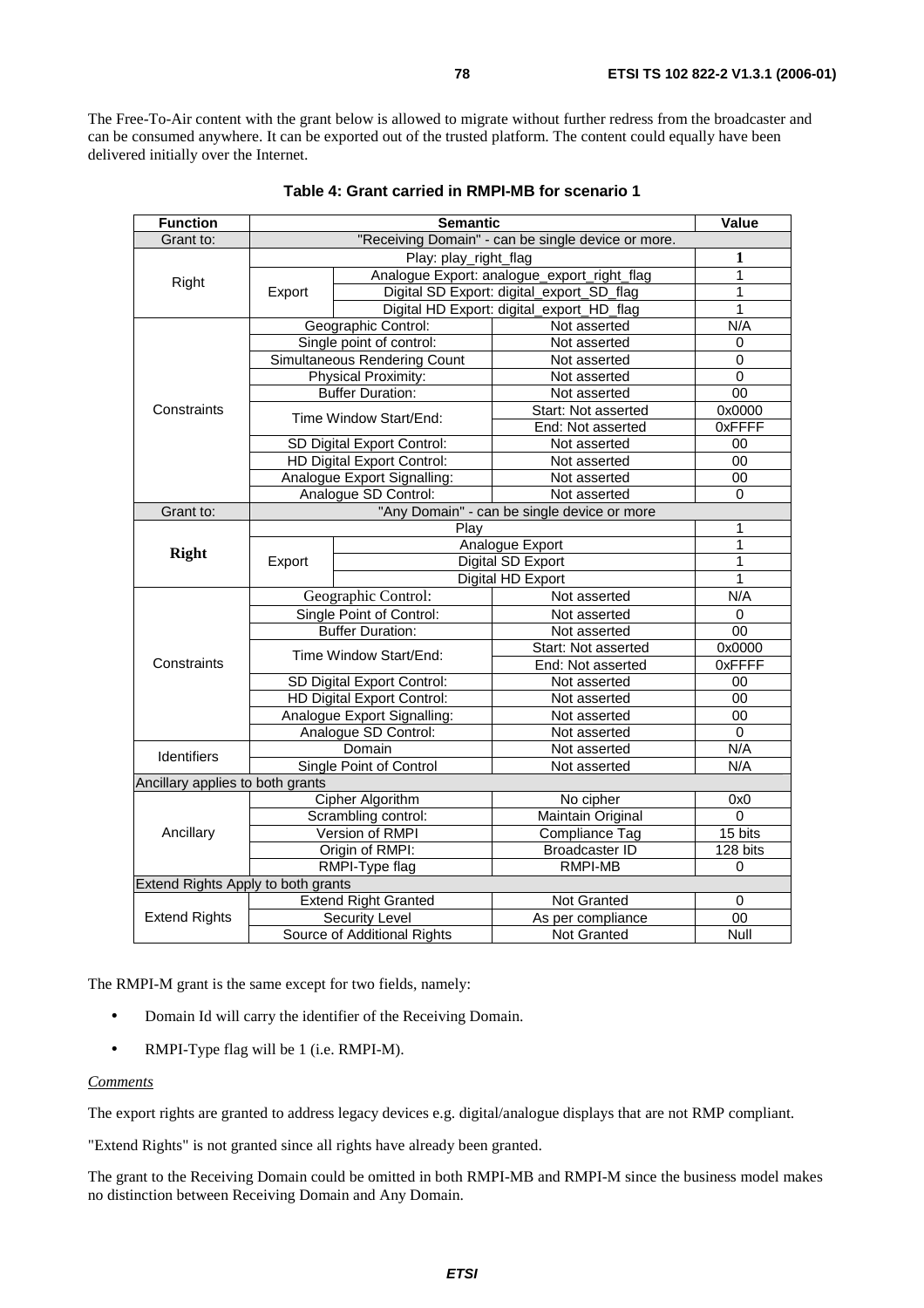The scrambling control is set to "*maintain original scrambling*" meaning that the TVA-RMP receiver does not perform any scrambling or descrambling operation upon acquisition. The cipher field is set to "*no cipher*" because the content was not originally scrambled and has been maintained in this state.

### 8.6.2 Scenario 2: Free-To-Air broadcast without authorized redistribution over the Internet

#### *Intent*

Free-To-Air content is broadcast over air with redistribution constraints. Content is not authorized to be redistributed by the user over the Internet. Content can be freely redistributed within the home environment.

This is the same as Scenario 1, but with the audience constrained to the receiver base at the time of broadcast. That is, content copying between target audience members or between target/non target audience members is not allowed, though personal storage onto external removal media is permitted. In such a case, the removable copy is not bound to the domain in which it was created.

| <b>Function</b>                  |                                   | <b>Semantic</b>                             |                                                                     | Value           |
|----------------------------------|-----------------------------------|---------------------------------------------|---------------------------------------------------------------------|-----------------|
| Grant to:                        |                                   |                                             |                                                                     |                 |
|                                  | Play: play_right_flag             |                                             |                                                                     | 1               |
|                                  |                                   |                                             | Analogue Export: analogue_export_right_flag                         | $\overline{1}$  |
| Right                            | Export                            |                                             | Digital SD Export: digital_export_SD_flag                           | 1               |
|                                  |                                   |                                             | Digital HD Export: digital_export_HD_flag                           | 1               |
|                                  |                                   | Geographic Control:                         | Not asserted                                                        | N/A             |
|                                  |                                   | Single point of control:                    | Not asserted                                                        | $\mathbf 0$     |
|                                  |                                   | Simultaneous Rendering Count                | Not asserted                                                        | 0               |
|                                  |                                   | Physical Proximity:                         | Asserted                                                            | 1               |
|                                  |                                   | <b>Buffer Duration:</b>                     | Not asserted                                                        | $\overline{00}$ |
|                                  |                                   | Time Window Start/End:                      | Start: Not asserted                                                 | 0x0000          |
|                                  |                                   |                                             | End: Not asserted                                                   | 0xFFFF          |
| Constraints                      |                                   |                                             | Device /media bound +                                               |                 |
|                                  |                                   | SD Digital Export Control:                  | immediate viewing through Ext<br>СP                                 | 10              |
|                                  | <b>HD Digital Export Control:</b> |                                             | Device /media bound +<br>immediate viewing through Ext<br><b>CP</b> | 10              |
|                                  |                                   | Analogue Export Signalling:                 | Not asserted                                                        | 0               |
|                                  | Analogue SD Control:              |                                             | Not asserted                                                        | $\mathbf 0$     |
| <b>Identifiers</b>               | Domain<br>Single Point of Control |                                             | Not asserted                                                        | N/A             |
|                                  |                                   |                                             | Not asserted                                                        | N/A             |
| Grant to:                        |                                   | "Any Domain" - can be single device or more |                                                                     |                 |
|                                  |                                   | Play                                        |                                                                     | 0               |
| Right                            |                                   |                                             | Analogue Export                                                     | $\mathbf 0$     |
|                                  | Export                            |                                             | Digital SD Export                                                   | $\overline{0}$  |
|                                  |                                   | Digital HD Export                           |                                                                     | $\mathbf 0$     |
|                                  | Geographic Control:               |                                             | Not asserted                                                        | N/A             |
|                                  | Single Point of Control:          |                                             | Not asserted                                                        | 0               |
|                                  |                                   | <b>Buffer Duration:</b>                     | Not asserted                                                        | $\overline{00}$ |
|                                  |                                   | Time Window Start/End:                      | Start: Not asserted                                                 | 0x0000          |
| Constraints                      |                                   |                                             | End: Not asserted                                                   | 0xFFFF          |
|                                  |                                   | SD Digital Export Control:                  | Not asserted                                                        | 00              |
|                                  |                                   | HD Digital Export Control:                  | Not asserted                                                        | 00              |
|                                  | Analogue Export Signalling:       |                                             | Not asserted                                                        | 00              |
|                                  | Analogue SD Control:              |                                             | Not asserted                                                        | $\Omega$        |
| Ancillary applies to both grants |                                   |                                             |                                                                     |                 |
|                                  |                                   | Cipher Algorithm                            | No cipher                                                           | 0x0             |
|                                  |                                   | Scrambling control:<br>Version of RMPI      | Maintain Original                                                   | 0<br>15 bits    |
| Ancillary                        |                                   |                                             | Compliance Tag                                                      |                 |
|                                  |                                   | Origin of RMPI:                             | <b>Broadcaster ID</b>                                               | 128 bits        |
|                                  | RMPI-Type flag                    |                                             | RMPI-MB                                                             | 0               |

#### **Table 5: Grants carried in RMPI-MB for scenario 2**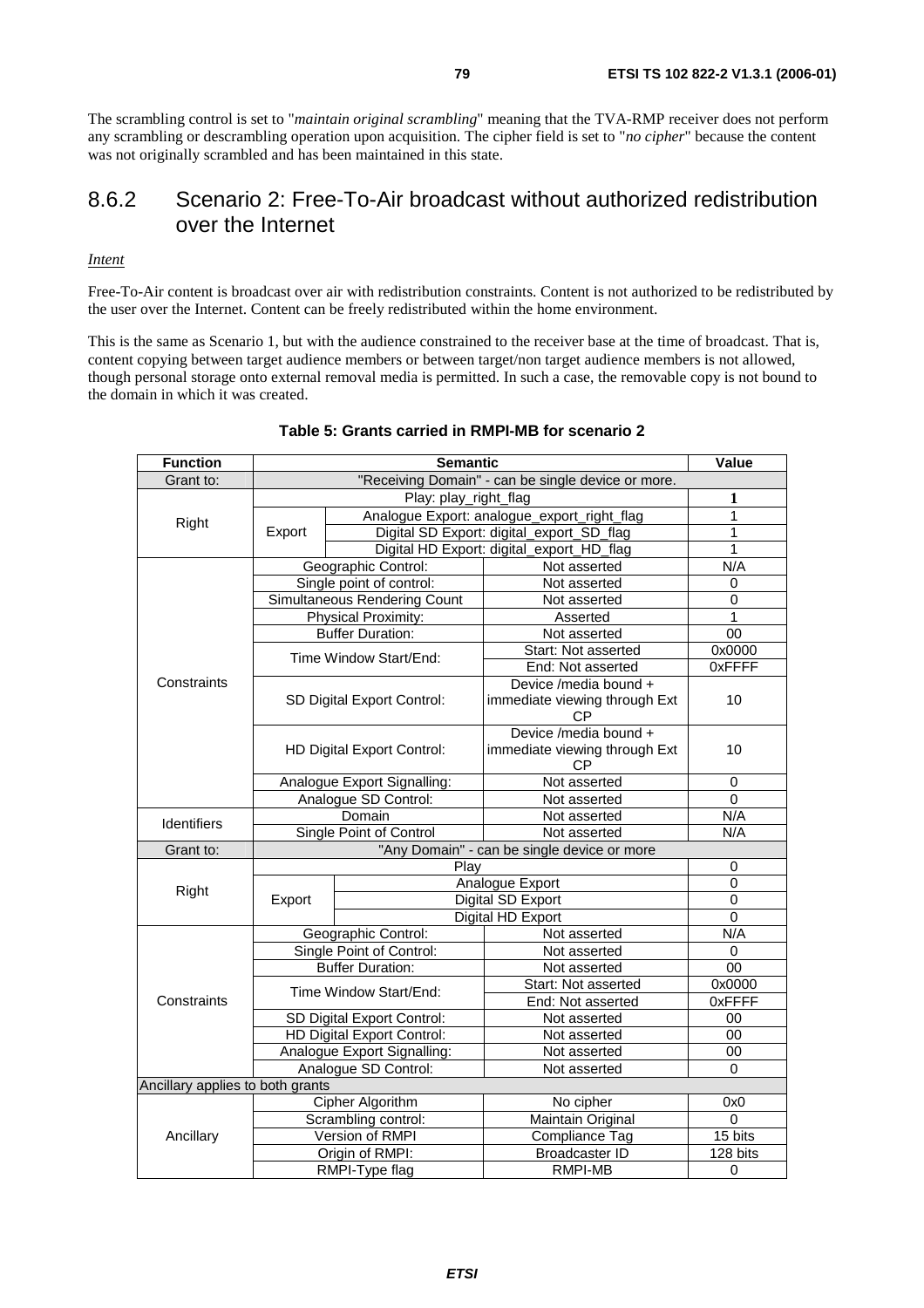| <b>Function</b> | <b>Semantic</b>                    | Value              |      |  |  |  |
|-----------------|------------------------------------|--------------------|------|--|--|--|
|                 | Extend Rights Apply to both grants |                    |      |  |  |  |
| Extend Rights   | <b>Extend Right Granted</b>        | <b>Not Granted</b> |      |  |  |  |
|                 | Security Level                     | As per compliance  | 00   |  |  |  |
|                 | Source of Additional Rights        | <b>Not Granted</b> | Null |  |  |  |

- Domain Id will carry the identifier of the Receiving Domain.
- RMPI-Type flag will be 1 (i.e. RMPI-M).

### *Comments*

Since redistribution over the Internet is not permitted, no rights are granted to Any Domain.

In order to support legacy usage models such as copy to a VHS or a DVD-R, export rights are granted. However, in the case of digital export, the following constraint has been applied: '*export condition asserted, bound to device or media, includes immediate viewing. Hand-off to compliance body certified non-RMP content protection systems only is permitted*'. This means that export can only take place to non-RMP content protection systems that prevent redistribution over the Internet as approved by the compliance body.

The RMPI-MB described in the scenario is functionally equivalent to the ATSC redistribution control descriptor (broadcast flag).

### 8.6.3 Scenario 3: Free-To-Air broadcast with content consumption constrained to a geographical area

### *Intent*

Free-To-Air content is broadcast over air with geographical constraints: Content is not authorized to be consumed outside a given geographical area.

| <b>Function</b>    |                                   | Value                                              |                                             |          |  |
|--------------------|-----------------------------------|----------------------------------------------------|---------------------------------------------|----------|--|
| Grant to:          |                                   | "Receiving Domain" - can be single device or more. |                                             |          |  |
|                    |                                   | Play: play_right_flag                              |                                             |          |  |
| Right              |                                   |                                                    | Analogue Export: analogue_export_right_flag |          |  |
|                    | Export                            |                                                    | Digital SD Export: digital_export_SD_flag   |          |  |
|                    |                                   |                                                    | Digital HD Export: digital_export_HD_flag   | 1        |  |
|                    |                                   | Geographic Control:                                | Asserted                                    | UK       |  |
|                    |                                   | Single point of control:                           | Not asserted                                | 0        |  |
|                    |                                   | Simultaneous Rendering Count                       | Not asserted                                | $\Omega$ |  |
|                    | <b>Physical Proximity:</b>        |                                                    | Not asserted                                | 0        |  |
|                    | <b>Buffer Duration:</b>           |                                                    | Not asserted                                | 00       |  |
|                    | Time Window Start/End:            |                                                    | Start: Not asserted                         | 0x0000   |  |
|                    |                                   |                                                    | End: Not asserted                           | 0xFFFF   |  |
| Constraints        | SD Digital Export Control:        |                                                    | Device /media bound +                       |          |  |
|                    |                                   |                                                    | immediate viewing through Ext               | 10       |  |
|                    |                                   |                                                    | СP                                          |          |  |
|                    | <b>HD Digital Export Control:</b> |                                                    | Device /media bound +                       |          |  |
|                    |                                   |                                                    | immediate viewing through Ext               | 10       |  |
|                    |                                   |                                                    | <b>CP</b>                                   |          |  |
|                    |                                   | Analogue Export Signalling:                        | Not asserted                                | $\Omega$ |  |
|                    |                                   | Analogue SD Control:                               | Not asserted                                | $\Omega$ |  |
| <b>Identifiers</b> |                                   | Domain                                             | Not asserted                                | N/A      |  |
|                    | Single Point of Control           |                                                    | Not asserted                                | N/A      |  |

### **Table 6: Grants carried in RMPI-MB for scenario 3**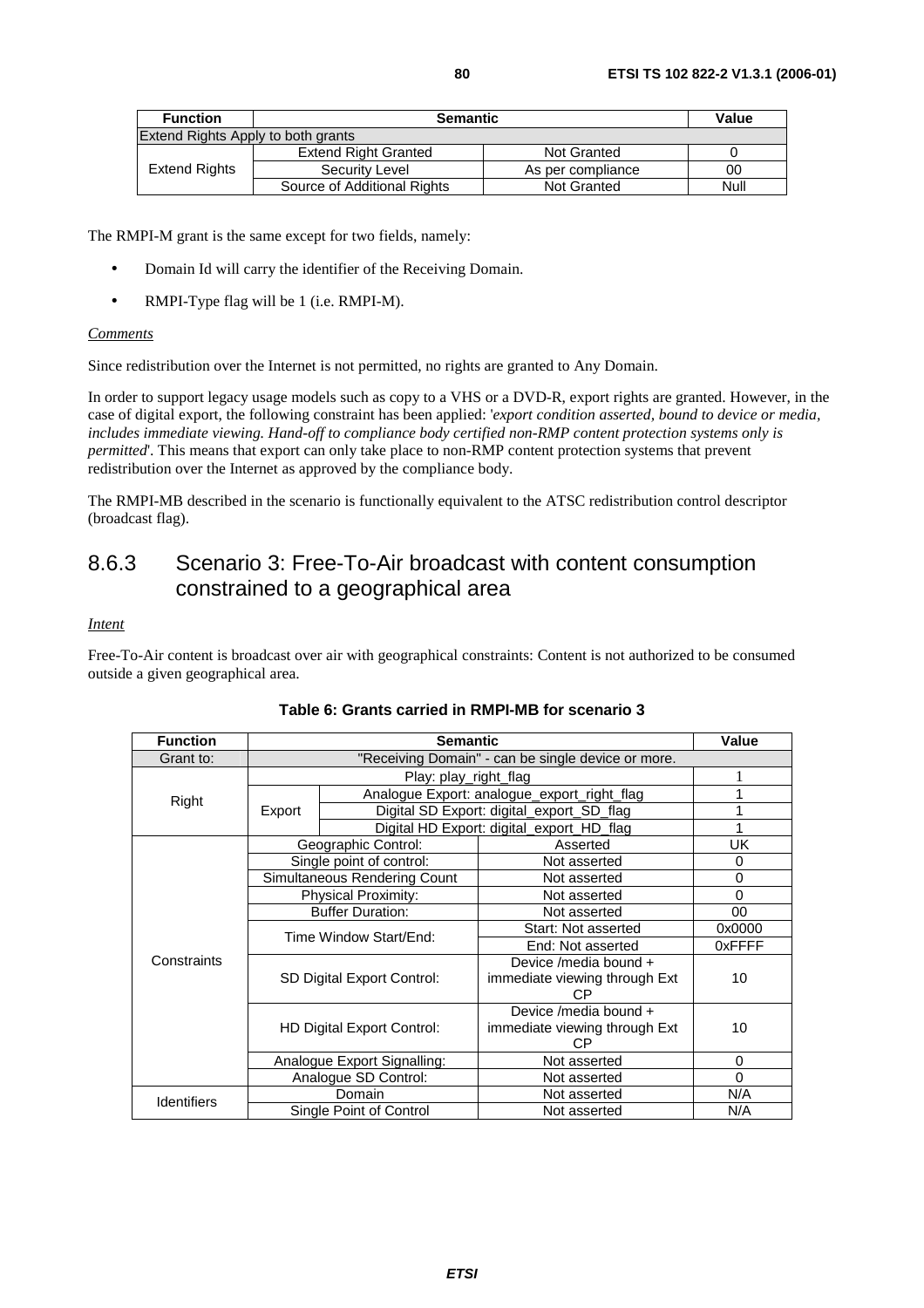| <b>Function</b>                    |                                             | <b>Value</b>                                |                                                                     |             |  |
|------------------------------------|---------------------------------------------|---------------------------------------------|---------------------------------------------------------------------|-------------|--|
| Grant to:                          |                                             |                                             | "Receiving Domain" - can be single device or more.                  |             |  |
|                                    | Play: play_right_flag                       |                                             |                                                                     |             |  |
|                                    |                                             | Analogue Export: analogue_export_right_flag |                                                                     | 1           |  |
| Right                              | Export                                      |                                             | Digital SD Export: digital_export_SD_flag                           | 1           |  |
|                                    |                                             |                                             | Digital HD Export: digital_export_HD_flag                           | 1           |  |
|                                    |                                             | Geographic Control:                         | Asserted                                                            | UK          |  |
|                                    |                                             | Single point of control:                    | Not asserted                                                        | 0           |  |
|                                    |                                             | Simultaneous Rendering Count                | Not asserted                                                        | 0           |  |
|                                    |                                             | Physical Proximity:                         | Not asserted                                                        | $\mathbf 0$ |  |
|                                    |                                             | <b>Buffer Duration:</b>                     | Not asserted                                                        | 00          |  |
|                                    |                                             | Time Window Start/End:                      | Start: Not asserted                                                 | 0x0000      |  |
|                                    |                                             |                                             | End: Not asserted                                                   | 0xFFFF      |  |
| Constraints                        |                                             |                                             | Device /media bound +                                               | 10          |  |
|                                    |                                             | SD Digital Export Control:                  | immediate viewing through Ext<br><b>CP</b>                          |             |  |
|                                    |                                             |                                             | Device /media bound +                                               |             |  |
|                                    |                                             | <b>HD Digital Export Control:</b>           | immediate viewing through Ext<br>СP                                 | 10          |  |
|                                    |                                             | Analogue Export Signalling:                 | Not asserted                                                        | 0           |  |
|                                    |                                             | Analogue SD Control:                        | Not asserted                                                        | 0           |  |
| <b>Identifiers</b>                 | Domain                                      |                                             | Not asserted                                                        | N/A         |  |
|                                    | Single Point of Control<br>Not asserted     |                                             | N/A                                                                 |             |  |
| Grant to:                          | "Any Domain" - can be single device or more |                                             |                                                                     |             |  |
|                                    | Play                                        |                                             |                                                                     | 1           |  |
| Right                              |                                             |                                             | Analogue Export                                                     | 1           |  |
|                                    | Export                                      |                                             | Digital SD Export                                                   | 1           |  |
|                                    |                                             |                                             | Digital HD Export                                                   | 1           |  |
|                                    |                                             | Geographic Control:                         | Asserted                                                            | UK          |  |
|                                    | Single Point of Control:                    |                                             | Not asserted                                                        | $\mathbf 0$ |  |
|                                    | <b>Buffer Duration:</b>                     |                                             | Not asserted                                                        | 00          |  |
|                                    | Time Window Start/End:                      |                                             | Start: Not asserted<br>End: Not asserted                            | 0x0000      |  |
|                                    |                                             |                                             |                                                                     | 0xFFFF      |  |
| Constraints                        | SD Digital Export Control:                  |                                             | Device /media bound +<br>immediate viewing through Ext<br>СP        | 10          |  |
|                                    | HD Digital Export Control:                  |                                             | Device /media bound +<br>immediate viewing through Ext<br><b>CP</b> | 10          |  |
|                                    |                                             | Analogue Export Signalling:                 | Not asserted                                                        | 00          |  |
|                                    | Analogue SD Control:<br>Not asserted        |                                             |                                                                     | 0           |  |
| Ancillary applies to both grants   |                                             |                                             |                                                                     |             |  |
|                                    |                                             | Cipher Algorithm                            | No cipher                                                           | 0x0         |  |
|                                    |                                             | Scrambling control:                         | Maintain Original                                                   | 0           |  |
| Ancillary                          | Version of RMPI                             |                                             | Compliance Tag                                                      | 15 bits     |  |
|                                    |                                             | Origin of RMPI:                             | <b>Broadcaster ID</b>                                               | 128 bits    |  |
|                                    |                                             | RMPI-Type flag                              | <b>RMPI-MB</b>                                                      | 0           |  |
| Extend Rights Apply to both grants |                                             |                                             |                                                                     |             |  |
|                                    |                                             | <b>Extend Right Granted</b>                 | Not Granted                                                         | $\pmb{0}$   |  |
| <b>Extend Rights</b>               |                                             | <b>Security Level</b>                       | As per compliance                                                   | 00          |  |
|                                    |                                             | Source of Additional Rights                 | Not Granted                                                         | Null        |  |

- Domain Id will carry the identifier of the Receiving Domain.
- RMPI-Type flag will be 1 (i.e. RMPI-M).

### *Comments*

The compliance body has specified territories, e.g. "*UK*", for geographical control purposes.

The grant to the Receiving Domain could be omitted in both RMPI-MB and RMPI-M since the business model makes no distinction between Receiving Domain and Any Domain.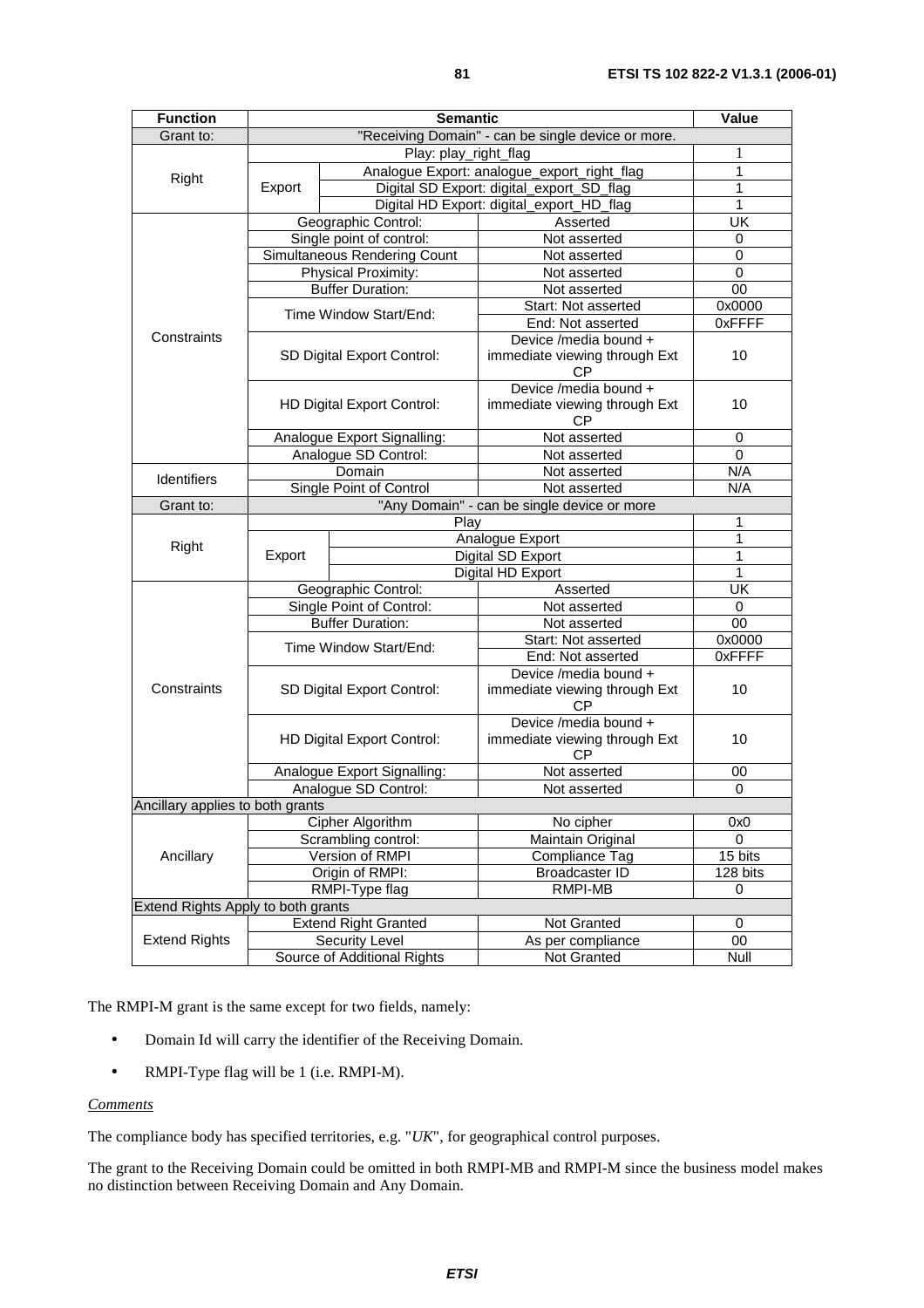In order to support legacy usage models such as copy to a VHS or a DVD-R, export rights are granted. In the case of digital export, the following constraint has been applied: '*export condition asserted, bound to device or media, includes immediate viewing. Hand-off to compliance body certified non-RMP content protection systems only is permitted*'. This means that export can occur only to non-RMP compliant content protection systems that cannot be used to circumvent the geographical restriction as approved by the compliance body. If a content protection system has not the latter property, content restricted to a geographical area may not be exported to that content protection system.

### 8.6.4 Scenario 4: Free-To-Air content with viewing and redistribution controls

*Intent*

This scenario explores the time limited control of broadcast content.

| <b>Function</b>                    |                                                     | Value                             |                                             |                 |  |
|------------------------------------|-----------------------------------------------------|-----------------------------------|---------------------------------------------|-----------------|--|
| Grant to:                          | "Receiving Domain"- can be single device or more.   |                                   |                                             |                 |  |
|                                    | Play: play_right_flag                               |                                   |                                             | 1               |  |
|                                    |                                                     |                                   | Analogue Export: analogue_export_right_flag | 1               |  |
| Right                              | Export                                              |                                   | Digital SD Export: digital_export_SD_flag   | 1               |  |
|                                    |                                                     |                                   | Digital HD Export: digital_export_HD_flag   | 1               |  |
|                                    |                                                     | Geographic Control:               | Not asserted                                | N/A             |  |
|                                    |                                                     | Single point of control:          | Not asserted                                | 0               |  |
|                                    |                                                     | Simultaneous Rendering Count      | Not asserted                                | 0               |  |
|                                    |                                                     | Physical Proximity:               | Not asserted                                | $\overline{0}$  |  |
|                                    |                                                     | <b>Buffer Duration:</b>           | Not asserted                                | 00              |  |
| Constraints                        |                                                     | Time Window Start/End:            | Start:March2004                             | 0x01D1          |  |
|                                    |                                                     |                                   | End: 10 days later                          | 0x01DB          |  |
|                                    |                                                     | SD Digital Export Control:        | Immediate Viewing                           | 11              |  |
|                                    |                                                     | <b>HD Digital Export Control:</b> | <b>Immediate Viewing</b>                    | 11              |  |
|                                    |                                                     | Analogue Export Signalling:       | Immediate Viewing                           | 10              |  |
|                                    |                                                     | Analogue SD Control:              | Not asserted                                | $\mathbf 0$     |  |
| <b>Identifiers</b>                 | Domain                                              |                                   | Not asserted                                | N/A             |  |
|                                    | Single Point of Control                             |                                   | Not asserted                                | N/A             |  |
| Grant to:                          | "Any Domain" - can be single device or more<br>Play |                                   |                                             |                 |  |
|                                    |                                                     | 1                                 |                                             |                 |  |
| Right                              | Export                                              |                                   | Analogue Export                             | 1               |  |
|                                    |                                                     |                                   | <b>Digital SD Export</b>                    | 1               |  |
|                                    |                                                     |                                   | Digital HD Export                           | 1               |  |
|                                    | Geographic Control:                                 |                                   | Not asserted                                | N/A             |  |
|                                    | Single Point of Control:                            |                                   | Not asserted                                | 0               |  |
|                                    | <b>Buffer Duration:</b>                             |                                   | Not asserted                                | 00              |  |
|                                    | Time Window Start/End:                              |                                   | Start:March2004                             | 0x01D1          |  |
| Constraints                        |                                                     |                                   | End: 10 days later                          | 0x01DB          |  |
|                                    | SD Digital Export Control:                          |                                   | Immediate Viewing                           | 11              |  |
|                                    |                                                     | HD Digital Export Control:        | Immediate Viewing                           | 11              |  |
|                                    | Analogue Export Signalling:                         |                                   | <b>Immediate Viewing</b>                    | $\overline{10}$ |  |
|                                    |                                                     | Analogue SD Control:              | Not asserted                                | $\Omega$        |  |
| Ancillary applies to both grants   |                                                     |                                   |                                             |                 |  |
| Ancillary                          |                                                     | Cipher Algorithm                  | No cipher                                   | 0x0             |  |
|                                    |                                                     | Scrambling control:               | Maintain Original                           | 0               |  |
|                                    |                                                     | Version of RMPI                   | Compliance Tag                              | 15 bits         |  |
|                                    | Origin of RMPI:                                     |                                   | <b>Broadcaster ID</b>                       | 128 bits        |  |
|                                    |                                                     | RMPI-Type flag                    | <b>RMPI-MB</b>                              | 0               |  |
| Extend Rights Apply to both grants |                                                     |                                   |                                             |                 |  |
|                                    |                                                     | <b>Extend Right Granted</b>       | Granted                                     | 1               |  |
| <b>Extend Rights</b>               |                                                     | <b>Security Level</b>             | As per compliance                           | 00              |  |
|                                    |                                                     | Source of Additional Rights       | <b>Broadcast Broker</b>                     | RMPI.com        |  |

### **Table 7: Grants carried in RMPI-MB for scenario 4**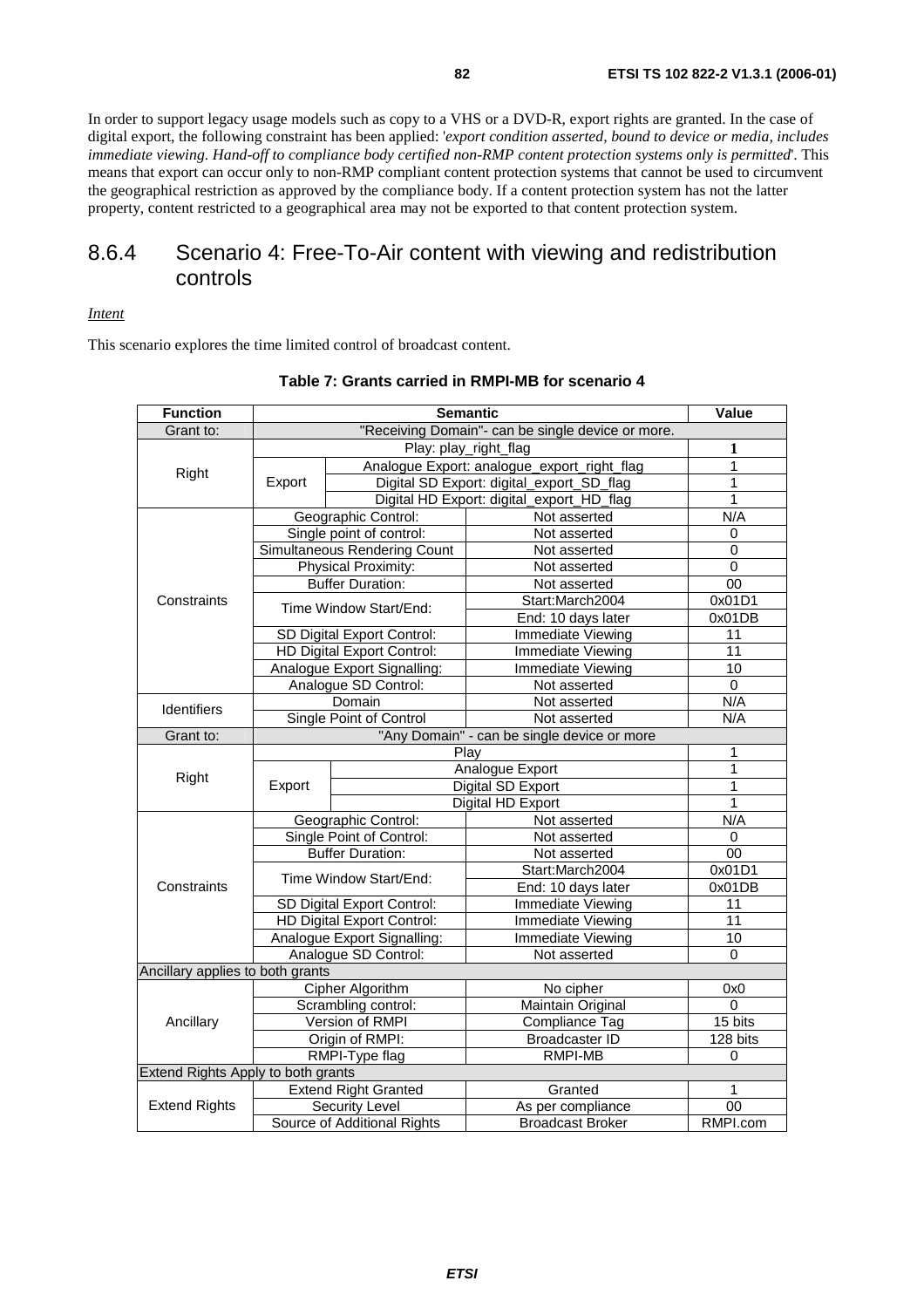- Domain Id will carry the identifier of the Receiving Domain.
- RMPI-Type flag will be 1 (i.e. RMPI-M).

#### *Comments*

Export only permitted through external copy protection system for immediate viewing purposes.

"Extend Rights" is granted to allow the user to extend the content viewing window.

The grant to the Receiving Domain could be omitted in both RMPI-MB and RMPI-M since the business model makes no distinction between Receiving Domain and Any Domain.

## 8.6.5 Scenario 5: Free-To-Air broadcast without support for legacy receivers

*Intent*

This scenario assumes a wide use of RMPI. There is no need to support legacy devices and therefore there is no need to grant export rights.

| <b>Function</b>    | <b>Semantic</b>             |                                             |                                             | <b>Value</b>   |
|--------------------|-----------------------------|---------------------------------------------|---------------------------------------------|----------------|
| Grant to:          |                             |                                             |                                             |                |
|                    |                             | Play: play_right_flag                       |                                             | 1              |
|                    |                             |                                             | Analogue Export: analogue_export_right_flag | $\mathbf 0$    |
| Right              | Export                      |                                             | Digital SD Export: digital_export_SD_flag   | $\overline{0}$ |
|                    |                             |                                             | Digital HD Export: digital_export_HD_flag   | $\overline{0}$ |
|                    |                             | Geographic Control:                         | Not asserted                                | N/A            |
|                    |                             | Single point of control:                    | Not asserted                                | 0              |
|                    |                             | Simultaneous Rendering Count                | Not asserted                                | $\overline{0}$ |
|                    |                             | Physical Proximity:                         | Not asserted                                | $\Omega$       |
|                    |                             | <b>Buffer Duration:</b>                     | Not asserted                                | 00             |
| Constraints        |                             | Time Window Start/End:                      | Start: Not asserted                         | 0x0000         |
|                    |                             |                                             | End: Not asserted                           | 0xFFFF         |
|                    | SD Digital Export Control:  |                                             | Not asserted                                | 00             |
|                    | HD Digital Export Control:  |                                             | Not asserted                                | 00             |
|                    | Analogue Export Signalling: |                                             | Not asserted                                | 00             |
|                    |                             | Analogue SD Control:                        | Not asserted                                | $\Omega$       |
| <b>Identifiers</b> |                             | Domain                                      | Not asserted                                | N/A            |
|                    |                             | Single Point of Control                     | Not asserted                                | N/A            |
| Grant to:          |                             | "Any Domain" - can be single device or more |                                             |                |
|                    | Play                        |                                             |                                             | 1              |
| Right              |                             |                                             | Analogue Export                             | 0              |
|                    | Export                      |                                             | Digital SD Export                           | $\overline{0}$ |
|                    |                             | Digital HD Export                           |                                             | $\Omega$       |
| Constraints        |                             | Geographic Control:                         | Not asserted                                | N/A            |
|                    | Single Point of Control:    |                                             | Not asserted                                | 0              |
|                    | <b>Buffer Duration:</b>     |                                             | Not asserted                                | 00             |
|                    | Time Window Start/End:      |                                             | Start: Not asserted                         | 0x0000         |
|                    |                             |                                             | End: Not asserted                           | 0xFFFF         |
|                    |                             | SD Digital Export Control:                  | Not asserted                                | 00             |
|                    |                             | HD Digital Export Control:                  | Not asserted                                | $00\,$         |
|                    |                             | Analogue Export Signalling:                 | Not asserted                                | 00             |
|                    | Analogue SD Control:        |                                             | Not asserted                                | $\Omega$       |

### **Table 8: Grants carried in RMPI-MB for scenario 5**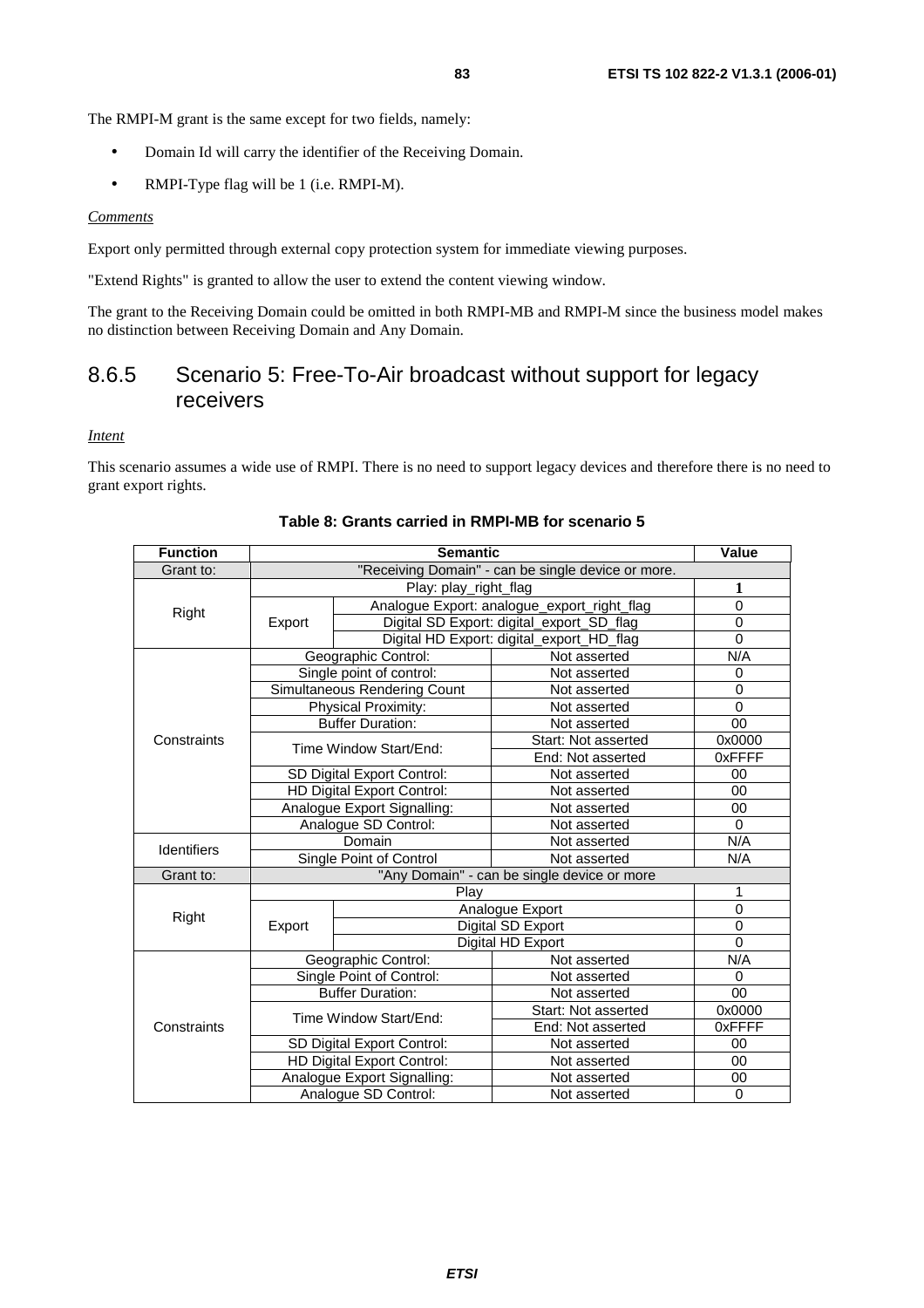| <b>Function</b>                    |                             | Value                             |                                                             |                 |
|------------------------------------|-----------------------------|-----------------------------------|-------------------------------------------------------------|-----------------|
| Grant to:                          |                             |                                   | "Receiving Domain" - can be single device or more.          |                 |
|                                    |                             | 1                                 |                                                             |                 |
| Right                              |                             |                                   | Analogue Export: analogue_export_right_flag                 | $\overline{0}$  |
|                                    | Export                      |                                   | Digital SD Export: digital_export_SD_flag                   | 0               |
|                                    |                             |                                   | Digital HD Export: digital_export_HD_flag                   | $\mathbf 0$     |
|                                    |                             | Geographic Control:               | Not asserted                                                | N/A             |
|                                    |                             | Single point of control:          | Not asserted                                                | 0               |
|                                    |                             | Simultaneous Rendering Count      | Not asserted                                                | $\mathbf 0$     |
|                                    |                             | Physical Proximity:               | Not asserted                                                | $\overline{0}$  |
|                                    |                             | <b>Buffer Duration:</b>           | Not asserted                                                | $\overline{00}$ |
| Constraints                        |                             | Time Window Start/End:            | Start: Not asserted                                         | 0x0000          |
|                                    |                             |                                   | End: Not asserted                                           | 0xFFFF          |
|                                    |                             | SD Digital Export Control:        | Not asserted                                                | 00              |
|                                    |                             | <b>HD Digital Export Control:</b> | Not asserted                                                | 00              |
|                                    |                             | Analogue Export Signalling:       | Not asserted                                                | 00              |
|                                    |                             | Analogue SD Control:              | Not asserted                                                | $\Omega$        |
| Identifiers                        | Domain                      |                                   | Not asserted                                                | N/A             |
|                                    | Single Point of Control     |                                   | Not asserted<br>"Any Domain" - can be single device or more | N/A             |
| Grant to:                          |                             |                                   |                                                             |                 |
|                                    | Play                        |                                   |                                                             | 1               |
| Right                              |                             |                                   | Analogue Export                                             | 0               |
|                                    | Export                      | Digital SD Export                 | 0                                                           |                 |
|                                    |                             |                                   | Digital HD Export                                           | 0               |
|                                    | Geographic Control:         |                                   | Not asserted                                                | N/A             |
|                                    | Single Point of Control:    |                                   | Not asserted                                                | 0               |
|                                    | <b>Buffer Duration:</b>     |                                   | Not asserted                                                | 00              |
|                                    | Time Window Start/End:      |                                   | Start: Not asserted                                         | 0x0000          |
| Constraints                        |                             |                                   | End: Not asserted                                           | 0xFFFF          |
|                                    | SD Digital Export Control:  |                                   | Not asserted                                                | 00              |
|                                    |                             | HD Digital Export Control:        | Not asserted                                                | 00              |
|                                    |                             | Analogue Export Signalling:       | Not asserted                                                | 00              |
|                                    | Analogue SD Control:        |                                   | Not asserted                                                | $\Omega$        |
| Ancillary applies to both grants   |                             |                                   |                                                             |                 |
|                                    |                             | Cipher Algorithm                  | No cipher                                                   | 0x0             |
|                                    |                             | Scrambling control:               | Maintain Original                                           | $\Omega$        |
| Ancillary                          |                             | Version of RMPI                   | Compliance Tag                                              | 15 bits         |
|                                    | Origin of RMPI:             |                                   | <b>Broadcaster ID</b>                                       | 128 bits        |
|                                    | RMPI-Type flag              |                                   | RMPI-MB                                                     | 0               |
| Extend Rights Apply to both grants |                             |                                   |                                                             |                 |
|                                    |                             | <b>Extend Right Granted</b>       | Not granted                                                 | 0               |
| <b>Extend Rights</b>               |                             | Security Level                    | As per compliance                                           | 00              |
|                                    | Source of Additional Rights |                                   | Not granted                                                 | Null            |

- Domain Id will carry the identifier of the Receiving Domain.
- RMPI-Type flag will be 1 (i.e. RMPI-M).

#### *Comments*

"Extend Rights" is not granted since the only new right the user may be granted is an export right.

The grant to the Receiving Domain could be omitted in both RMPI-MB and RMPI-M since the business model makes no distinction between Receiving Domain and Any Domain.

## 8.6.6 Scenario 6: Free-To-Air live streaming

### *Intent*

Public service content is streamed in the clear over the Internet for immediate viewing only. This is currently the situation for some public service radio services.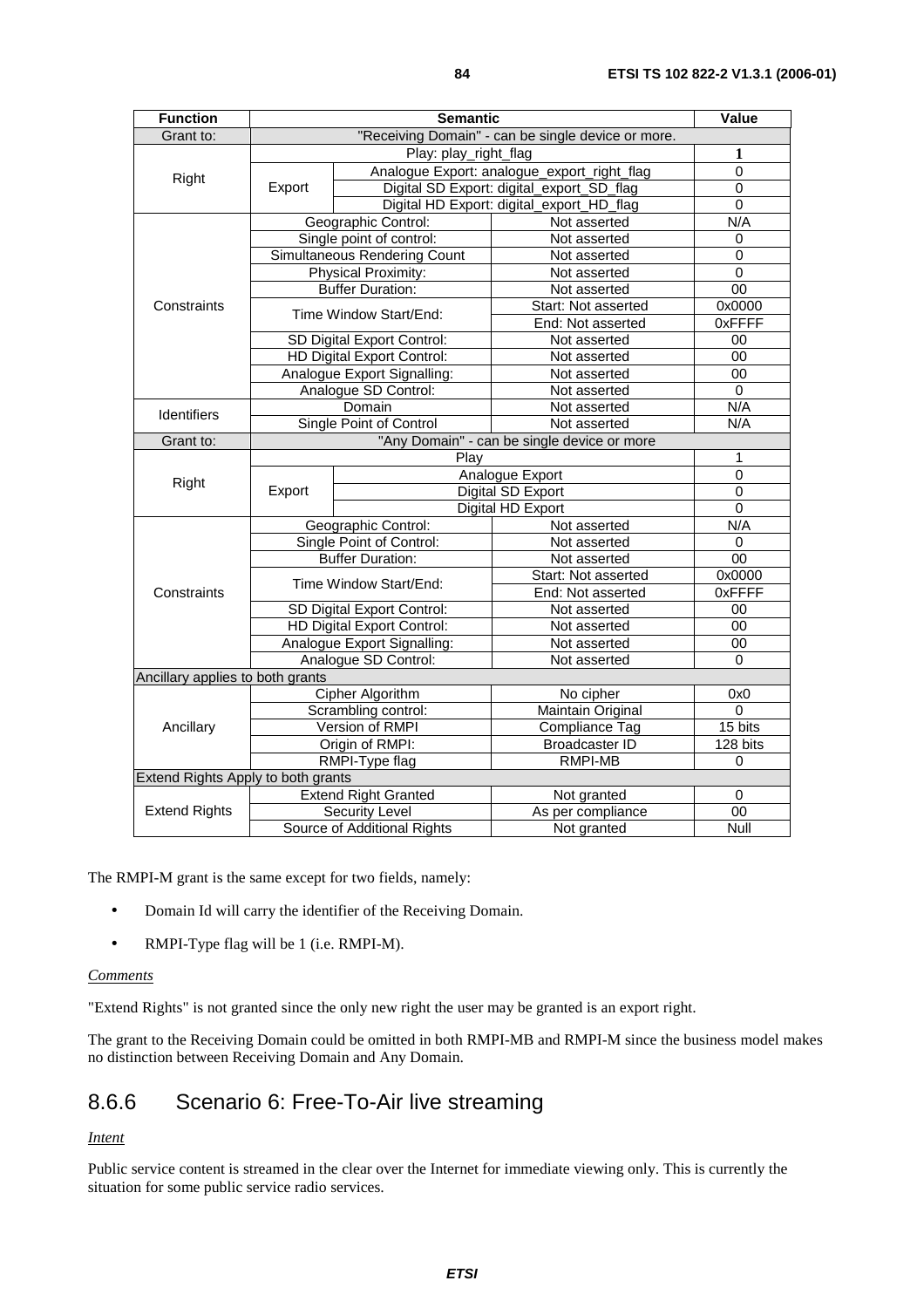| <b>Function</b>                    |                                             | Value                             |                                             |                |  |
|------------------------------------|---------------------------------------------|-----------------------------------|---------------------------------------------|----------------|--|
| Grant to:                          |                                             |                                   |                                             |                |  |
|                                    | Play: play_right_flag                       |                                   |                                             | 1              |  |
| Right                              |                                             |                                   | Analogue Export: analogue_export_right_flag | $\overline{0}$ |  |
|                                    | Export                                      |                                   | Digital SD Export: digital_export_SD_flag   | 0              |  |
|                                    |                                             |                                   | Digital HD Export: digital_export_HD_flag   | 0              |  |
|                                    |                                             | Geographic Control:               | Not asserted                                | N/A            |  |
|                                    |                                             | Single point of control:          | Not asserted                                | 0              |  |
|                                    |                                             | Simultaneous Rendering Count      | Not asserted                                | 0              |  |
|                                    |                                             | <b>Physical Proximity:</b>        | Asserted                                    | $\mathbf{1}$   |  |
|                                    |                                             | <b>Buffer Duration:</b>           | Immediate Viewing                           | 10             |  |
| Constraints                        |                                             | Time Window Start/End:            | Start: Not asserted                         | 0x0000         |  |
|                                    |                                             |                                   | End: Not asserted                           | 0xFFFF         |  |
|                                    |                                             | SD Digital Export Control:        | Not asserted                                | 00             |  |
|                                    |                                             | HD Digital Export Control:        | Not asserted                                | 00             |  |
|                                    |                                             | Analogue Export Signalling:       | Not asserted                                | $00\,$         |  |
|                                    |                                             | Analogue SD Control:              | Not asserted                                | 0              |  |
| <b>Identifiers</b>                 | Domain                                      |                                   | Not asserted                                | N/A            |  |
|                                    |                                             | Single Point of Control           | Not asserted                                | N/A            |  |
| Grant to:                          | "Any Domain" - can be single device or more |                                   |                                             |                |  |
|                                    |                                             | 0                                 |                                             |                |  |
| Right                              |                                             |                                   | Analogue Export                             | $\overline{0}$ |  |
|                                    | Export                                      |                                   | Digital SD Export                           | $\overline{0}$ |  |
|                                    |                                             |                                   | Digital HD Export                           | 0              |  |
|                                    | Geographic Control:                         |                                   | Not asserted                                | N/A            |  |
|                                    | Single Point of Control:                    |                                   | Not asserted                                | 0              |  |
|                                    | <b>Buffer Duration:</b>                     |                                   | Not asserted                                | 00             |  |
|                                    | Time Window Start/End:                      |                                   | Start: Not asserted                         | 0x0000         |  |
| Constraints                        |                                             |                                   | End: Not asserted                           | 0xFFFF         |  |
|                                    | SD Digital Export Control:                  |                                   | Not asserted                                | 00             |  |
|                                    |                                             | <b>HD Digital Export Control:</b> | Not asserted                                | 00             |  |
|                                    |                                             | Analogue Export Signalling:       | Not asserted                                | 00             |  |
|                                    | Analogue SD Control:                        |                                   | Not asserted                                | $\Omega$       |  |
| Ancillary applies to both grants   |                                             |                                   |                                             |                |  |
|                                    |                                             | Cipher Algorithm                  | No cipher                                   | 0x0            |  |
| Ancillary                          |                                             | Scrambling control:               | Maintain Original                           | 0              |  |
|                                    |                                             | Version of RMPI                   | Compliance Tag                              | 15 bits        |  |
|                                    | Origin of RMPI:                             |                                   | <b>Broadcaster ID</b>                       | 128 bits       |  |
|                                    |                                             | RMPI-Type flag                    | RMPI-MB                                     | 0              |  |
| Extend Rights Apply to both grants |                                             |                                   |                                             |                |  |
|                                    |                                             | <b>Extend Right Granted</b>       | Not Granted                                 | 0              |  |
| <b>Extend Rights</b>               |                                             | Security Level                    | As per compliance                           | 00             |  |
|                                    | Source of Additional Rights                 |                                   | Null (not granted)                          | Null           |  |

| Table 9: Grants carried in RMPI-MB for scenario 6 |
|---------------------------------------------------|
|---------------------------------------------------|

- Domain Id will carry the identifier of the Receiving Domain.
- RMPI-Type flag will be 1 (i.e. RMPI-M).

### *Comments*

Since content is meant only for immediate viewing, there is no need to grant rights to domains other than the receiving one.

The proximity control is aimed at preventing live redistribution via Wide Area Networks.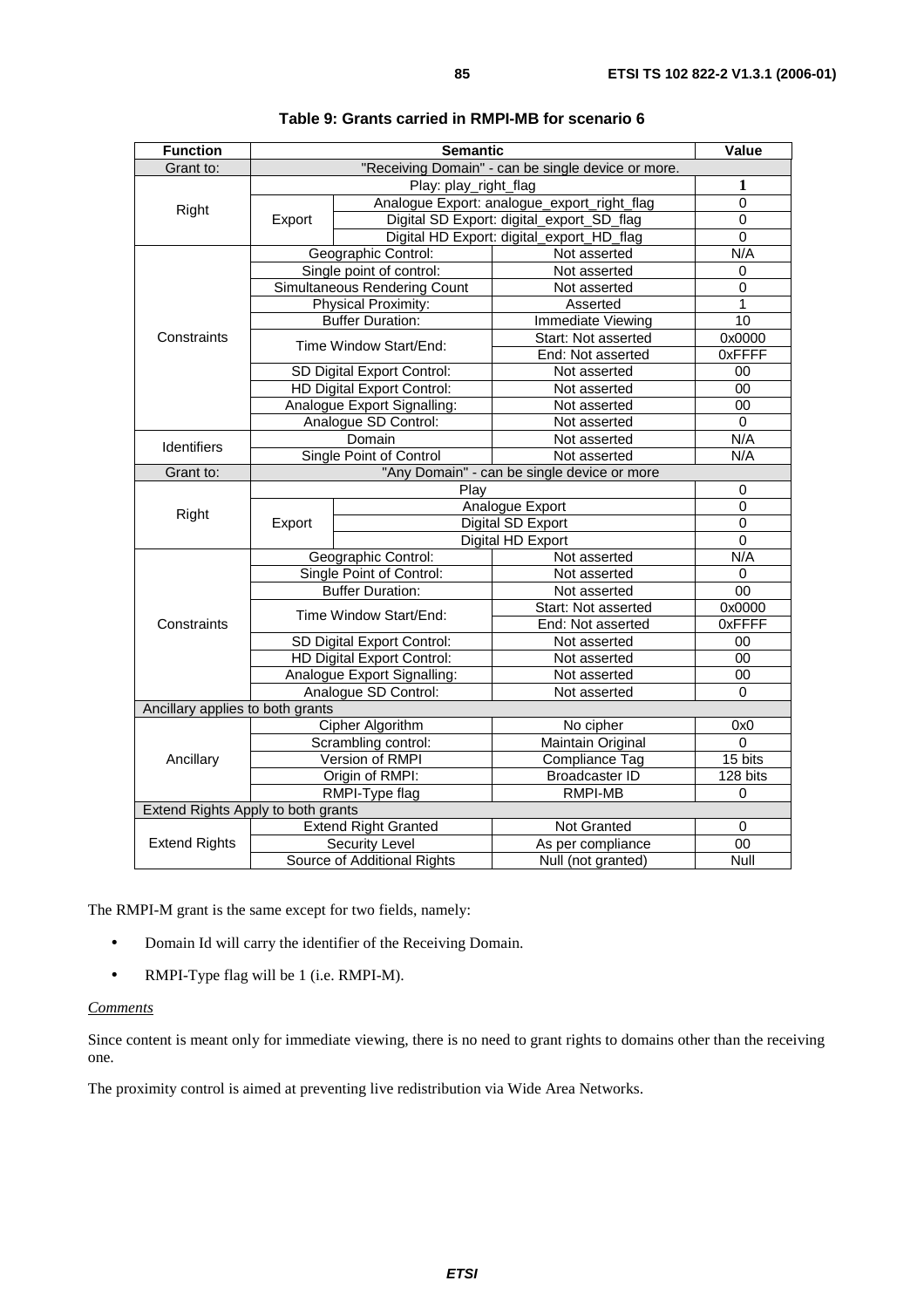# 8.6.7 Scenario 7: Scrambled Free-To-Air

*Intent*

Scrambled Free-To-Air content is broadcast carrying RMPI-MB. If the user has registered, the receiver hands over content to the user's private domain. Content is descrambled in the receiver.

This model is similar to the Japanese Free-To-Air broadcast where content is scrambled for transmission.

| <b>Function</b>                    |                                                     | Value                                                 |                                                                     |                   |
|------------------------------------|-----------------------------------------------------|-------------------------------------------------------|---------------------------------------------------------------------|-------------------|
| Grant to:                          |                                                     |                                                       |                                                                     |                   |
| Right                              | Play: play_right_flag                               |                                                       |                                                                     | $\mathbf{1}$      |
|                                    |                                                     |                                                       | Analogue Export: analogue_export_right_flag                         | $\mathbf{1}$      |
|                                    | Export                                              |                                                       | Digital SD Export: digital_export_SD_flag                           | 1                 |
|                                    |                                                     |                                                       | Digital HD Export: digital_export_HD_flag                           | 1                 |
|                                    |                                                     | Geographic Control:                                   | Not asserted                                                        | N/A               |
|                                    |                                                     | Single point of control:                              | Not asserted                                                        | 0                 |
|                                    |                                                     | Simultaneous Rendering Count                          | Not asserted                                                        | 0                 |
|                                    |                                                     | <b>Physical Proximity:</b><br><b>Buffer Duration:</b> | Not asserted                                                        | $\Omega$<br>00    |
|                                    |                                                     |                                                       | Not asserted<br>Start: Not asserted                                 | 0x0000            |
|                                    |                                                     | Time Window Start/End:                                | End: Not asserted                                                   | 0xFFFF            |
| Constraints                        |                                                     |                                                       | Device /media bound +                                               |                   |
|                                    |                                                     | SD Digital Export Control:                            | immediate viewing through Ext<br>СP                                 | 10                |
|                                    |                                                     | HD Digital Export Control:                            | Device /media bound +<br>immediate viewing through Ext<br><b>CP</b> | 10                |
|                                    | Analogue Export Signalling:                         |                                                       | Not asserted                                                        | 00                |
|                                    | Analogue SD Control:                                |                                                       | Not asserted                                                        | 0                 |
| Identifiers                        | Domain                                              |                                                       | Not asserted                                                        | N/A               |
|                                    | <b>Single Point of Control</b><br>Not asserted      |                                                       |                                                                     | N/A               |
| Grant to:                          |                                                     |                                                       | "Any Domain" - can be single device or more                         |                   |
|                                    | Play<br>Analogue Export                             |                                                       |                                                                     | 0                 |
| Right                              | Export                                              |                                                       |                                                                     | 0                 |
|                                    |                                                     |                                                       | <b>Digital SD Export</b><br>Digital HD Export                       | 0<br>$\Omega$     |
|                                    | Geographic Control:                                 |                                                       | Not asserted                                                        | N/A               |
|                                    |                                                     |                                                       | Not asserted                                                        | 0                 |
|                                    | Single Point of Control:<br><b>Buffer Duration:</b> |                                                       | Not asserted                                                        | 00                |
|                                    |                                                     |                                                       | Start: Not asserted                                                 | 0x0000            |
| Constraints                        | Time Window Start/End:                              |                                                       | End: Not asserted                                                   | 0xFFFF            |
|                                    | SD Digital Export Control:                          |                                                       | Not asserted                                                        | 00                |
|                                    |                                                     | <b>HD Digital Export Control:</b>                     | Not asserted                                                        | 00                |
|                                    |                                                     | Analogue Export Signalling:                           | Not asserted                                                        | 00                |
|                                    | Analogue SD Control:                                |                                                       | Not asserted                                                        | $\Omega$          |
| Ancillary applies to both grants   |                                                     |                                                       |                                                                     |                   |
|                                    | Cipher Algorithm                                    |                                                       | No cipher                                                           | 0x0               |
|                                    | Scrambling control:                                 |                                                       | Change scrambling                                                   | 1                 |
| Ancillary                          |                                                     | Version of RMPI                                       | <b>Compliance Tag</b>                                               | $15 \text{ bits}$ |
|                                    | Origin of RMPI:                                     |                                                       | <b>Broadcaster ID</b>                                               | 128 bits          |
|                                    |                                                     | RMPI-Type flag                                        | <b>RMPI-MB</b>                                                      | $\Omega$          |
| Extend Rights Apply to both grants |                                                     | <b>Extend Right Granted</b>                           | Not Granted                                                         | 0                 |
| <b>Extend Rights</b>               |                                                     | <b>Security Level</b>                                 | As per compliance                                                   | 00                |
|                                    |                                                     |                                                       | Null (not granted)                                                  | Null              |
|                                    | Source of Additional Rights                         |                                                       |                                                                     |                   |

|  |  | Table 10: Grants carried in RMPI-MB for scenario 7 |  |
|--|--|----------------------------------------------------|--|
|  |  |                                                    |  |

The RMPI-M grant is the same except for two fields, namely:

- Domain Id will carry the identifier of the Receiving Domain.
- RMPI-Type flag will be 1 (i.e. RMPI-M).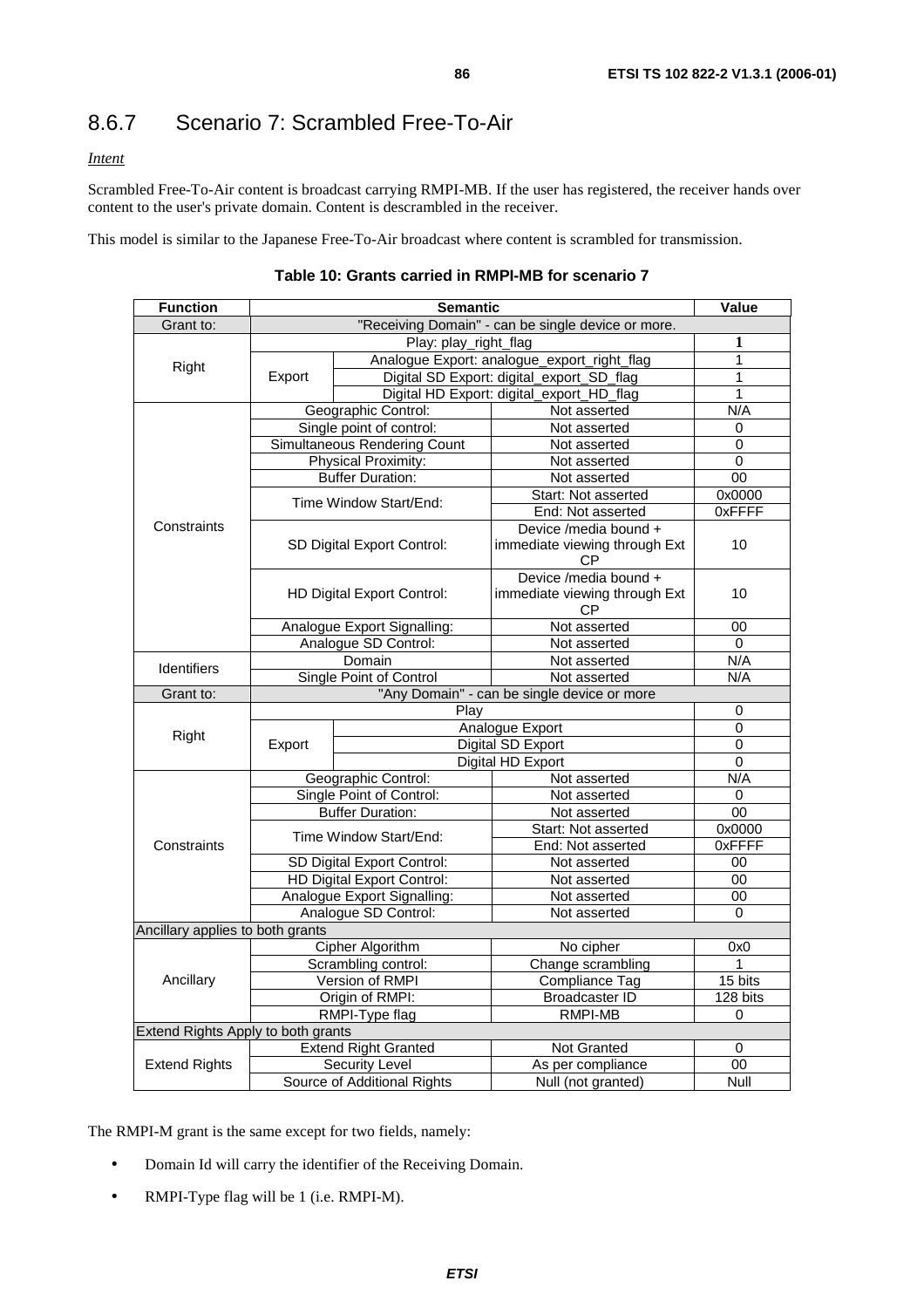#### *Comments*

The scrambling control is set to "*change scrambling*" so that content is descrambled in the receiver. The receiver knows which scrambling algorithm was originally used (e.g. M2 or Camellia). Since the cipher field is set to "*no cipher*", the receiver will not re-scramble the content but hand it over in the clear to the TVA-RMP system.

**"**Digital Export" is granted but only to copy protection systems authorized by the compliance body. The external copy protection system will apply the "*immediate viewing*" or "*bound to device/media*" restriction.

No rights are granted to Any Domain so as to prevent unauthorized redistribution, which is the primary reason why the content was scrambled over transmission.

### 8.6.8 Scenario 8: Pay-TV subscription with limited number of simultaneous consumptions

#### *Intent*

Content is broadcast under the control of a CA system and the pay-TV receiver manages the handover of control to the TV-Anytime RMP system in order to enable persistent content protection in the Receiving Domain.

The contract between the pay-TV provider and the subscriber which is enforced through the CA system stipulates that simultaneous rendering of the services is limited to a certain number (2 in this example) of rendering devices. The RMP system is used to enforce this rule in the Receiving Domain.

| <b>Function</b>    | <b>Semantic</b>             |                              |                                                    | Value       |
|--------------------|-----------------------------|------------------------------|----------------------------------------------------|-------------|
| Grant to:          |                             |                              | "Receiving Domain" - can be single device or more. |             |
|                    |                             | Play: play_right_flag        |                                                    | 1           |
| Right              |                             |                              | Analogue Export: analogue_export_right_flag        | 1           |
|                    | Export                      |                              | Digital SD Export: digital_export_SD_flag          | 1           |
|                    |                             |                              | Digital HD Export: digital_export_HD_flag          | 1           |
|                    |                             | Geographic Control:          | Not asserted                                       | N/A         |
|                    |                             | Single point of control:     | Asserted                                           | 1           |
|                    |                             | Simultaneous Rendering Count | Asserted                                           | 2           |
|                    |                             | Physical Proximity:          | Asserted                                           | 1           |
|                    |                             | <b>Buffer Duration:</b>      | Not asserted                                       | 00          |
| Constraints        |                             |                              | Start: 01 June 2005                                | 0x0205      |
|                    | Time Window Start/End:      |                              | End: 30 June 2005                                  | 0x0222      |
|                    | SD Digital Export Control:  |                              | Asserted: immediate viewing                        | 11          |
|                    | HD Digital Export Control:  |                              | Asserted: immediate viewing                        | 11          |
|                    | Analogue Export Signalling: |                              | Not asserted                                       | 00          |
|                    | Analogue SD Control:        |                              | Not asserted                                       | $\Omega$    |
| <b>Identifiers</b> | Domain                      |                              | Not asserted                                       | N/A         |
|                    |                             | Single Point of Control      | Not asserted                                       | N/A         |
| Grant to:          |                             |                              | "Any Domain" - can be single device or more        |             |
|                    |                             | Play                         |                                                    | 0           |
| Right              |                             |                              | Analogue Export                                    | $\Omega$    |
|                    | Export                      |                              | Digital SD Export                                  | $\Omega$    |
|                    |                             |                              | Digital HD Export                                  | $\Omega$    |
|                    |                             | Geographic Control:          | Not asserted                                       | N/A         |
|                    |                             | Single Point of Control:     | Not asserted                                       | $\Omega$    |
|                    |                             | <b>Buffer Duration:</b>      | Not asserted                                       | 00          |
|                    |                             | Time Window Start/End:       | Start: Not asserted                                | 0x0000      |
| Constraints        |                             |                              | End: Not asserted                                  | 0xFFFF      |
|                    |                             | SD Digital Export Control:   | Not asserted                                       | 00          |
|                    |                             | HD Digital Export Control:   | Not asserted                                       | 00          |
|                    |                             | Analogue Export Signalling:  | Not asserted                                       | 00          |
|                    | Analogue SD Control:        |                              | Not asserted                                       | $\mathbf 0$ |

### **Table 11: Grants carried in RMPI-MB for scenario 8**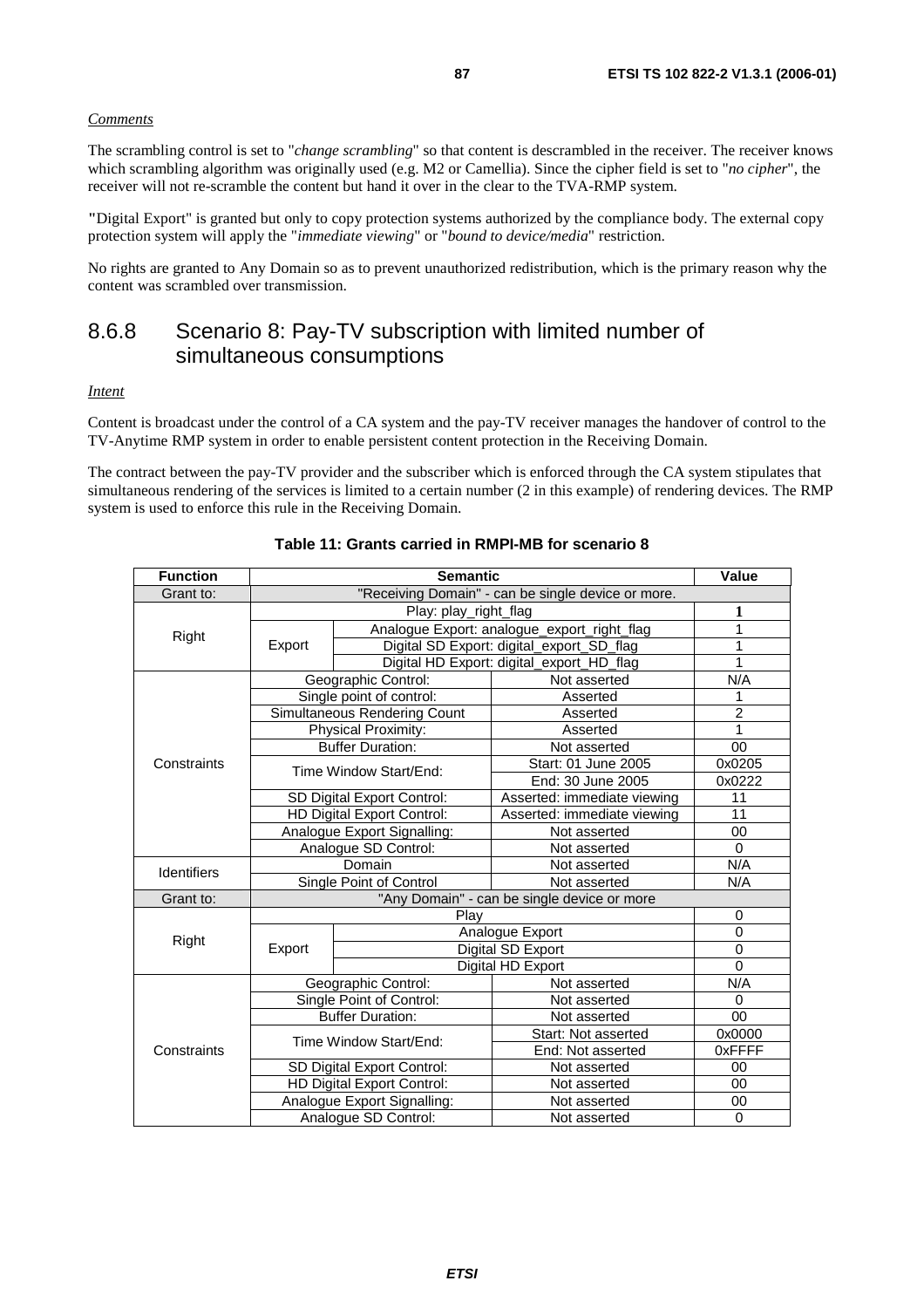| <b>Function</b>                    |                                             | Value                        |                                             |                 |
|------------------------------------|---------------------------------------------|------------------------------|---------------------------------------------|-----------------|
| Grant to:                          |                                             |                              |                                             |                 |
|                                    |                                             | 1                            |                                             |                 |
| Right                              | Analogue Export: analogue_export_right_flag |                              |                                             | 1               |
|                                    | Export                                      |                              | Digital SD Export: digital_export_SD_flag   | 1               |
|                                    |                                             |                              | Digital HD Export: digital_export_HD_flag   | 1               |
|                                    |                                             | Geographic Control:          | Not asserted                                | N/A             |
|                                    |                                             | Single point of control:     | Asserted                                    | 1               |
|                                    |                                             | Simultaneous Rendering Count | Asserted                                    | $\overline{2}$  |
|                                    |                                             | Physical Proximity:          | Asserted                                    | 1               |
|                                    |                                             | <b>Buffer Duration:</b>      | Not asserted                                | 00              |
| Constraints                        |                                             | Time Window Start/End:       | Start: 01 June 2005                         | 0x0205          |
|                                    |                                             |                              | End: 30 June 2005                           | 0x0222          |
|                                    |                                             | SD Digital Export Control:   | Asserted: immediate viewing                 | 11              |
|                                    |                                             | HD Digital Export Control:   | Asserted: immediate viewing                 | $\overline{11}$ |
|                                    |                                             | Analogue Export Signalling:  | Not asserted                                | 00              |
|                                    |                                             | Analogue SD Control:         | Not asserted                                | $\Omega$        |
| Identifiers                        | Domain                                      |                              | Not asserted                                | N/A             |
|                                    | Single Point of Control                     |                              | Not asserted                                | N/A             |
| Grant to:                          |                                             |                              | "Any Domain" - can be single device or more |                 |
|                                    | Play                                        |                              |                                             | 0               |
| Right                              | Export                                      |                              | Analogue Export                             | $\mathbf 0$     |
|                                    |                                             |                              | Digital SD Export                           | 0               |
|                                    |                                             |                              | Digital HD Export                           | $\mathbf 0$     |
|                                    | Geographic Control:                         |                              | Not asserted                                | N/A             |
|                                    | Single Point of Control:                    |                              | Not asserted                                | $\Omega$        |
|                                    | <b>Buffer Duration:</b>                     |                              | Not asserted                                | 00              |
|                                    | Time Window Start/End:                      |                              | Start: Not asserted                         | 0x0000          |
| Constraints                        |                                             |                              | End: Not asserted                           | 0xFFFF          |
|                                    | SD Digital Export Control:                  |                              | Not asserted                                | 00              |
|                                    | HD Digital Export Control:                  |                              | Not asserted                                | 00              |
|                                    | Analogue Export Signalling:                 |                              | Not asserted                                | 00              |
|                                    |                                             | Analogue SD Control:         | Not asserted                                | $\Omega$        |
| Ancillary applies to both grants   |                                             |                              |                                             |                 |
|                                    |                                             | <b>Cipher Algorithm</b>      | <b>AES</b>                                  | 0x1             |
|                                    |                                             | Scrambling control:          | Change scrambling                           | 1               |
| Ancillary                          |                                             | Version of RMPI              | <b>Compliance Tag</b>                       | 15 bits         |
|                                    |                                             | Origin of RMPI:              | <b>Broadcaster ID</b>                       | 128 bits        |
|                                    |                                             | RMPI-Type flag               | RMPI-MB                                     | 0               |
| Extend Rights Apply to both grants |                                             |                              |                                             |                 |
|                                    |                                             | <b>Extend Right Granted</b>  | Not Granted                                 | 0               |
| <b>Extend Rights</b>               |                                             | Security Level               | As per compliance                           | 00              |
|                                    | Source of Additional Rights                 |                              | Null (not granted)                          | Null            |

- Domain Id will carry the identifier of the Receiving Domain.
- RMPI-Type flag will be 1 (i.e. RMPI-M).
- Single Point of Control Id will carry the identifier of the device that is the Single Point of Control.

#### *Comments*

This example assumes that the CA system uses RMPI-MB to convey rights to the domain. In practice, this may not happen since those rights might be carried in proprietary CA messages. Therefore, in such a case, there would be no RMPI-MB.

Since the initial acquisition of the content is governed by a CA system, rights are only granted to the Receiving Domain.

"Analogue Export" is granted to address legacy analogue displays. The Analogue\_Export\_Signalling condition is not asserted in order to enable export of the content to VHS tapes.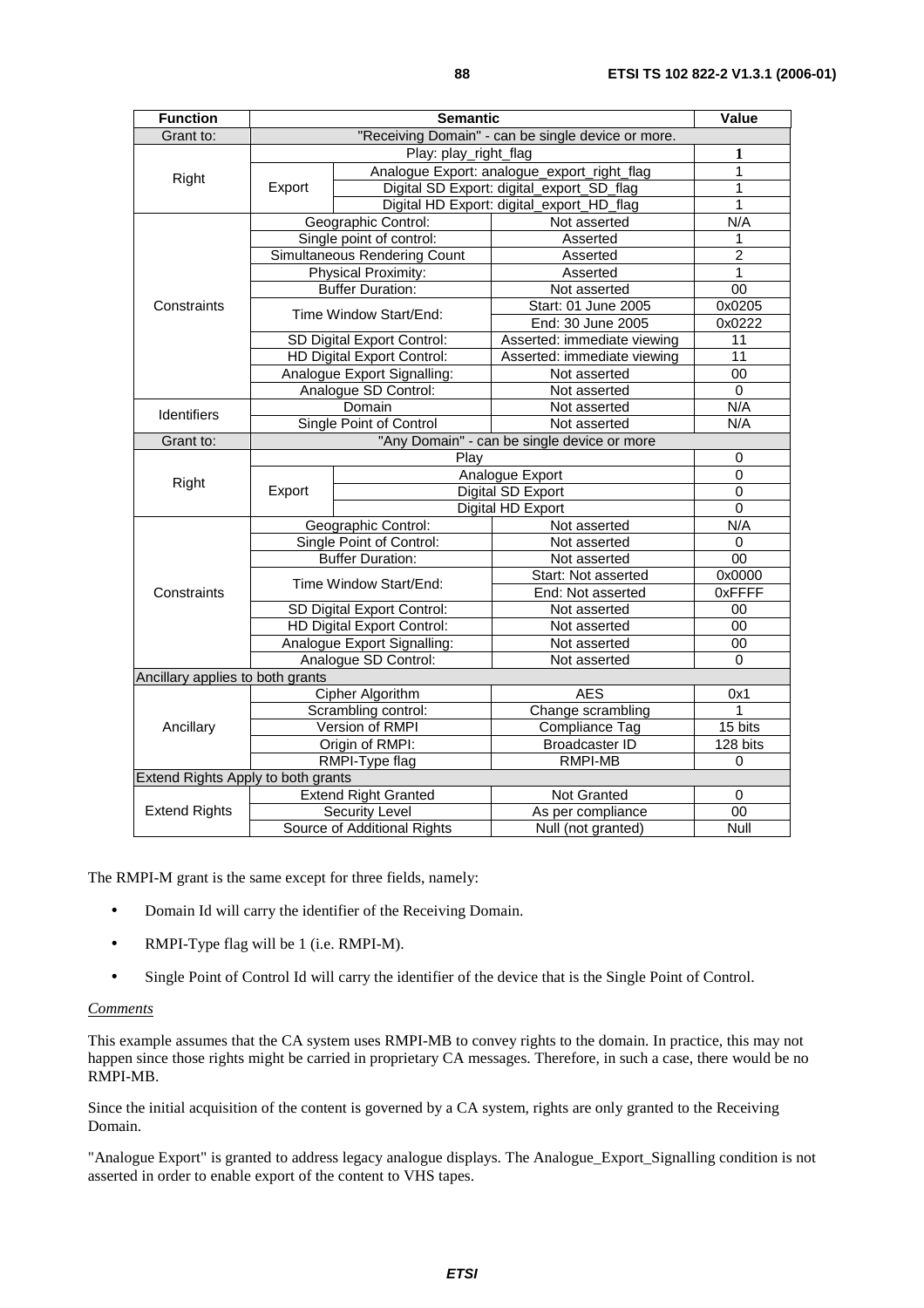"SD Digital Export" and "HD Digital Export" are granted to address digital displays that are not TVA-RMP compliant. The SD and HD digital export controls are set to "*export condition asserted, immediate viewing only. Hand-off to compliance body certified non-RMP content protection system only is permitted*". This is to ensure that no further copies of the content are made when digital export occurs.

"Single Point of Control" is asserted to enable simultaneous rendering count. The simultaneous rendering count condition is set to "2". This is to ensure persistence of the incoming CA usage rules in the Receiving Domain.

"Proximity Control" is asserted because the pay-TV contract does not allow content retransmission over a Wide-Area-Network.

The "Time Window" is asserted so that the grant is only valid for the period of entitlement as expressed by the CA. Since the time window is asserted, the buffer duration condition is not asserted.

The scrambling control bit is set to "*1*" to indicate that the broadcast scrambling has to be replaced by the cipher as specified by the cipher field.

### 8.6.9 Scenario 9: Push Content

*Intent*

Content is pushed to the Receiving Domain without any rendering rights ("Play", "Analogue Export", "HD Digital Export", "SD Digital Export") in a speculative manner by the service provider. "Extend Rights" is granted so that the user can acquire those rendering rights on an individual basis.

When the user wishes to view the content, the Extent Rights right is exercised. The RMP subsystem in the PDR contacts the source of additional rights (the CA system) so that the transaction to acquire the new rights is performed via the device user interface.

In the background, the CA system authorizes the user and generates new grants expressed in a new instance of RMPI-M.

| <b>Function</b> |                                                    | <b>Semantic</b>             |                                             |          |
|-----------------|----------------------------------------------------|-----------------------------|---------------------------------------------|----------|
| Grant to:       | "Receiving Domain" - can be single device or more. |                             |                                             |          |
|                 |                                                    | Play: play_right_flag       |                                             | $\bf{0}$ |
| Right           |                                                    |                             | Analogue Export: analogue_export_right_flag | 0        |
|                 | Export                                             |                             | Digital SD Export: digital_export_SD_flag   | $\Omega$ |
|                 |                                                    |                             | Digital HD Export: digital_export_HD_flag   | $\Omega$ |
|                 |                                                    | Geographic Control:         | Not asserted                                | N/A      |
|                 | Single point of control:                           |                             | Not asserted                                | 0        |
|                 | Simultaneous Rendering Count                       |                             | Not asserted                                | 0        |
|                 | <b>Physical Proximity:</b>                         |                             | Not asserted                                | 0        |
|                 | <b>Buffer Duration:</b>                            |                             | Not asserted                                | 00       |
| Constraints     | Time Window Start/End:                             |                             | Start: Not asserted                         | 0x0000   |
|                 |                                                    |                             | End: Not asserted                           | 0xFFFF   |
|                 | SD Digital Export Control:                         |                             | Not asserted                                | 00       |
|                 |                                                    | HD Digital Export Control:  | Not asserted                                | 00       |
|                 |                                                    | Analogue Export Signalling: | Not asserted                                | 00       |
|                 |                                                    | Analogue SD Control:        | Not asserted                                | $\Omega$ |
| Identifiers     |                                                    | Domain                      | Not asserted                                | N/A      |
|                 |                                                    | Single Point of Control     | Not asserted                                | N/A      |

### **Table 12: Grants carried in RMPI-MB for scenario 9**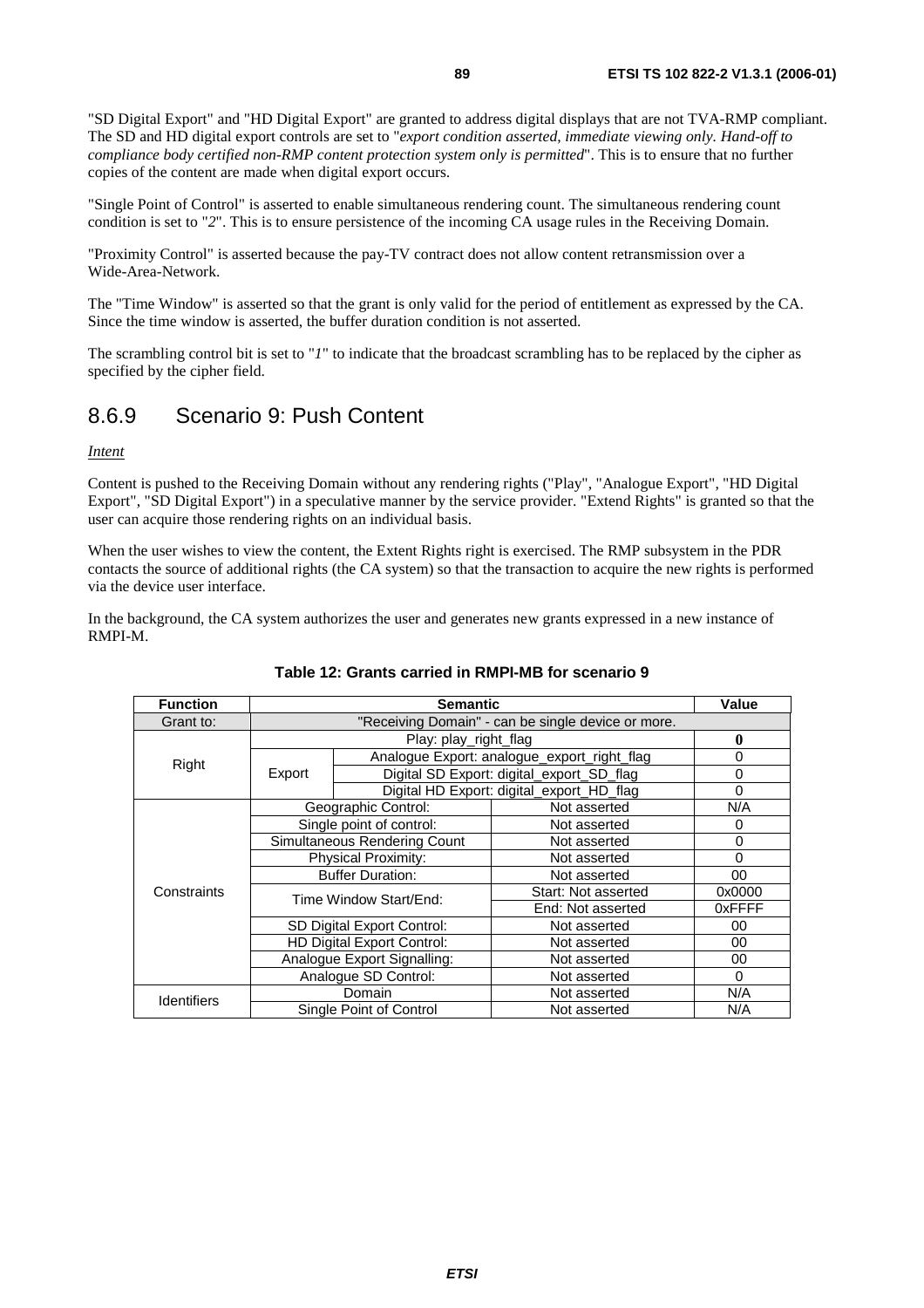| <b>Function</b>                    | <b>Semantic</b>                                                     |                              |                                                    | Value           |
|------------------------------------|---------------------------------------------------------------------|------------------------------|----------------------------------------------------|-----------------|
| Grant to:                          |                                                                     |                              | "Receiving Domain" - can be single device or more. |                 |
|                                    | Play: play_right_flag                                               |                              |                                                    | $\bf{0}$        |
|                                    | Analogue Export: analogue_export_right_flag                         |                              | 0                                                  |                 |
| Right                              | Export                                                              |                              | Digital SD Export: digital_export_SD_flag          | 0               |
|                                    |                                                                     |                              | Digital HD Export: digital_export_HD_flag          | $\mathbf 0$     |
|                                    |                                                                     | Geographic Control:          | Not asserted                                       | N/A             |
|                                    |                                                                     | Single point of control:     | Not asserted                                       | 0               |
|                                    |                                                                     | Simultaneous Rendering Count | Not asserted                                       | 0               |
|                                    |                                                                     | Physical Proximity:          | Not asserted                                       | $\overline{0}$  |
|                                    |                                                                     | <b>Buffer Duration:</b>      | Not asserted                                       | $\overline{00}$ |
| Constraints                        |                                                                     | Time Window Start/End:       | Start: Not asserted                                | 0x0000          |
|                                    |                                                                     |                              | End: Not asserted                                  | 0xFFFF          |
|                                    |                                                                     | SD Digital Export Control:   | Not asserted                                       | 00              |
|                                    |                                                                     | HD Digital Export Control:   | Not asserted                                       | $\overline{00}$ |
|                                    |                                                                     | Analogue Export Signalling:  | Not asserted                                       | 00              |
|                                    |                                                                     | Analogue SD Control:         | Not asserted                                       | 0               |
| <b>Identifiers</b>                 |                                                                     | Domain                       | Not asserted                                       | N/A             |
|                                    | Single Point of Control                                             |                              | Not asserted                                       | N/A             |
| Grant to:                          |                                                                     |                              | "Any Domain" - can be single device or more        |                 |
|                                    |                                                                     | 0                            |                                                    |                 |
| Right                              | Analogue Export<br>Export<br>Digital SD Export<br>Digital HD Export |                              |                                                    | $\overline{0}$  |
|                                    |                                                                     |                              |                                                    | 0               |
|                                    |                                                                     |                              |                                                    | 0               |
|                                    |                                                                     | Geographic Control:          | Not asserted                                       | N/A             |
|                                    | Single Point of Control:                                            |                              | Not asserted                                       | 0               |
|                                    | <b>Buffer Duration:</b>                                             |                              | Not asserted                                       | 00              |
|                                    | Time Window Start/End:                                              |                              | Start: Not asserted                                | 0x0000          |
| Constraints                        |                                                                     |                              | End: Not asserted                                  | 0xFFFF          |
|                                    | SD Digital Export Control:                                          |                              | Not asserted                                       | 00              |
|                                    |                                                                     | HD Digital Export Control:   | Not asserted                                       | 00              |
|                                    |                                                                     | Analogue Export Signalling:  | Not asserted                                       | 00              |
|                                    |                                                                     | Analogue SD Control:         | Not asserted                                       | 0               |
| Ancillary applies to both grants   |                                                                     |                              |                                                    |                 |
|                                    |                                                                     | Cipher Algorithm             | DVB CSA 2                                          | 0x4             |
|                                    |                                                                     | Scrambling control:          | Change scrambling                                  | $\overline{0}$  |
| Ancillary                          |                                                                     | Version of RMPI              | Compliance Tag                                     | 15 bits         |
|                                    |                                                                     | Origin of RMPI:              | <b>Broadcaster ID</b>                              | 128 bits        |
|                                    |                                                                     | RMPI-Type flag               | <b>RMPI-MB</b>                                     | 0               |
| Extend Rights Apply to both grants |                                                                     |                              |                                                    |                 |
|                                    |                                                                     | <b>Extend Right Granted</b>  | Granted                                            | 1               |
| <b>Extend Rights</b>               |                                                                     | Security Level               | As per compliance                                  | 00              |
|                                    | Source of Additional Rights                                         |                              | CA System Id                                       | CA A            |

The RMPI-M grant depends on the rights purchased by the user.

*Comments*

No rights are originally granted for the Receiving Domain and for Any Domain.

The user has to exercise the "Extend Rights" right to consume the content.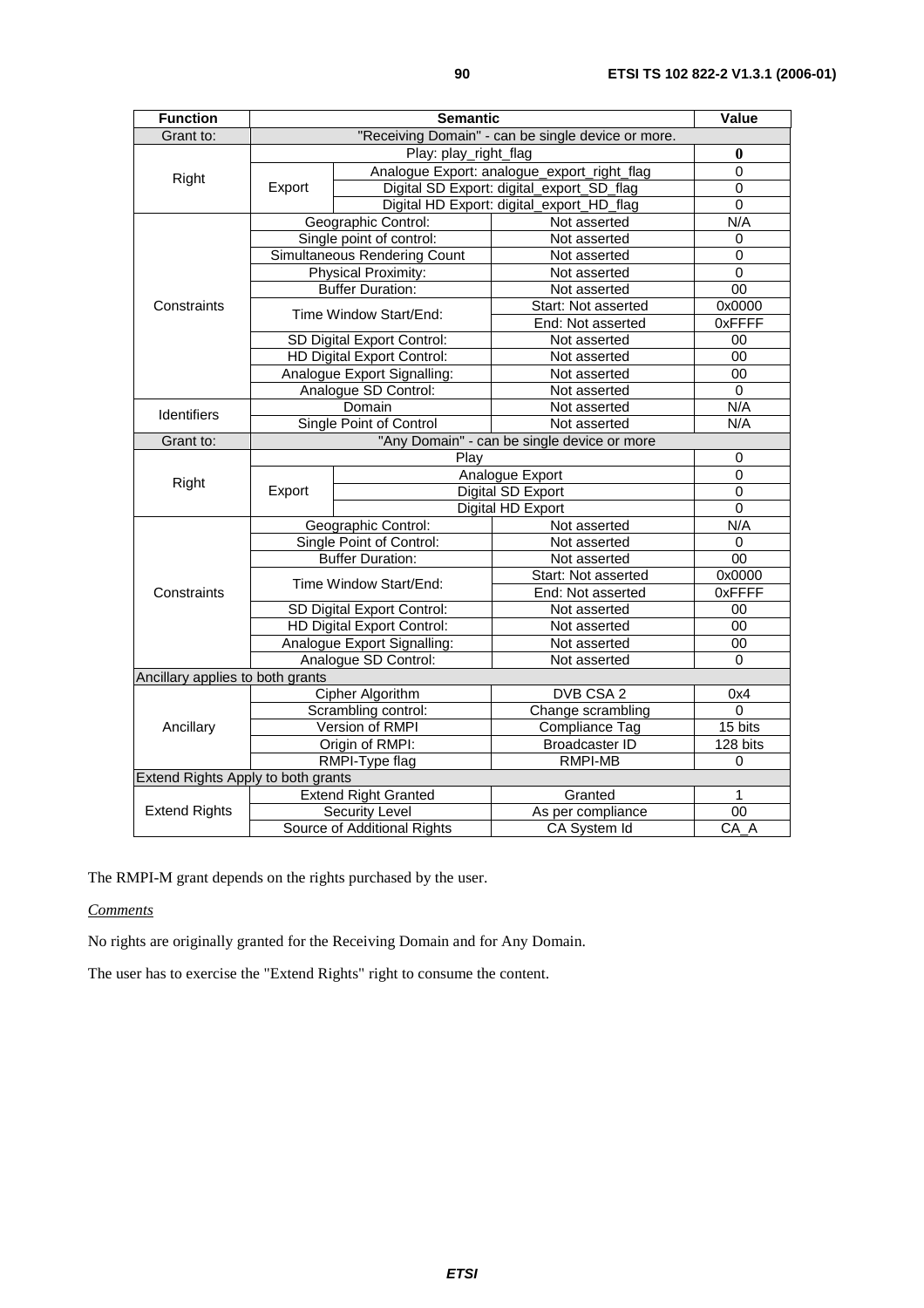# 8.6.10 Scenario 10: Pay-Per-View Content, "buy to keep"

### *Intent*

Content is delivered under control of a CA system as part of a pay-per-view service. The user purchases the right to keep the content without time restriction for consumption within his private domain.

Control of the content is handed over from the CA system to the TVA-RMP system by the pay television receiver.

| <b>Function</b>                    |                                             | Value                                     |                                             |                 |  |
|------------------------------------|---------------------------------------------|-------------------------------------------|---------------------------------------------|-----------------|--|
| Grant to:                          |                                             | "Receiving Domain" - Domain ID specified. |                                             |                 |  |
|                                    | Play: play_right_flag                       |                                           |                                             | 1               |  |
|                                    | Analogue Export: analogue_export_right_flag |                                           | 1                                           |                 |  |
| Right                              | Export                                      |                                           | Digital SD Export: digital_export_SD_flag   | 1               |  |
|                                    |                                             |                                           | Digital HD Export: digital_export_HD_flag   | 1               |  |
|                                    |                                             | Geographic Control:                       | Not asserted                                | N/A             |  |
|                                    |                                             | Single point of control:                  | Not asserted                                | 0               |  |
|                                    |                                             | Simultaneous Rendering Count              | Not asserted                                | 0               |  |
|                                    |                                             | Physical Proximity:                       | Not asserted                                | $\overline{0}$  |  |
|                                    |                                             | <b>Buffer Duration:</b>                   | Not asserted                                | 00              |  |
| Constraints                        |                                             | Time Window Start/End:                    | Start: Not asserted                         | 0x0000          |  |
|                                    |                                             |                                           | End: Not asserted                           | 0xFFFF          |  |
|                                    |                                             | SD Digital Export Control:                | Asserted: immediate viewing                 | 11              |  |
|                                    |                                             | HD Digital Export Control:                | Asserted: immediate viewing                 | $\overline{11}$ |  |
|                                    |                                             | Analogue Export Signalling:               | Asserted: immediate viewing                 | 10              |  |
|                                    |                                             | Analogue SD Control:                      | Not asserted                                | $\mathbf 0$     |  |
| Identifiers                        | Domain                                      |                                           | User domain Id                              | MyDomain        |  |
|                                    | Single Point of Control                     |                                           | Not asserted                                | N/A             |  |
| Grant to:                          |                                             |                                           | "Any Domain" - can be single device or more |                 |  |
|                                    |                                             | Play                                      |                                             | 0               |  |
| Right                              | Export                                      |                                           | Analogue Export                             | 0               |  |
|                                    |                                             |                                           | Digital SD Export                           | 0               |  |
|                                    |                                             |                                           | Digital HD Export                           | 0               |  |
|                                    |                                             | Geographic Control:                       | Not asserted                                | N/A             |  |
|                                    | Single Point of Control:                    |                                           | Not asserted                                | 0               |  |
|                                    | <b>Buffer Duration:</b>                     |                                           | Not asserted                                | 00              |  |
|                                    | Time Window Start/End:                      |                                           | Start: Not asserted                         | 0x0000          |  |
| Constraints                        |                                             |                                           | End: Not asserted                           | <b>OxFFFF</b>   |  |
|                                    | SD Digital Export Control:                  |                                           | Not asserted                                | 00              |  |
|                                    | HD Digital Export Control:                  |                                           | Not asserted                                | $00\,$          |  |
|                                    |                                             | Analogue Export Signalling:               | Not asserted                                | 00              |  |
|                                    |                                             | Analogue SD Control:                      | Not asserted                                | $\Omega$        |  |
| Ancillary applies to both grants   |                                             |                                           |                                             |                 |  |
|                                    |                                             | <b>Cipher Algorithm</b>                   | <b>AES</b>                                  | 0x1             |  |
|                                    |                                             | Scrambling control:                       | Change scrambling                           | 1               |  |
| Ancillary                          |                                             | Version of RMPI                           | Compliance Tag                              | 15 bits         |  |
|                                    |                                             | Origin of RMPI:                           | Broadcaster ID                              | 128 bits        |  |
|                                    | RMPI-Type flag                              |                                           | RMPI-M                                      | 1               |  |
| Extend Rights Apply to both grants |                                             |                                           |                                             |                 |  |
|                                    |                                             | <b>Extend Right Granted</b>               | Not Granted                                 | 0               |  |
| <b>Extend Rights</b>               |                                             | Security Level                            | As per compliance                           | 00              |  |
|                                    |                                             | Source of Additional Rights               | Null (not granted)                          | Null            |  |

|  |  | Table 13: Grants carried in RMPI-M for scenario 10 |  |
|--|--|----------------------------------------------------|--|
|  |  |                                                    |  |

### *Comments*

There is no RMPI-MB because the CA generates RMPI-M locally.

There is no grant for Any Domain because the business model requires the content to be viewable in only the Receiving Domain.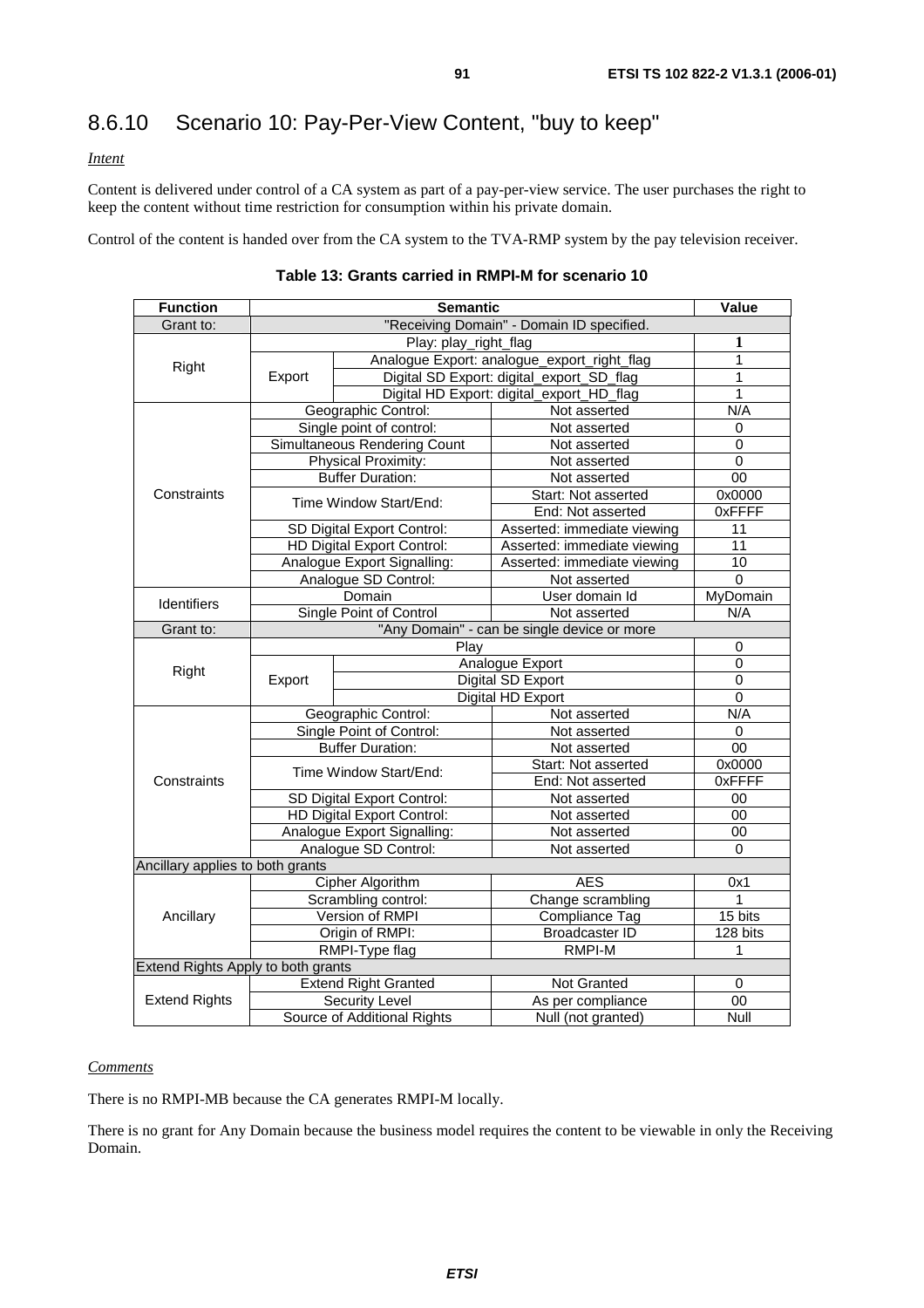"HD Digital Export", "SD Digital Export" and "Analogue Export" are granted to support legacy displays that are not TVA-RMP capable. Since the business model requires consumption within the domain, export is restricted to immediate viewing.

The "Time Window" condition is not asserted because rights are granted to the user's private domain without time restriction to enable the buy-to-keep business model.

## 8.6.11 Scenario 11: Import of copy protected analogue content

### *Intent*

An analogue program is fed to a TVA-RMP compliant PDR with associated copy-control signals (e.g. CGMS-A). The associated copy control rule indicates "copy-once". The TVA-RMP compliant device generates RMPI-M from the incoming copy control information as per the compliance rules defined by the compliance body.

| <b>Function</b>                    | <b>Semantic</b>                             |                              |                                             |                 |
|------------------------------------|---------------------------------------------|------------------------------|---------------------------------------------|-----------------|
| Grant to:                          | "Receiving Domain" - Domain ID specified.   |                              |                                             |                 |
|                                    |                                             | Play: play_right_flag        |                                             | 1               |
|                                    | Analogue Export: analogue_export_right_flag |                              |                                             | $\mathbf{1}$    |
| Right                              | Export                                      |                              | Digital SD Export: digital_export_SD_flag   | $\overline{1}$  |
|                                    |                                             |                              | Digital HD Export: digital_export_HD_flag   | $\mathbf{1}$    |
|                                    |                                             | Geographic Control:          | Not asserted                                | N/A             |
|                                    |                                             | Single point of control:     | Not asserted                                | 0               |
|                                    |                                             | Simultaneous Rendering Count | Not asserted                                | $\overline{0}$  |
|                                    |                                             | Physical Proximity:          | Not asserted                                | $\mathbf 0$     |
|                                    |                                             | <b>Buffer Duration:</b>      | Not asserted                                | 00              |
| Constraints                        |                                             | Time Window Start/End:       | Start: Not asserted                         | 0x0000          |
|                                    |                                             |                              | End: Not asserted                           | <b>OxFFFF</b>   |
|                                    |                                             | SD Digital Export Control:   | Asserted: immediate viewing                 | 11              |
|                                    |                                             | HD Digital Export Control:   | Asserted: immediate viewing                 | 11              |
|                                    |                                             | Analogue Export Signalling:  | Asserted: immediate viewing                 | $\overline{10}$ |
|                                    |                                             | Analogue SD Control:         | Not asserted                                | $\mathbf 0$     |
| Identifiers                        |                                             | Domain                       | User domain Id                              | MyDomain        |
|                                    | Single Point of Control                     |                              | Not asserted                                | N/A             |
| Grant to:                          |                                             |                              | "Any Domain" - can be single device or more |                 |
|                                    | Play                                        |                              |                                             | 0               |
|                                    |                                             |                              | Analogue Export                             | $\Omega$        |
| Right:                             | Export                                      |                              | Digital SD Export                           | $\overline{0}$  |
|                                    |                                             |                              | Digital HD Export                           | 0               |
|                                    |                                             | Geographic Control:          | Not asserted                                | N/A             |
|                                    | Single Point of Control:                    |                              | Not asserted                                | 0               |
|                                    | <b>Buffer Duration:</b>                     |                              | Not asserted                                | 00              |
| Constraints                        | Time Window Start/End:                      |                              | Start: Not asserted                         | 0x0000          |
|                                    |                                             |                              | End: Not asserted                           | 0xFFFF          |
|                                    | SD Digital Export Control:                  |                              | Not asserted                                | 00              |
|                                    | HD Digital Export Control:                  |                              | Not asserted                                | 00              |
|                                    |                                             | Analogue Export Signalling:  | Not asserted                                | 00              |
|                                    |                                             | Analogue SD Control:         | Not asserted                                | $\Omega$        |
| Ancillary applies to both grants   |                                             |                              |                                             |                 |
|                                    |                                             | Cipher Algorithm             | <b>AES</b>                                  | 0x1             |
|                                    |                                             | Scrambling control:          | Change scrambling                           | 1               |
| Ancillary                          |                                             | Version of RMPI              | <b>Compliance Tag</b>                       | 15 bits         |
|                                    |                                             | Origin of RMPI:              | <b>Broadcaster ID</b>                       | 128 bits        |
|                                    |                                             | RMPI-Type flag               | <b>RMPI-M</b>                               | 1               |
| Extend Rights Apply to both grants |                                             |                              |                                             |                 |
|                                    |                                             | <b>Extend Right Granted</b>  | Not Granted                                 | 0               |
| <b>Extend Rights</b>               |                                             | Security Level               | As per compliance                           | 00              |
|                                    | Source of Additional Rights                 |                              | Null (not granted)                          | Null            |

#### **Table 14: Grants carried in RMPI-M for scenario 11**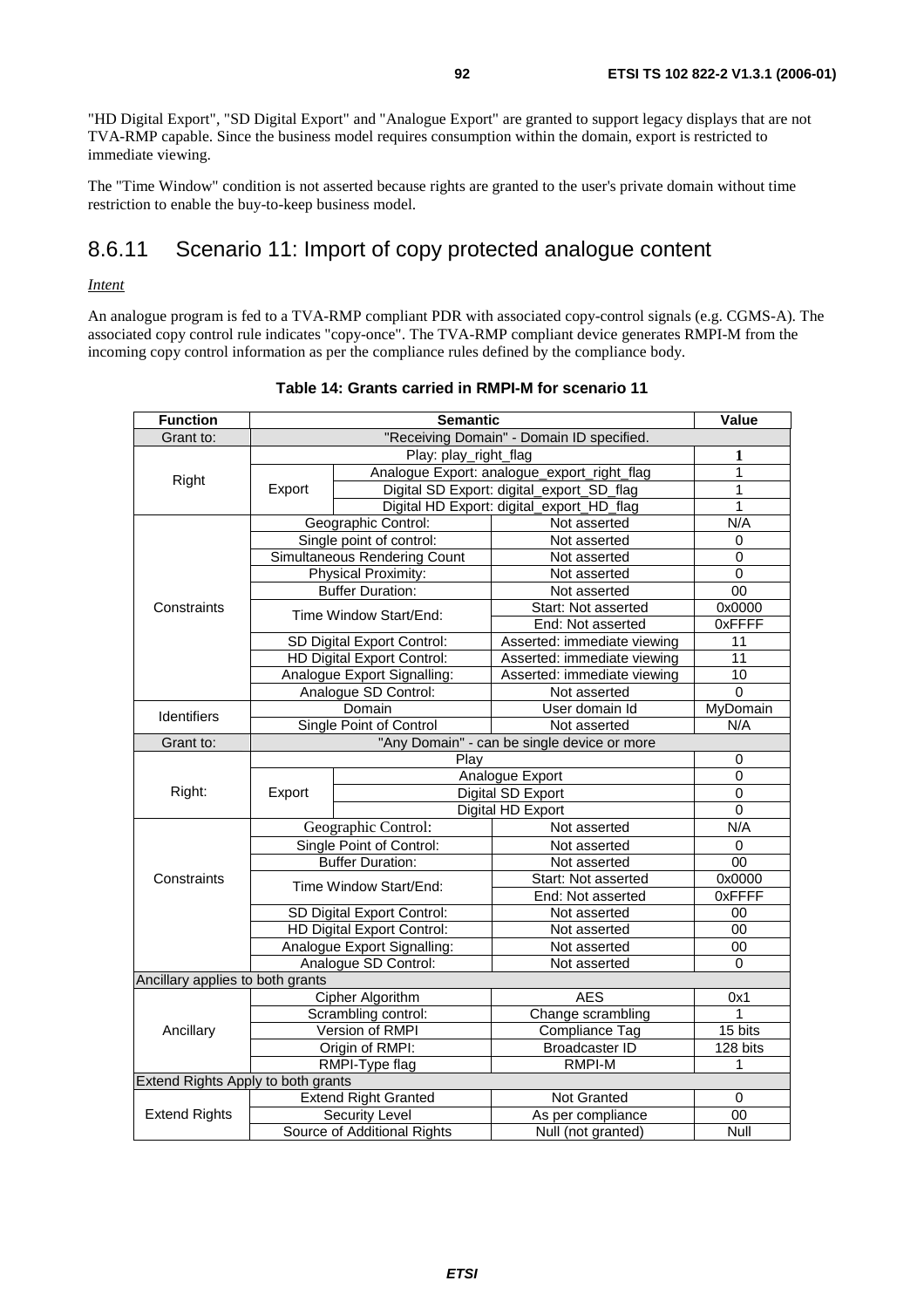#### *Comments*

There is no RMPI-MB because the TVA-RMP system in the PDR generates RMPI-M from the incoming analogue copy control information.

There is no grant for Any Domain because CGMS-copy once is asserted in the incoming analogue copy control information, meaning that content is not for redistribution.

"HD Digital Export", "SD Digital Export" and "Analogue Export" are granted to support legacy displays that are not TVA-RMP capable. Since the business model requires consumption within the domain and no further copy, export is restricted to "immediate viewing".

Content is scrambled using AES as this is the default RMP scrambling algorithm.

### 8.6.12 Scenario 12: Video on Demand

#### *Intent*

Content is purchased by the user from a Video On Demand service. Content is protected by a proprietary DRM system between the VOD server and the TVA-RMP compliant PDR. Control of the content is then handed over to the TVA-RMP system to address TVA-RMP enabled displays. The VOD business model dictates that no recording rights other than transient ones are granted.

| <b>Function</b> | <b>Semantic</b>             |                              |                                             | Value        |
|-----------------|-----------------------------|------------------------------|---------------------------------------------|--------------|
| Grant to:       |                             |                              | "Receiving Domain" - Domain ID specified.   |              |
|                 | Play: play_right_flag       |                              |                                             | 1            |
|                 |                             |                              | Analogue Export: analogue_export_right_flag | $\Omega$     |
| Right           | Export                      |                              | Digital SD Export: digital_export_SD_flag   | $\Omega$     |
|                 |                             |                              | Digital HD Export: digital_export_HD_flag   | $\Omega$     |
|                 |                             | Geographic Control:          | Not asserted                                | N/A          |
|                 |                             | Single point of control:     | Asserted                                    | 1            |
|                 |                             | Simultaneous Rendering Count | Asserted                                    | 1            |
|                 |                             | Physical Proximity:          | Asserted                                    | 1            |
|                 |                             | <b>Buffer Duration:</b>      | Asserted                                    | 10           |
| Constraints     |                             |                              | Start: Not asserted                         | 0x0000       |
|                 | Time Window Start/End:      |                              | End: Not asserted                           | 0xFFFF       |
|                 | SD Digital Export Control:  |                              | Not asserted                                | 00           |
|                 | HD Digital Export Control:  |                              | Not asserted                                | $00\,$       |
|                 | Analogue Export Signalling: |                              | Not asserted                                | 00           |
|                 | Analogue SD Control:        |                              | Not asserted                                | $\Omega$     |
| Identifiers     |                             | Domain                       | User domain Id                              | MyDomain     |
|                 |                             | Single Point of Control      | PDR Id                                      | <b>MyPDR</b> |
| Grant to:       |                             |                              | "Any Domain" - can be single device or more |              |
|                 |                             | Play                         |                                             | 0            |
| Right           |                             |                              | Analogue Export                             | $\Omega$     |
|                 | Export                      |                              | Digital SD Export                           | $\mathbf 0$  |
|                 |                             |                              | Digital HD Export                           | $\Omega$     |
|                 |                             | Geographic Control:          | Not asserted                                | N/A          |
|                 |                             | Single Point of Control:     | Not asserted                                | $\mathbf 0$  |
|                 |                             | <b>Buffer Duration:</b>      | Not asserted                                | 00           |
|                 |                             | Time Window Start/End:       | Start: Not asserted                         | 0x0000       |
| Constraints     |                             |                              | End: Not asserted                           | 0xFFFF       |
|                 |                             | SD Digital Export Control:   | Not asserted                                | 00           |
|                 |                             | HD Digital Export Control:   | Not asserted                                | 00           |
|                 |                             | Analogue Export Signalling:  | Not asserted                                | 00           |
|                 | Analogue SD Control:        |                              | Not asserted                                | $\Omega$     |

| Table 15: Grants carried in RMPI-M for scenario 12 |
|----------------------------------------------------|
|----------------------------------------------------|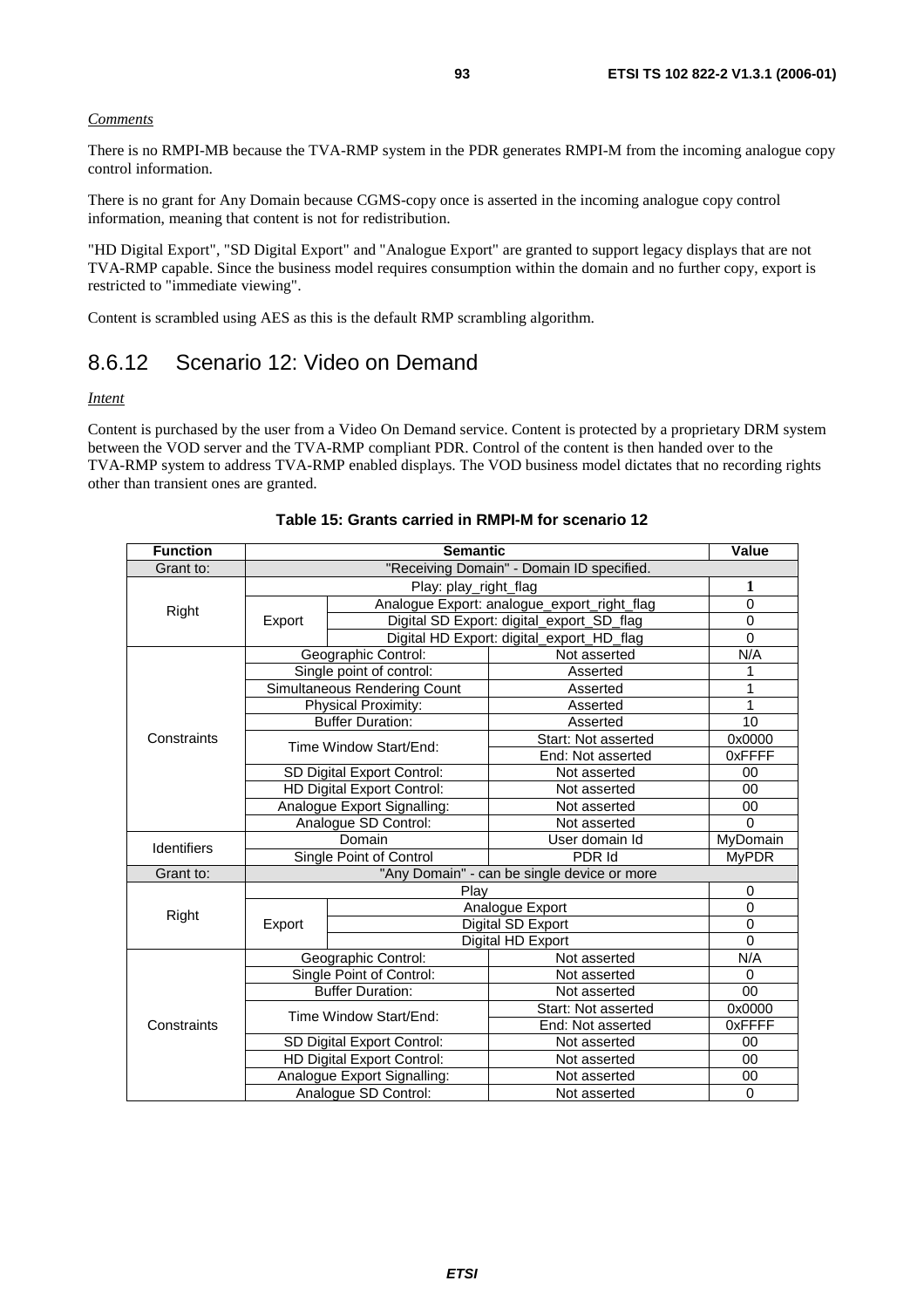| <b>Function</b>                    | <b>Semantic</b>                             |                              |                                             |              |
|------------------------------------|---------------------------------------------|------------------------------|---------------------------------------------|--------------|
| Grant to:                          |                                             |                              | "Receiving Domain" - Domain ID specified.   |              |
|                                    |                                             | Play: play_right_flag        |                                             | 1            |
| Right                              | Analogue Export: analogue_export_right_flag |                              | $\Omega$                                    |              |
|                                    | Export                                      |                              | Digital SD Export: digital_export_SD_flag   | 0            |
|                                    |                                             |                              | Digital HD Export: digital_export_HD_flag   | 0            |
|                                    |                                             | Geographic Control:          | Not asserted                                | N/A          |
|                                    |                                             | Single point of control:     | Asserted                                    | 1            |
|                                    |                                             | Simultaneous Rendering Count | Asserted                                    | 1            |
|                                    |                                             | Physical Proximity:          | Asserted                                    | 1            |
|                                    |                                             | <b>Buffer Duration:</b>      | Asserted                                    | 10           |
| Constraints                        |                                             | Time Window Start/End:       | Start: Not asserted                         | 0x0000       |
|                                    |                                             |                              | End: Not asserted                           | 0xFFFF       |
|                                    |                                             | SD Digital Export Control:   | Not asserted                                | 00           |
|                                    |                                             | HD Digital Export Control:   | Not asserted                                | 00           |
|                                    |                                             | Analogue Export Signalling:  | Not asserted                                | 00           |
|                                    |                                             | Analogue SD Control:         | Not asserted                                | $\Omega$     |
| <b>Identifiers</b>                 |                                             | Domain                       | User domain Id                              | MyDomain     |
|                                    | Single Point of Control                     |                              | PDR Id                                      | <b>MyPDR</b> |
| Grant to:                          |                                             |                              | "Any Domain" - can be single device or more |              |
|                                    |                                             | Play                         |                                             | 0            |
| Right                              | Export                                      |                              | Analogue Export                             | 0            |
|                                    |                                             |                              | Digital SD Export                           | 0            |
|                                    |                                             |                              | Digital HD Export                           | 0            |
|                                    | Geographic Control:                         |                              | Not asserted                                | N/A          |
|                                    | Single Point of Control:                    |                              | Not asserted                                | 0            |
|                                    | <b>Buffer Duration:</b>                     |                              | Not asserted                                | 00           |
|                                    | Time Window Start/End:                      |                              | Start: Not asserted                         | 0x0000       |
| Constraints                        |                                             |                              | End: Not asserted                           | 0xFFFF       |
|                                    | SD Digital Export Control:                  |                              | Not asserted                                | 00           |
|                                    | HD Digital Export Control:                  |                              | Not asserted                                | 00           |
|                                    |                                             | Analogue Export Signalling:  | Not asserted                                | 00           |
|                                    |                                             | Analogue SD Control:         | Not asserted                                | $\Omega$     |
| Ancillary applies to both grants   |                                             |                              |                                             |              |
|                                    |                                             | Cipher Algorithm             | Camellia                                    | 0x2          |
|                                    |                                             | Scrambling control:          | Maintain scrambling                         | 0            |
| Ancillary                          |                                             | Version of RMPI              | <b>Compliance Tag</b>                       | 15 bits      |
|                                    |                                             | Origin of RMPI:              | <b>Broadcaster ID</b>                       | 128 bits     |
|                                    |                                             | RMPI-Type flag               | <b>RMPI-M</b>                               | 1            |
| Extend Rights Apply to both grants |                                             |                              |                                             |              |
|                                    |                                             | <b>Extend Right Granted</b>  | <b>Not Granted</b>                          | 0            |
| <b>Extend Rights</b>               |                                             | Security Level               | As per compliance                           | 00           |
|                                    | Source of Additional Rights                 |                              | Null (not granted)                          | Null         |

#### *Comments*

There is no RMPI-MB because the DRM system generates RMPI-M locally.

There is no grant for Any Domain because the business model requires the content to be viewable in only the Receiving Domain.

"HD Digital Export", "SD Digital Export" and "Analogue Export" are not granted because the VOD service provider requires that the content is available only on TVA-RMP enabled displays and not on legacy displays. The user is made aware of this restriction at the time of signing up to the service.

The single point of control condition is asserted and the simultaneous rendering count is set to "1" so that the service is only available to one display. The PDR is the single point of control device, whilst only one RMP compliant rendering device (the display) can display the content.

The proximity control is asserted to limit viewing to the home where content is acquired in the first place.

Buffer duration is set to "condition set, no buffer". This is to prevent unauthorized permanent recordings of the VOD content on the PDR. Trick play is enabled on the remote VOD server outside TVA-RMP as part of the VOD service.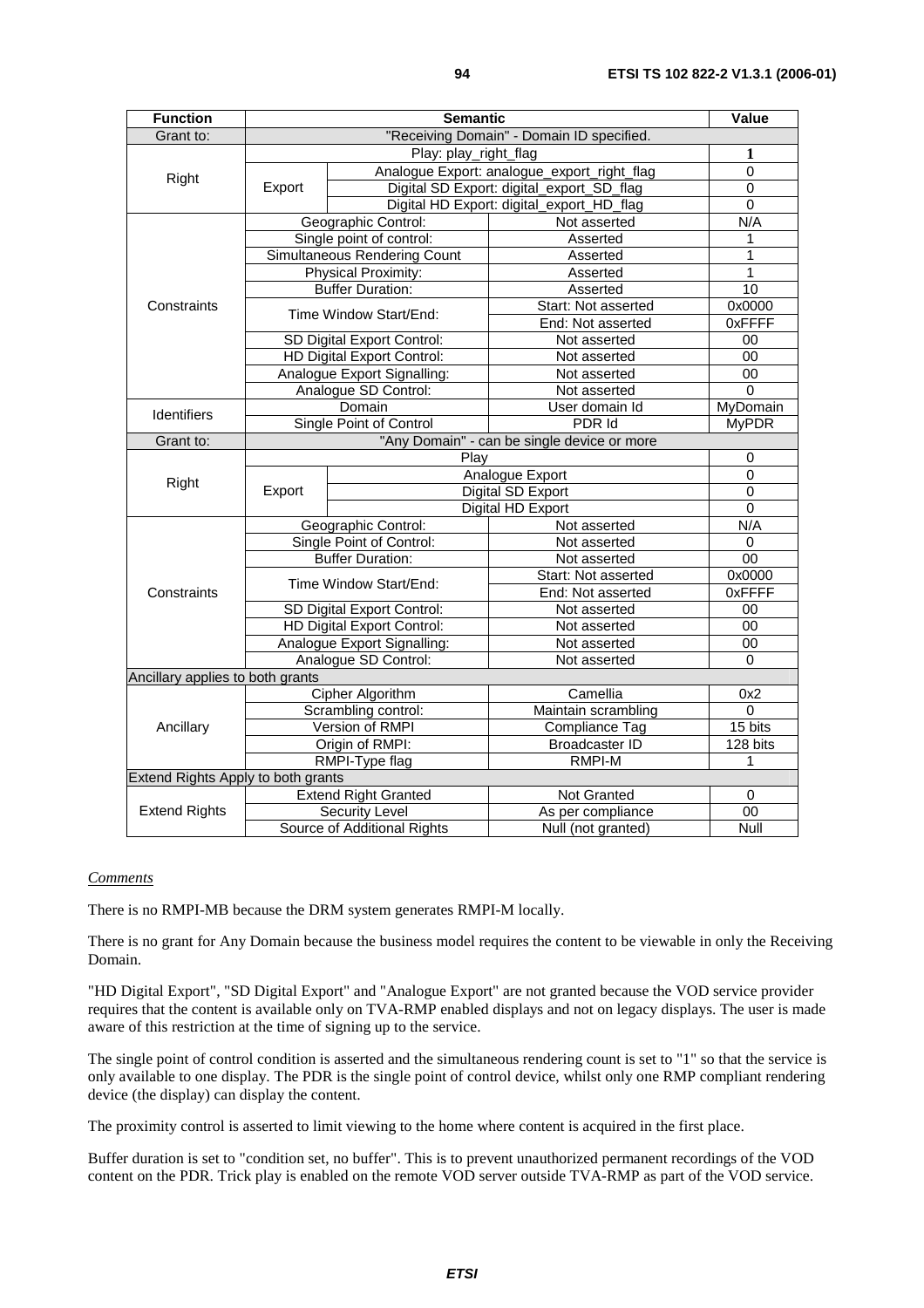# 9 Issues per process

This clause gives some explicit implementation hints for less obvious issues in the different *TV-Anytime* processes, i.e. publish, search, select/locate, acquire, view and finish.

## 9.1 General system issues

To get an actual *TV-Anytime* system into the processes described in the previous clauses some generic system issues need to be solved. These issues are out of the scope of *TV-Anytime*, but some of them are presented here to ease the implementer's life. Most issues are related to actual PDR implementations. The issues fit into a number of categories discussed below.

### 9.1.1 Set-up and service discovery

In the set-up process of a PDR, e.g. when the user first installs a box in his home, a number of things need to be done to allow for it to find the *TV-Anytime* metadata and location resolution services. The way that this works is transport dependent and no complete descriptions for all transports are given, the analogue case and the digital DVB satellite case are discussed below.

### **Analogue environment**

For content resolution to work in an analogue environment a mapping between a content reference ID and a physical channel frequency, date and time or duration needs to be made. This information can be carried via IP in the VBI, for example, or via a smart card or floppy disc. In the VBI case the box only needs a well know port number to do service discovery. After the location of the resolution tables and resolution authority records are known, download of those can commence. Metadata is probably too bulky to be carried in the VBI, so other means of getting that into the box need to be there, e.g. a telephone line.

For the analogue situation a preferred way of issuing locators would be, for example:

#### **analog:cablenetworkXYZ/broadcaster/8am/1hour**.

This would allow the broadcaster to use the same locators across multiple cable networks since frequency allocations will be different. For this to work the box needs to be able to make the mapping between channel name and physical channel frequency. This can be done during set-up by the user or, for example, in a Western-European PAL environment by looking at VBI information carrying Programme Delivery Control (PDC) for analogue VCRs. The same trick would also be useful in a digital environment with broadcasters being on a number of different media like satellite, cable etc.

Similarly for metadata, the box needs to be able to find out where metadata is carried. This could be done via the VBI, e.g. using Teletext or PDC.

#### **Digital DVB environment**

In the DVB environment, operation is similar but for the actual locators that are put into the location resolution tables. In the DVB environment service information, program IDs, event triggers and start-stop times could, for example, be used. To get the location resolution authority records, the box needs to know where to look in the transport stream.

One solution could be that there is a well-known service, e.g. "*TV-Anytime* services" in the transport containing pointers to all data needed by the box, e.g. it would point to the location of location resolution authority records and actual location resolution tables.

Another possibility is that each broadcast service contains its own "*TV-Anytime* services" entry pointing at the relevant tables.

In the DVB environment containers should be reserved, e.g. tables or sections that could carry the pointer to the TVA metadata. The current TVA specifications do not cater for this.

DVB has specified how to carry *TV-Anytime* data over DVB networks in TS 102 323 "Carriage and Signalling of *TV-Anytime* Information in DVB Transport Streams" [20].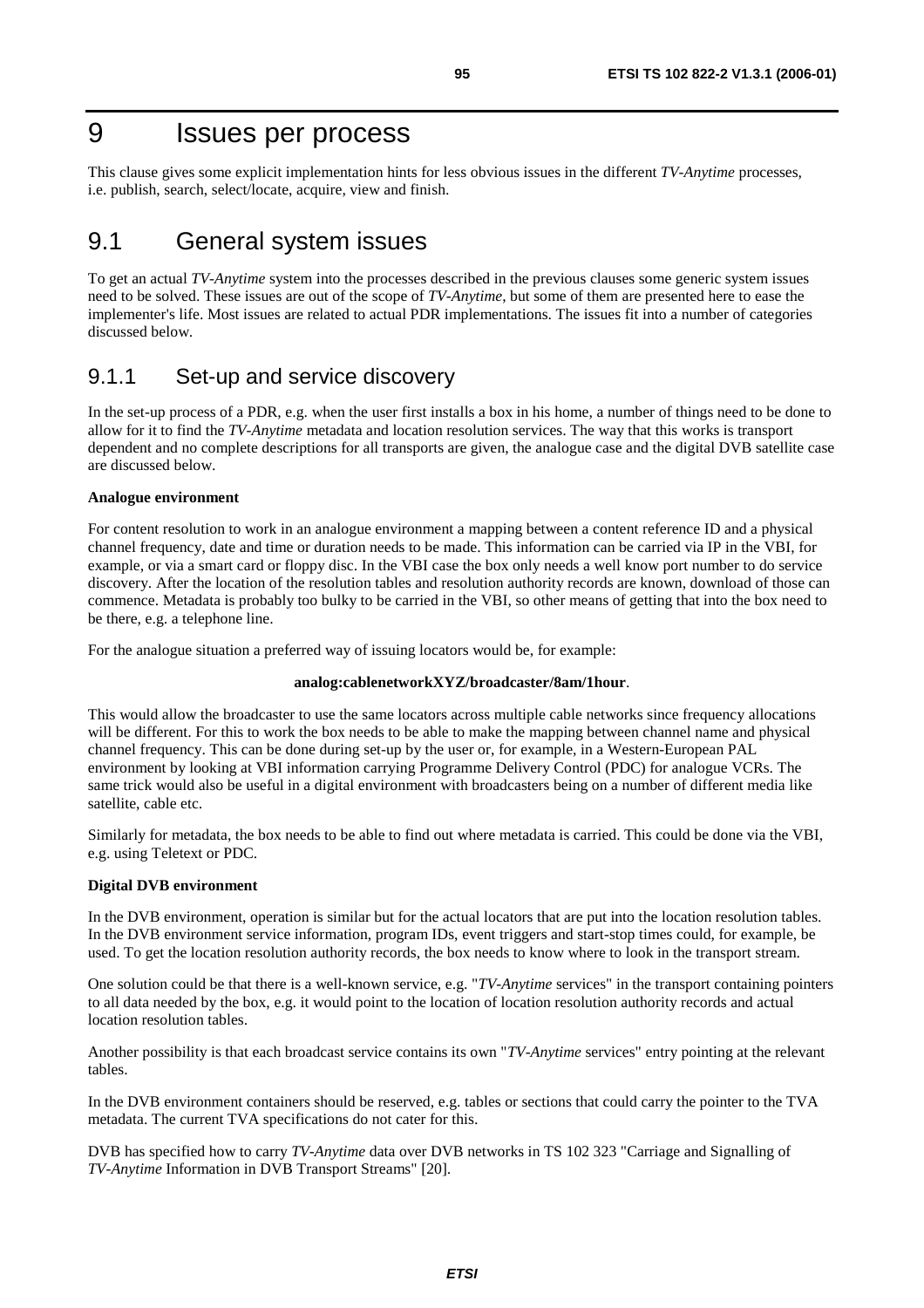### 9.1.2 Language Identification

The xml:lang is extensively used for the identification of languages. It is important to note that the identification capabilities of the "language" datatype are now based on RFC 3066 [21], which enables the identification of a wider range of languages than the earlier RFC 1766. ISO's 3 character language codes may now be used. The earlier extensibility mechanism remains in place for languages not included in ISO 639 [22].

### 9.1.3 Transport and delivery of TV-Anytime data

The transport and delivery of TVA data requires the definition and specification of a set of technical features currently not covered by the *TV-Anytime* specification. These features can be summarized as follows:

- *Identification and signalling*: an identification mechanism (e.g. a metadata location descriptor corresponding to a specific metadata format) is needed to associate specific resources to the transport of TVA data, and to signal that data being transported is, for example, TVA data. Signalling can also be used to inform the system about the presence of incoming TVA data.
- *Location*: a mechanism (e.g. a RAR or a metadata locator) that allows to point at the actual location of the data container from which location resolution data or metadata will be retrieved. The definition of a locator needs to take into account the transitory nature of the associated information.

It should allow identifying, signalling and locating TVA data carried over a variety of transport systems (e.g. MPEG TS - over the PES, a data or object carousel, in metadata section, or over IP).

RSS or Atom feeds are now becoming the most common content syndication standards. Podcasting, an automated approach for delivering audio file to a personal playback device using RSS feeds, has caused a great deal of excitement lately. In the near future, it can also be applied for Video or interactive multimedia applications delivery.

Similarly, RSS information feed technology can be repurposed for TV-Anytime metadata delivery.

There are two ways of adopting RSS as *TV-Anytime* metadata distribution, direct encoding of *TV-Anytime* metadata within the RSS feed and only using RSS for the notification of newly created or changed events on *TV-Anytime*  metadata distribution servers. By including *TV-Anytime* metadata directly in the feed, they can be filtered to find the most relevant content of interest.

The core specifications of the major version of RSS standards provide module-based extensibility for anyone who wants to add new elements or features. To extend elements in RSS format enabling carriage of *TV-Anytime* metadata, a new module corresponding to TVA metadata elements needs to be created. Elements in the module should be specified only if there is no suitable alternative already in RSS "Standard" or "Proposed" modules. Those modules reflecting the *TV-Anytime* metadata model would be expected to be developed by implementers for *TV-Anytime* compliant content management or distribution systems.

### 9.1.4 Updating resolution tables

Both the RAR tables and the Resolution tables need to be kept up to date. The RARs contain information about the various resolution services available to the PDR device. The Resolution tables contain the mappings of CRIDs to other CRIDs or to locators. In the broadcast scenario, these tables must be pushed to the box, most likely using a broadcast carousel. Whole tables should be sent regularly to provide for new PDRs entering the system, but incremental updates are also useful, as they save bandwidth and also (probably) require less processing power at the client device when they are received.

Changes in the version field of the RAR (made by the location resolution provider) indicate to the client an update of all RARs for a given authority serviced by this provider. The expiry date of a RAR is an additional trigger for updates. The updating of location resolution tables is tied to the transport mechanism.

Below is an example of updating RARs where a resolution provider has several resolution services available in the same box. In the example, the broadcaster HBC has three channels on the multiplex (HBC1, HBC2 and HBC Gold, which are available on dvb://1.2eef.3f5, dvb://1.2eef.106 and dvb://1.2eef.3f5, respectively). A fourth channel is provided by another broadcaster who is also a resolution provider (broadcaster.co.jp). This channel is available at dvb://1.104.e5f.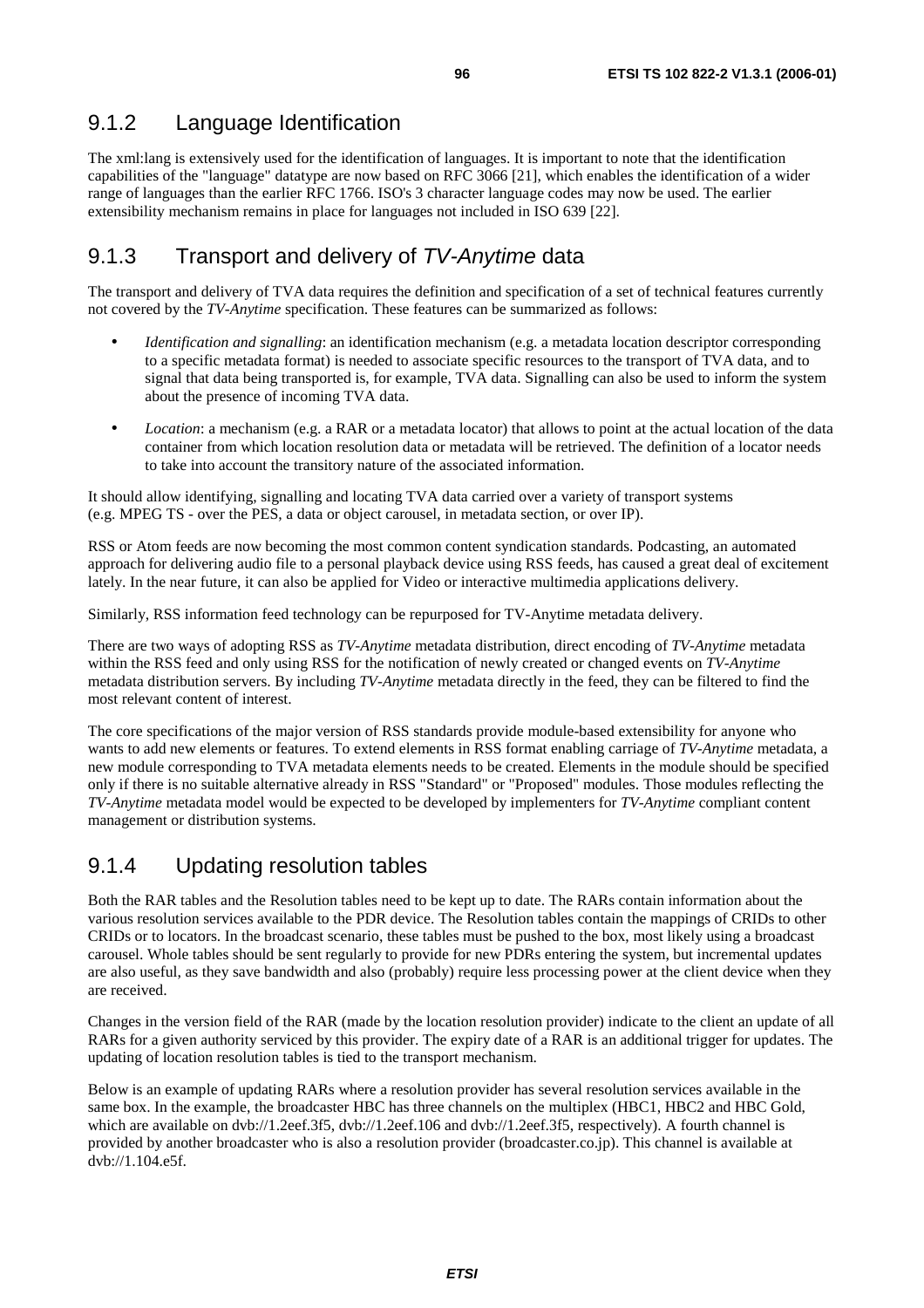The PDR has four RARs stored, three of which point to resolution services provided by HBC, and the other RAR that points to the resolution service of the other broadcaster.

|                            | <b>RAR A</b>      | <b>RARB</b>      | <b>RAR C</b>     | <b>RARD</b>      |
|----------------------------|-------------------|------------------|------------------|------------------|
| <b>RAR</b> fields          |                   |                  |                  |                  |
| Authority                  | hbc.com           | creator.com      | creator.com      | creator.com      |
| <b>Resolution Provider</b> | Ihbc.com          | lhbc.com         | lhbc.com         | broacaster.co.jp |
| URL                        | ldvb://1.2eef.3f5 | dyb://1.2eef.106 | dyb://1.2eef.3f5 | dyb://1.104.e5f  |
| Version                    | 24                |                  |                  | <b>96</b>        |

RAR A refers to CRIDs created by the broadcaster hbc.com who is also a resolution provider for hbc.com CRIDs. RAR B, RAR C and RAR D all refer to resolving CRIDs created by the creator.com CRID authority.

If the PDR receives a RAR which contains:

| Authority                  | creator.com      |
|----------------------------|------------------|
| <b>Resolution Provider</b> | hbc.com          |
| URL                        | dvb://1.2eef.3f6 |
| Version                    | 13               |

the PDR will discard all the RARs that have authority equal to creator.com and provider equal to hbc.com. In this example, the RAR above would cause RAR B and RAR C to be discarded and the new RAR to be stored in the PDR.

|                            | <b>RAR A</b>     | <b>RARD</b>      | <b>RARE</b>      |
|----------------------------|------------------|------------------|------------------|
| <b>IRAR</b> fields         |                  |                  |                  |
| <b>Authority</b>           | hbc.com          | creator.com      | creator.com      |
| <b>Resolution Provider</b> | hbc.com          | broacaster.co.jp | Ihbc.com         |
| URL                        | dyb://1.2eef.3f5 | dyb://1.104.e5f  | dyb://1.2eef.3f6 |
| Version                    | 24               | 96               |                  |

If the resolution provider wanted to update RAR B and keep RAR C as it is, they will need to transmit new versions of both RARs.

|                            | RAR A             | <b>RARD</b>       | <b>RARE</b>      | <b>RARF</b>       |
|----------------------------|-------------------|-------------------|------------------|-------------------|
| RAR fields                 |                   |                   |                  |                   |
| Authority                  | hbc.com           | creator.com       | creator.com      | creator.com       |
| <b>Resolution Provider</b> | Ihbc.com          | Ibroacaster.co.ip | lhbc.com         | hbc.com           |
| URL                        | ldvb://1.2eef.3f5 | ldyb://1.104.e5f  | dyb://1.2eef.3f6 | ldyb://1.2eef.3f5 |
| Version                    | 24                | 196               |                  |                   |

### 9.1.5 Updating metadata

There is no mechanism defined that allow for update of part or all of the metadata.

# 9.2 "Publish" process

#### **Re-run/repeat of content**

A re-run is defined as content that is broadcast at different times to suit user convenience, sometime subsequent to its original broadcast. A repeat is generally regarded as old content. The content creator may package content being re-shown within a short period of the original broadcast as a repeat, and leave the associated metadata untouched. If it is some months or years later, the content creator may package it as a re-run and alter the associated metadata. The consumer may regard it as original viewing, as a re-run or as a repeat of the same content. Regarding the creation and publication of a CRID to reference the re-run/repeat, a number of scenarios can be envisaged: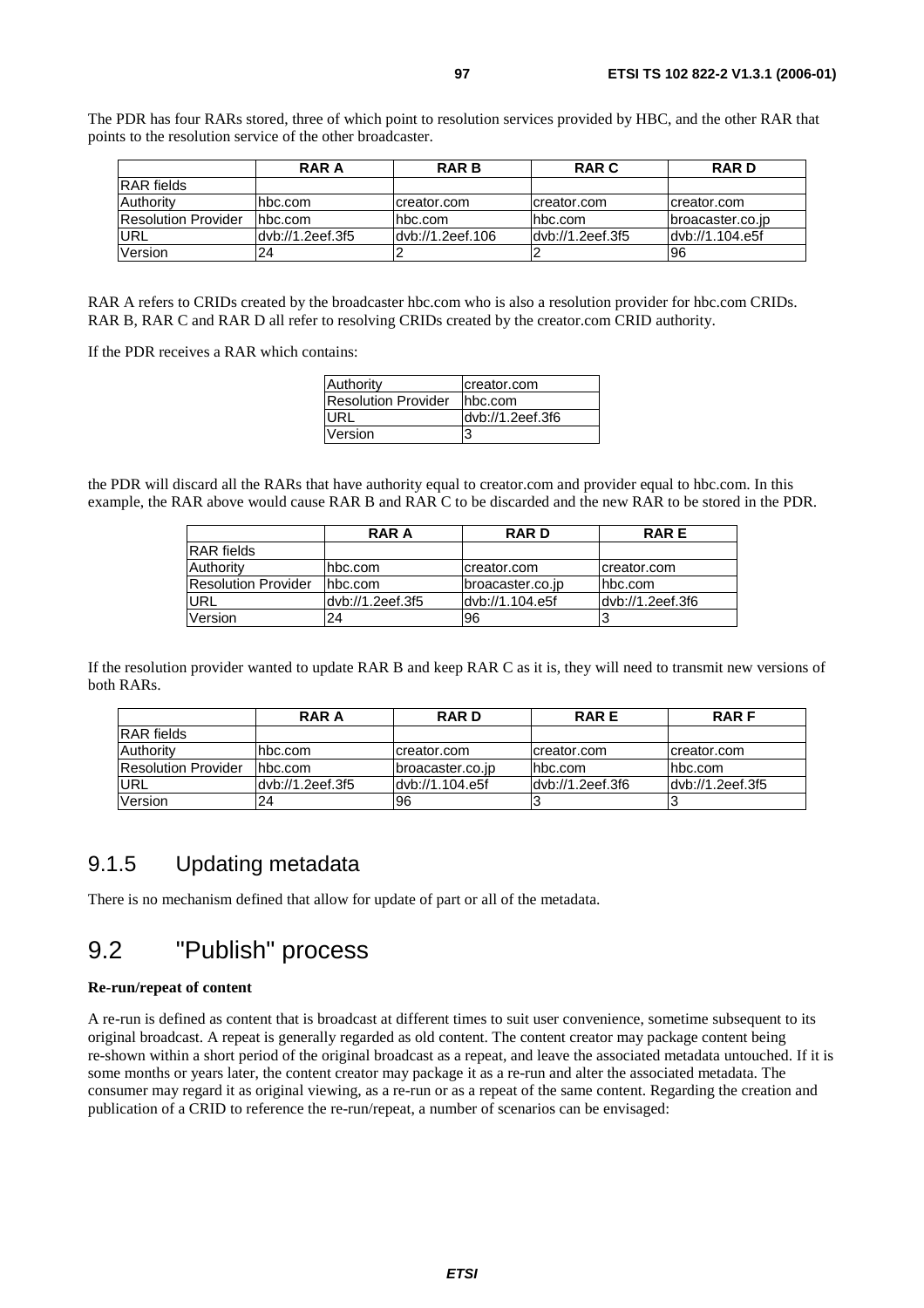- 1) The original CRID may be re-used, but with a new locator. Also, alternative space and time locations may be provided for the content after resolution. The PDR can take advantage of multiple location options to resolve recording conflicts. The use of the same CRID, if the content creator always uses unique CRIDs, is also a way for the box to identify the item as having been previously consumed. If there is additional metadata available for this particular airing, instance metadata can be used.
- 2) The content creator may issue a new CRID to refer to the re-run/repeat. From the PDRs perspective at least, the content is then regarded as different. The content creator may package the programme with new metadata, for example, if a motion picture actor dies, then her films may be re-run, the fact that she has died being added to the metadata surrounding the movie.
- 3) A third party may issue a group CRID to refer to all airings of an item across many different service providers. This has the advantage that the local storage management can use the group CRID to help solve recording conflicts. From the consumer's perspective, each occurrence is effectively a repeat even though they occur across service providers.
- 4) Instance Metadata Identifier.

For the case when a broadcast is to be repeated (or re-run) using the same CRID, the metadata provider may wish to differentiate between these publication instances using the instance description metadata. This differentiation can be communicated to the viewer through EPG-like rendering on screen or utilized by a software agent acting on the viewer's behalf.

When allocating Instance Metadata Identifiers to the instance descriptions, the metadata providers can choose to use an Instance Metadata identifier from its own proprietary namespace. As such the <name> field of the Instance Metadata Identifier must be included and arrangements made to supply these Instance Metadata Identifiers to collaborating resolution providers.

Alternatively, the Instance Metadata Identifiers may be supplied by the CRID authority and used within the metadata without the <name> field of the Instance Metadata Identifier syntax. Resolution providers may also have access to these Instance Metadata Identifiers from the CRID authority and are able to supply the corresponding Instance Metadata Identifiers for each of the locators within the CRID location resolution table.

Note that it is always possible for a location resolution provider to provide CRID location resolution tables for the CRID without any Instance Metadata Identifiers.

# 9.3 "Search and select" processes

### **Selection on basis of time/channel**

"What's on at 8 o'clock tonight?"

The scenario depends on a few implementation issues (bullets 1 and 2) and/or how service providers will provide required metadata (bullets 3 and 4):

- 1) With a location resolution service that, when given a CRID, only provides locators, the box would have to resolve all CRIDs and search for all 8 o'clock entries.
- 2) If the box has access to the stored location resolution tables this is a straightforward query.
- 3) The service provider could issue a (group) CRID containing all the contents available at a given time. This is a limited solution, similar to a restricted EPG.
- 4) If the timing information is sent separately in the metadata stream (e.g. using instance metadata), there may be conflicts between the metadata and the location resolution data.

Note that content that is already recorded is available at any time.

#### **Essentially the same content has different CRIDs**

"I want to get the "Foxes" comedy show".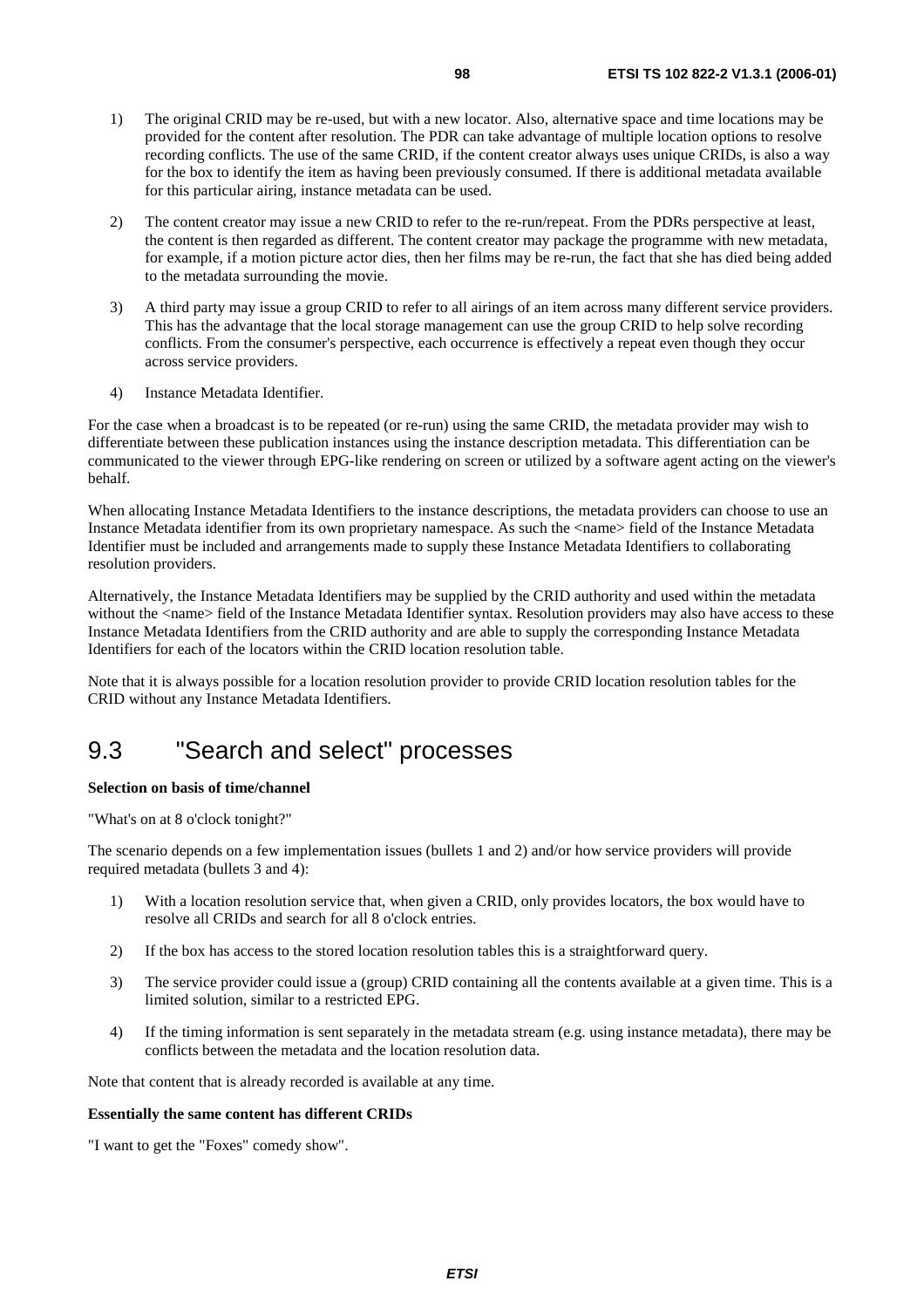The same content, at least in the eyes of the consumer, can have different CRIDs, because different service providers might decide to do so. Three options arise to deal with this using metadata, third parties or unique identification, respectively:

- 1) A metadata search will return with multiple choices, with different CRIDs. The choice between them would depend on the available metadata. For example, the title field in the ProgramInformationTable could be used to conduct such a search. Without a connection between the CRIDs of the content items grouping would have to be done in the box.
- 2) A metadata aggregator could generate a (group) CRID, which refers to all of the different CRIDs. This creates a single point reference for the content.
- 3) If the same content could be identified uniquely, the different offerings may be tied together in the box. Such a unique identifier could be carried in the OtherIdentifier field in the ProgramInformationTable.

#### **How to find a specific episode**

"I want to see episode 15 of the original "Foxes" series".

- 1) This is straightforward, if the index attribute in the programme description data contains the episode number.
- 2) The programme description data (e.g. title or synopsis) could contain the appropriate descriptive text for a textual search. Inconsistencies in phrases used may limit the use of a textual search.
- 3) If the (group) CRID returns an ordered list of CRIDs one could infer the episode number. This is a limited solution and is not currently part of the content referencing specification.

#### **How to identify the latest episode of Foxes**

"I want the latest episode of "Foxes".

This scenario can be implemented in the following ways:

- 1) A service provider generates a CRID, which points to the latest episode within a service.
- 2) A third-party generates a CRID, which points to the latest episode on all services.
- 3) Choosing a (group) CRID will lead to the capture of the next available episode.

#### **Have I seen this content before?**

"I do not want to record this if I have seen it before".

A box may store what the user has seen. If the box stores the CRID of the programme and all CRIDs were unique for all time, this would be sufficient. However, different service providers will use different CRIDs for the same content. Also service providers may issue a new CRID if the content has been changed only slightly or they want to promote the programme in a particular way. The system may need to store programme description data in order to fulfil this requirement. Alternatively, if a unique identifier is available in the OtherIdentifier field, this could be used for this purpose.

## 9.4 "Locate" process

#### **"Make locator names unambiguous"**

For example two satellites feed one box. In this scenario how does the system distinguish between say channel 5 from each satellite?

Or, phrased differently, what happens when the same service is on both physical inputs?

- 1) Box implementation issue. If the content on both feeds has the same CRIDs, the box can decide to listen to whichever feed based on some criteria (e.g. random "flip-a-coin criteria") or the PublicationType element in the user preferences DS can be used.
- 2) If CRIDs are different between the two feeds, which implies the content to be different (differences in quality, encoding type,). The user will be the one deciding which one to listen to.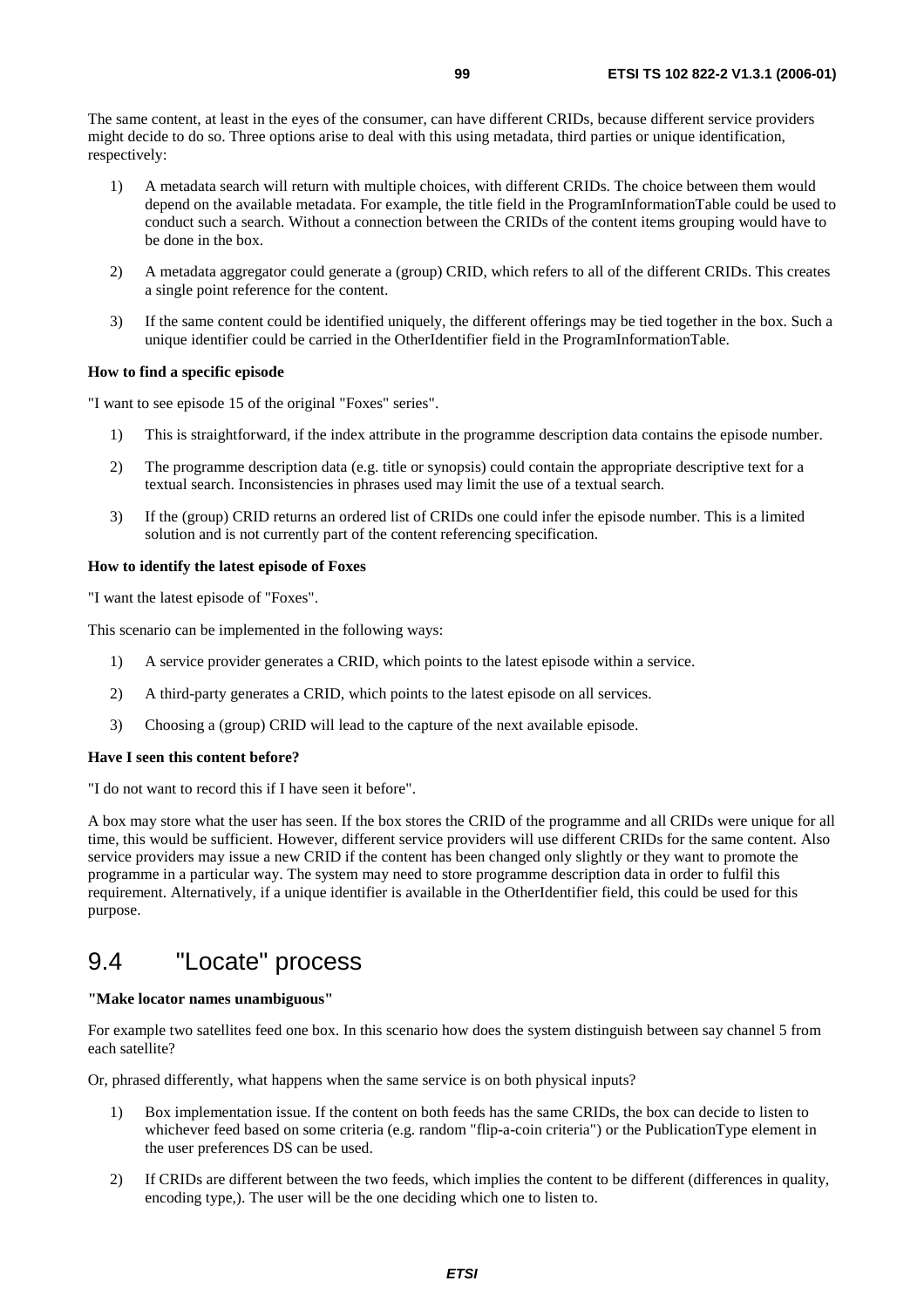#### **"Re-resolution"**

Currently there is no best practice defined for re-resolving locations. The only way to make sure that a PDR does not miss scheduling changes is to check back with the resolution tables every time they are updated. This drives the requirements for carriage of the data, e.g. frequency of re-transmission of location resolution data in the broadcast environment. Proper practice is to monitor the location resolution data, not the instance metadata.

#### **"Locate instance at a specific location"**

Using the Instance Metadata Identifier it is possible to select an instance at a specific location for capture. To determine the correct locator, the CRID together with the Instance Metadata Identifier should be used.

# 9.5 "Acquire" process

Acquisition of metadata with content and/or separate from content

Some metadata may be related to the actual timeline of the content, e.g. metadata that needs to show up at a certain point in the programme. Currently there is no way of synchronizing (Meta) data with content in the *TV-Anytime* context.

#### Validation of content

On validation of the acquired content the following points are identified:

- Trustworthiness of the resolving authority may be assumed.
- It is impossible to attach the CRID used for resolving the content in all cases.
- Other means of identification may be needed (e.g. V-ISAN, ISAN, Broadcaster own ID, etc.).
- However, it also is impossible to attach a globally registered ID in all cases.

Validation is possible if all "leaf" CRIDs are attached to the content, which is easily achievable when only working in an environment involving a single service provider.

#### Programme Delivery Control, signalling resolution updates

The resolution engine may inform the recording management unit of the latest updates in the delivery timing of the content (see clause 8.1.3). Alternatively the recording manager may poll the resolution engine. Recording management is an implementation issue and hence beyond the scope of the present document. However, service providers and box implementers are required to provide an accurate mechanism to update changes in the schedules similar to PDC.

It is suggested that more accurate timing may be achieved by using "triggers" or other equivalent mechanisms in the transport stream e.g. DVB event ID. "Triggers" can be part of locator syntax. It is noted that Triggers will be transport dependent, e.g. DVB, ATSC, and ARIB.

RMPI (TS 102 822-5-1 [7]) is not expected to be used as a unique tool. Compliance bodies will define other information to be used in conjunction with RMPI to make up license information. This information may include but is not limited to a content identifier, commercial information, cryptographic and security-related information. License information may include several RMPI instances with different associated commercial conditions.

# 10 Phase 2 cookbook examples and scenarios

## 10.1 Phase 2 example: New content types

Several content types are covered as part of the examples given in the following clauses.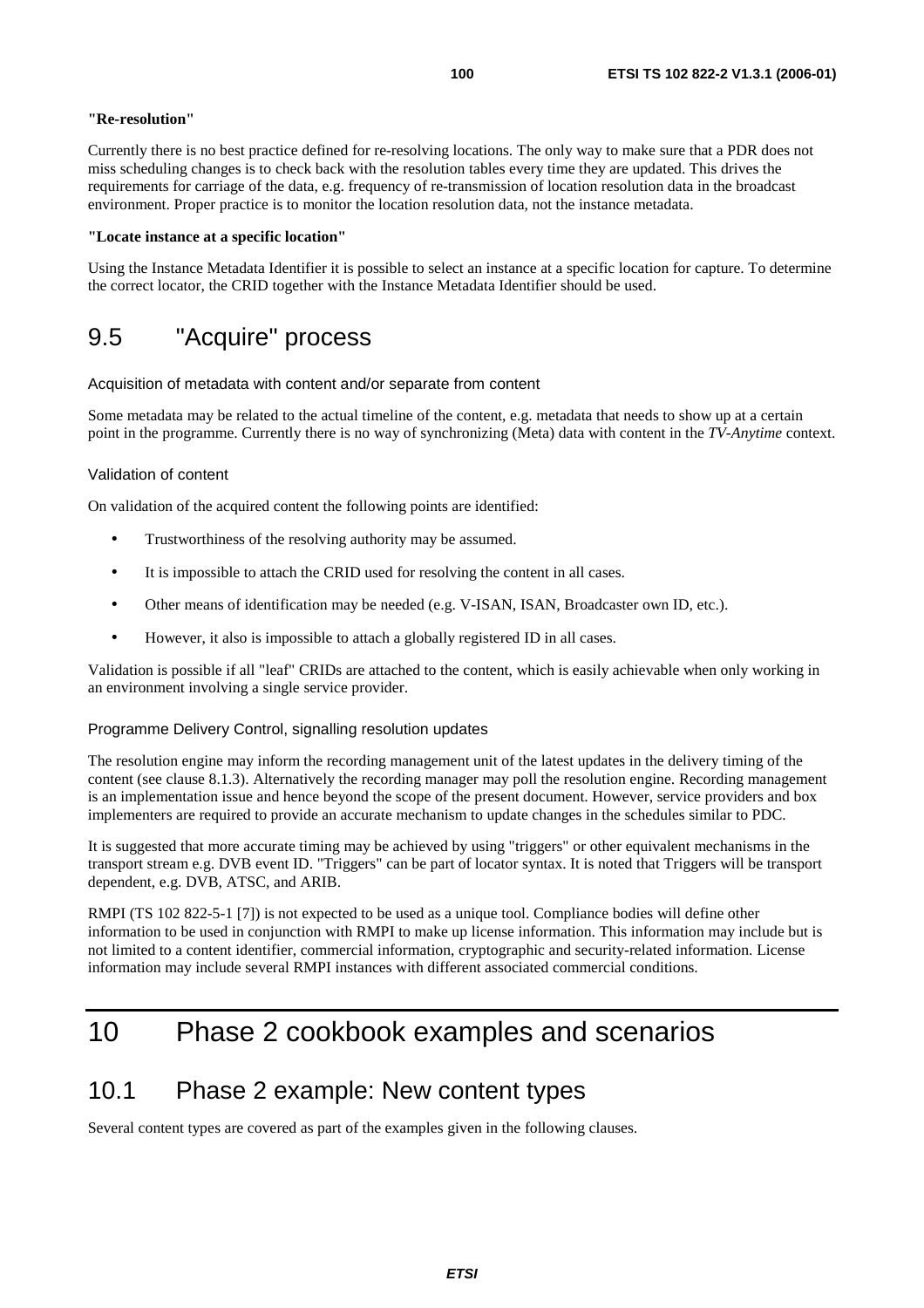## 10.2 Phase 2 example: Packaging

### 10.2.1 Program with an associated package

The instance document describes a sports program with an associated package which includes an interactive application. The package table provides information (in the example: middleware and audio) that can be used to determine which components of the package need to be captured.

```
<?xml version="1.0" encoding="UTF-8"?> 
<TVAMain xmlns="urn:tva:metadata:2005" 
   xmlns:tva2="urn:tva:metadata:extended:2005" 
   xmlns:mpeg21="urn:tva:mpeg21:2005" xmlns:mpeg7="urn:tva:mpeg7:2005" 
   xmlns:xsi="http://www.w3.org/2001/XMLSchema-instance" 
     xsi:schemaLocation="urn:tva:metadata:extended:2005 tva2_metadata_3-3_v111.xsd" 
     xsi:type="tva2:ExtendedTVAMainType"> 
     <ProgramDescription> 
         <ProgramInformationTable> 
              <!-- **************************************************** --> 
              <!-- Example of a Program having an associated Package --> 
                                 **************************************
              <ProgramInformation programId="CRID://foo.com/WorldCupSoccer"> 
                   <BasicDescription> 
                       <Title>Football World Cup 2003</Title> 
                       <RelatedMaterial> 
                            <HowRelated 
                         href="urn:tva:HowRelatedCS:AssociatedPackage"/> 
                            <MediaLocator> 
                                <mpeg7:MediaUri>CRID://foo.com/Package/12-1- 
                              2005</mpeg7:MediaUri> 
                            </MediaLocator> 
                       </RelatedMaterial> 
                   </BasicDescription> 
              </ProgramInformation> 
              <!-- **************************************************** --> 
              <!-- Attractor information for the Package associated --> 
             <!-- with the above Content<br>
<!-- ***********************
                                       <!-- **************************************************** --> 
              <ProgramInformation programId="CRID://foo.com/Package/12-1-2005"> 
                   <BasicDescription xsi:type="tva2:ExtendedContentDescriptionType"> 
                       <Title>SportsActive</Title> 
                       <RelatedMaterial> 
                            <HowRelated 
                         href="urn:tva:howrelatedCS:PackageMainContent"/> 
                            <MediaLocator> 
                             <mpeg7:MediaUri> 
                          CRID://foo.com/WorldCupSoccer</mpeg7:MediaUri> 
                            </MediaLocator> 
                       </RelatedMaterial> 
                       <tva2:ContentProperties> 
                            <tva2:ContentType href="urn:tva:ContentTypeCS:Package"/> 
                       </tva2:ContentProperties> 
                   </BasicDescription> 
              </ProgramInformation> 
         </ProgramInformationTable> 
     </ProgramDescription> 
     <!-- **************************************************** --> 
     <!-- Package Decision tree --> 
     <!-- **************************************************** --> 
     <tva2:PackageTable> 
         <tva2:Package crid="CRID://foo.com/Package/12-1-2005"> 
              <tva2:Item> 
                  <tva2:Choice choice_id="MIDDLEWARE_Choice" minSelections="0" 
                  maxSelections="1"> 
                       <tva2:Selection select_id="OPENTV"> 
                            <tva2:Descriptor> 
                                <tva2:ObjectDescription> 
                                     <tva2:ContentDescription>
```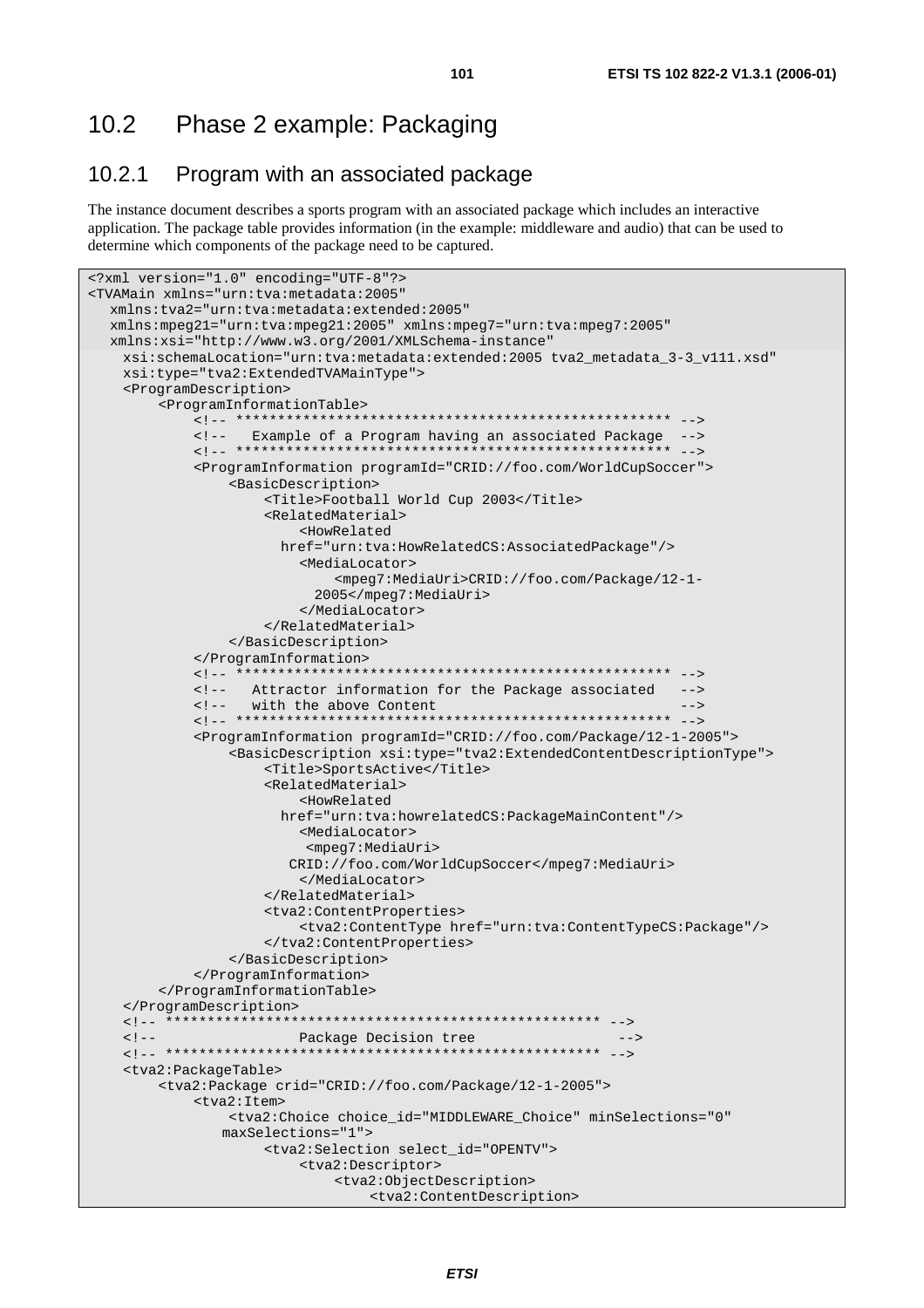```
 <tva2:TargetingInformation> 
                              <tva2:TerminalInformation> 
                                   <!-- Add Middleware info here --> 
                              </tva2:TerminalInformation> 
                          </tva2:TargetingInformation> 
                     </tva2:ContentDescription> 
                </tva2:ObjectDescription> 
            </tva2:Descriptor> 
       </tva2:Selection> 
       <tva2:Selection select_id="MEDIAHIGHWAY"> 
            <tva2:Descriptor> 
                <tva2:ObjectDescription> 
                     <tva2:ContentDescription> 
                          <tva2:TargetingInformation> 
                              <tva2:TerminalInformation> 
                                   <!-- Add Middleware info here --> 
                              </tva2:TerminalInformation> 
                          </tva2:TargetingInformation> 
                     </tva2:ContentDescription> 
                </tva2:ObjectDescription> 
            </tva2:Descriptor> 
       </tva2:Selection> 
   </tva2:Choice> 
   <tva2:Choice choice_id="RECORD_ITV_Choice"> 
       <tva2:Condition require="OPENTV"/> 
       <tva2:Selection select_id="RECORD_ITV"> 
            <tva2:Descriptor> 
                 <tva2:ObjectDescription> 
                     <tva2:Description>Interactive Application allowing 
                  you to view player details, Multiple Camera 
                 Angles etc</tva2:Description>
                 </tva2:ObjectDescription> 
            </tva2:Descriptor> 
       </tva2:Selection> 
   </tva2:Choice> 
   <!-- ******************************************************** --> 
   <!-- Allow selection of Audio tracks to be recorded. If none are 
   selected then no audio will be recorded --> 
   <!-- ******************************************************** --> 
   <tva2:Choice choice_id="AUDIO_Choice" minSelections="0" 
 maxSelections="2"> 
       <tva2:Selection select_id="EN_AUDIO"> 
            <tva2:Descriptor> 
                 <tva2:ObjectDescription> 
                     <tva2:ContentDescription> 
                          <tva2:ContentProperties> 
                              <tva2:ContentAttributes 
                          xsi:type="tva2:AudioAttributesType"> 
                                   <tva2:Coding href="AAC"/> 
                              <tva2:NumOfChannels>1</tva2:NumOfChannels> 
                                   <tva2:AudioLanguagetype= 
                              "original">en</tva2:AudioLanguage> 
                              </tva2:ContentAttributes> 
                          </tva2:ContentProperties> 
                     </tva2:ContentDescription> 
                </tva2:ObjectDescription> 
            </tva2:Descriptor> 
       </tva2:Selection> 
       <tva2:Selection select_id="ES_AUDIO"> 
            <tva2:Descriptor> 
                 <tva2:ObjectDescription> 
                     <tva2:ContentDescription> 
                          <tva2:ContentProperties> 
                              <tva2:ContentAttributes 
                          xsi:type="tva2:AudioAttributesType"> 
                                   <tva2:Coding href="AAC"/> 
                              <tva2:NumOfChannels>1</tva2:NumOfChannels> 
                                   <tva2:AudioLanguage 
                              type="dubbed">es</tva2:AudioLanguage>
```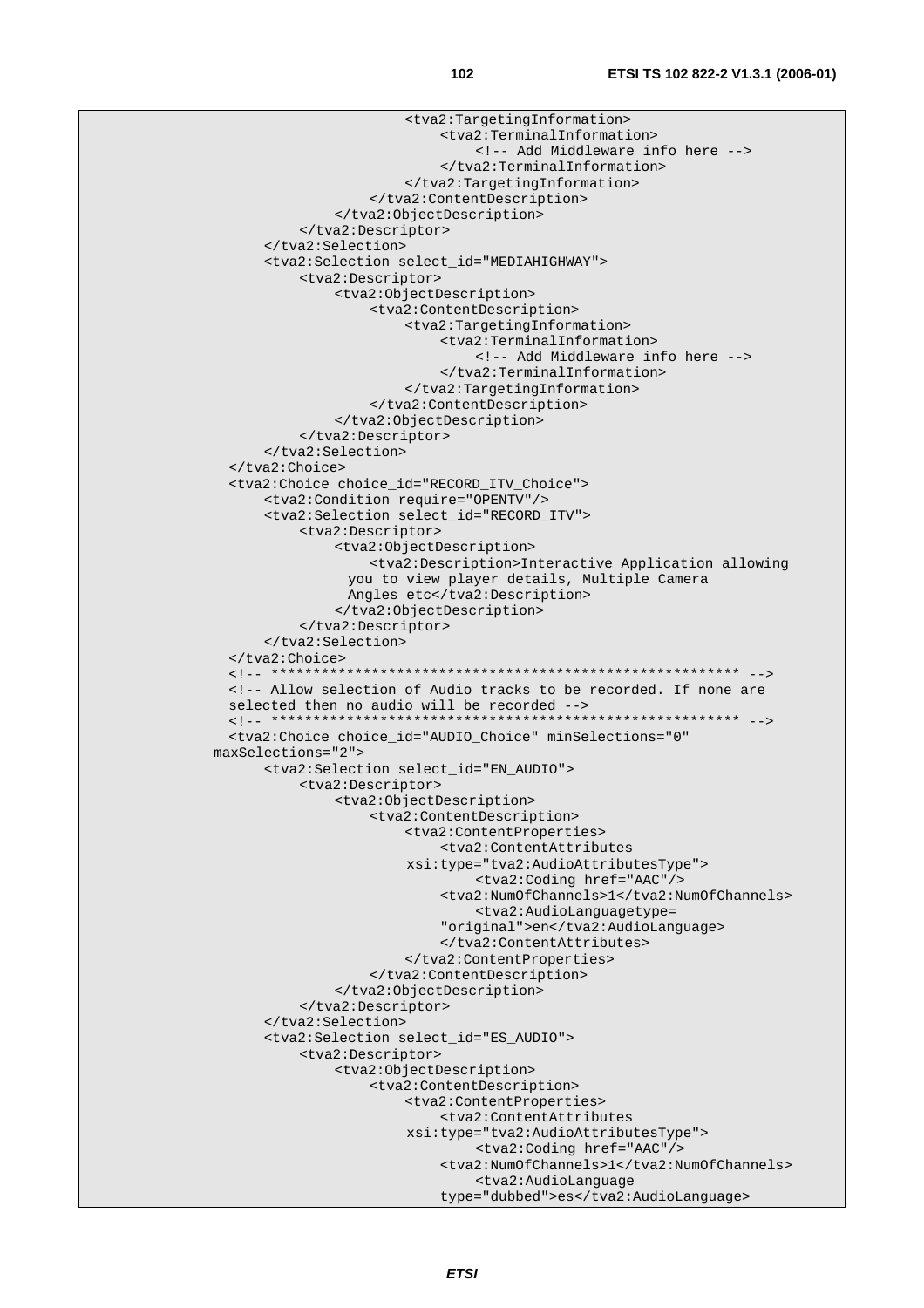

### 10.2.2 Phase 2 example: Educational package

This example describes an educational package, consisting of an animation and an application to facilitate the study of the English language. The application can be run under the Linux OS with at least 16 MB of RAM.

```
<?xml version="1.0" encoding="UTF-8"?> 
<TVAMain xmlns="urn:tva:metadata:2005" 
   xmlns:tva2="urn:tva:metadata:extended:2005" 
   xmlns:mpeg21="urn:tva:mpeg21:2005" 
   xmlns:mpeg7="urn:tva:mpeg7:2005" 
   xmlns:xsi="http://www.w3.org/2001/XMLSchema-instance" 
     xsi:schemaLocation="urn:tva:metadata:extended:2005 tva2_metadata_3-
3_v111.xsd"xsi:type="tva2:ExtendedTVAMainType"> 
     <tva2:PackageTable> 
         <!--********************************************************* --> 
        <!--Educational Package with application
         <!--********************************************************* --> 
         <tva2:Package crid="CRID://ebs.co.kr/Package/EnglishEducation"> 
              <tva2:Item> 
                  <tva2:Descriptor> 
                       <tva2:ObjectDescription> 
                           <tva2:ContentDescription 
                         xsi:type="tva2:ExtendedContentDescriptionType"> 
                                <Title>Excercise for english study with an animation 
                            whose type is an application program</Title>
                                <tva2:ContentProperties> 
                                    <tva2:ContextAttributes 
                                xsi:type="tva2:ApplicationContextAttributesType"> 
                                         <tva2:Uninstall>true</tva2:Uninstall> 
                                    </tva2:ContextAttributes> 
                                    <tva2:ContextAttributes 
                                 xsi:type="tva2:EducationalContextAttributesType"> 
                                         <tva2:EducationalType 
                                    href="urn:tva:educationaltype:exercise"/> 
                                    </tva2:ContextAttributes> 
                                </tva2:ContentProperties>
```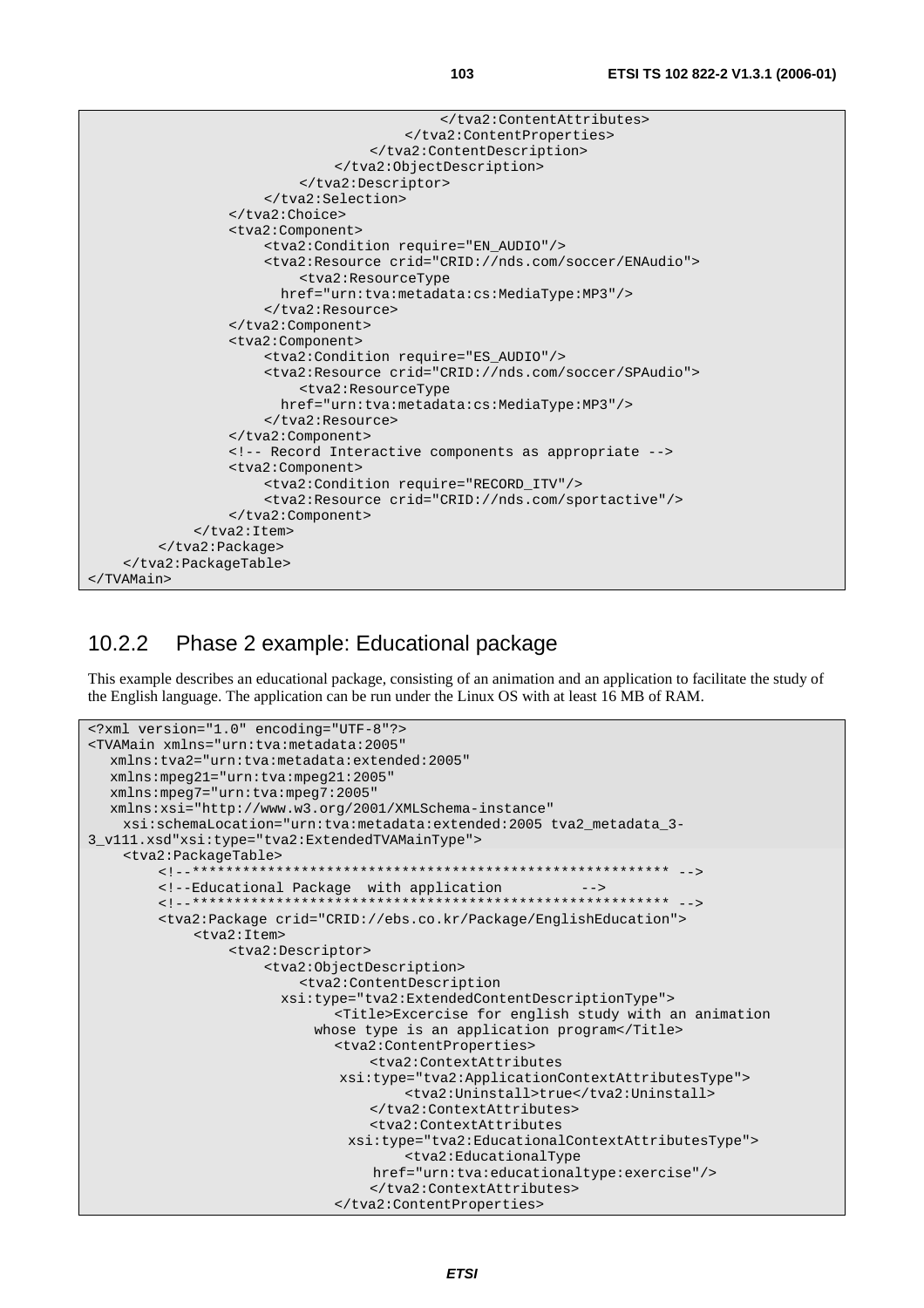

### 10.2.3 Data broadcasting

The following XML snippets illustrate a data broadcasting service for drama program called "Damo". The data broadcasting service and the "Damo" AV program are broadcast at the same time. The title of the data broadcasting service is "Damo Plus," and it consists of two applications. One is the "Damo Story," and it provides information on actor, location, summary, etc. The other is the "Damo Fan Cafe," which is an interactive data broadcasting application where you can vote for your favourite actor.

```
<?xml version="1.0" encoding="UTF-8"?> 
<TVAMain xmlns="urn:tva:metadata:2005" 
   xmlns:tva2="urn:tva:metadata:extended:2005" 
   xmlns:mpeg21="urn:tva:mpeg21:2005" 
   xmlns:mpeg7="urn:tva:mpeg7:2005" 
   xmlns:xsi="http://www.w3.org/2001/XMLSchema-instance" 
     xsi:schemaLocation="urn:tva:metadata:extended:2005 tva2_metadata_3-
3_v111.xsd"xsi:type="tva2:ExtendedTVAMainType"> 
     <ProgramDescription> 
          <ProgramInformationTable> 
              <ProgramInformation programId="CRID://www.imbc.com/Drama/Damo/14-1- 
              2005"> 
                   <BasicDescription> 
                       <Title>Damo</Title> 
                       <RelatedMaterial> 
                            <HowRelated 
                            href="urn:tva:howrelatedCS:AssociatedPackage"/> 
                            <MediaLocator> 
                            <mpeg7:MediaUri>CRID://www.imbc.com/Data/Damo_Plus/14-1- 
                            2005</mpeg7:MediaUri> 
                            </MediaLocator> 
                       </RelatedMaterial> 
                   </BasicDescription> 
              </ProgramInformation> 
          </ProgramInformationTable> 
     </ProgramDescription> 
     <tva2:PackageTable> 
          <tva2:Package crid="CRID://www.imbc.com/Data/Damo_Plus/14-1-2005/Data"> 
              <tva2:Descriptor> 
                   <tva2:ObjectDescription> 
                       <tva2:ContentDescription> 
                            <Title>Damo Plus</Title> 
                            <Synopsis>Damo Interactive Data Broadcasting 
                            Service</Synopsis> 
                            <tva2:ContentProperties> 
                                 <tva2:FileProperties> 
                                     <tva2:FileSize>1441641</tva2:FileSize>
```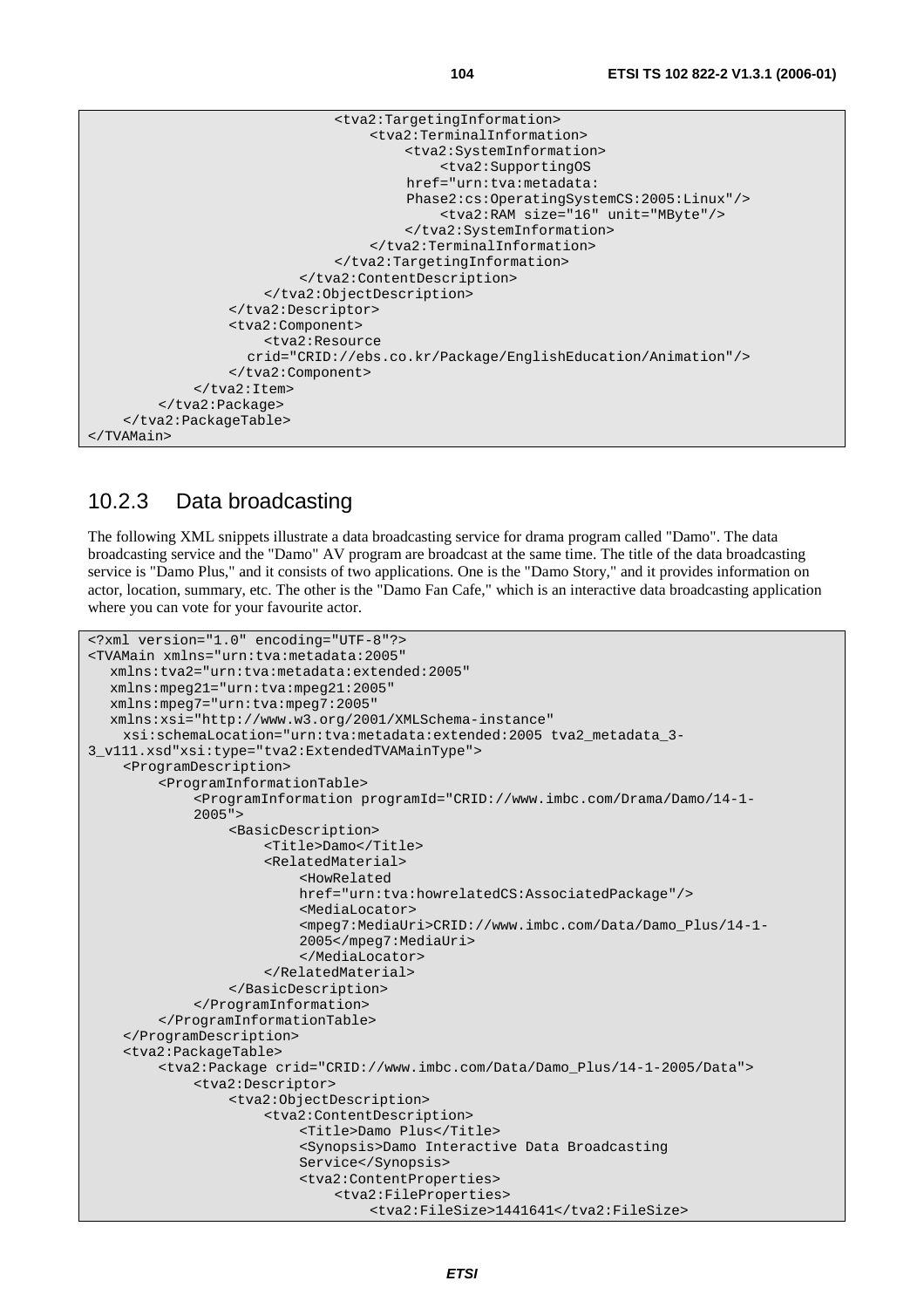```
 </tva2:FileProperties> 
                            </tva2:ContentProperties> 
                        </tva2:ContentDescription> 
                   </tva2:ObjectDescription> 
              </tva2:Descriptor> 
              <tva2:Item> 
                   <tva2:Descriptor> 
                        <tva2:ObjectDescription> 
                            <tva2:ContentDescription> 
                                 <Title>Damo Stroy</Title> 
                                 <Synopsis>Provides brief story for the 
                                 drama</Synopsis> 
                                 <tva2:ContentProperties> 
                                     <tva2:ContextAttributes 
                                     xsi:type= 
                                      "tva2:DataBroadcastingContextAttributesType"> 
                                     <tva2:InteractiveContentService>false 
                                     </tva2:InteractiveContentService> 
                                          <tva2:RenderingStyle FullScreen="true" 
                                          Transparency="false"/> 
                                     </tva2:ContextAttributes> 
                                 </tva2:ContentProperties> 
                            </tva2:ContentDescription> 
                        </tva2:ObjectDescription> 
                   </tva2:Descriptor> 
                   <tva2:Reference target="CRID://www.imbc.com/Data/Damo_Plus/14-1- 
                   2005/Data"/> 
             \langle/tva2:Item>
              <tva2:Item> 
                   <tva2:Descriptor> 
                        <tva2:ObjectDescription> 
                            <tva2:ContentDescription> 
                                 <Title>Damo Fan Cafe</Title> 
                                 <Synopsis>Popularity Vote</Synopsis> 
                                 <tva2:ContentProperties> 
                                     <tva2:ContextAttributes xsi:type= 
                                     "tva2:DataBroadcastingContextAttributesType"> 
                                     <tva2:InteractiveContentService>true 
                                     </tva2:InteractiveContentService> 
                                          <tva2:RenderingStyle FullScreen="true" 
                                          Transparency="false"/> 
                                          <tva2:UpdateCycle>PT5S</tva2:UpdateCycle> 
                                     </tva2:ContextAttributes> 
                                 </tva2:ContentProperties> 
                            </tva2:ContentDescription> 
                        </tva2:ObjectDescription> 
                   </tva2:Descriptor> 
                   <tva2:Component> 
                        <tva2:Resource crid="CRID://www.imbc.com/Data/Damo_Plus/14-1- 
                        2005/WebData/QuizPage_Kor.class"/> 
                   </tva2:Component> 
                   <tva2:Component> 
                        <tva2:Resource crid="CRID://www.imbc.com/Data/Damo_Plus/14-1- 
                        2005/WebData/voct_time.png"/> 
                   </tva2:Component> 
                   <tva2:Component> 
                        <tva2:Resource crid="CRID://www.imbc.com/Data/Damo_Plus/14-1- 
                        2005/WebData/vote_img.png"/> 
                   </tva2:Component> 
                   <tva2:Component> 
                        <tva2:Resource crid="CRID://www.imbc.com/Data/Damo_Plus/14-1- 
                        2005/WebData/quiz.txt"/> 
                   </tva2:Component> 
             </tva2:Item>
          </tva2:Package> 
     </tva2:PackageTable> 
</TVAMain>
```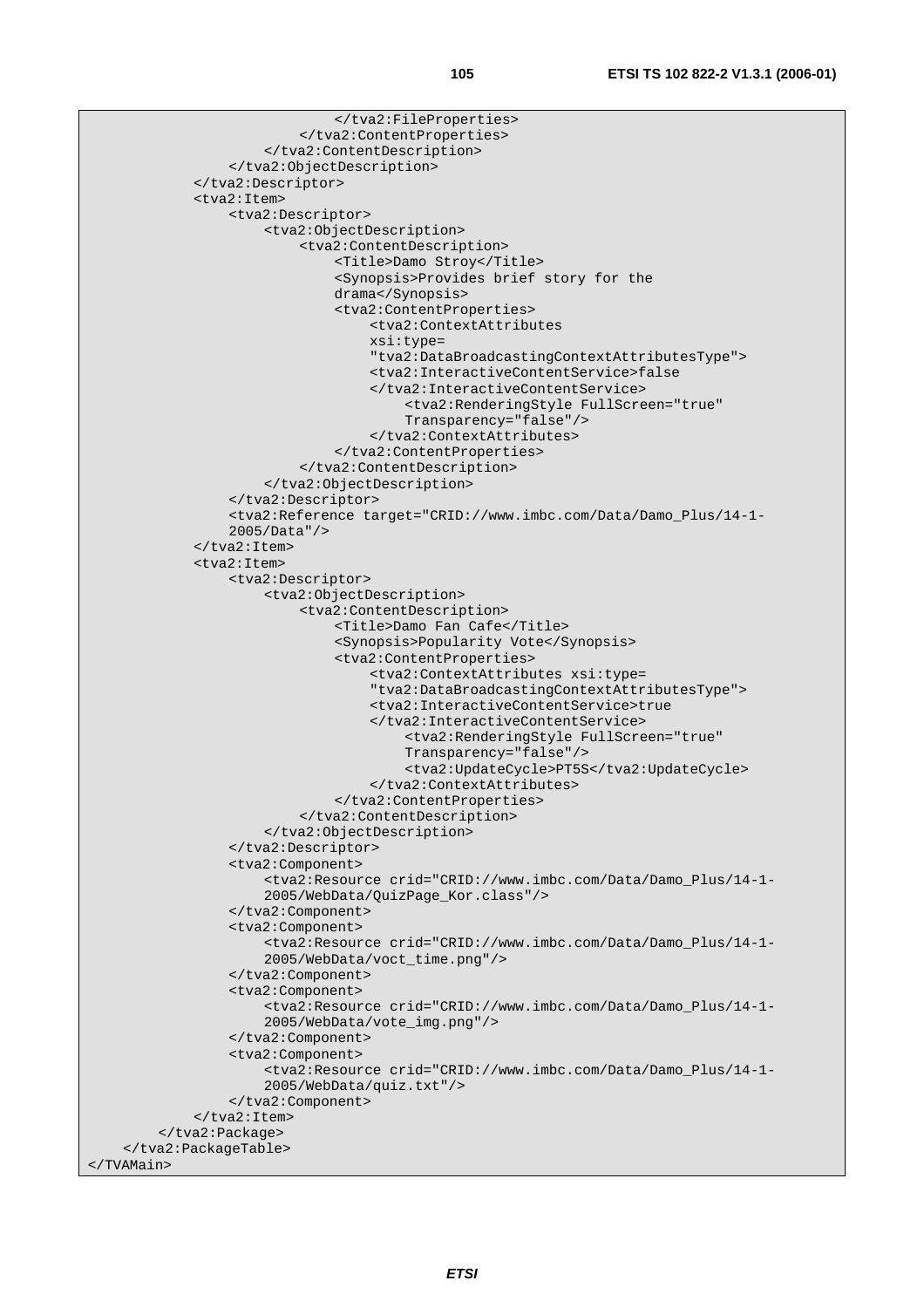#### Publish

A content creator produces the AV programs and the data broadcast applications. The same or a different content creator also produces the metadata of both. The metadata of the programs are expressed with the TVA Phase 1 Metadata schema. Attractor and location information of a program are described in *ProgramInformation* and *ProgramLocation* tables, respectively.

The metadata of the application is expressed with Phase 2 package schema. As in the case of the TV programs, the location information of a data application is included in the *ProgramLocation*. The *ContentDescription* of *Package* under the *Descriptor* is used for the attractor information of data service. The *ContentDescription* for the *Package* describes the general attractor information of a data broadcasting service. The two applications that consist of the data service are described by *Descriptor* of *Item. The ContentDescription of Item* describes general attractor information of data broadcasting application, and context attributes for data application is described in the *DataBroadcastingContextAtributes*.

A service provider will publish the information like in the XML snippet above.

#### Search/Select

The Search and Select processes are similar to those in TVA Phase 1 for regular content. If a data service is an AV program related service, a consumer typically navigates through the EPG to get a CRID of the AV program. The consumer is then able to acquire the CRID of the related package by using the CRID of the AV program. The consumer now uses the metadata of the package to find the data service.

#### Locate/acquire

Once the particular data service has been chosen, the data service must be resolved to its constituent files. Given the CRID for the data service, the actual location of the required files can be resolved through TVA Phase 1 content referencing technology. These files can then be acquired via broadcast or the internet, for example. The XML snippet below gives an example of the broadcast case.

```
<ContentReferencingTable> 
     <Result CRID="CRID://www.imbc.com/Data/Damo_Plus/14-1-2005/Data" status="resolved" 
complete="true" acquire="all"> 
         <CRIDResult> 
              <Crid>CRID://www.imbc.com/Data/Damo_Plus/14-1- 
             2005/Carousel201_0930</Crid> 
              <Crid>CRID://www.imbc.com/Data/Damo_Plus/14-1- 
             2005/Carousel203_0930</Crid> 
         </CRIDResult> 
     </Result> 
     <Result CRID="CRID://www.imbc.com/Data/Damo_Plus/14-1-2005/Carousel201_0930" 
     status="resolved" complete="true" acquire="all"> 
         <LocationsResult> 
              <Locator>mhp://65.1000.1;1.0.1@2005-02-25T21:40:00+09:00</Locator> 
         </LocationsResult> 
     </Result> 
     <Result CRID="CRID://www.imbc.com/Data/Damo_Plus/14-1-2005/Carousel203_0930" 
     status="resolved" complete="true" acquire="all"> 
          <LocationsResult> 
              <Locator>mhp://65.1000.2;2.0.1@2005-02-25T21:40:00+09:00</Locator> 
         </LocationsResult> 
     </Result> 
</ContentReferencingTable>
```
In the XML instance, the CRID for the data service has two CRIDs associated with it. It means that a data service is transmitted through two carousels. In the example, the locator information of each CRID is used to locate the carousel. For a locator of data broadcasting service by MHP, here is one example format. This format can be used in ACAP data broadcast also.

*mhp://[tsid (transport stream id)].[program number].[component tag];* 

*[carousel id].[module id].[objectKey]@[date]T[time]+[timezone]*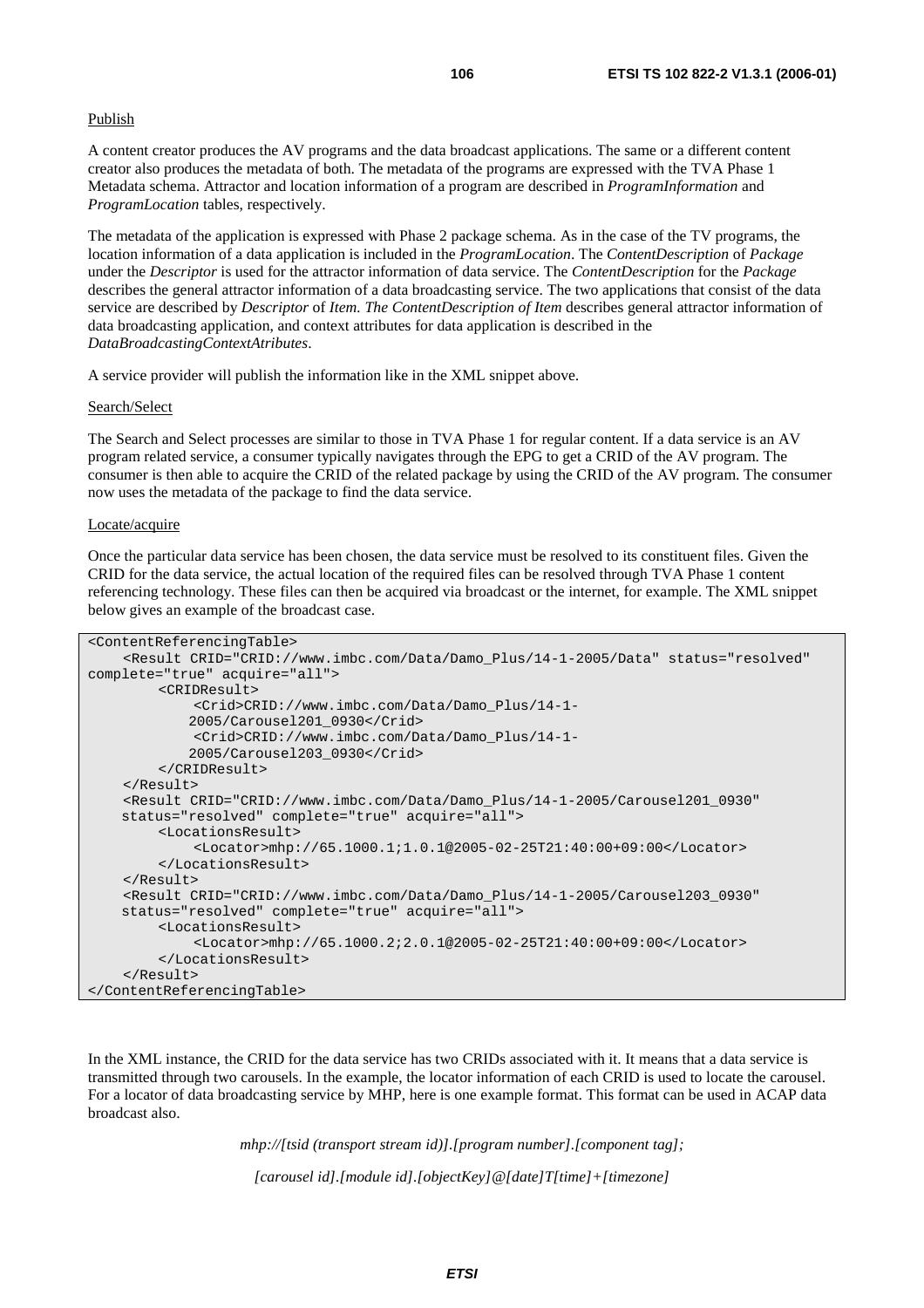View

After all files for a data broadcasting service have been acquired, data broadcasting middleware can initialize and start the service.

# 10.3 Phase 2 example: Targeting

### 10.3.1 User environment description

The XML snippet below describes that the consumer is using a PDA as a *TV-Anytime* client terminal and the video format that the PDA can decode is "AVI." In addition to the terminal related information, the snippet also provides information on the current weather conditions.

Based on this environment, either the PDA can select content in AVI format from the available formats, or the service provider can only push contents with "AVI" format under the assumption that this environment description is provided to the service provider. In addition, the PDA or the service provider can provide content suitable for the current weather condition ('rain'). The selection of the content with a proper format and context can either be based on the program description specified by TVA Phase 1 metadata or based on the targeting condition provided by the package tool.

```
<?xml version="1.0" encoding="UTF-8"?> 
<TVAMain xmlns="urn:tva:metadata:2005" 
   xmlns:tva2="urn:tva:metadata:extended:2005" 
   xmlns:mpeg21="urn:tva:mpeg21:2005" 
   xmlns:mpeg7="urn:tva:mpeg7:2005" 
   xmlns:xsi="http://www.w3.org/2001/XMLSchema-instance" 
     xsi:schemaLocation="urn:tva:metadata:extended:2005 tva2_metadata_3-3_v111.xsd" 
xsi:type="tva2:ExtendedTVAMainType"> 
     <UserDescription xsi:type="tva2:ExtendedUserDescriptionType"> 
          <tva2:UsageEnvironment> 
              <tva2:TerminalInformationTable> 
                   <tva2:TerminalInformation> 
                       <tva2:DecoderInformation 
                       xsi:type="mpeg21:VideoCapabilitiesType"> 
                            <mpeg21:Format 
                            href="urn:mpeg:mpeg7:cs:VisualFileFormatCS:2001:7"> 
                                <mpeg7:Name>avi</mpeg7:Name> 
                            </mpeg21:Format> 
                       </tva2:DecoderInformation> 
                       <tva2:TerminalType 
                     href="urn:tva:metadata:phase2:cs:TerminalTypeCS:2005:2"> 
                            <Name>PDA</Name> 
                       </tva2:TerminalType> 
                   </tva2:TerminalInformation> 
              </tva2:TerminalInformationTable> 
              <tva2:NaturalEnvironmentInformationTable> 
                   <tva2:NaturalEnvironmentInformation> 
                       <tva2:Weather 
                         href="urn:tva:metadata:Phase2:cs:WeatherTypeCS:2005:6"> 
                            <Name>Rainy</Name> 
                       </tva2:Weather> 
                   </tva2:NaturalEnvironmentInformation> 
              </tva2:NaturalEnvironmentInformationTable> 
          </tva2:UsageEnvironment> 
     </UserDescription> 
</TVAMain>
```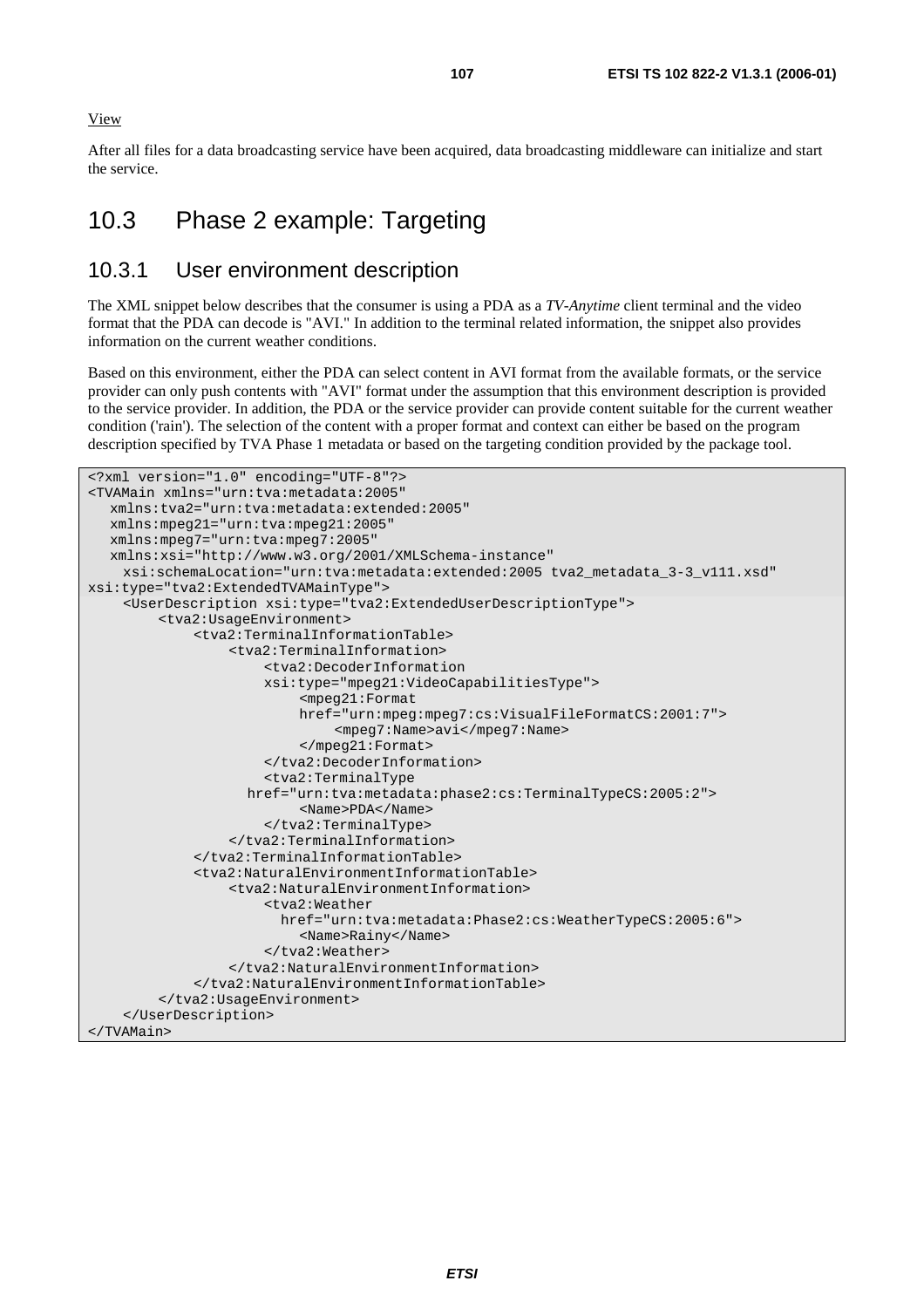### 10.3.2 Personalized service

In a personalized service a service provider makes use, with the consent of the consumer, of consumer profile data (user description, user environment and personal profile) in secure environment.



**Figure 17: Using personal data for a service** 

The following XML snippet shows an example instance document of using get\_Data and RequestedFields. By using these, clients can request specific element or specific attribute values of TVA metadata as well as information defined in a table form.

```
<?xml version="1.0" encoding="UTF-8"?> 
<get_Data xmlns="urn:tva:transport:2005" xmlns:xsi="http://www.w3.org/2001/XMLSchema-
instance" xsi:schemaLocation="urn:tva:transport:2005 tva_transport_6-1_v131.xsd"> 
<QueryConstraints> 
     <PredicateBag> 
         <BinaryPredicate fieldID="tvaf:Genre" fieldValue=":content:3.1"/>
     </PredicateBag> 
</QueryConstraints> 
<RequestedTables> 
     <Table type="ProgramInformationTable"> 
          <RequestedFields> 
              <IdentificationByFieldId fieldID="tvaf:CRID"/> 
              <IdentificationByFieldId fieldID="tvaf:Title"/> 
          </RequestedFields> 
     </Table> 
     <Table type="ProgramLocationTable"> 
         <RequestedFields> 
              <IdentificationByFieldId fieldID="tvaf:PublishedStartTime"/> 
              </RequestedFields> 
     </Table> 
</RequestedTables> 
</get_Data>
```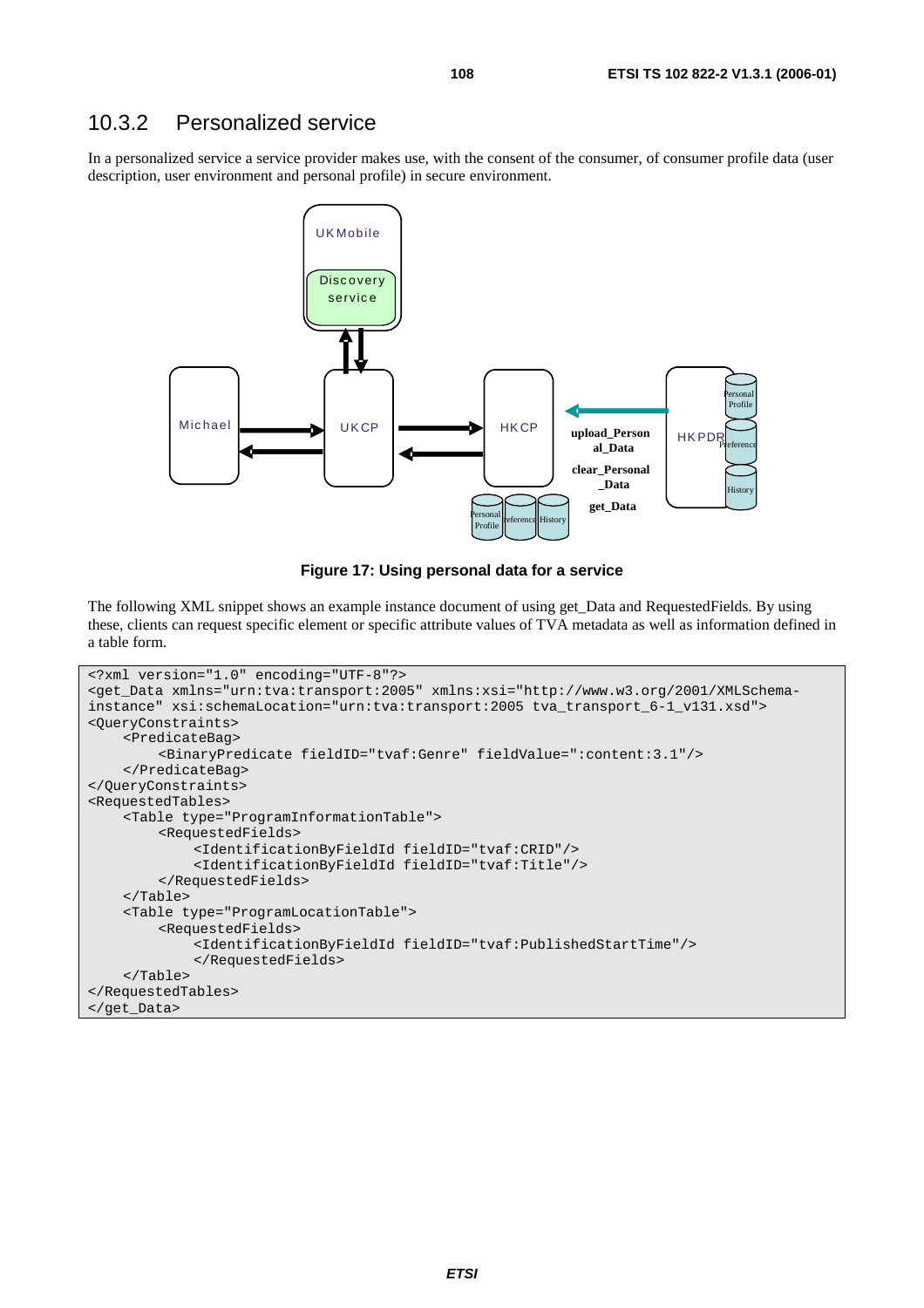The response to the above query is shown below. This example clearly shows that the client receives only the requested elements/attributes.

```
<?xml version="1.0" encoding="UTF-8"?> 
<tns:get_Data_Result serviceVersion="1" xmlns:tns="urn:tva:transport:2005" 
xmlns:tva="urn:tva:metadata:2005" xmlns:xsi="http://www.w3.org/2001/XMLSchema-instance" 
xsi:schemaLocation="urn:tva:transport:2005 tva_transport_6-1_v131.xsd"> 
<tva:TVAMain> 
     <tva:ProgramDescription> 
         <tva:ProgramInformationTable> 
         <tva:ProgramInformation 
         ProgramId="CRID://www.kbs.co.kr:history/jangbogo"> 
              <tva:BasicDescription> 
                   <tva:Title>Gangbogo</tva:Title> 
              </tva:BasicDescription> 
         </tva:ProgramInformation> 
         <tva:ProgramInformation 
         programId="CRID://www.kbs.co.kr:cultural/special"> 
              <tva:BasicDescription> 
                  <tva:Title>The report about environment</tva:Title> 
            </tva:BasicDescription> 
         </tva:ProgramInformation> 
         </tva:ProgramInformationTable> 
         <tva:ProgramLocationTable> 
              <tva:BroadcastEvent> 
                   <tva:Program crid="CRID://www.kbs.co.kr:history/jangbogo"/> 
                   <tva:PublishedStartTime>2005-04- 
                 07T20:45:00Z</tva:PublishedStartTime> 
                   </tva:BroadcastEvent> 
                   <tva:BroadcastEvent> 
                       <tva:Program crid="CRID://www.kbs.co.kr:history/jangbogo"/> 
                       <tva:PublishedStartTime>2005-04- 
                     08T20:45:00Z</tva:PublishedStartTime> 
                   </tva:BroadcastEvent> 
                   <tva:BroadcastEvent> 
                       <tva:Program 
                     crid="CRID://www.kbs.co.kr:cultural/specialreport"/> 
                       <tva:PublishedStartTime>2005-04- 
                     07T22:45:00Z</tva:PublishedStartTime> 
                   </tva:BroadcastEvent> 
              </tva:ProgramLocationTable> 
         </tva:ProgramDescription> 
     </tva:TVAMain> 
</tns:get_Data_Result>
```
With the current specification it is possible for the consumer to express whether his personal data is to be used in processing the query. The XML snippet below shows how that can be done making use of PersonalInfoUse. By setting the PersonalInfoUse attribute to false, the user can signal the service provider not to user the consumer metadata in processing his request, i.e. this signals the service provider not to personalize the response to the get\_Data request.

```
<?xml version="1.0" encoding="UTF-8"?> 
<get_Data xmlns="urn:tva:transport:2005" xmlns:tva="urn:tva:metadata:2005" 
xmlns:xsi="http://www.w3.org/2001/XMLSchema-instance" 
xsi:schemaLocation="urn:tva:transport:2005 tva_transport_6-1_v131.xsd" 
PersonalInfoUse="true">
```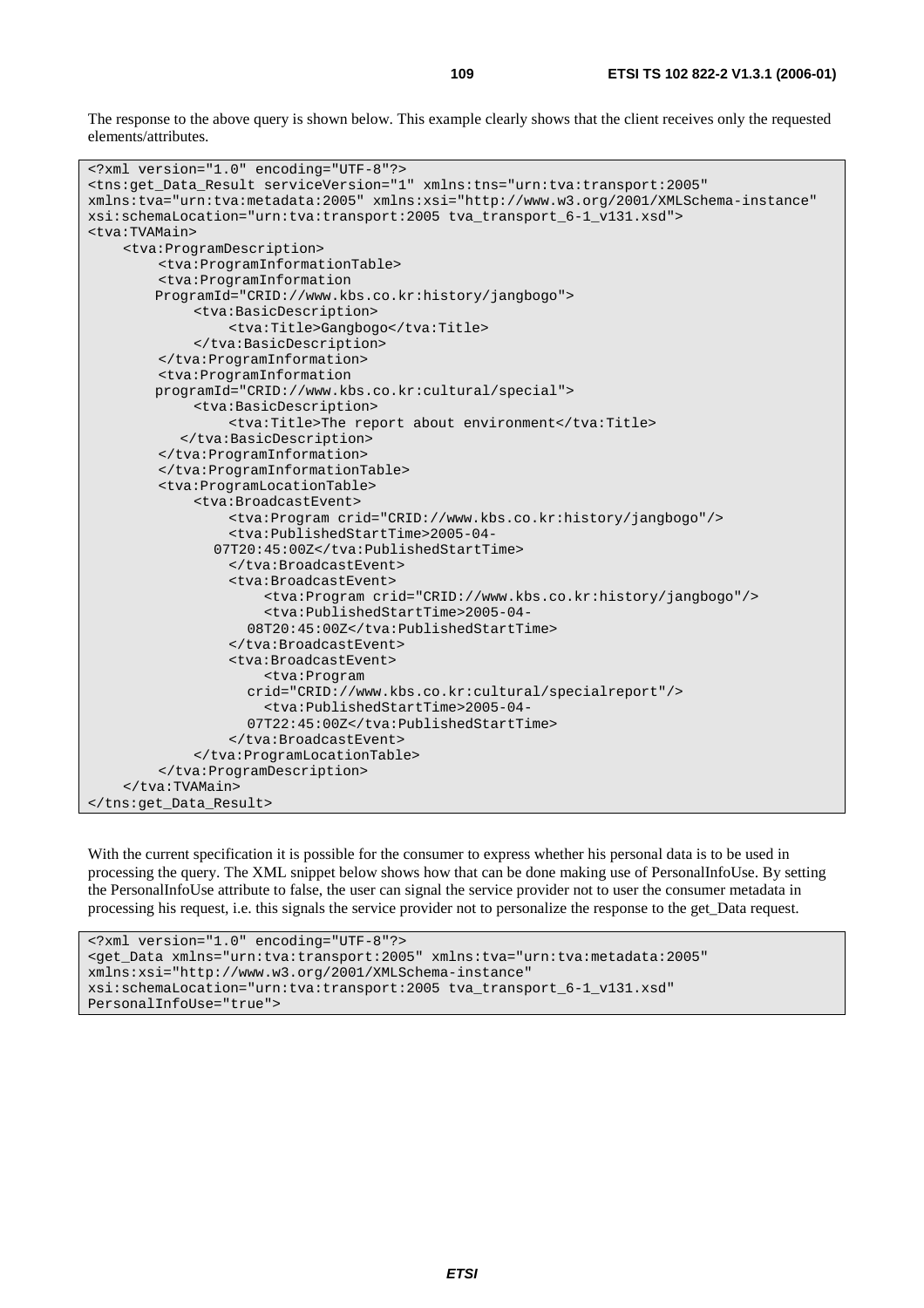```
<upload_Personal_Data xmlns="urn:tva:transport:2005" xmlns:tva="urn:tva:metadata:2005" 
xmlns:xsi="http://www.w3.org/2001/XMLSchema-instance" 
xsi:schemaLocation="urn:tva:transport:2005 tva_transport_6-1_v131.xsd"> 
     <UserInformation> 
        <UserPreferences> 
 ~~~~~~~~ 
        </UserPreferences> 
        <UsageHistory> 
 ~~~~~~~~ 
        </UsageHistory/> 
        <UserInfomationTable> 
 ~~~~~~~~ 
        </UserInfomationTable> 
     </UserInformation> 
</upload_Personal_Data>
```
The use of submitted consumer metadata depends on the policy of the service provider. For example, when the consumer metadata is accumulated for a long period time, the service provider can use either all the accumulated consumer data or the consumer data over a certain period of time. Using submitted consumer metadata can improve the service quality by providing an adapted service to the consumer. The XML snippet below shows an example of the clear\_Personal\_Data operation to request the service provider to remove the accumulated consumer data from the server collected by upload\_Personal\_Data. This operation can clear either all submitted data or the data submitted during a certain time interval.

```
<?xml version="1.0" encoding="UTF-8"?> 
<clear_Personal_Data xmlns="urn:tva:transport:2005" xmlns:tva="urn:tva:metadata:2005" 
xmlns:xsi="http://www.w3.org/2001/XMLSchema-instance" 
xsi:schemaLocation="urn:tva:transport:2005 tva_transport_6-1_v131.xsd"> 
     <TimeFrom> 
          <tva:TimePoint>2005-04-07T22:45</tva:TimePoint> 
     </TimeFrom> 
     <TimeTo> 
          <tva:TimePoint>2003-04-07T22:45</tva:TimePoint> 
     </TimeTo> 
     <TargetTable>All</TargetTable> 
</clear_Personal_Data>
```
#### 10.4 Phase 2 example: Interstitials

This example shows how the framework can be used to signal that a particular Spot within a Pod should be substituted with another content item when playing back recorded content.

```
<?xml version="1.0" encoding="UTF-8"?> 
<TVAMain xmlns="urn:tva:metadata:2005" 
   xmlns:tva2="urn:tva:metadata:extended:2005" 
   xmlns:int="urn:tva:metadata:interstitial:2005" 
   xmlns:mpeg21="urn:tva:mpeg21:2005" 
   xmlns:mpeg7="urn:tva:mpeg7:2005" 
   xmlns:xsi="http://www.w3.org/2001/XMLSchema-instance" 
   xsi:schemaLocation="urn:tva:metadata:extended:2005 tva2_metadata_3-3_v111.xsd" 
   xsi:type="tva2:ExtendedTVAMainType"> 
   <tva2:InterstitialTargetingTable> 
      <int:Rules> 
         <int:rule rule_id="CarpetWorldPromotion"> 
            <int:Predicate test="less_than"> 
              <int:RuleMethod methodName="urn:sdn:Interstitials:SystemDateTime"/> 
              <int:ConstantValue value="2005-09-01T00:00:00Z"/> 
            </int:Predicate> 
         </int:rule> 
         <int:rule rule_id="CarpetWorldPromotionEndofSale"> 
            <int:PredicateBag type="AND">
```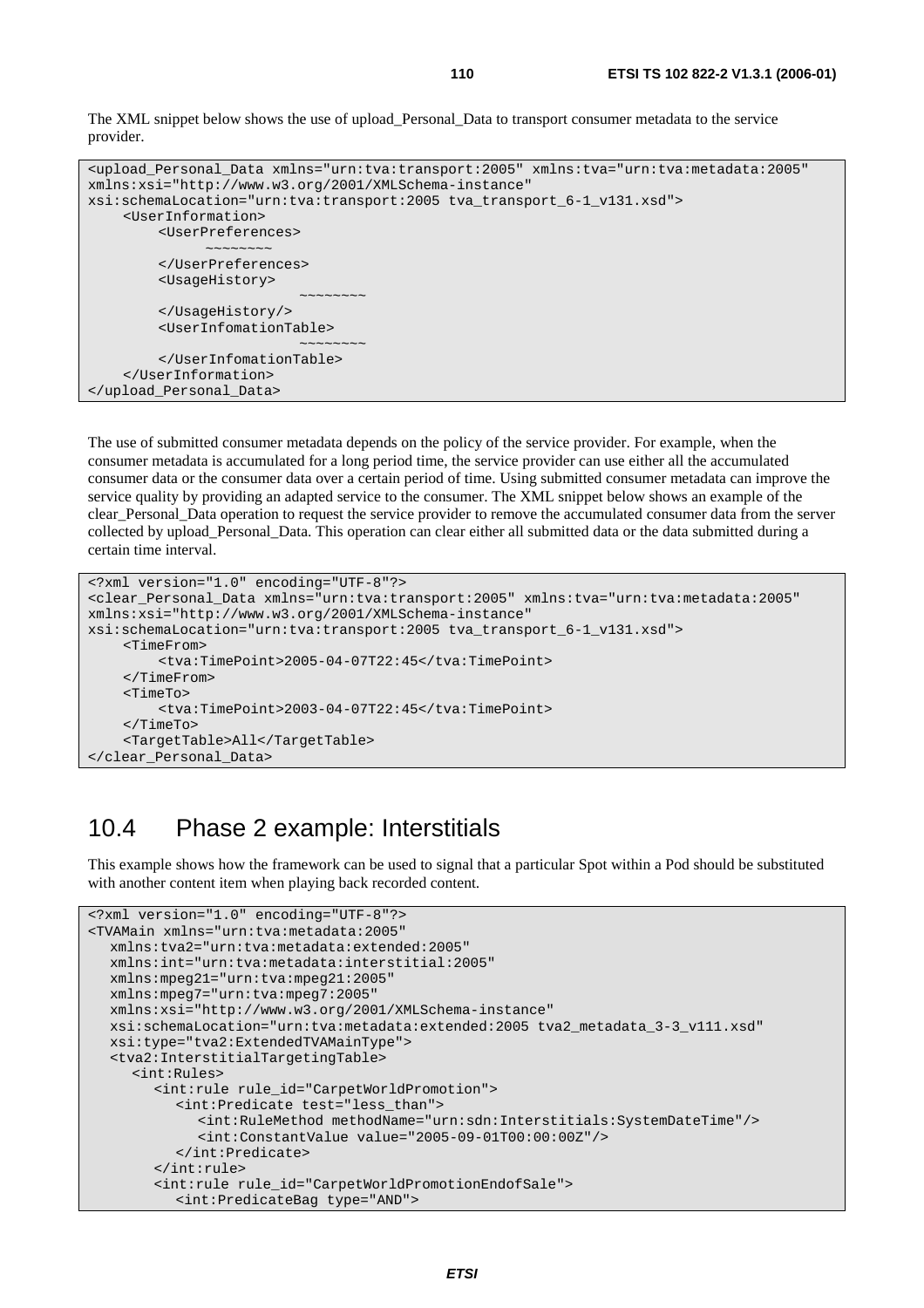| <int:predicate test="less_than"></int:predicate>                                         |
|------------------------------------------------------------------------------------------|
| <int:rulemethod methodname="urn:sdn:Interstitials:SystemDateTime"></int:rulemethod>      |
| <int:constantvalue value="2005-10-01T00:00:00Z"></int:constantvalue>                     |
|                                                                                          |
| <int:predicate test="greater_than"></int:predicate>                                      |
| <int:rulemethod methodname="urn:sdn:Interstitials:SystemDateTime"></int:rulemethod>      |
| $\texttt{cint:} \texttt{ConstantValue} \text{ value} = "2005-09-29 \texttt{TO0}:00:00Z"$ |
|                                                                                          |
|                                                                                          |
| $\langle$ /int:rule>                                                                     |
| <int:rule id="ParentalControl" rule=""></int:rule>                                       |
| <int:predicate test="less_than"></int:predicate>                                         |
| <int:rulemethod methodname="urn:sdn:Interstitials:ParentalControl"></int:rulemethod>     |
| <int:constantvalue value="16"></int:constantvalue>                                       |
|                                                                                          |
| $\langle$ /int:rule>                                                                     |
| $\langle$ int:Rules>                                                                     |
| <int:interstitialtable></int:interstitialtable>                                          |
| <int:interstitialbreak></int:interstitialbreak>                                          |
| <int:interstitialbreakselectionrule></int:interstitialbreakselectionrule>                |
| <int:predicate test="equals"></int:predicate>                                            |
| <int:rulemethod methodname="urn:sdn:Interstitials:targetPodID"></int:rulemethod>         |
| <int:constantvalue value="123"></int:constantvalue>                                      |
|                                                                                          |
|                                                                                          |
| <int:spotsubstitution></int:spotsubstitution>                                            |
| <int:spotselectionrule></int:spotselectionrule>                                          |
| <int:predicatebag></int:predicatebag>                                                    |
| <int: predicate="" test="equals"></int:>                                                 |
| <int:constantvalue value="crid://foo.com/Hovis"></int:constantvalue>                     |
| <int:rulemethod methodname="urn:sdn:Interstitials:SpotID"></int:rulemethod>              |
|                                                                                          |
|                                                                                          |
|                                                                                          |
| <int:replacementspot></int:replacementspot>                                              |
| <int:condition require="CarpetWorldPromotion"></int:condition>                           |
| <int:contentref crid="crid://foo.com/CarpetWorld"></int:contentref>                      |
|                                                                                          |
| <int:replacementspot></int:replacementspot>                                              |
| <int:condition require="CarpetWorldPromotionEndofSale"></int:condition>                  |
| <int:contentref crid="crid://foo.com/CarpetWorldEndOfSale"></int:contentref>             |
|                                                                                          |
|                                                                                          |
|                                                                                          |
|                                                                                          |
|                                                                                          |
|                                                                                          |

At the point of play back the terminal shall check to see if a Pod with a PodId of "XYZ" exists within the recorded content.

NOTE: Identification of the Pod is out of scope of the *TV-Anytime* specifications.

If it does then the system shall replace the Spot with a SpotId of "crid://foo.com/Hovis" with either the "Carpet World Promotion" content item or the "Carpet World End Of Sale" content item depending on the date at which the content is played back.

If neither of the rules are satisfied then the system shall play out the original content item i.e. "crid://foo.com/Hovis".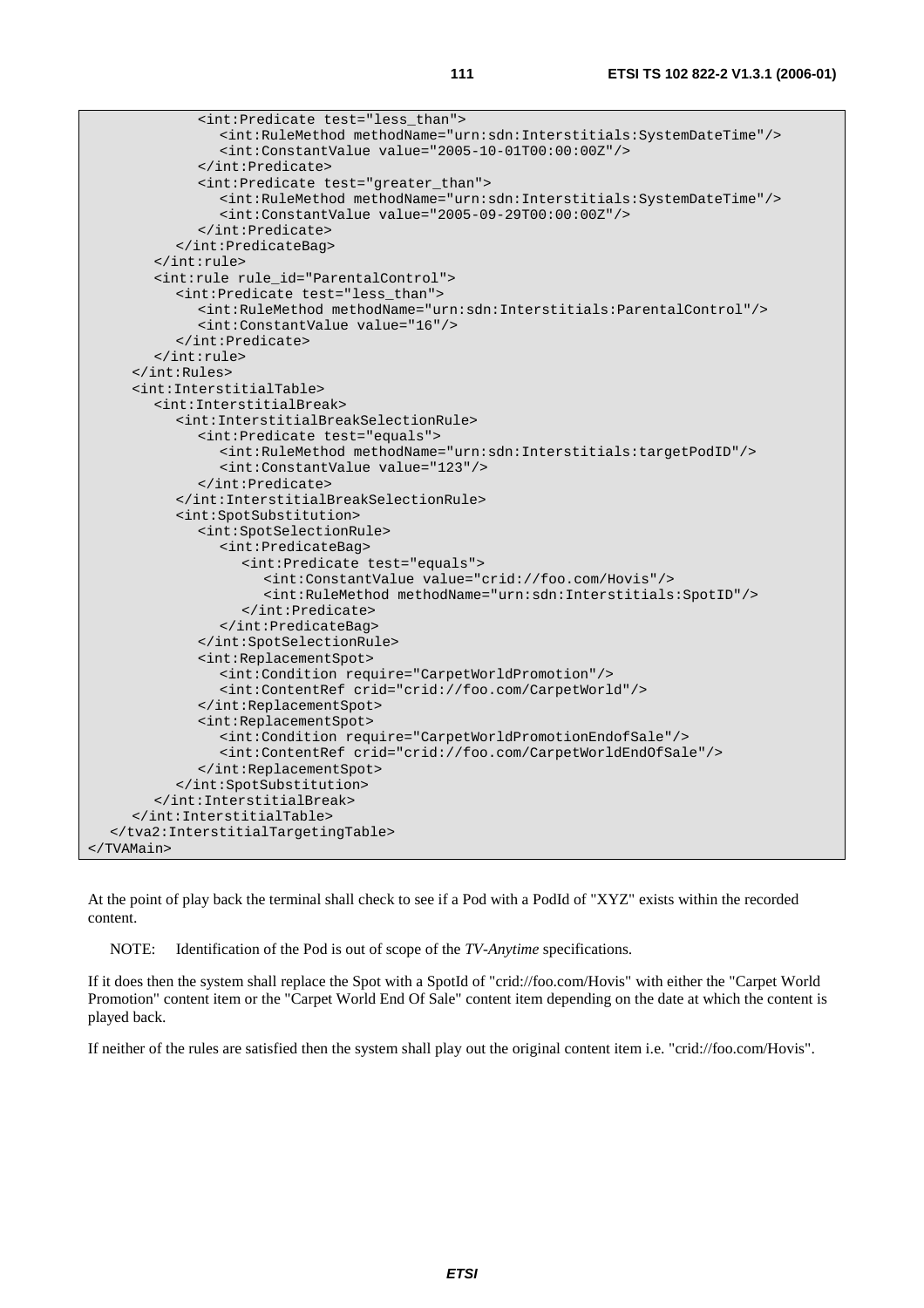The following example shows how a number of Avail substitutions and Spot substitutions can be combined together to support more complex scenarios.

```
<?xml version="1.0" encoding="UTF-8"?> 
<TVAMain xmlns="urn:tva:metadata:2005" 
   xmlns:tva2="urn:tva:metadata:extended:2005" 
   xmlns:int="urn:tva:metadata:interstitial:2005" 
   xmlns:mpeg21="urn:tva:mpeg21:2005" 
   xmlns:mpeg7="urn:tva:mpeg7:2005" 
   xmlns:xsi="http://www.w3.org/2001/XMLSchema-instance" 
   xsi:schemaLocation="urn:tva:metadata:extended:2005 tva2_metadata_3-3_v111.xsd" 
   xsi:type="tva2:ExtendedTVAMainType"> 
    <tva2:InterstitialTargetingTable> 
      <int:Rules> 
         <int:rule rule_id="peaktime"> 
            <int:PredicateBag type="AND"> 
               <int:Predicate test="greater_than"> 
                  <int:RuleMethod methodName="urn:sdn:Interstitials:SystemTime"/> 
                  <int:ConstantValue value="18:00:00Z"/> 
               </int:Predicate> 
               <int:Predicate test="less_than"> 
                 <int:RuleMethod methodName="urn:sdn:Interstitials:SystemTime"/> 
                  <int:ConstantValue value="21:00:00Z"/> 
               </int:Predicate> 
            </int:PredicateBag> 
         </int:rule> 
         <int:rule rule_id="Breakfast_time"> 
            <int:PredicateBag type="AND"> 
               <int:Predicate test="greater_than"> 
                 <int:RuleMethod methodName="urn:sdn:Interstitials:SystemTime"/> 
                  <int:ConstantValue value="06:00:00Z"/> 
               </int:Predicate> 
               <int:Predicate test="less_than"> 
                 <int:RuleMethod methodName="urn:sdn:Interstitials:SystemTime"/> 
                  <int:ConstantValue value="10:00:00Z"/> 
               </int:Predicate> 
            </int:PredicateBag> 
         </int:rule> 
         <int:rule rule_id="ParentalControl"> 
            <int:Predicate test="less_than"> 
               <int:RuleMethod methodName="urn:sdn:Interstitials:ParentalControl"/> 
               <int:ConstantValue value="16"/> 
            </int:Predicate> 
         </int:rule> 
      </int:Rules> 
      <int:InterstitialTable> 
         <int:InterstitialBreak> 
            <int:InterstitialBreakSelectionRule> 
               <int:Predicate test="equals"> 
                  <int:ConstantValue value="XYZ"/> 
                  <int:RuleMethod methodName="urn:sdn:Interstitials:targetPodID"/> 
               </int:Predicate> 
            </int:InterstitialBreakSelectionRule> 
            <int:PodSubstitution> 
               <int:ReplacementPod> 
                  <int:Condition require="peaktime"/> 
                 <int:Spot crid="crid://foo.com/persil"/> 
                 <int:Spot crid="crid://foo.com/ford"/> 
               </int:ReplacementPod> 
               <int:ReplacementPod> 
                 <int:Condition require="Breakfast_time"/> 
                 <int:Spot crid="crid://foo.com/McDonaldsBreakfast"/> 
                 <int:Spot crid="crid://foo.com/AlpenCereal"/> 
               </int:ReplacementPod> 
               <int:ReplacementPod PodId="89658"> 
                 <int:Condition except="peaktime Breakfast_time"/> 
                 <int:Spot crid="crid://foo.com/JoesCarLot"/> 
                  <int:Spot crid="crid://foo.com/AmateurDramatics"/> 
               </int:ReplacementPod>
```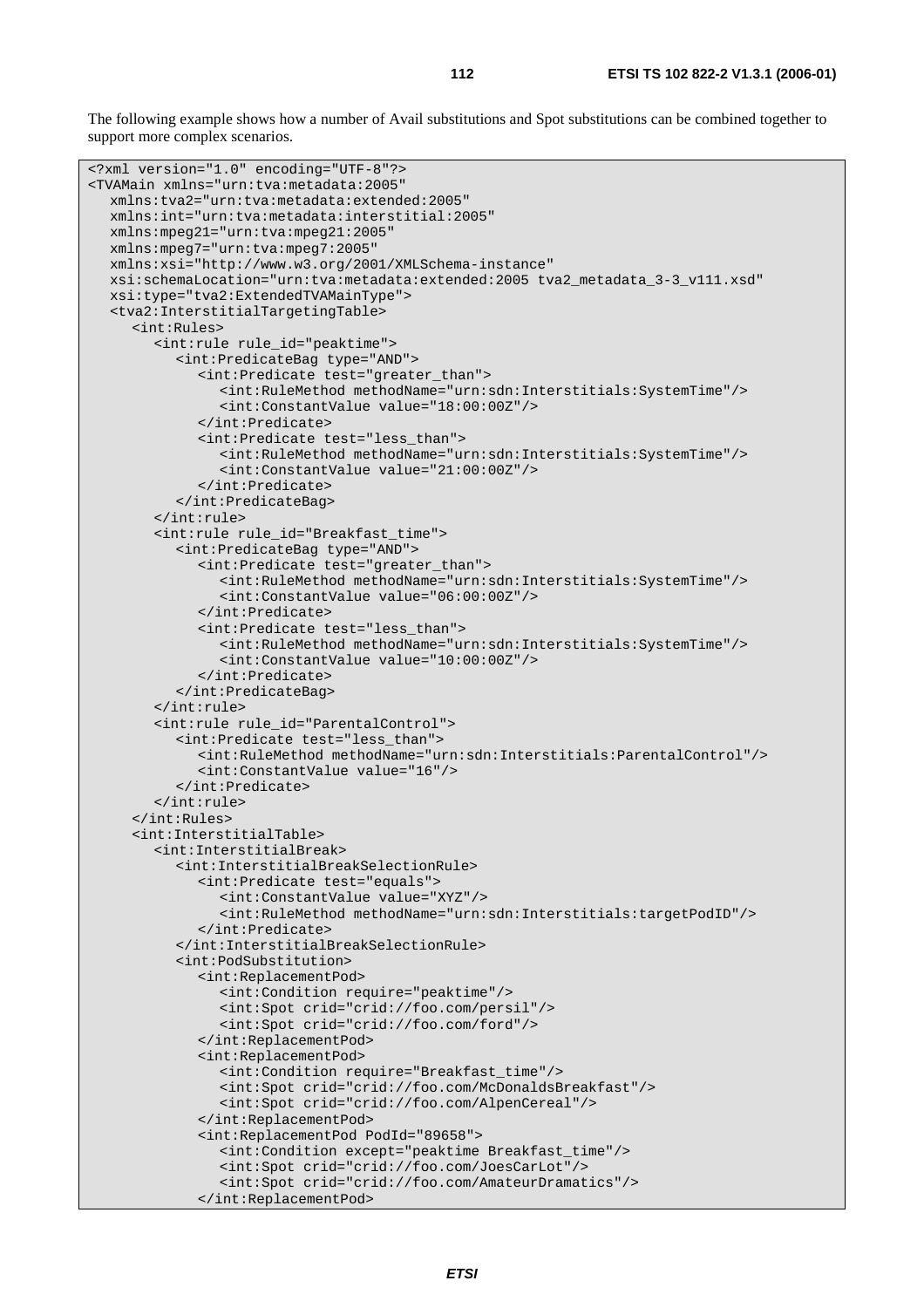| <int:spotsubstitution></int:spotsubstitution>                               |
|-----------------------------------------------------------------------------|
| <int:spotselectionrule></int:spotselectionrule>                             |
| <int:predicate test="equals"></int:predicate>                               |
| <int:rulemethod methodname="urn:sdn:Interstitials:SpotId"></int:rulemethod> |
| <int:constantvalue value="crid://foo.com/JoesCarLot"></int:constantvalue>   |
|                                                                             |
|                                                                             |
| <int:replacementspot></int:replacementspot>                                 |
| <int:condition require="ParentalControl"></int:condition>                   |
| <int:contentref crid="crid://foo.com/ToyAdvert1"></int:contentref>          |
|                                                                             |
|                                                                             |
|                                                                             |
|                                                                             |
|                                                                             |
|                                                                             |

The above example shows how Spot substitution can be used alongside Pod substitution. When performing play back of a recorded content item, the system shall check to see if it contains a pod with a PodId of "XYZ". If it does then this Pod shall be replaced by one of 3 substitution Pods depending on the time of day at which the content is being played. If playback ours during peak time then the system shall play the Persil and Ford advert. If its breakfast time then the system shall play the McDonalds breakfast and Alpen Cereal advertisement. At all other times it will play the Car lot and Amateur Dramatics advert.

Then system shall then evaluate the SpotSubstitution declarations, to see if any of the spots within the substitution Pod should be replaced. As a consequence, in this example if the Pod containing the JoesCarLot Advert was selected and the viewer was under 16 years of age then the JoesCarLot advert would be replaced by a Toy advert.

In an environment where the transport system does not support pod positioning (e.g. in a non-broadcasting service environment, such as IP-cast), pod identification can be provided by the *TV-Anytime* specification using SegmentGroup information, as shown in the following example.

```
<?xml version="1.0" encoding="UTF-8"?> 
<TVAMain xmlns="urn:tva:metadata:2005" 
   xmlns:xsi="http://www.w3.org/2001/XMLSchema-instance" 
     xsi:schemaLocation="urn:tva:metadata:2005 tva_metadata_3-1_v131.xsd"> 
     <ProgramDescription> 
         <SegmentInformationTable> 
              <SegmentList> 
                   <SegmentInformation segmentId="segment01"> 
                       <ProgramRef crid="crid://ybc.com/myprogram1"/> 
                       <SegmentLocator> 
                            <MediaRelIncrTimePoint>30000</MediaRelIncrTimePoint> 
                       </SegmentLocator> 
                   </SegmentInformation> 
                   <SegmentInformation segmentId="segment02"> 
                       <ProgramRef crid="crid://ybc.com/myprogram1"/> 
                       <SegmentLocator> 
                            <MediaRelIncrTimePoint>60010</MediaRelIncrTimePoint> 
                       </SegmentLocator> 
                   </SegmentInformation> 
                   <SegmentInformation segmentId="segment03"> 
                       <ProgramRef crid="crid://ybc.com/myprogram1"/> 
                       <SegmentLocator> 
                            <MediaRelIncrTimePoint>100000</MediaRelIncrTimePoint> 
                       </SegmentLocator> 
                   </SegmentInformation> 
                   <SegmentInformation segmentId="segment04"> 
                       <ProgramRef crid="crid://ybc.com/myprogram1"/> 
                       <SegmentLocator> 
                            <MediaRelIncrTimePoint>142000</MediaRelIncrTimePoint> 
                       </SegmentLocator> 
                   </SegmentInformation> 
                   <SegmentInformation segmentId="segment05"> 
                       <ProgramRef crid="crid://ybc.com/myprogram1"/> 
                       <SegmentLocator>
```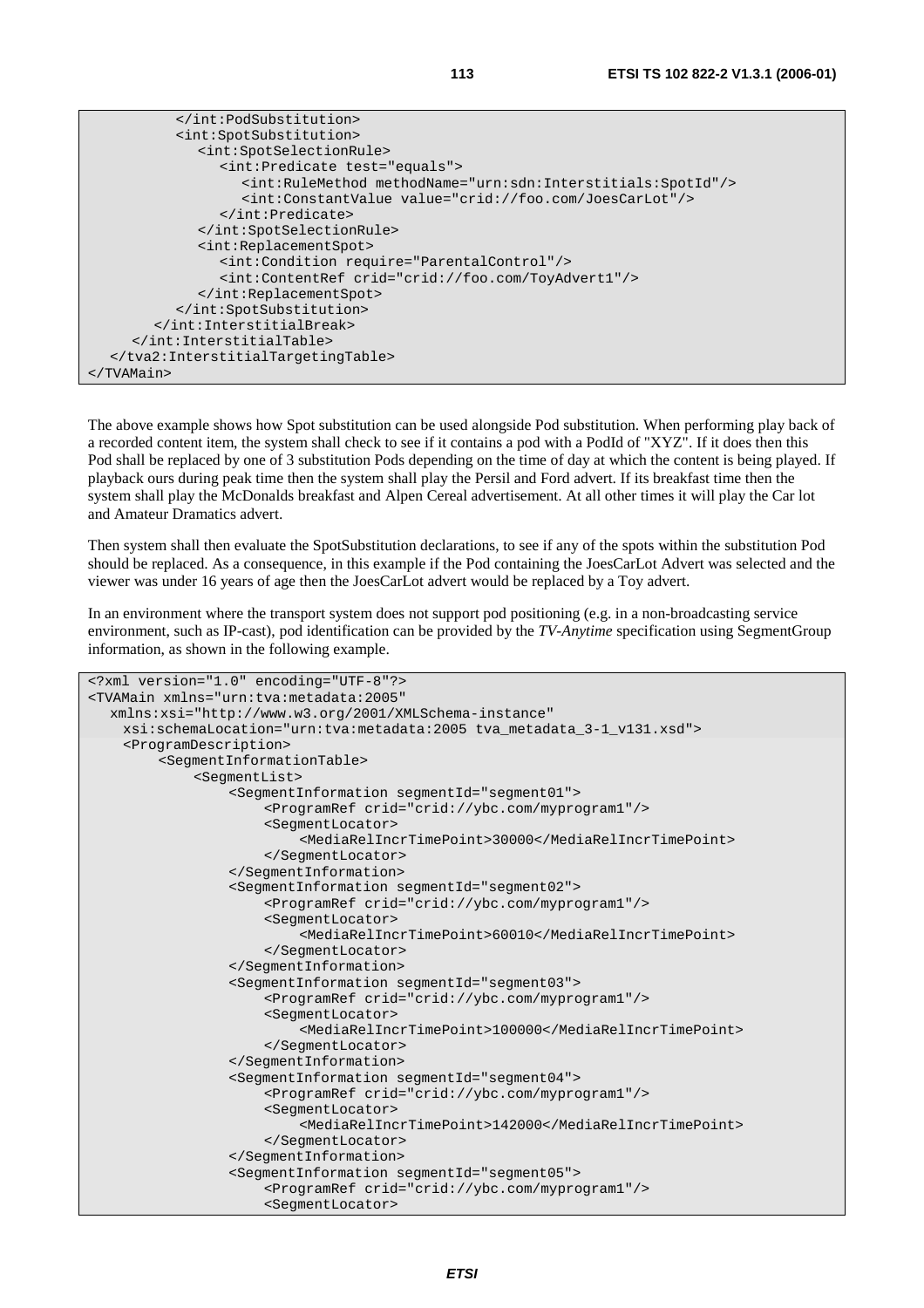```
 <MediaRelIncrTimePoint>183000</MediaRelIncrTimePoint> 
                       </SegmentLocator> 
                   </SegmentInformation> 
              </SegmentList> 
              <SegmentGroupList> 
                   <SegmentGroupInformation groupId="sgroup001"> 
                       <ProgramRef crid="crid://ybc.com/myprogram1"/> 
                       <GroupType xsi:type="SegmentGroupTypeType" 
                     value="insertionPoints"/> 
                       <Segments refList="segment01 segment02 segment03 segment04 
                     segment05"/> 
                   </SegmentGroupInformation> 
              </SegmentGroupList> 
         </SegmentInformationTable> 
     </ProgramDescription> 
</TVAMain>
```
The above example TVA document completely describes 5 Pods, each of which are separated by about 15 minutes. In this example, the segmentID concatenated with CRID should be used as a PodId as defined in SP003-4 so that exact position within the given program is specified by each SegmentLocator. For example, the identification for the second insertion point (pod) is "segment02//crid://ybc.com/myprogram1".

## 10.5 Phase 2 example: Sharing - metadata exchange

The scenarios below cover the specifications that explicitly add support for the exchange of metadata.

#### 10.5.1 Transfer profile to another device

This clause addresses the following scenario:

 "Using his rented 3G mobile phone, Michael gets access to a UK content provider's menu of contents. He knows that the provider has Manchester United matches on the menu. He wants to watch them the way he likes, so he has his user profiles transferred from his home PDR in Hong Kong to the UK content provider so that the latter can know exactly what he likes. As a result, clips of Man U goals are streamed to his phone while in the UK".

In this scenario, the 3G mobile phone (UKMobile) would provide Michael's identity. It also helps the UK content provider to discover Michael's home PDR - it is a Discovery Service host as is called in Web Services. Michael's PDR in Hong Kong (HKPDR) provides Michael's user profiles (UserPreferences and UsageHistory in this case).

The UK Content provider (UKCP) is the service provider, providing content (football games including Manchester United).

A sequence of events that would be involved in the exchange of user profiles in this scenario may be described as follows. UKCP does not have Michael's personal information, and so it needs to obtain his personal profiles from other services. On Michael's request, UKCP asks UKMobile for information on offered services and resources of other sites. This can be done by sending a query message for service discovery.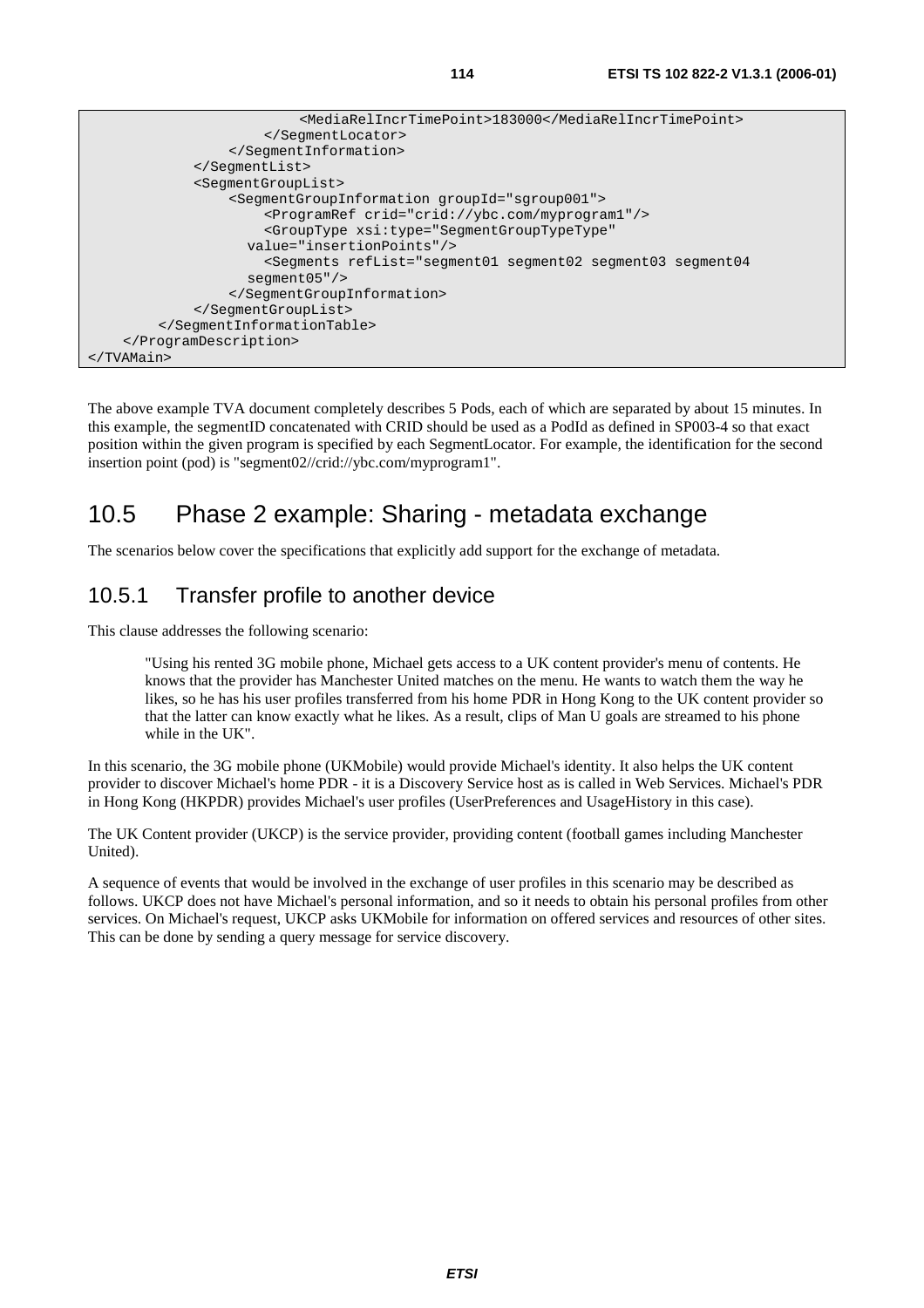<soapenv:Envelope xmlns:soapenv="http://schemas.xmlsoap.org/soap/envelope/" xmlns:xsd="http://www.w3.org/2001/XMLSchema" xmlns:xsi="http://www.w3.org/2001/XMLSchemainstance"> <soapenv:Header> </soapenv:Header> <soapenv:Body> <disco:Query id="NTT43EBDA48A7965082DA284C13DE33EFDE" xmlns:disco:="urn:liberty:disco:2003-08"> <disco:ResourceID>https://www.UKMobile.com:8443</disco:ResourceID> <disco:Requestedisco:erviceType> <disco:ServiceType>urn:tva:metadata:user</disco:ServiceType> <disco:Options> <disco:Option>urn:tva:metadata:UserPreferences </disco:Option> <disco:Option>urn:tva:metadata:UsageHistory</disco:Option> </disco:Options> </disco:RequestedServiceType> </disco:Query> </soapenv:Body> </soapenv:Envelope>

On receiving this query message for service discovery, UKMobile sends back a response message giving the requested service types and resource, if there is any. This will show that HKPDR has such service.

```
<soapenv:Envelope xmlns:soapenv="http://schemas.xmlsoap.org/soap/envelope/" 
xmlns:xsd="http://www.w3.org/2001/XMLSchema" xmlns:xsi="http://www.w3.org/2001/XMLSchema-
instance"> 
     <soapenv:Header> 
     </soapenv:Header> 
     <soapenv:Body> 
          <disco:QueryResponse id="NTTE6CF51BEB0320300DF0F4070CD04D1B6" 
        xmlns:disco:="urn:liberty:disco:2003-08"> 
              <disco:Status code="disco:OK"/> 
              <disco:ResourceOffering entryID="uuid:1c1ccaeb-0c36-229b-d510- 
            7ae33406ada4"> 
                   <disco:ResourceID>https://HKPDR:8443/metadata/profile 
                 </disco:ResourceID> 
                   <disco:ServiceInstance> 
              <disco:ServiceType>urn:tva:metadata:user</disco:ServiceType> 
              <disco:ProviderID>https://HKPDR:8443/metadata/profile</ 
              disco:ProviderID> 
                       <disco:Description> 
                            <disco:SecurityMechID>urn:liberty:security:2003- 
                            08:TLS:X509</disco:SecurityMechID> 
                            <disco:SecurityMechID>urn:liberty:security:2003- 
                            08:TLS:null</disco:SecurityMechID> 
                            <disco:Endpoint>https://HKPDR:8443/metadata/ 
                            profile</disco:Endpoint> 
                       </disco:Description> 
                   </disco:ServiceInstance> 
     <disco:Options> 
     <disco:Option>urn:tva:metadata:UserPreference</disco:Option> 
     <disco:Option>urn:tva:metadata:UsageHistory</disco:Option> 
     <disco:Option>urn:liberty:id-sis-pp:cn</disco:Option> 
     <disco:Option>urn:liberty:id-sis-pp:informalName</disco:Option> 
     </disco:Options> 
          </disco:ResourceOffering> 
          </disco:QueryResponse> 
     </soapenv:Body> 
</soapenv:Envelope>
```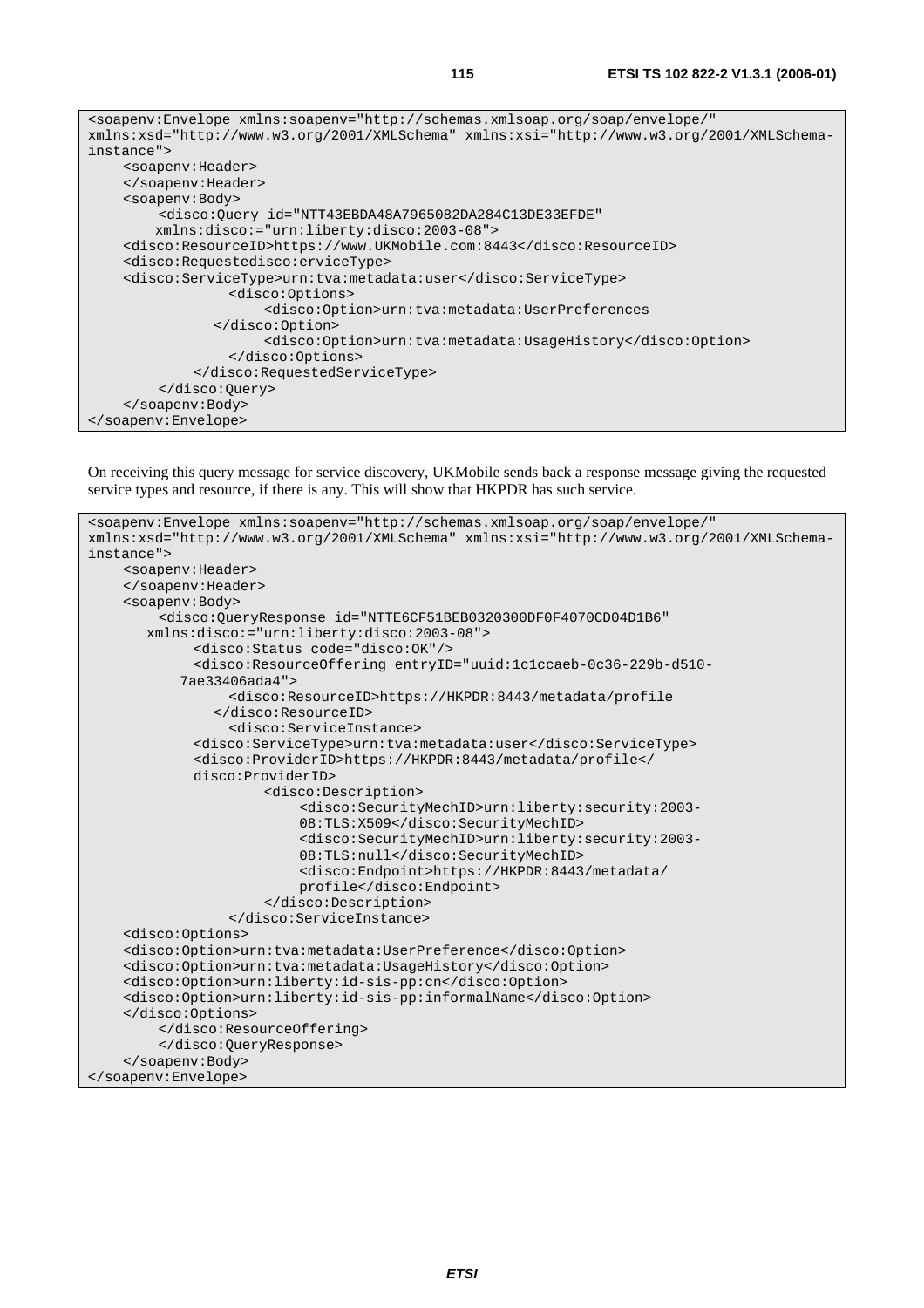UKCP in turn gets access to HKPDR, asking for its offered services. After receiving Hoper's offering UKCP sends a query message for personal profiles to HKPDR so as to obtain Michael's personal information.

```
<soapenv:Envelope xmlns:soapenv="http://schemas.xmlsoap.org/soap/envelope/" 
xmlns:xsd="http://www.w3.org/2001/XMLSchema" xmlns:xsi="http://www.w3.org/2001/XMLSchema-
instance"> 
     <soapenv:Header> 
     </soapenv:Header> 
     <soapenv:Body> 
         <tvapp:Query id="NTT279922C20F1473B04D14F21F5B929890" 
         xmlns:tvapp="urn:tva:id-sis-pp:2003-08"> 
         <tvapp:ResourceID>https://HKPDR/metadata/userprofile</tvapp:ResourceID> 
              <tvapp:QueryItem includeCommonAttributes="0"> 
                  <tvapp:Select>/tvapp:TVAMain/tvapp:UserDescriptions/ 
                 tvapp:UserPreferences/tvapp:FilteringAndSearchPreferences 
                  </tvapp:Select> 
              </tvapp:QueryItem> 
              <tvapp:QueryItem includeCommonAttributes="0"> 
                  <tvapp:Select>/tvapp:TVAMain/tvapp:UserDescriptions/ 
                  tvapp:UserPreferences/tvapp:BrowsingPreferences 
                  </tvapp:Select> 
              </tvapp:QueryItem> 
              <tvapp:QueryItem includeCommonAttributes="0"> 
                  <tvapp:Select>/tvapp:TVAPP/tvapp:UsageHistory</pp:Select> 
              </tvapp:QueryItem> 
         </tvapp:Query> 
     </soapenv:Body> 
</soapenv:Envelope>
```
After receiving the query, HKPDR then puts the requested personal information in the response message and sends it to UKCP, and UKCP receives Michael's profiles, namely his UserPreferences and UsageHistory.

```
<soapenv:Envelope xmlns:soapenv="http://schemas.xmlsoap.org/soap/envelope/" 
xmlns:xsd="http://www.w3.org/2001/XMLSchema" xmlns:xsi="http://www.w3.org/2001/XMLSchema-
instance"> 
     <soapenv:Header> 
     </soapenv:Header> 
     <soapenv:Body> 
          <tvapp:QueryResponse timeStamp="2004-03-10T05:59:06Z" 
          xmlns:tvapp="urn:tva:metadata:user"> 
              <tvapp:Status code="tvapp:OK"/> 
              <tvapp:Data> 
<tvapp:TVAMain> 
     <tvapp:UserDescription> 
          <tvapp:UserPreferences> 
                   <tvapp:UserPreference> 
              <mpeg7:FilteringAndSearchPreferences preferenceValue="90" 
              xmlns:mpeg7="urn:tva:mpeg7: 2005"> 
                   <mpeg7:ClassificationPreferences> 
                        <mpeg7:Genre href="urn:mpeg:GenreCS"> 
                            <mpeg7:Name>Soccer</mpeg7:Name> 
                        </mpeg7:Genre> 
                   </mpeg7:ClassificationPreferences> 
                   <mpeg7:CreationPreferences> 
                        <mpeg7:Creator preferenceValue="70"> 
                            <mpeg7:Role 
                            href="urn:tva:metadata:cs:TVARoleCS:2005:V43"> 
                                 <mpeg7:Name>Participant</mpeg7:Name> 
                            </mpeg7:Role> 
                            <mpeg7:Agent xsi:type="mpeg7:OrganizationType"> 
                                 <mpeg7:Name> 
                                     <mpeg7:GivenName>Manchester 
                                     United</mpeg7:GivenName> 
                                 </mpeg7:Name> 
                            </mpeg7:Agent> 
                        </mpeg7:Creator> 
                   </mpeg7:CreationPreferences> 
               </mpeg7:FilteringAndSearchPreferences>
```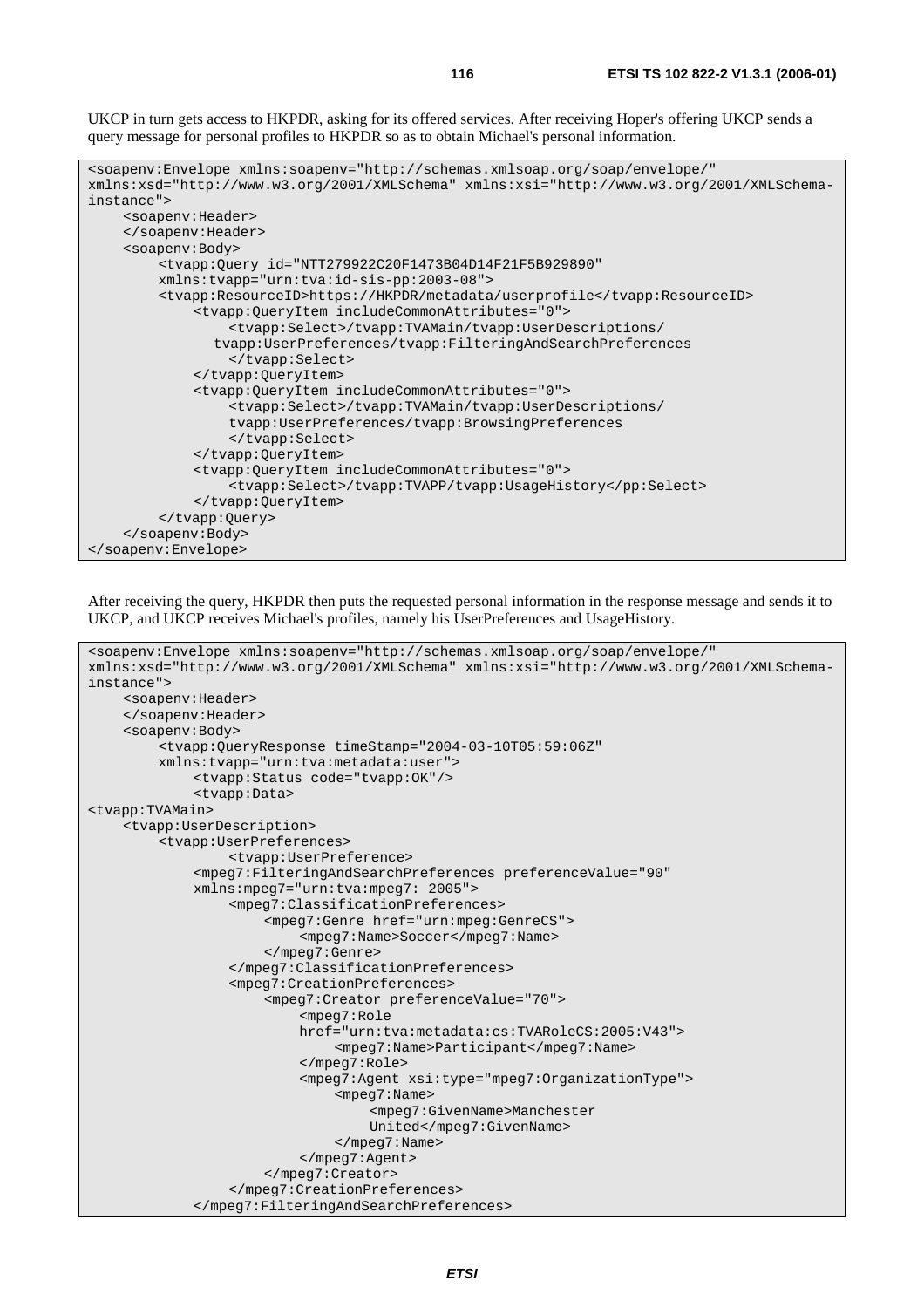```
</tvapp:UserPreference> 
</tvapp:UserDescription> 
</tvapp:TVAMain> 
               </tvapp:Data> 
               <tvapp:Data> 
                    <tvapp:UsageHistory> 
                    </tvapp:UsageHistory> 
               </tvapp:Data> 
          </tvapp:QueryResponse> 
     </soapenv:Body> 
</soapenv:Envelope>
```
#### 10.5.2 Recommend content to a friend

TS 102 822-8 [13] allows the user to transfer metadata between devices, with an appropriate instruction. The specification allows the encapsulation of all forms of *TV-Anytime* data. One of the nice features of TS 102 822-8 [13] is the ability to recommend a piece of content to a friend. In this example the user sends the following data to a friend via email, recommending an episode of Foxes.

```
<?xml version="1.0" encoding="UTF-8"?> 
<CoreData xmlns="urn:tva:CoreData:2005" 
   xmlns:mpeg7="urn:tva:mpeg7:2005" 
   xmlns:tva="urn:tva:metadata:2005" 
   xmlns:CR="http://www.tv-anytime.org/2002/06/ContentReferencing" 
   xmlns:xsi="http://www.w3.org/2001/XMLSchema-instance" 
   xsi:schemaLocation="urn:tva:CoreData:2005 tva_core_data_8_v111.xsd"> 
     <SelectedContent id="CRID://resolver.com/foxes/episode1"> 
         <tva:TVAMain version="03" xml:lang="en" publisher="..." 
         publicationTime="2005-03-16T14:13:00.00+08:00"> 
              <tva:CopyrightNotice>...</tva:CopyrightNotice> 
              <tva:ProgramDescription> 
                   <tva:ProgramInformationTable> 
                       <tva:ProgramInformation 
                       programId="CRID://resolver.com/foxes/episode1"> 
                            <tva:BasicDescription> 
                                <tva:Title>Foxes</tva:Title> 
                            </tva:BasicDescription> 
                       </tva:ProgramInformation> 
                   </tva:ProgramInformationTable> 
                   <tva:ProgramLocationTable> 
                       <tva:BroadcastEvent serviceIDRef="bcast12"> 
                            <tva:Program crid="CRID://resolver.com/foxes/episode1" /> 
                            <tva:ProgramURL>dvb://1.4ee2.3f4/</tva:ProgramURL> 
                            <tva:PublishedStartTime>2005-03- 
                            16T18:00:00.00+08:00</tva:PublishedStartTime> 
                            <tva:PublishedDuration>PT1H</tva:PublishedDuration> 
                       </tva:BroadcastEvent> 
                   </tva:ProgramLocationTable> 
              </tva:ProgramDescription> 
         </tva:TVAMain> 
         <WSIFServerAddress>http://resolver.com/tva</WSIFServerAddress> 
      <Action> 
         <Type href="urn:tva:core_data:cs:ActionTypeCS:2005:recommend"/> 
      </Action> 
     </SelectedContent> 
</CoreData>
```
In the example shown, the user sends a TVAMain document that contains ProgramInformation for the recommended programme along with the ProgramLocation information for the broadcast. A pointer is also given to the appropriate resolving service so that the receiver can accurately resolve the content (they could include the location resolution table if they wanted). The final element describes the "recommend" action associated with the content.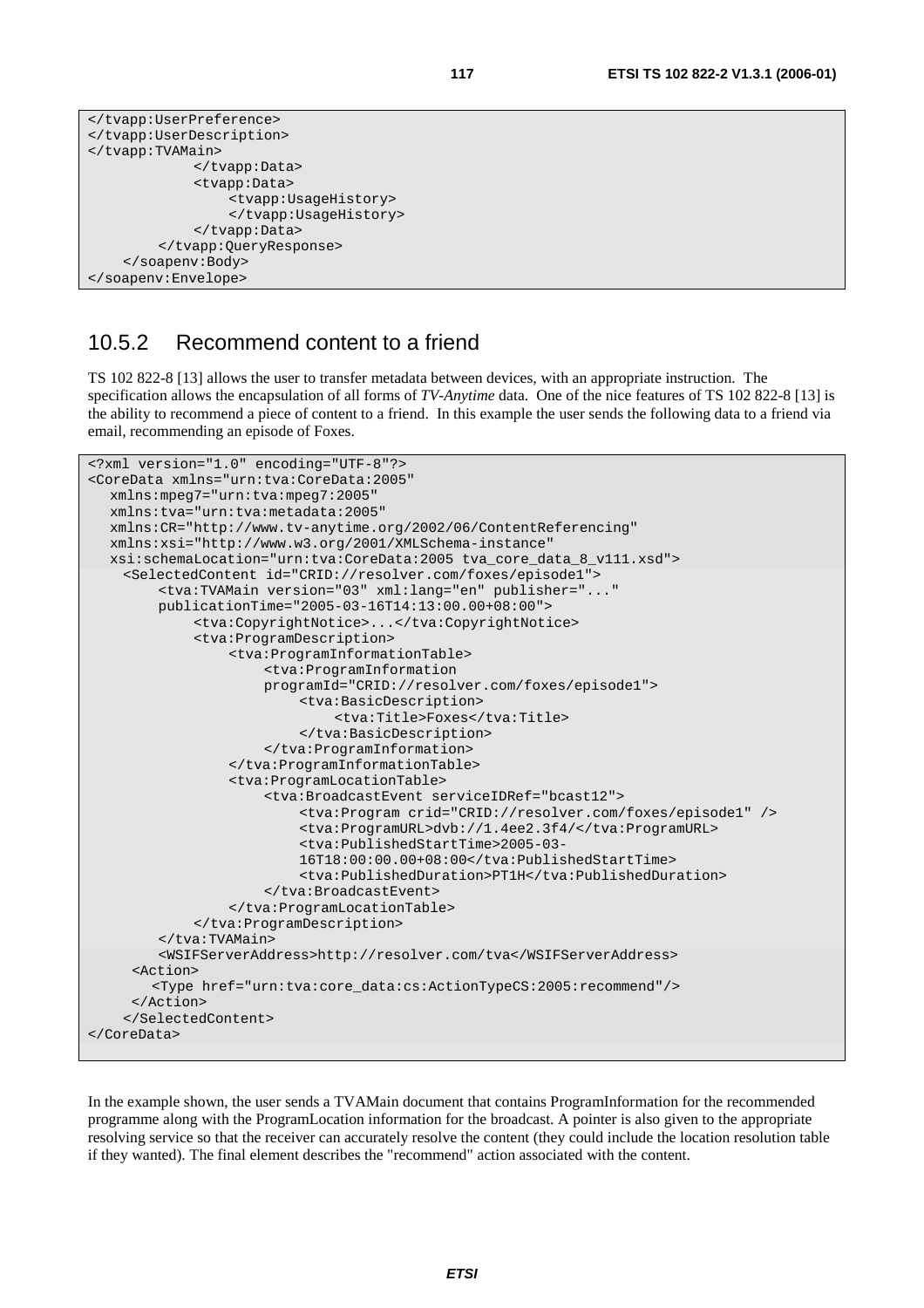#### 10.5.3 Web browsing to select content and metadata acquisition

This scenario implies the following steps:

- The customer uses the Web browser available in its PDR to access an EPG located on a web site.
- The customer browses the EPG and selects content. A record button on the EPG page allows the customer to download the metadata associated to the selected content in order to program the content recording.
- The customer presses the record button and get the metadata (as specified in TS 102 822-8 [13]) associated to the selected content in its PDR.

Here is an example of the file received from the Web site containing metadata information and action ("record") to be taken on the content associated with this metadata:

```
<?xml version="1.0" encoding="UTF-8"?> 
<CoreData xmlns="urn:tva:CoreData:2005" 
   xmlns:mpeg7="urn:tva:mpeg7:2005" 
   xmlns:tva="urn:tva:metadata:2005" 
   xmlns:CR="http://www.tv-anytime.org/2002/06/ContentReferencing" 
   xmlns:xsi="http://www.w3.org/2001/XMLSchema-instance" 
     xsi:schemaLocation="urn:tva:CoreData:2005 tva_core_data_8_v111.xsd"> 
     <SelectedContent id="CRID://resolver.com/foxes/episode1"> 
         <tva:TVAMain version="03" xml:lang="en" publisher="..." 
         publicationTime="2005-03-16T14:13:00.00+08:00"> 
              <tva:CopyrightNotice>...</tva:CopyrightNotice> 
              <tva:ProgramDescription> 
                  <tva:ProgramInformationTable> 
                       <tva:ProgramInformation 
                       programId="CRID://resolver.com/foxes/episode1"> 
                           <tva:BasicDescription> 
                                <tva:Title>Foxes</tva:Title> 
                            </tva:BasicDescription> 
                       </tva:ProgramInformation> 
                  </tva:ProgramInformationTable> 
                  <tva:ProgramLocationTable> 
                       <tva:BroadcastEvent serviceIDRef="bcast12"> 
                            <tva:Program crid="CRID://resolver.com/foxes/episode1" /> 
                            <tva:ProgramURL>dvb://1.4ee2.3f4/</tva:ProgramURL> 
                            <tva:PublishedStartTime>2005-03- 
                           16T18:00:00.00+08:00</tva:PublishedStartTime> 
                            <tva:PublishedDuration>PT1H</tva:PublishedDuration> 
                       </tva:BroadcastEvent> 
                  </tva:ProgramLocationTable> 
              </tva:ProgramDescription> 
         </tva:TVAMain> 
         <WSIFServerAddress>http://resolver.com/tva</WSIFServerAddress> 
      <Action> 
         <Type href="urn:tva:core_data:cs:ActionTypeCS:2004:record"/> 
      </Action> 
   </SelectedContent> 
</CoreData>
```
- The PDR asks the customer for record programming confirmation.
- On user confirmation, metadata is stored for the selected content in the PDR with the already existing metadata. If location resolution is not provided within the metadata, it will take place as specified by TV Anytime specification and at the end the recording will be programmed.
- From now on, the PDR will handle this new record request in the same way as the record requests coming from the normal TV Anytime selection process. This means that if CRID re-resolution is to be done, it will be done as specified by TV Anytime specification.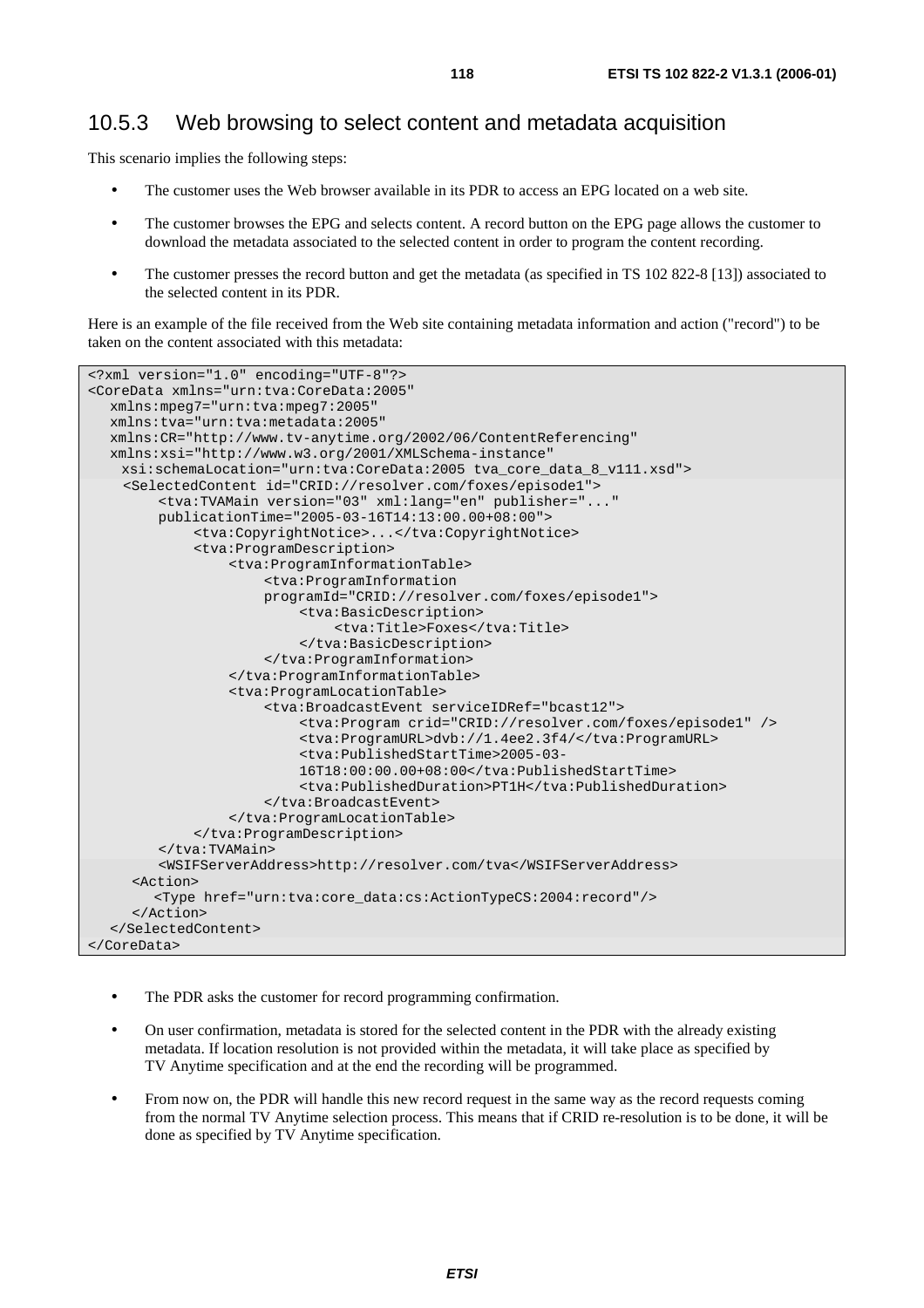## 10.6 Phase 2 example: Remote programming using a Networked Digital Recorder (NDR)

These are the scenarios considered in this clause and involving a Network Digital Recorder (NDR):

- NDR programming for future recording.
- NDR programming for immediate recording.
- NDR programming for consumption by another device.

#### 10.6.1 NDR programming for future recording

This scenario involves the following steps:

- The customer uses *TV Anytime* technologies on his PDR to select content.
- Then he discovers that the selected content instance overlaps with other content he is interested in. He decides to send a record request to the NDR Service able to record this content instance.

Here is the record request from the PDR to the NDR:

```
<RecordRequest> 
  <SubscriptionId>3456-4567-5677-4321</SubscriptionId> 
  <ContentId CRID="crid://broadcaster.com/ajcnd"/> 
  <Locator>dvb://1.4ee2.3fa;4f5</Locator> 
</RecordRequest>
```
• His PDR receives a record request acknowledgement containing the date and time at which this content is expected to be available.

Here is the positive response to the Record Request:

```
<RecordRequestResult> 
   <RequestId>45U753-452</RequestId> 
   <Time2Call>2004-07-15T20:35:00.00</Time2Call> 
   <RecordingCharge currency="EUR">2</RecordingCharge> 
   <ConservationDelay>PT12H</ConservationDelay> 
  </RecordRequestResult>
```
• At that date and time, the PDR contacts the NDR to make sure that the content is really available or to obtain a new date and time of availability if there is a schedule change.

Here is the request from the PDR to the NDR to inquire about the content availability:

<RecordStatus RequestId="45U753-452"/>

When the NDR response confirms the availability of the recorded content, the PDR informs the customer.

Here is the NDR response confirming the availability of the content:

```
<RecordStatusResult RequestId="45U753-452"> 
 <ContentAvailable> 
  <ContentURL>ftp://ccett.fr/content1.mp2</ContentURL> 
  <ConservationDeadline>2004-07-17T20:30:00.00</ConservationDeadline> 
 </ContentAvailable> 
</RecordStatusResult>
```
• On end-user request, the PDR gets the recorded content as specified (either by streaming or downloading).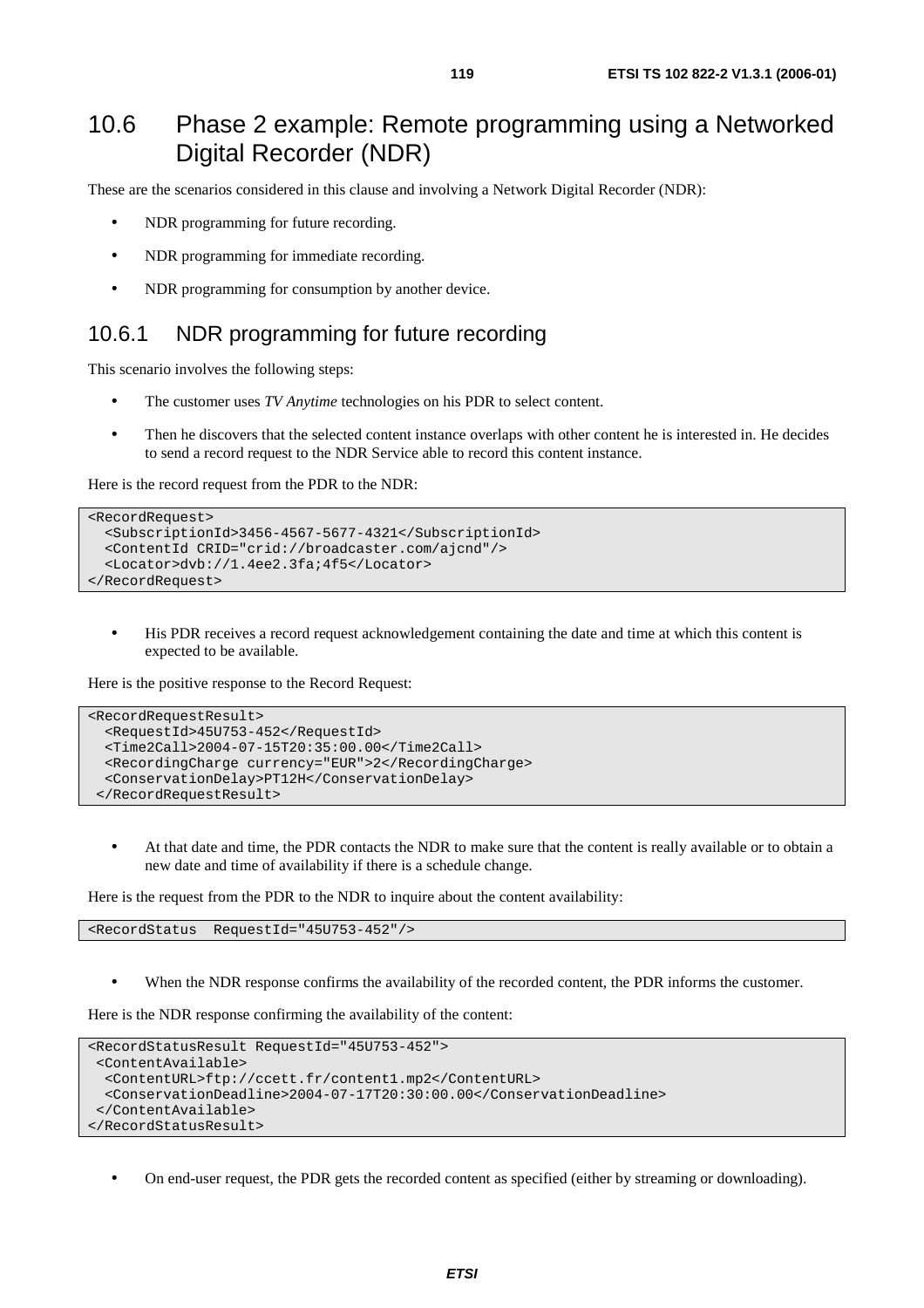This scenario involves the following steps:

- The customer is watching time shifted live content using his PDR.
- Somebody else comes in and wants to watch the live event being broadcast soon on another channel.
- The customer can then request an NDR to immediately record the content being broadcast on the current TV channel. It should be noted that only a part of the content will be recorded by the NDR.

```
<RecordRequest> 
   <SubscriptionId>3456-4567-5677-4321</SubscriptionId> 
   <Locator>dvb://1.4ee2.3fa;4f5</Locator> 
</RecordRequest>
```
expected to be available.

```
<RecordRequestResult> 
   <RequestId>45U753-452</RequestId> 
   <Time2Call>2004-07-15T20:35:00.00</Time2Call> 
   <RecordingCharge currency="EUR">2</RecordingCharge> 
   <ConservationDelay>PT12H</ConservationDelay> 
</RecordRequestResult>
```
- The customer carries on watching TV until the beginning of the live event broadcast and leaves the room.
- The second person watches the live event and at the end, the first person comes back and asks the PDR to get the recorded content as specified (either by streaming or downloading).

Request from the PDR to the NDR:

<RecordStatus RequestId="45U753-452"/>

Response from the NDR when the content is available (here in streaming mode, so maybe before complete content recording if the NDR is able to play a content while recording).

```
<RecordStatusResult RequestId="45U753-452"> 
  <ContentAvailable> 
   <ContentURL>rtsp://ccett.fr/content1.mp2</ContentURL> 
   <ConservationDeadline>2004-07-17T20:30:00.00</ConservationDeadline> 
  </ContentAvailable> 
</RecordStatusResult>
```
NOTE: The content made available after recording by the NDR is not a complete program, it is just the last part of the content starting from the time when the record request was accepted.

#### 10.6.3 NDR programming for consumption by another device

The customer is in his office and discovers that tonight an interesting content will be broadcast but he knows that he will be soon on the move and so decides to record the TV Content for later viewing on its PDA.

This scenario involves the following steps:

- The customer uses TV Anytime technologies or EPG Web browsing on his office PC to select content.
- Then he discovers that the selected content instance overlaps with other content he wanted to watch tonight. He decides to send a record request to the NDR Service able to record one of the two content instances indicating the media format and bit rate suitable for the PDA on which he wants to watch the content.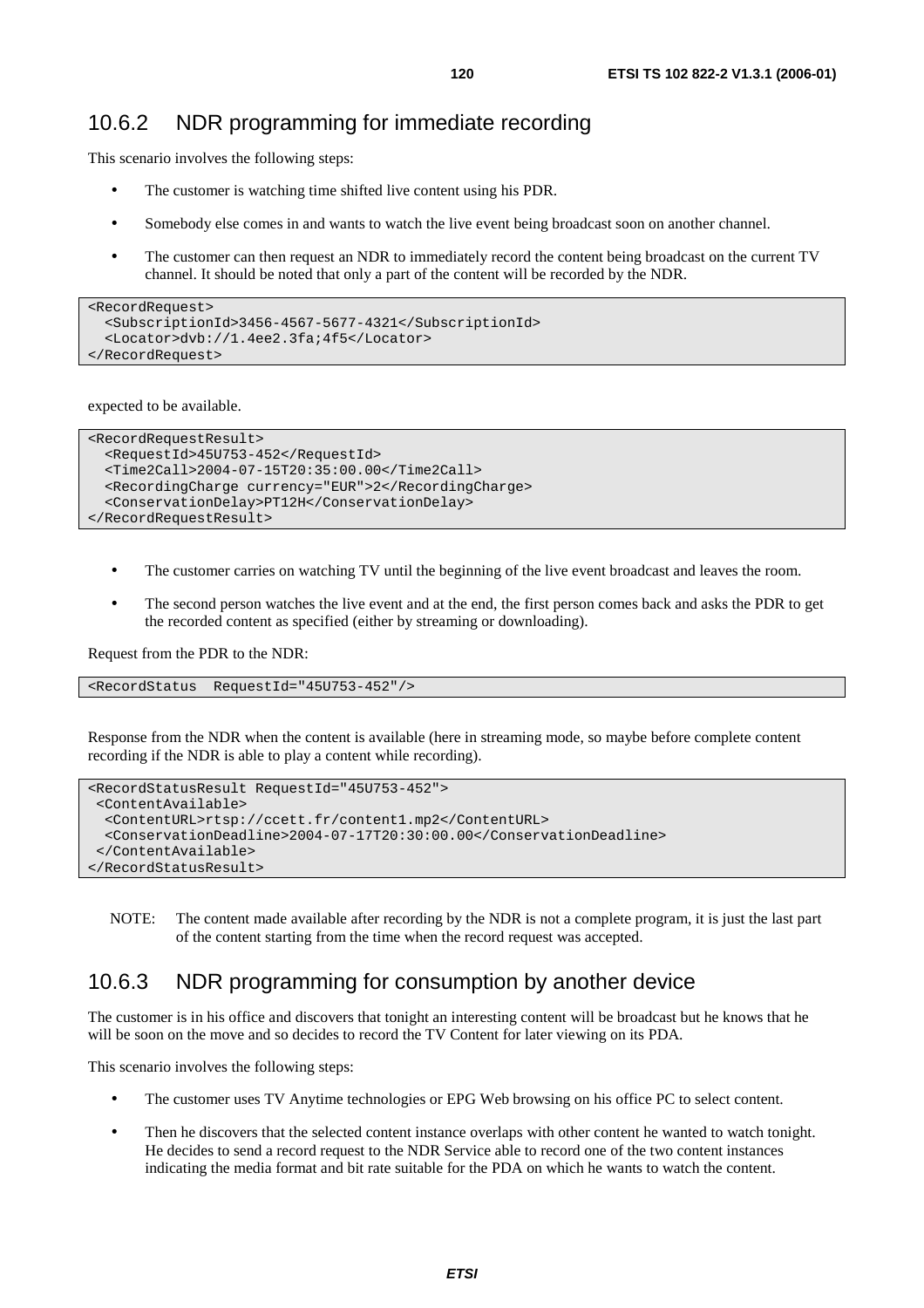Request from the PDR to the NDR to record content and to convert the audio and the video coding for delivery over FTP:

```
 <RecordRequest> 
     <SubscriptionId>2345-5467-4FGS-23B</SubscriptionId> 
     <ContentId CRID="crid://www.francetelecom.com/content245"/> 
     <Locator>dvb://1.4ee2.3fa;4f5</Locator> 
     <DeliveryMediaFormat> 
          <metadata:BitRate variable="true" 
         maximum="2800000">1</metadata:BitRate> 
          <metadata:AudioAttributes> 
              <metadata:Coding 
              href="urn:mpeg:mpeg7:cs:AudioCodingFormatCS:2001:6"> 
                  <metadata:Name xml:lang="en">AMR</metadata:Name> 
              </metadata:Coding> 
          </metadata:AudioAttributes> 
          <metadata:VideoAttributes> 
              <metadata:Coding 
              href="urn:mpeg:mpeg7:cs:VisualCodingFormatCS:2001:3.1"> 
                   <metadata:Name xml:lang="en">MPEG-4 Visual Simple 
                  Profile</metadata:Name> 
              </metadata:Coding> 
          </metadata:VideoAttributes> 
     </DeliveryMediaFormat> 
     <Protocol type="urn:tva:RP:cs:ProtocolTypeCS:2004:ftp"/> 
 </RecordRequest>
```
• His PC is informed that the selected content is to be recorded by the NDR and will be available after a certain date and time. He transfers the NDR response to his PDA.

Here is an example of NDR response (to be transferred to the PDA):

```
<RecordRequestResult> 
   <RequestId>45U753-452</RequestId> 
   <Time2Call>2004-07-15T20:35:00.00</Time2Call> 
   <RecordingCharge currency="EUR">2</RecordingCharge> 
   <ConservationDelay>PT12H</ConservationDelay> 
</RecordRequestResult>
```
• At the date and time, the PDA calls the NDR to make sure that the content is really available or to obtain a new date and time of availability if there is a schedule change.

Here is the request from the PDA to the NDR to inquire about the content availability:

<RecordStatus RequestId="45U753-452"/>

When the NDR response confirms the availability of the recorded content, the PDA informs the customer.

Here is an example of the response confirming the content availability:

```
<RecordStatusResult RequestId="45U753-452"> 
  <ContentAvailable> 
  <ContentURL>ftp://ccett.fr/content1.mp2</ContentURL> 
  <ConservationDeadline>2004-07-17T20:30:00.00</ConservationDeadline> 
  </ContentAvailable> 
</RecordStatusResult>
```
• On end-user request, the PDA gets the recorded content as specified (either by streaming or downloading).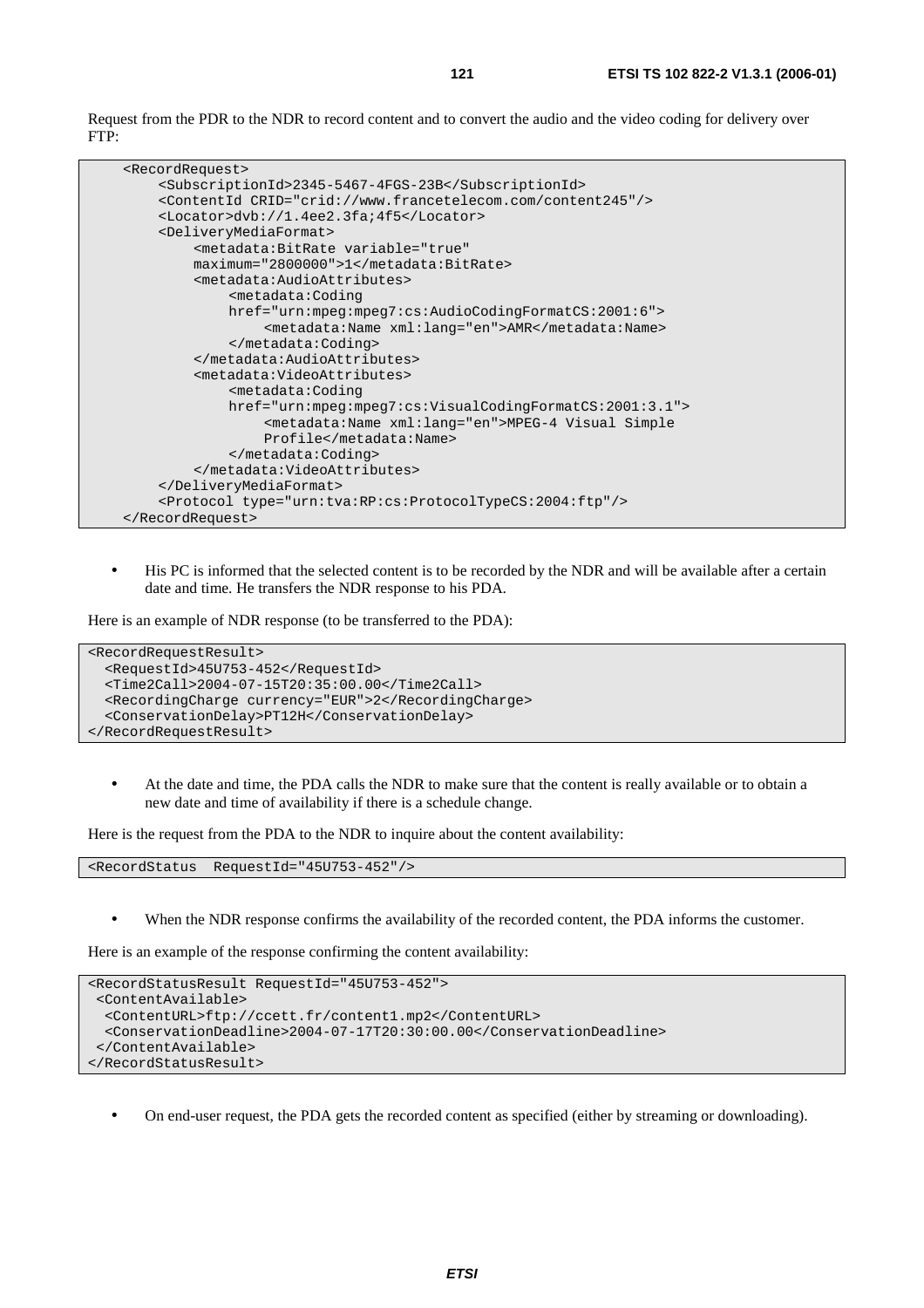NDR Service publishing Search for NDR able (NDR Capability Description) to record channels 1, 2 & 3 List of selected NDR Capability Descriptions **PDR NDR UDDI NDR Web Site** NDR Subscription Subscription Id Record request (ContentId, SubscriptionId) Record request status (RequestId) Get RMPI & AV content (combined or separately) RequestId Content ready Subscription Id RequestId **PDA Office PC**

The following figure explains the different interactions with an NDR.

#### **Figure 18: Interactions with an NDR using UDDI for NDR discovery**

Figure 18 illustrates:

- The use of the UDDI repository for NDR declaration and discovery.
- The NDR subscription from the PDR on a Web site.
- The transfer of the "subscriptionId to other user devices (here the office PC).
- The record request to the NDR from the office PC for a content to be acquired by a PDA.

#### 10.7 Phase 2 example: Coupons

The example below describes:

- Content with reward coupon.
- Coupon "Buy 3 movies, get one free".

```
<?xml version="1.0" encoding="UTF-8"?> 
<TVAMain xmlns="urn:tva:metadata:2005" 
   xmlns:tva2="urn:tva:metadata:extended:2005" 
   xmlns:mpeg21="urn:tva:mpeg21:2005" xmlns:mpeg7="urn:tva:mpeg7:2005" 
   xmlns:xsi="http://www.w3.org/2001/XMLSchema-instance" 
   xsi:schemaLocation="urn:tva:metadata:extended:2005 tva2_metadata_3-3_v111.xsd" 
     xsi:type="tva2:ExtendedTVAMainType">xsi:type="tva2:ExtendedTVAMainType"> 
     <ProgramDescription> 
          <ProgramInformationTable> 
              <ProgramInformation programId="crid://www.ch1.com/titanic"> 
                   <BasicDescription xsi:type="tva2:ExtendedContentDescriptionType"> 
                       <Title xml:lang="en-us" type="main">Titanic</Title> 
                       <Synopsis xml:lang="en-us" length="short">a great 
                       movie</Synopsis> 
                       <PurchaseList> 
                            <PurchaseItem xsi:type="tva2:ExtendedPurchaseItemType"> 
                                <Price currency="EUR">5</Price> 
                                <tva2:RewardCoupon> 
                                    <tva2:CouponRef> 
                                         <tva2:CouponIdRef>Channel1- 
                                         2004A</tva2:CouponIdRef> 
                                    </tva2:CouponRef> 
                                </tva2:RewardCoupon>
```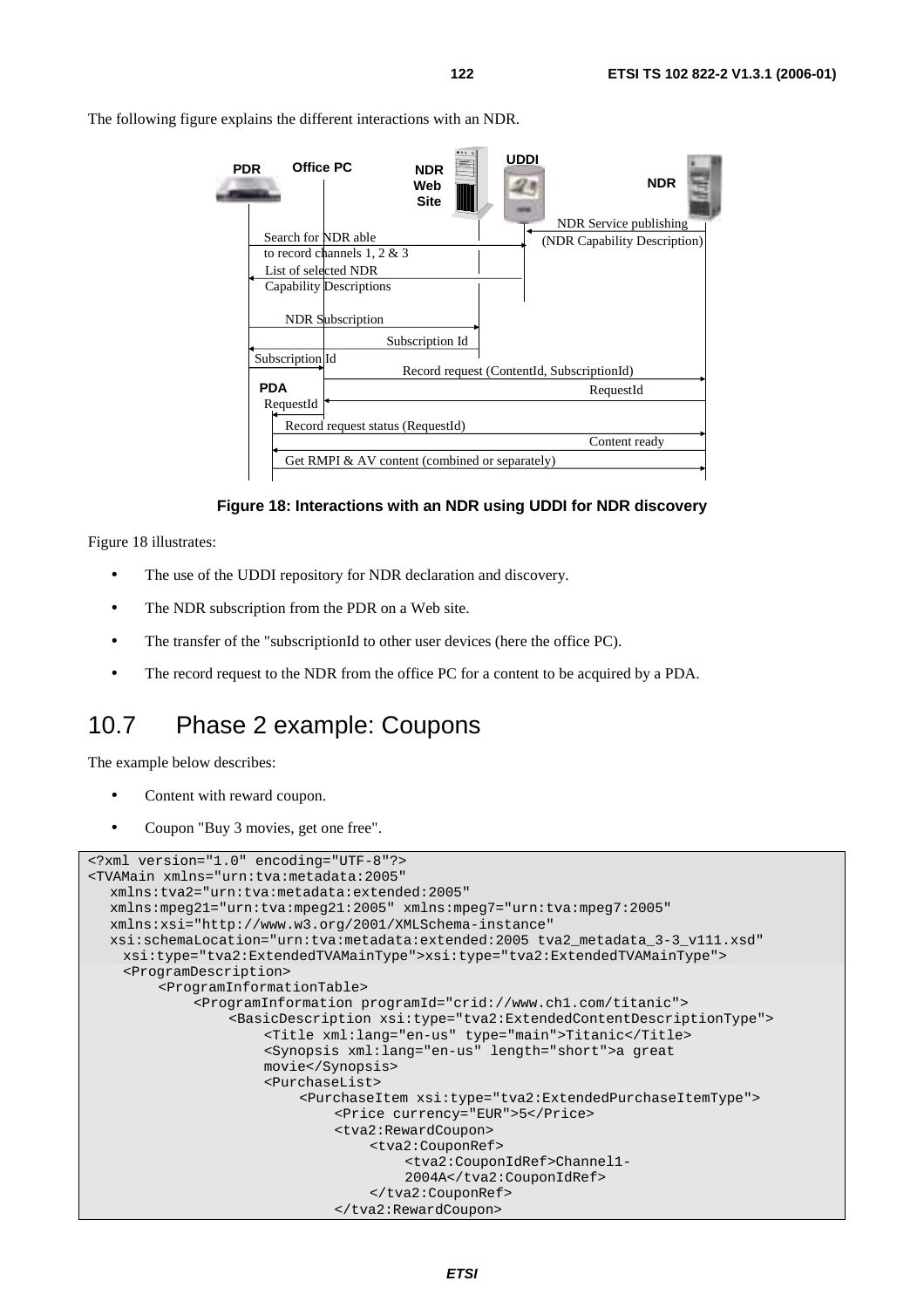| <tva2:coupontable></tva2:coupontable>                                                                     |
|-----------------------------------------------------------------------------------------------------------|
| <tva2:coupondescription <="" couponid="Channel1-2004A" requirednumber="3" td=""></tva2:coupondescription> |
| acquisitionMode="linkedToContent">                                                                        |
| <tva2:couponvalue></tva2:couponvalue>                                                                     |
| <tva2:reductionpercentage>100</tva2:reductionpercentage>                                                  |
|                                                                                                           |
| <tva2:contenttarget></tva2:contenttarget>                                                                 |
| <tva2:genre <="" href="urn:tva:metadata:cs:FormatCS:2005:3.5.7.3" td=""></tva2:genre>                     |
| $type="main'/$                                                                                            |
|                                                                                                           |
| <tva2:coupontext xml:lang="en-us">You get a fourth movie free for</tva2:coupontext>                       |
| any purchase of 3 movies                                                                                  |
|                                                                                                           |
|                                                                                                           |
|                                                                                                           |

The example below describes a free coupon for a 20 % discount on all movies valid for the Christmas period (from  $21^{st}$  of December to the  $31^{st}$ ):

```
<?xml version="1.0" encoding="UTF-8"?> 
<TVAMain xmlns="urn:tva:metadata:2005" 
   xmlns:tva2="urn:tva:metadata:extended:2005" 
   xmlns:mpeg21="urn:tva:mpeg21:2005" xmlns:mpeg7="urn:tva:mpeg7:2005" 
   xmlns:xsi="http://www.w3.org/2001/XMLSchema-instance" 
   xsi:schemaLocation="urn:tva:metadata:extended:2005 tva2_metadata_3-3_v111.xsd" 
     xsi:type="tva2:ExtendedTVAMainType"> 
     <tva2:CouponTable> 
         <tva2:CouponDescription start="2004-12-21T00:00:00-05:00" end="2004-12- 
         31T23:59:59-05:00" couponId="Channel1-2004-12" 
         acquisitionMode="immediate"> 
              <tva2:CouponValue> 
              <tva2:ReductionPercentage>20</tva2:ReductionPercentage> 
              </tva2:CouponValue> 
              <tva2:ContentTarget> 
                  <tva2:Genre 
                  href="urn:tva:metadata:cs:FormatCS:2005:3.5.7.3" type="main"/> 
              </tva2:ContentTarget> 
              <tva2:CouponURL>http://www.altova.com</tva2:CouponURL> 
              <tva2:CouponText xml:lang="en-us">Xmas Campaign coupon. 20% off for 
             all movies.</tva2:CouponText>
         </tva2:CouponDescription> 
     </tva2:CouponTable> 
</TVAMain>
```
## 11 Issues per Phase 2 technology

#### 11.1 Sharing, content and metadata exchange

There are several issues with sharing content and metadata. There are privacy issues associated with passing personal information (TS 102 822-3-1 [2]). There are also security issues with exchanging information with others. TS 102 822-5-1 [7] describes the information on rights management for content and TS 102 822-7 [12] for information on how to protect metadata over bi-directional links.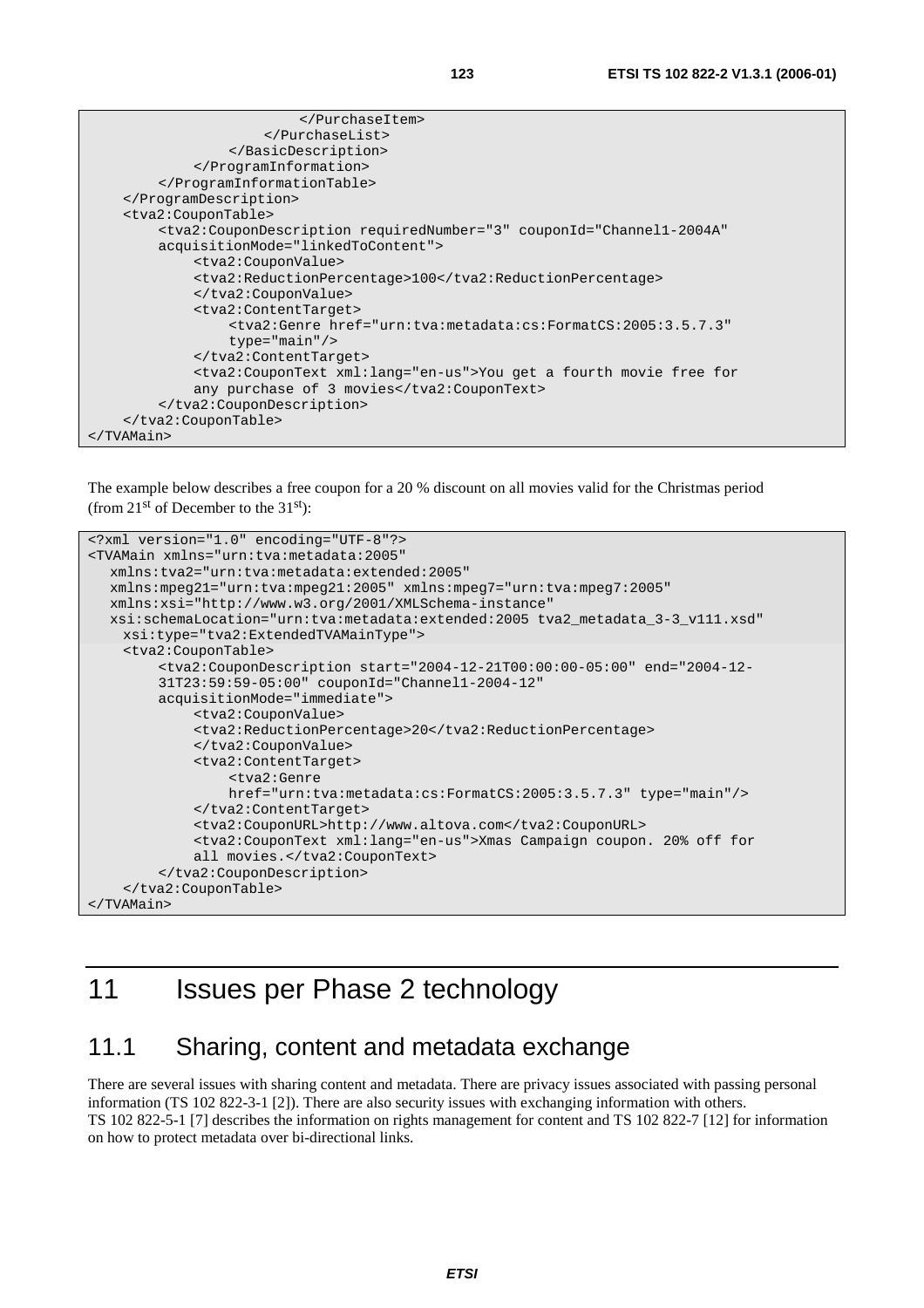#### 11.1.1 Content referencing and identification

The current specifications for content referencing describe how to reference a programme (or group of programmes) that can then be eventually resolved to instances of content. In many cases the CRID will refer to content that will be available in the future. This model particularly applies to the broadcast case where a broadcaster assigns and manages the allocation of CRIDs and their resolution.

If the user generates content that is to be shared with others, the user may need to provide an identifier so that others can refer to that content. The *TV-Anytime* specifications define mechanisms for resolving CRIDs. The user could use these existing mechanisms, that may be provided by a third party. Another alternative is to provide location resolution information as part of the metadata.

There may be a need for identifiers other than the CRID. For example, to identify bit-identical copies of content, for rights purposes and to identify content in particular networks. The metadata specification allows OtherIdentifiers to capture these additional identifiers.

#### 11.1.2 Sharing Metadata

The specifications TS 102 822-3 (all sub-parts) [2] to [5] and TS 102 822-8 [13] cover the transfer of user profile information and metadata. If modifications are made to part of the metadata (e.g. creating a more comprehensive synopsis), the Phase 2 specifications include support for annotating each metadata snippet with specific authorship.

#### 11.1.3 Sharing metadata with content

The specifications do not explicitly cover the binding together of metadata and content.

When content is stored or shared the device will need to store the associated metadata to allow identification later. This is needed because, for lots of broadcast content, the metadata will not be permanently available from a broadcaster's database. This is especially true where the data is delivered via broadcast as the transmitted data is limited by bandwidth constraints. This will probably be also true for online services due to the possibly extremely large volume of data.

There are issues with storage of metadata - for instance, the metadata may change (e.g. corrections are made to the synopsis, or metadata such as segmentation information is added). Another issue is the dynamic nature of grouping information - the members of groups will change over time so the stored metadata will not reflect the current status. For example, a particular episode in a long running serial will be identified as a member of the series at the time of broadcast, but will not be listed several months in the future. So when content is passed around, the metadata may be incomplete or different for instances recorded by different users.

In order to directly associate metadata with content it may be preferable to use a binding format such as AAF or MXF. These formats allow the embedding of metadata with the content and in the case of MXF, is able to map the *TV-Anytime* data model to it's own as well as embed XML directly. This will be especially important if the content is exported to another medium, e.g. onto a recordable DVD.

If the content is created from editing or transcoding another source piece of content, the "DerivedFrom" element could be used to point to the original content and a new CRID could be used.

## 11.2 Remote programming

One of the key issues with remote programming (TS 102 822-9 [14]) via e-mail is to ensure that only valid e-mails are processed. Without some form of security it would be possible for a third party to remotely control the PDR (denial of service attack).

The PDR could be configured with a list of valid sources and then the "From:" field within the e-mail header could provide a very basic level of checking, but is clearly not sufficient. It would be better if the e-mail body could be signed and/or encrypted in some way.

The security issue is also raised in the exchange of metadata between friends, even if the impact of "recommend" action is more limited than the "record" action.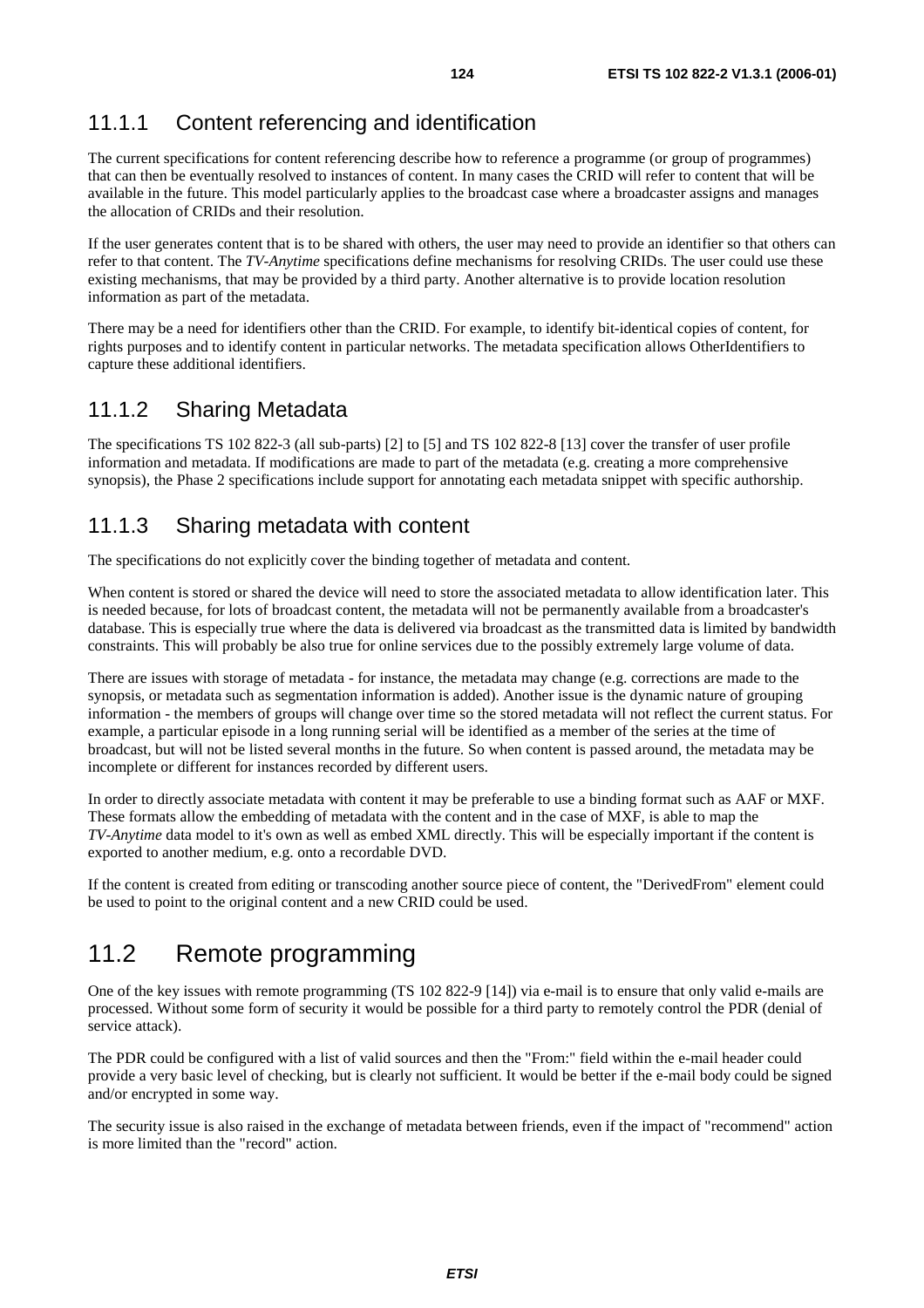## Annex A (informative): Example of usage history

The following example highlights the usage history for the "John Smith" user. During the observation period two episodes of the "Fox" series were recorded and subsequently viewed. During the viewing of the "Red Foxes" episode the user zoomed in twice. Finally the user previewed the "Blue Foxes" episode.

```
<UsageHistory id="usage-history-001" allowCollection="true"> 
    <mpeg7:UserIdentifier protected="true"> 
       <mpeg7:Name xml:lang="en">John Smith</mpeg7:Name> 
    </mpeg7:UserIdentifier> 
    <mpeg7:UserActionHistory id="useraction-history-001" protected="false"> 
       <mpeg7:ObservationPeriod> 
          <mpeg7:TimePoint>2001-02-02T18:00-08:00</mpeg7:TimePoint> 
          <mpeg7:Duration>PT96H</mpeg7:Duration> 
       </mpeg7:ObservationPeriod> 
       <mpeg7:ObservationPeriod> 
          <mpeg7:TimePoint>2001-02-02T18:00-08:00</mpeg7:TimePoint> 
          <mpeg7:Duration>PT6H</mpeg7:Duration> 
       </mpeg7:ObservationPeriod> 
       <mpeg7:UserActionList id="ua-list-001" numOfInstances="2" totalDuration="PT2H30M"> 
          <mpeg7:ActionType 
          href="urn:tva:metadata:cs:ActionTypeCS:2004:1.2"> 
             <mpeg7:Name>Record</mpeg7:Name> 
          </mpeg7:ActionType> 
          <mpeg7:UserAction> 
             <mpeg7:ActionTime> 
                  <mpeg7:MediaTime> 
                     <mpeg7:MediaTimePoint>2001-02-02T19:00:00</mpeg7:MediaTimePoint> 
                     <mpeg7:MediaDuration>PT1H</mpeg7:MediaDuration> 
                  </mpeg7:MediaTime> 
             </mpeg7:ActionTime> 
              <mpeg7:ProgramIdentifier organization="TVAF" type="CRID"> 
                  crid://broadcaster.com/RedFoxesCrid ForThisEpisode> 
             </mpeg7:ProgramIdentifier> 
          </mpeg7:UserAction> 
          <mpeg7:UserAction> 
             <mpeg7:ActionTime> 
                  <mpeg7:MediaTime> 
                      <mpeg7:MediaTimePoint>2001-02-03T19:00:00</mpeg7:MediaTimePoint> 
                      <mpeg7:MediaDuration>PT1H</mpeg7:MediaDuration> 
                  </mpeg7:MediaTime> 
             </mpeg7:ActionTime> 
             <mpeg7:ProgramIdentifier organization="TVAF" type="CRID"> 
                  crid://broadcaster.com/GreyFoxesCrid ForThisEpisode 
             </mpeg7:ProgramIdentifier> 
          </mpeg7:UserAction> 
       </mpeg7:UserActionList> 
       <mpeg7:UserActionList id="ua-list-002" numOfInstances="25" totalDuration="PT7H02M"> 
          <mpeg7:ActionType 
          href="urn:tva:metadata:cs:ActionTypeCS:2004:1.2"> 
              <mpeg7:Name>View</mpeg7:Name> 
          </mpeg7:ActionType> 
          <mpeg7:UserAction> 
              <mpeg7:ProgramIdentifier organization="TVAF" type="CRID"> 
                   crid://broadcaster.com/RedFoxesCrid ForThisEpisode 
              </mpeg7:ProgramIdentifier> 
          </mpeg7:UserAction> 
          <mpeg7:UserAction> 
              <mpeg7:ActionTime> 
                   <mpeg7:MediaTime> 
                       <mpeg7:MediaTimePoint>2001-02-04T20:30:00</mpeg7:MediaTimePoint> 
                       <mpeg7:MediaDuration>PT1M45S</mpeg7:MediaDuration> 
                   </mpeg7:MediaTime> 
              </mpeg7:ActionTime> 
               <mpeg7:ProgramIdentifier organization="TVAF" type="CRID">
```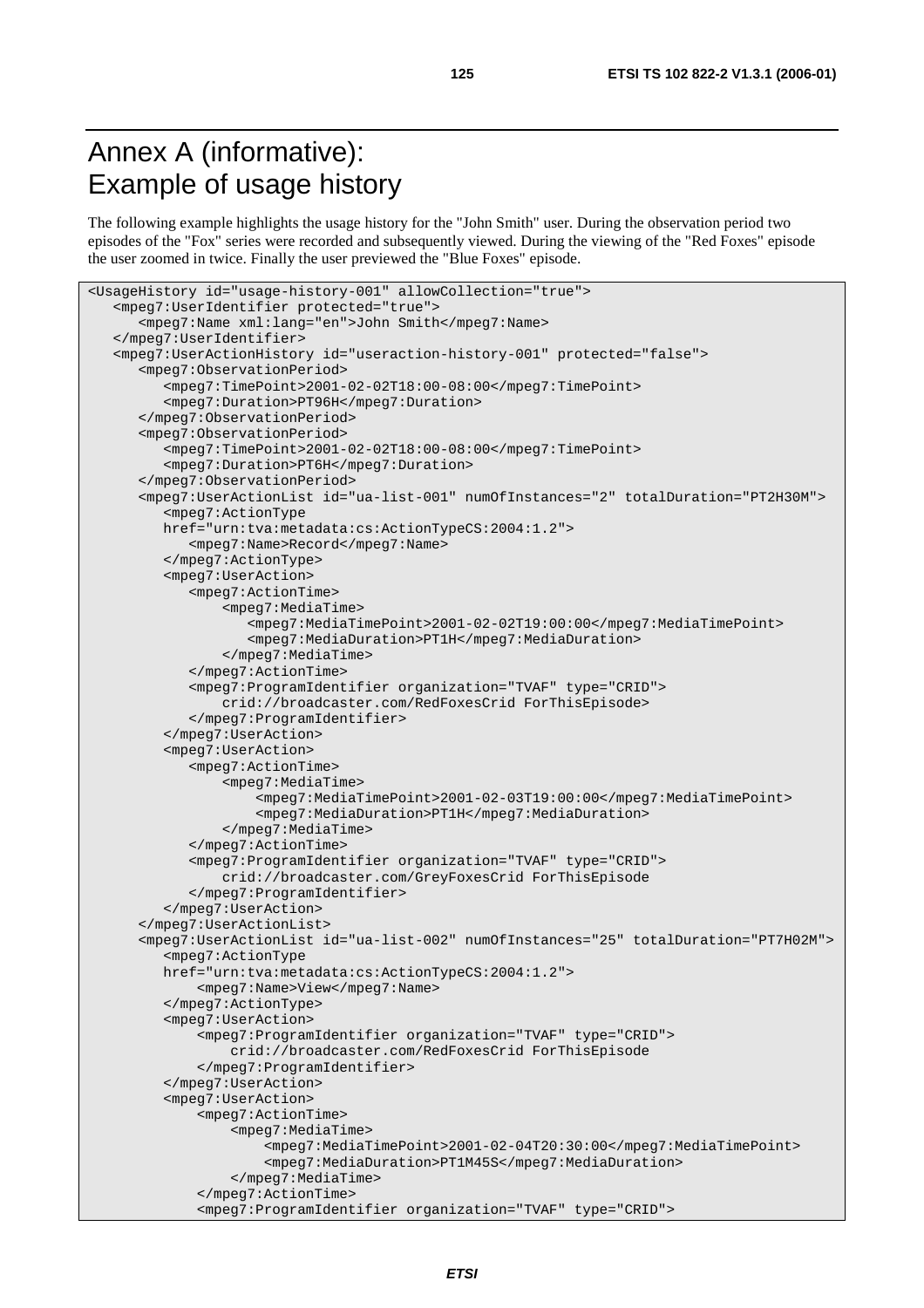```
 crid://broadcaster.com/GreyFoxesCrid ForThisEpisode 
              </mpeg7:ProgramIdentifier> 
          </mpeg7:UserAction> 
      </mpeg7:UserActionList> 
      <mpeg7:UserActionList id="ual-003" numOfInstances="2" totalDuration="PT10S"> 
          <mpeg7:ActionType 
          href="urn:tva:metadata:cs:ActionTypeCS:2004:1.2"> 
              <mpeg7:Name>Zoom</mpeg7:Name> 
          </mpeg7:ActionType> 
      <mpeg7:UserAction> 
      <mpeg7:ProgramIdentifier organization="TVAF" type="CRID"> 
          crid://broadcaster.com/RedFoxesCrid ForThisEpisode </mpeg7:ProgramIdentifier> 
      </mpeg7:UserAction> 
      </mpeg7:UserActionList> 
      <mpeg7:UserActionList id="ual-004" numOfInstances="1"> 
          <mpeg7:ActionType> 
                <mpeg7:Name>Preview</mpeg7:Name> 
          </mpeg7:ActionType> 
          <mpeg7:UserAction> 
               <mpeg7:ProgramIdentifier organization="TVAF" type="CRID"> 
                    crid://broadcaster.com/BlueFoxesCrid ForThisEpisode 
               </mpeg7:ProgramIdentifier> 
          </mpeg7:UserAction> 
      </mpeg7:UserActionList> 
    </mpeg7:UserActionHistory> 
</UsageHistory>
```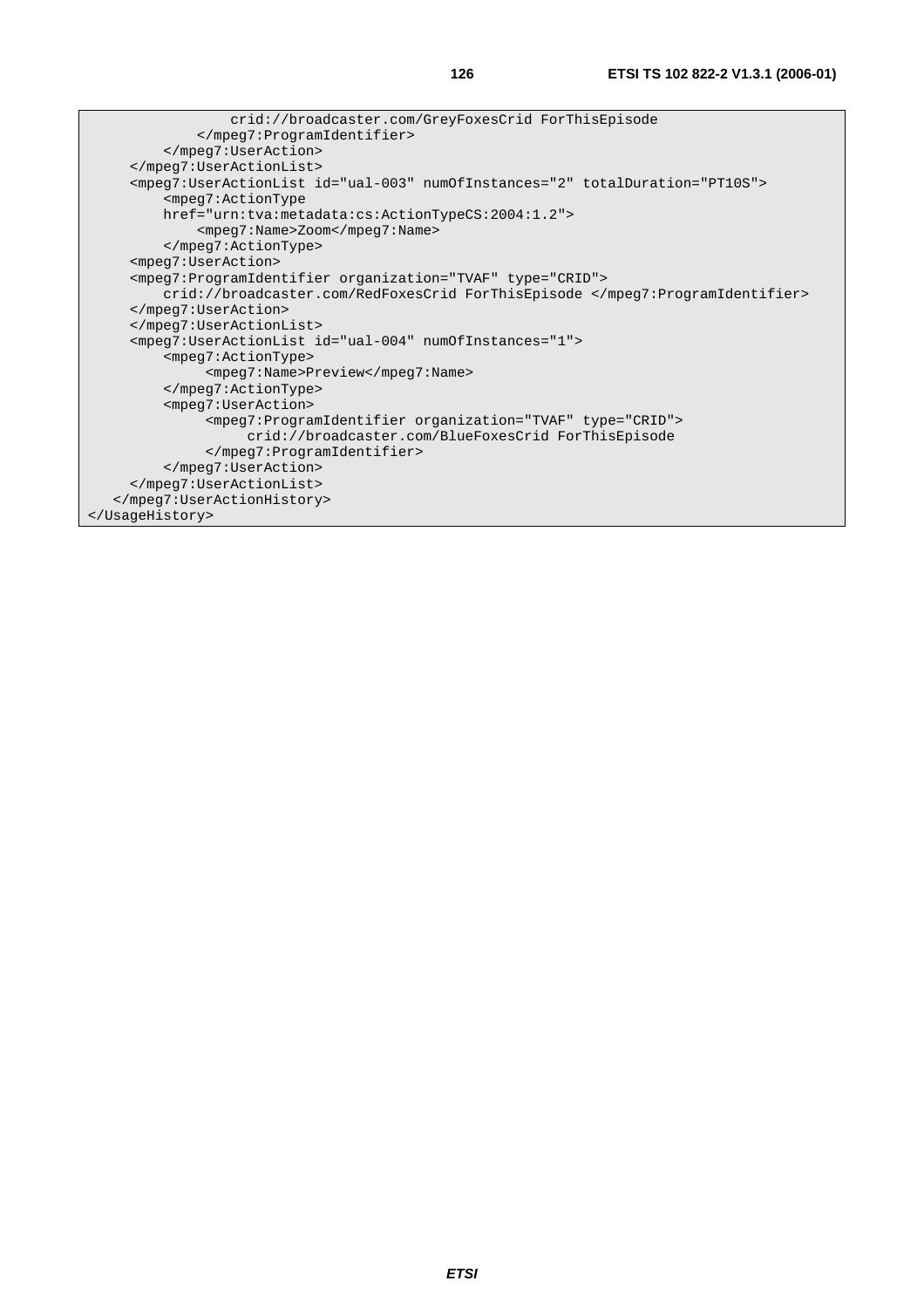## Annex B (normative): Transport environment and requirements

This annex is a mandatory part of the *TV-Anytime* set of specifications.

## B.1 Scope

The current *TV-Anytime* specifications describe the information structures of content referencing and metadata and how these two work together in a system context. There are however a lot of features needed to deliver *TV-Anytime* services that are not specified in the *TV-Anytime* environment. Examples of these features are the actual carriage of the *TV-Anytime* data, exact start and stop times of programmes, the carriage of the content, the linkage of *TV-Anytime* metadata timelines to actual transmission timelines etc.

The goal of the transport interface specification is define the requirements that *TV-Anytime* services need from the lower layers. Since there may be many lower layer technologies used in the deployment of *TV-Anytime*, *TV-Anytime* relies on others to actually implement those requirements. *TV-Anytime* will define a transport agnostic way to get its data across, which can be used in different networks and regions in the world.

The first transport requirements specification focus on uni-directional access, e.g. broadcast networks or unicast or multicast over IP networks.

## B.2 Requirements on the Uni-Directional Delivery System

The underlying delivery system shall:

- 1) Enable the transport of valid *TV-Anytime* information asynchronously to programmes and potentially split across different transport mechanisms. I.e. not all *TV-Anytime* data needs to be encapsulated in the same manner.
- 2) Provide a method to locate where and what type of *TV-Anytime* information is being carried, i.e.:
	- a) To acquire content resolution information, the location of the RAR TS 102 822-4 [6] is the required information from the transport layer.
	- b) To acquire metadata, the information required from the transport layer are:
		- the list of available TVA metadata fragment streams;
		- the signalling of any modification occurring on them such as the addition of a new TVA metadata fragment stream or the removal of an existing one;
		- the fragment types or categories of TVA fragments carried in each TVA metadata fragment stream and information about their respective scope (e.g. list of broadcast channels, specific CRID);
		- the location of their respective entry points, namely the "TVAInit" message and possibly the "TVAMain" fragment if delivered separately;
		- For the containers of each metadata fragment streams, the transport layer shall:
			- signal the Id of each container, its type and its location;
			- identify the version of each container The current version of each container shall be signalled, and this shall be incremented whenever the contents of a container change;
			- allow monitor at a single point for version changes to a container. Ideally it should be possible to monitor just data containers, or if provided, just containers forming a single index;
			- allow to download all TVA metadata description containers (preferably in a parallel manner).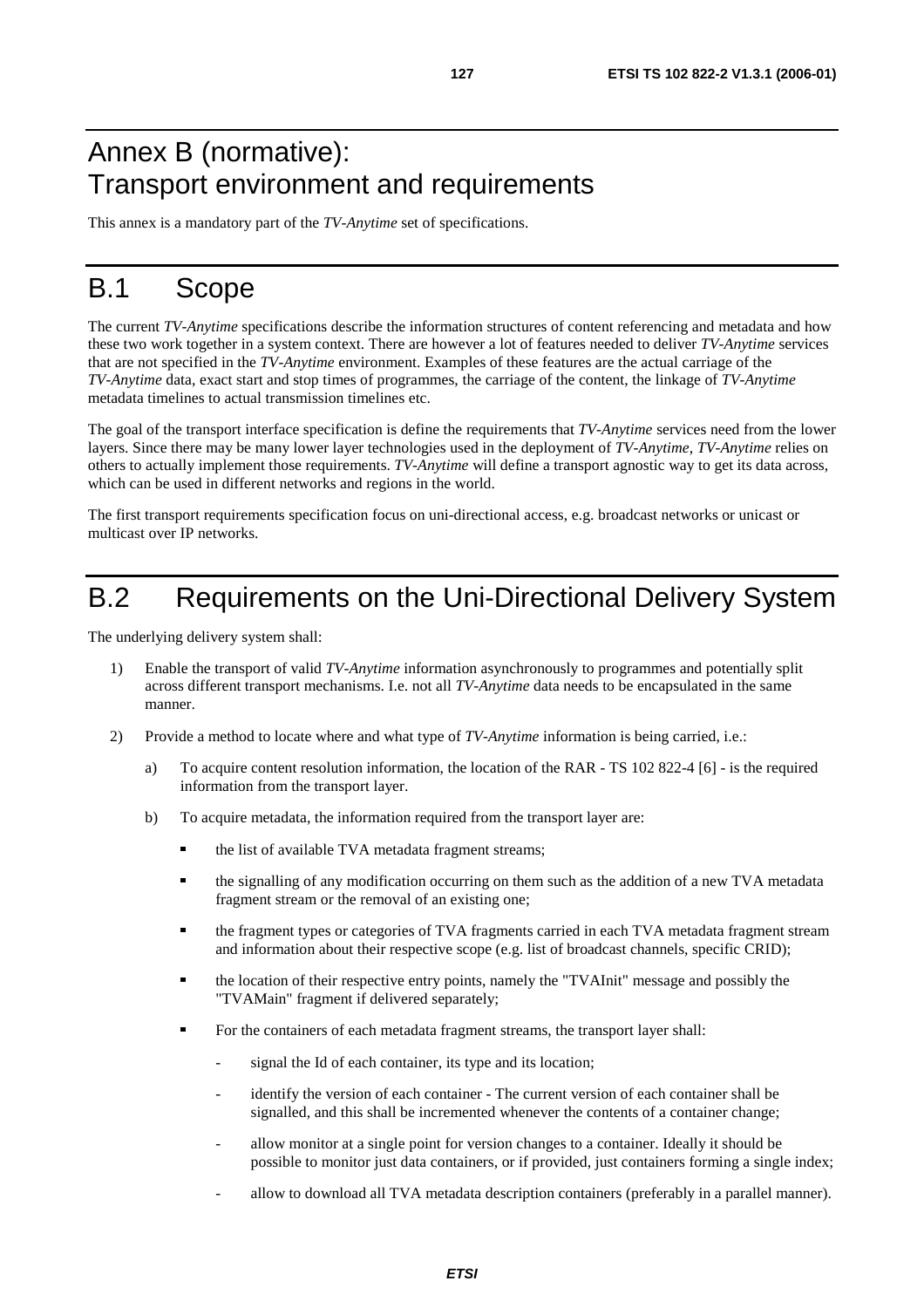- 3) Provide locators (as specified in TS 102 822-4 [6]) for identification and location of content instances. Locators are also required to access fragments of *TV-Anytime* information.
- 4) Enable the insertion of certain types of *TV-Anytime* data (content referencing CRIDs, RMP information and metadata) along with the audiovisual content. *TV-Anytime* will define the syntax and semantics of such data.
- 5) Provide a mechanism to map from the linear timeline used by the *TV-Anytime* segmentation information to positions in the actual content e.g. NPT. A linear timeline is used on a captured piece of content for segmentation purposes to enable random access to segments of the content.
- 6) Provide a signalling mechanism to accurately capture a piece of content referenced by a CRID, even if this content is interleaved with other pieces of content.
- 7) Enable the repeated transmission of *TV-Anytime* data. Repetition rates shall be flexible and it shall be possible to vary repetition rates for different types of *TV-Anytime* information. It shall not be necessary to wait for a whole repetition period of the whole *TV-Anytime* dataset to start decoding *TV-Anytime* data.
- 8) Support the selective updating of *TV-Anytime* information. The underlying delivery system shall not limit the *TV-Anytime* data size and allow for flexible update unit size for different *TV-Anytime* data types. Updates shall not cause data inconsistency at the receiver, even if previous updates have been missed. For efficient operation the underlying delivery system should provide an easy means of signalling updates of *TV-Anytime* information.
- 9) Accommodate for potential limited processing capability and memory at the receiver. It shall encapsulate *TV-Anytime* data in such a way that graceful recovery from transport errors is possible. The underlying delivery system may need to provide "wall clock time" to enable comparison of usage data.
- 10) Provide a means for transporting *TV-Anytime* information that is robust to transmission errors, so that the *TV-Anytime* data is received error free or is signalled to be in error.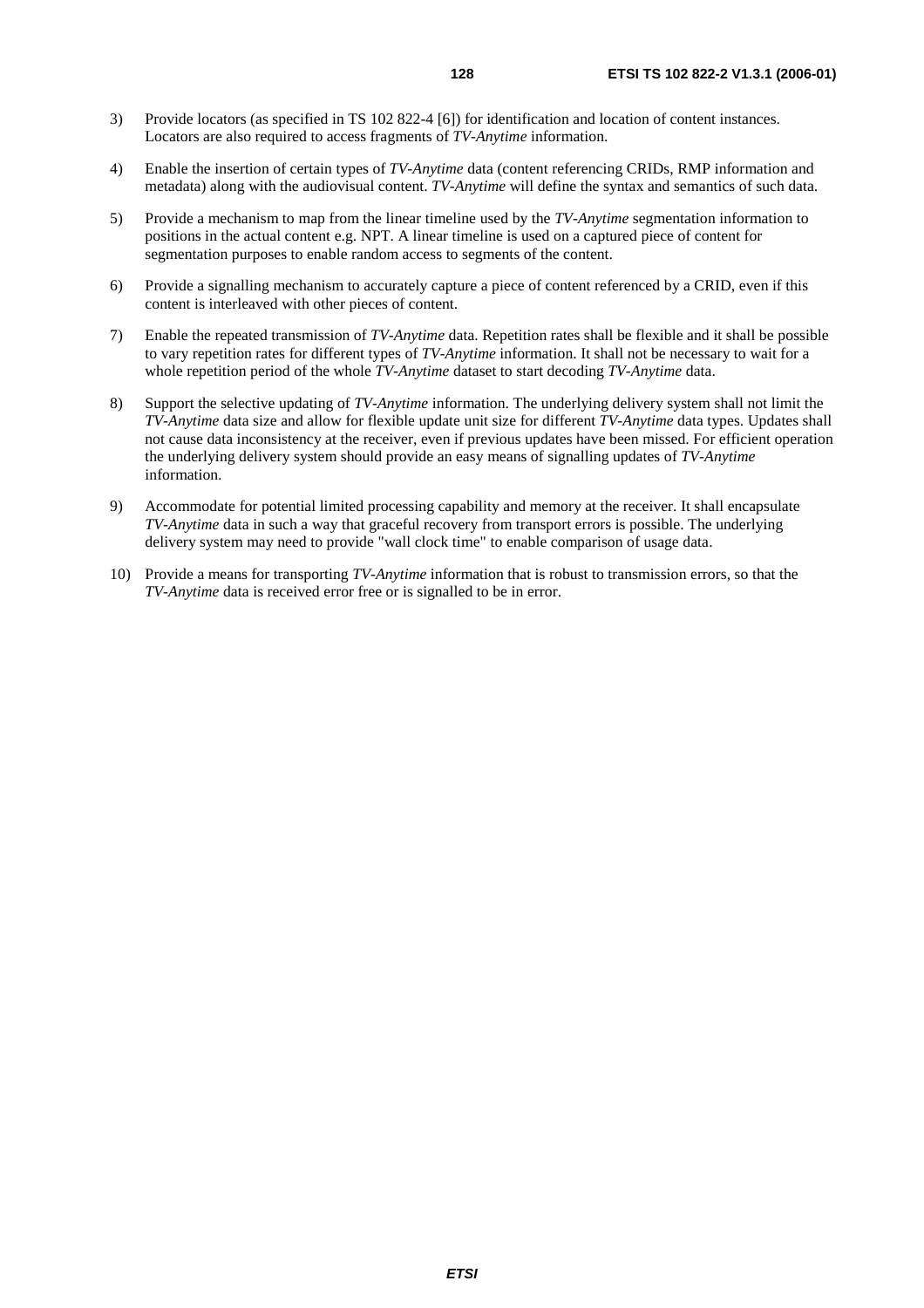# List of figures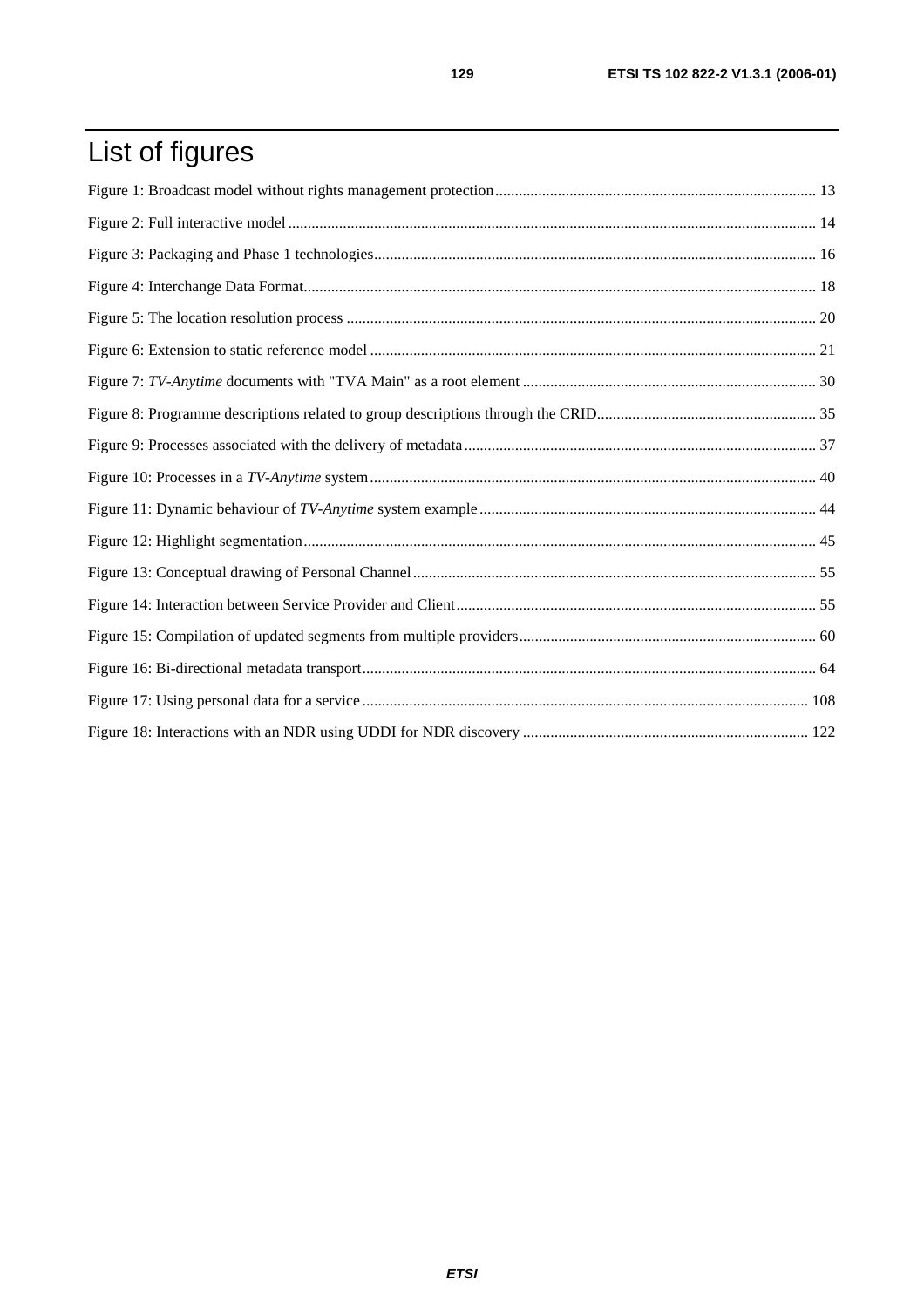## List of tables